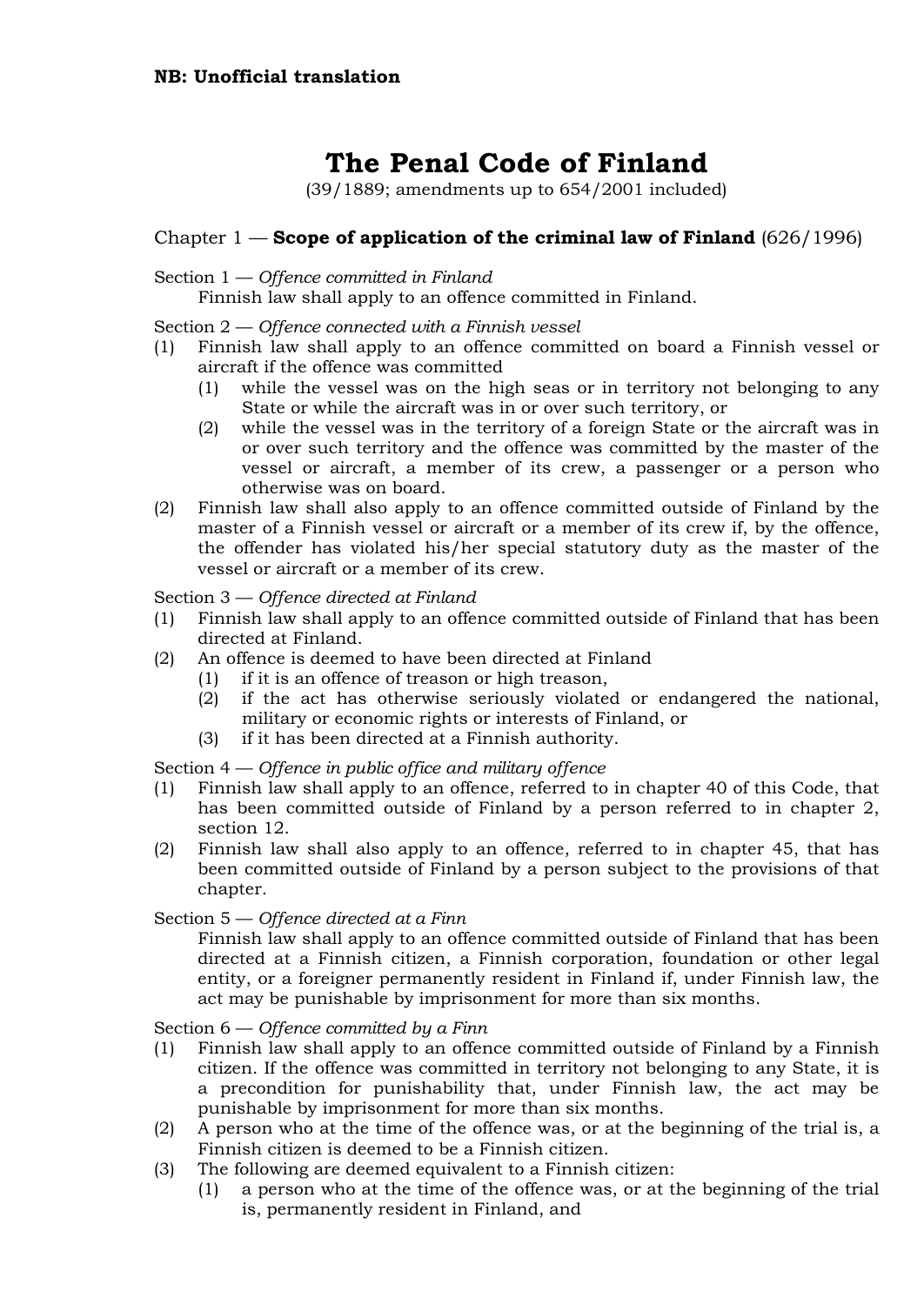(2) a person who is caught in Finland and who at the beginning of the trial is a citizen of Denmark, Iceland, Norway or Sweden or at that time is permanently resident in one of those countries.

2

Section 7 — *International offence*

Finnish law shall apply to an offence committed outside of Finland where the punishability of the act, regardless of the law of the place of commission, is based on an international agreement binding on Finland or on another statute or regulation internationally binding on Finland (*international offence*). Further provisions on the application of this section shall be issued by Decree.

# Section 8 — *Other offence committed outside of Finland*

Finnish law shall apply to an offence committed outside of Finland which, under Finnish law, may be punishable by imprisonment for more than six months, if the State in whose territory the offence was committed has requested that charges be brought in a Finnish court or that the offender be extradited because of the offence, but the extradition request has not been granted.

# Section 9 — *Corporate criminal liability*

If, under this chapter, Finnish law applies to the offence, corporate criminal liability shall also be determined according to Finnish law.

Section 10 — *Place of commission*

- (1) An offence is deemed to have been committed both where the criminal act was committed and where the consequence contained in the statutory definition of the offence became apparent. An offence of omission is deemed to have been committed both where the offender should have acted and where the consequence contained in the statutory definition of the offence became apparent.
- (2) If the offence is a mere attempt, it is deemed to have been committed also where, had the offence been completed, the consequence contained in the statutory definition of the offence either (i) would probably have become apparent or (ii) would in the opinion of the offender have become apparent.
- (3) An offence by an inciter and abettor is deemed to have been committed both where the act of complicity was committed and where the offence by the offender is deemed to have been committed.
- (4) If there is no certainty of the place of commission, but there is justified reason to believe that the offence was committed in the territory of Finland, it is deemed to have been committed in Finland.

Section 11 — *Requirement of dual punishability*

- (1) If the offence has been committed in the territory of a foreign State, the application of Finnish law may be based on sections 5, 6 and 8 only if the offence is punishable also under the law of the place of commission and a sentence could have been passed for it also by a court of that foreign State. In this event, a sanction that is more severe than what is provided by the law of the place of commission shall not be imposed in Finland.
- (2) Even if the offence is not punishable under the law of the place of commission, Finnish law shall apply to it if it has been committed by a Finnish citizen or a person referred to in section 6(3)(1), and the penalty for it has been laid down in
	- (1) sections 1—9 of chapter 15, by virtue of section 12a of the same chapter;
	- (2) sections 1—3, 13 or 14 of chapter 16, by virtue of section 19a of the same chapter;
	- (3) section 18 or 19 of chapter 17,
	- (4) sections 6—8 of chapter 20 or
	- (5) section 9 of chapter 20, where the act is directed at a person younger than eighteen years of age; or
	- (6) sections 1—4 of chapter 40, where the offender is in the service of the International Criminal Court.

(1285/2000)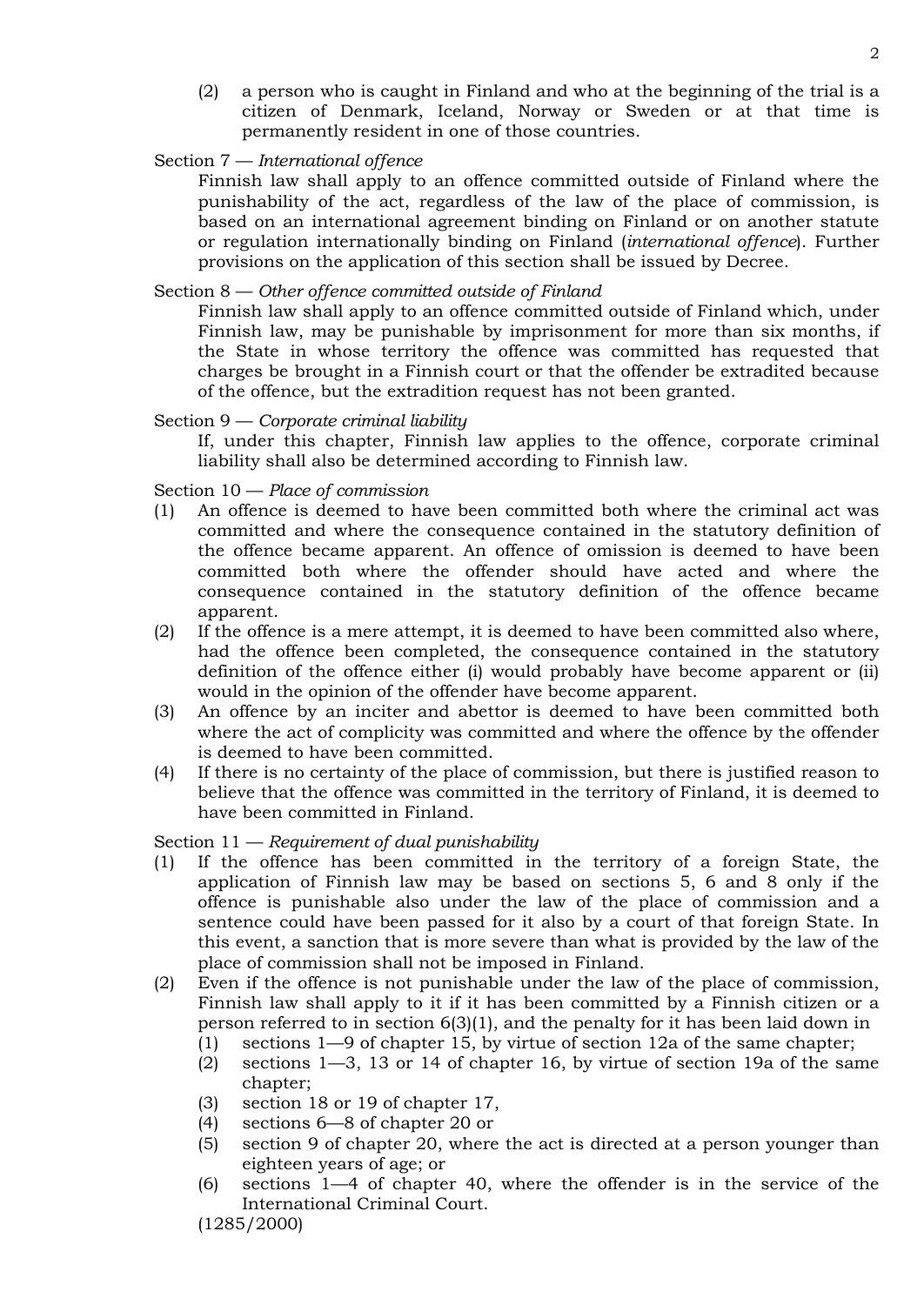Section 12 — *Prosecution order by the Prosecutor-General* (205/1997)

- (1) A criminal case shall not be investigated in Finland without a prosecution order by the Prosecutor-General, where
	- (1) the offence was committed abroad, or
	- (2) a foreigner has committed an offence on board a foreign vessel when the vessel was in Finnish territorial waters or on board a foreign aircraft when the aircraft was in Finnish air space and the offence was not directed at Finland, a Finnish citizen, a foreigner permanently resident in Finland or a Finnish corporation, foundation or other legal entity.
- (2) However, the order by the Prosecutor-General shall not be required, if
	- (1) the offence was committed by a Finnish citizen or a person who, under section 6, is equivalent to a Finnish citizen and it was directed at Finland, a Finnish citizen, a foreigner permanently resident in Finland, or a Finnish corporation, foundation or other legal entity,
	- (2) the offence was committed in Denmark, Iceland, Norway or Sweden and the competent public prosecutor of the place of commission has requested that the offence be tried in a Finnish court,
	- (3) the offence was committed aboard a Finnish vessel while on the high seas or in territory not belonging to any State or aboard a Finnish aircraft while it was in or over such territory,
	- (4) the offence was committed aboard a vessel or aircraft while it was in scheduled traffic between points in Finland or between a point in Finland and a point in Denmark, Iceland, Norway or Sweden,
	- (5) the offence is to be tried as a criminal case in accordance with the Military Court Procedure Act (326/1983), or
	- (6) there is a statutory provision to the effect that the President of the Republic or Parliament is to order any charges to be brought.

# Section 13 — *Foreign judgment*

- (1) A charge shall not be brought in Finland if a judgment has already been passed and become final in the State where the act was committed or in another member state of the European Union and
	- (1) the charge was dismissed,
	- (2) the defendant was found guilty but punishment was waived,
	- (3) the sentence was enforced or its enforcement is still in progress or
	- (4) under the law of the State where the judgment was passed, the sentence has lapsed.

(814/1998)

- (2) The provisions of paragraph (1) notwithstanding, the Prosecutor-General may order that the charge be brought in Finland if the judgment passed abroad was not based on a request of a Finnish authority for a judgment or on a request for extradition granted by the Finnish authorities and
	- (1) under section 3, the offence is deemed to be directed at Finland,
	- (2) the offence is an offence in public office or a military offence referred to in section 4,
	- (3) the offence is an international offence referred to in section 7, or
	- (4) under section 10, the offence is deemed to have been committed also in Finland. However, the Prosecutor-General shall not order a charge to be brought for an offence that has been partially committed in the territory of that member state of the European Union where the judgment was passed. (814/1998)
- (3) If a person is sentenced in Finland for an offence for which he/she has already served in full or in part a sanction imposed abroad, a reasonable amount shall be deducted from the sentence. If the sanction that has been imposed has been a custodial sentence, the court shall deduct from the sentence the time corresponding to the loss of liberty. The court may also note that the sanction that has been served is to be deemed a sufficient sanction for the offence.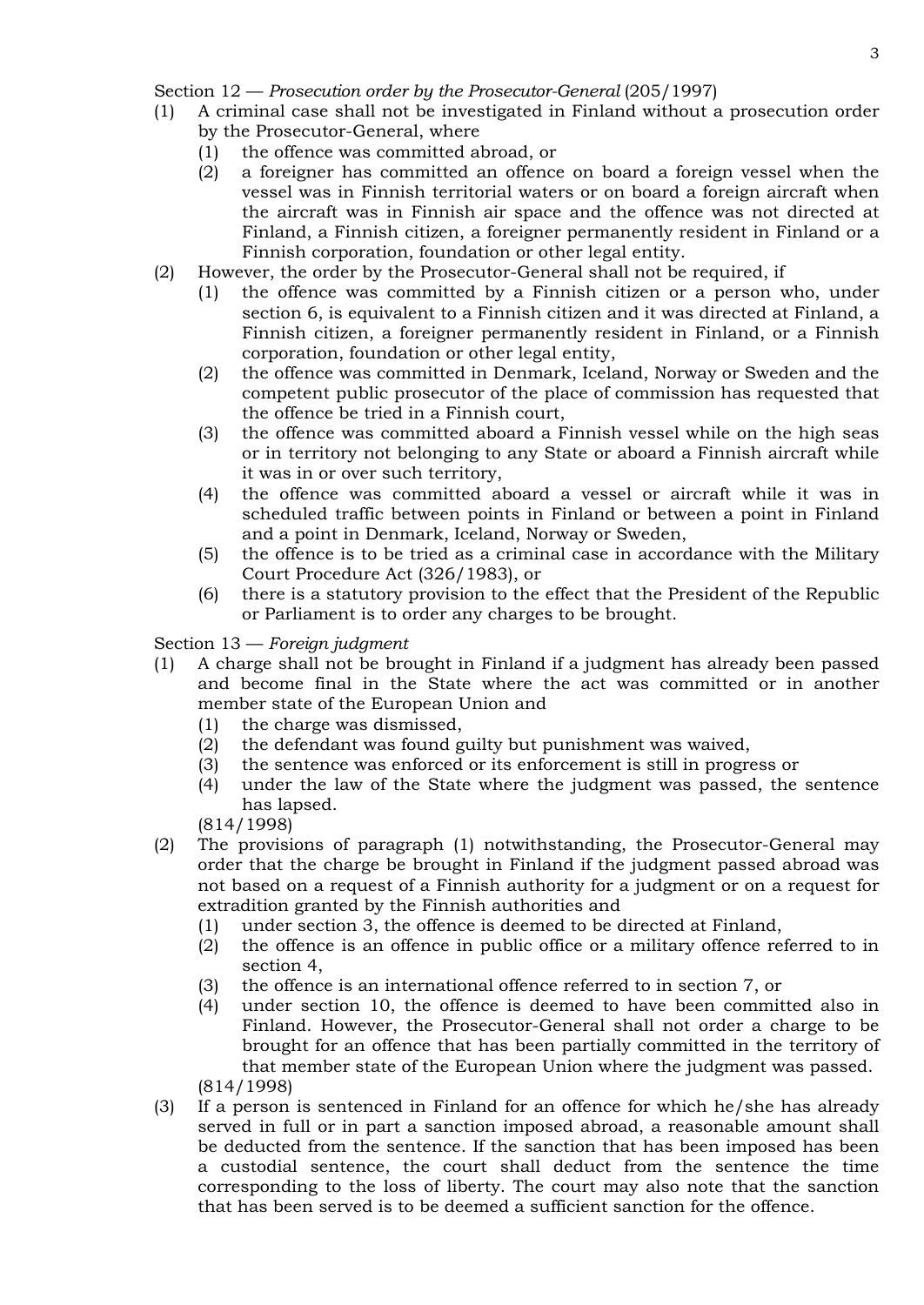Section 14 — *Reference provision*

Separate provisions shall apply to extradition because of an offence and to other international legal assistance and to the immunity in certain cases of persons participating in a trial or a criminal investigation.

Section 15 — *Treaties and international custom binding on Finland*

If an international treaty binding on Finland or another statute or regulation that is internationally binding on Finland in some event restricts the scope of application of the criminal law of Finland, such a restriction shall apply as agreed. The provisions in this chapter notwithstanding, the restrictions on the scope of application of Finnish law based on generally recognised rules of international law shall also apply.

### Chapter 2 — **Penalties**

Section 1 (613/1974)

- (1) The general penalties shall be imprisonment, community service, fine and summary penal fee. (1056/1996)
- (2) The special penalties for public officials shall be dismissal and warning. (792/1989)
- (3) The disciplinary penalties for soldiers and other persons subject to chapter 45 shall be detention, confinement to barracks, disciplinary fine and warning. Separate provisions apply to the same. Where provisions with disciplinary punishment as their sanction apply to a person not subject to chapter 45, that person shall instead be sentenced to a fine. (651/1991)

Section 2 (697/1991)

- (1) A sentence of imprisonment shall be passed either for a fixed period or for life. A sentence of imprisonment for a fixed period shall be at least fourteen days and at most twelve years or, when sentencing to a joint punishment in accordance with chapter 7, at most fifteen years.
- (2) A sentence of imprisonment shorter that three months shall be passed by the day. Other sentences of imprisonment for a fixed period shall be passed by the month and day, by the month, by the year or by the year and month and, when sentencing to a joint punishment, also by the year, month and day.

Section 3 (613/1974)

- (1) Where an offence is by law punishable by hard labour, a sentence of imprisonment shall be passed instead of hard labour.
- (2) A sentence of life imprisonment shall be passed instead of hard labour for life. A sentence of imprisonment for a fixed period shall be passed instead of hard labour for a fixed period; the sentence scale provided for the hard labour shall be used. If no specific minimum and maximum periods have been provided, a sentence of imprisonment for at least six months and at most twelve years shall be passed instead of hard labour.
- (3) Unless otherwise provided, the maximum period of imprisonment on the basis of a penal provision enacted before 1 July 1975 shall be four years.
- (4) The provisions on hard labour for life apply also to life imprisonment.

*Sections 4, 4a—4c and 5 have been repealed.*

Section 6

If a penalty is to be set on the basis of the value of given property, the value of the property at the time of the commission of the offence shall be decisive.

Section 7 (792/1989)

(1) Dismissal shall comprise the forfeiture of the public office or function in which the offence was committed. If a public official who is in the service of, or in a comparable employment relationship with, a public corporation or an independent public institution has transferred from the office in which the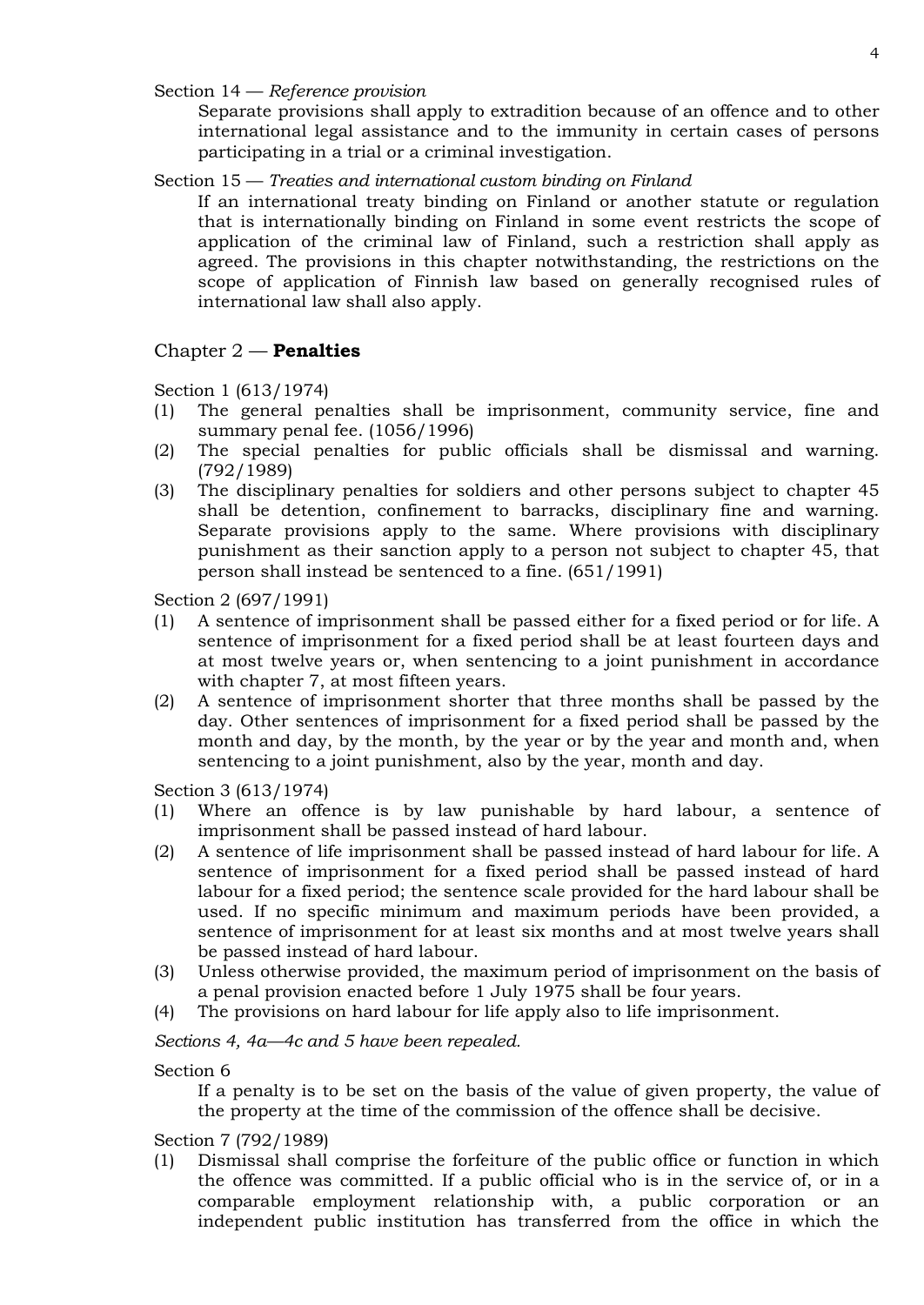offence was committed to another corresponding office, the dismissal shall comprise the forfeiture of the said latter office.

(2) In cases referred to in section 10 of this chapter the dismissal shall comprise the forfeiture of the public office, function or the public offices and functions that the offender has at the time when the sentence is passed.

# *Sections 8 and 9 have been repealed.*

Section 10

- (1) A public official sentenced to life imprisonment shall also be dismissed. The same applies when the public official is sentenced to imprisonment for a fixed period of at least two years, except if the court deems that the offence does not indicate that the offender is unsuitable for public office.
- (2) If a public official is sentenced for a deliberately committed offence to imprisonment for less than two years, he/she may at the same time be dismissed, if the offence indicates that he/she is manifestly unsuitable for public office. (792/1989)
- (3) However, a member of a representative body of a public corporation, elected in a general election, shall not be dismissed from the said office by virtue of this section. (792/1989)

# *Section 11 has been repealed.*

Section 12 (792/1989)

- (1) For the purposes of this Code, *public official* is defined as:
	- (1) a person who is in the service of, or in a corresponding employment relationship with, one of the following: the State, a municipality, a federation of municipalities, another organ of municipal co-operation, the Evangelical Lutheran church, the Greek Orthodox church, a parish of one of the said churches, an organ of parochial co-operation, the Province of Åland, the Bank of Finland, the Social Insurance Institution, another independent state institution, the Institute of Occupational Health, the Pensions Institute of Local Authorities and the Commission for Local Authority Employers;
	- (2) a municipal councillor, another member of a representative body of a public corporation mentioned in subparagraph (1), elected in a general election, except for a parliamentary representative in his/her parliamentary duties, as well as a member of an organ, e.g. a municipal executive board, panel, board of directors, committee, board and advisory board, of a public corporation or institution mentioned in subparagraph (1), and another elected official of a public corporation or institution mentioned in subparagraph (1); and
	- (3) a person who on the basis of an Act, a Decree or an order based on an Act or Decree exercises public authority in a corporation other than those mentioned in subparagraph (1), and a person, who elsewhere exercises public authority on the said basis.
- (2) For the purposes of this Code, *employee of a public corporation* is defined as a person who is employed under contract by a public corporation or institution mentioned in paragraph (1)(1).

Section 13 (352/1990)

- (1) If a prisoner, while in a penitentiary or otherwise under the supervision of a prison authority, commits an offence that according to the general law would be punished by a fine, he/she shall be subjected to a disciplinary punishment within the institution, as separately provided. If the offence is deemed to require a more severe penalty than a fine, charges against the offender shall be brought before a court.
- (2) If a person referred to in paragraph (1) is sentenced by a court for an offence, the disciplinary punishment for which he/she has completely or partially served, the sentence shall be subject to a reasonable reduction, unless there are justifiable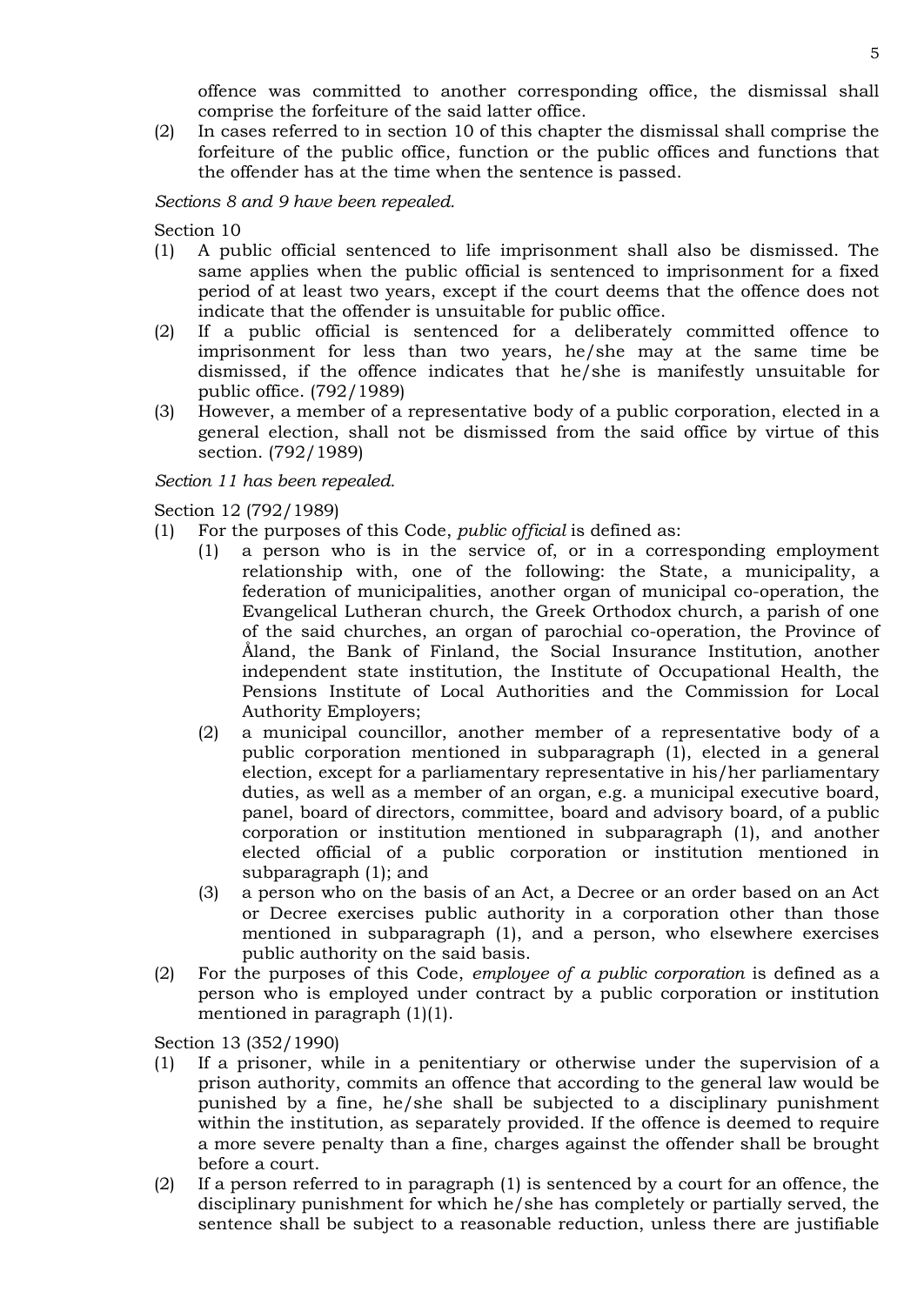grounds for not reducing the sentence or for considering the disciplinary punishment a full penalty for the act.

(3) If a prisoner commits an offence outside of an institution, charges against him/her shall be brought before a court.

### *Section 14 has been repealed.*

Section 14a (578/1995)

- (1) A person sentenced for treason or high treason, or sentenced for another offence to imprisonment for at least two years, shall be stripped of his/her military rank, unless this, with regard to the nature of the offence, its causes and effects and the other consequences of the loss of military rank to the offender, is to be deemed unreasonable.
- (2) However, no one shall be stripped of the lowest military rank. (559/2000)

Section 15

- (1) The times to be determined on the basis of this Code by the year or month shall be counted by the calendar. A day shall equal 24 hours.
- (2) *Paragraph has been repealed.*

Section 16 (143/1932)

- (1) The financial benefit of the offence to the offender or to the person whom he/she has been acting for or on behalf of shall be estimated at the discretion of the court and declared forfeited regardless of whether charges have been brought against the person for whom the offender has been acting.
- (2) If the offence is habitual or professional, the amount to be declared forfeited shall be estimated taking the scope of the criminal activity into account as a whole.
- (3) If an offence has been committed, an object or property (i) which belongs to the offender or to the person whom he/she has been acting for or on behalf of and (ii) which was used in the commission of the offence or solely or primarily prepared or procured for the commission of the offence, may be declared forfeited even if such a sanction is not specifically provided for the offence.
- (4) The amount forfeited and the value of the object or property which the court has declared forfeited without ordering the object or property to be destroyed shall pass to the State. However, any damages that cannot be collected from the offender shall be taken from the value of the object or the property. An action for such damages shall be brought within one year of the date when the judgment declaring the object or the property forfeited became final. When an object or property is declared forfeited by virtue of paragraph (3), also a person who has in good faith obtained a mortgage, lien or attachment to the object or the property as collateral for a debt, shall receive payment from the value of said object or property, regardless of whether the debt has become due; however, an action for such payment shall be brought within the period referred to above, under threat of annulment of the mortgage, lien or attachment. (413/1974)
- (5) Separate provisions apply to the retention of the forfeited object or property, as such, for the State, at the same time rendering the State liable for the damages or debt referred to in paragraph (4).

Section 17

If the contents of a publication, document or visual presentation are declared to be offensive, the copies in the possession of the author, publisher, editor, producer, distributor, exhibitor or seller, as well as the plates and the patterns which are solely intended for the production of said product, regardless of their ownership, shall be declared forfeited and rendered unusable. If only a part of the said product is found to be offensive and if it can easily be separated from the other parts, only the offending part and the corresponding plates and patterns are to be declared forfeited and rendered unusable.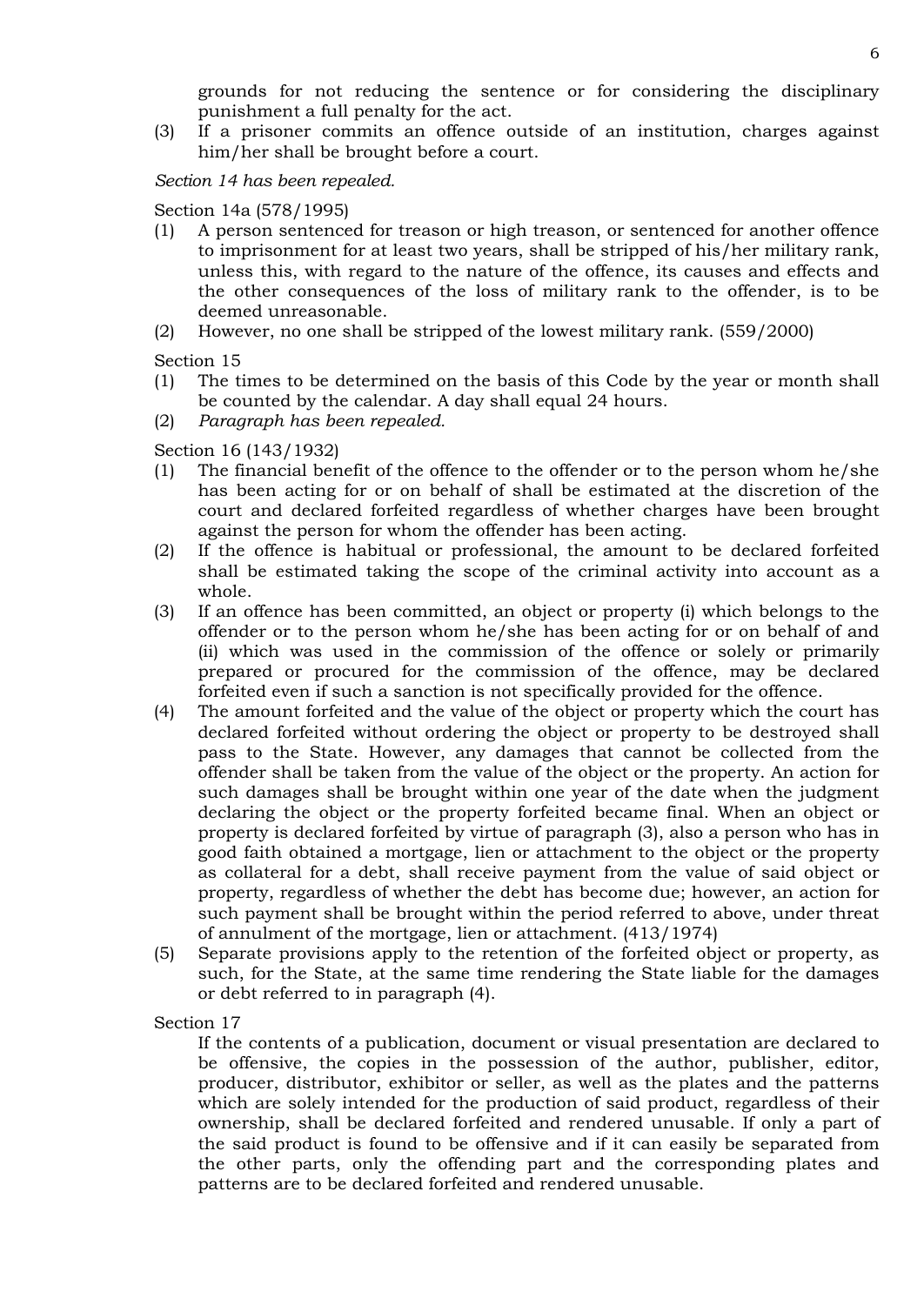Section 18

In certain cases also sanctions other than those referred to here shall be used, as separately provided in this Code.

# Chapter 2a — **Fine, conversion sentence and summary penal fee** (550/1999)

### *Fine*

Section 1 — *Number of unit fines* (550/1990)

- (1) A fine shall be passed as unit fines, the minimum number of which shall be one and the maximum number 120.
- (2) The maximum and minimum numbers for a joint punishment to a fine are provided in chapter 7.
- (3) A specific minimum or maximum number, within the limits laid down in paragraph (1), may, for a special reason, be provided by an Act.
- (4) A specific minimum or maximum number provided by an Act enacted before 1 June 1969 shall not apply.

Section 2 — *Amount of a unit fine* (550/1999)

- (1) The amount of a unit fine shall be set so that it is reasonable in view to the solvency of the person fined.
- (2) One sixtieth  $(1/\omega)$  of the average monthly income of the person fined, less the taxes and fees defined by a Decree and a fixed deduction for basic consumption, shall be deemed to be a reasonable amount of a unit fine. The maintenance liability of the person fined may decrease the unit fine and his/her assets may increase it.
- (3) The primary basis for the calculation of the monthly income and the assessment of the assets of the person fined shall be his/her income and assets as indicated in the most recent tax record. If the income and assets of the person fined cannot be reliably ascertained from the tax records or they have been essentially changed since the most recent tax record, they can be assessed also on the basis of other information.
- (4) In a court, the unit fine shall be set on the basis of the information available at the trial; in penal order proceedings, the unit fine shall be set on the basis of the information available when the request for a penal order is being made. However, the prosecutor shall set the unit fine on the basis of the information available at the time of issuance of the penal order, if it has become evident that the solvency of the person for whom the penal order has been requested has in the meantime essentially changed.
- (5) More detailed provisions on the calculation of the monthly income, the rounding-off of the amount of the unit fine, the amount of the fixed deduction for basic consumption, the manner in which the maintenance liability and the assets are to be taken into account, and the minimum amount of a unit fine shall be issued by a Decree.

Section 3 — *Total amount of the fine* (550/1999)

- (1) The total amount of the fine shall equal the number of unit fines times the amount of a unit fine.
- (2) It may be provided by Decree that the total amount of the fine imposed for given offences is to be increased to equal the maximum summary penal fee payable for the same sort of offence.

### *Conversion sentence*

#### Section 4 — *Passing a conversion sentence* (550/1999)

A person who has been sentenced to a fine and from whom the collection of the fine has failed, shall be ordered to imprisonment in lieu of the unpaid fine. A conversion sentence shall be passed for an unpaid threat of a fine, the collection of which has failed.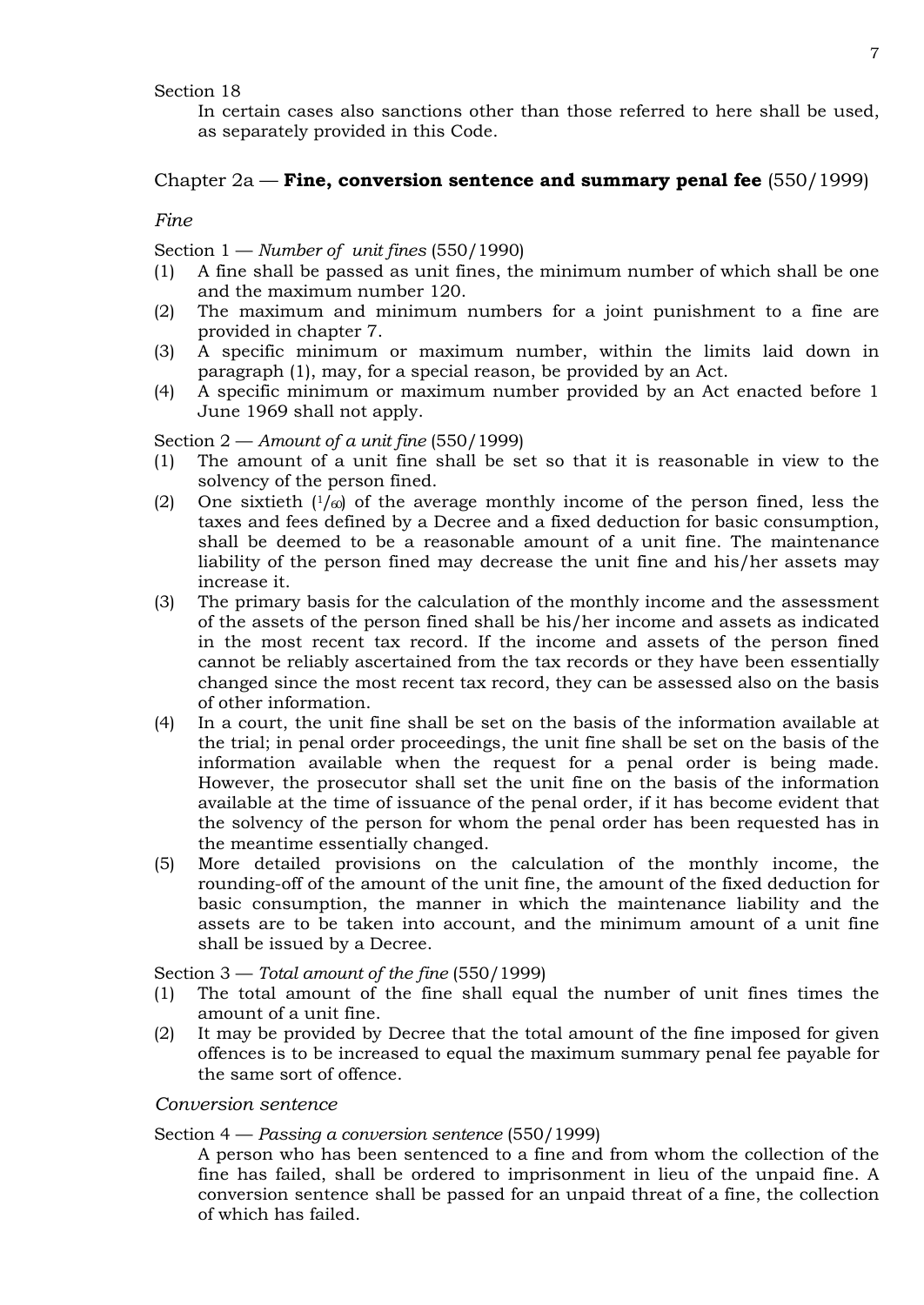Section 5 — *Duration of the conversion sentence* (550/1999)

- (1) When passing a conversion sentence, two unpaid unit fines shall correspond to imprisonment for one day. If there is an odd number of unit fines to be converted, one unit fine shall be left unconverted. If only a part of a unit fine has been paid, the unit fine shall be deemed unpaid.
- (2) When passing a conversion sentence for a threat of a fine, imposed as a lump sum, every FIM 100 shall correspond to imprisonment for one day.
- (3) However, a conversion sentence shall be passed for at least four days and at most 90 days.
- (4) If two or more fines are to be converted at the same time, only one conversion sentence shall be passed, in accordance with paragraph (3). In this event, a threat of a fine shall correspond to a fine.
- (5) For reasons referred to in section 6(1) or 7, a court may pass a conversion sentence that is shorter than what has been provided in this section, but nevertheless for at least four days.

Section 6 — *Waiver of conversion* (550/1999)

(1) A court may waive a conversion sentence, if

- (1) the offence giving rise to the fine, taking its detrimental nature into account, is to be deemed petty when assessed as a whole,
- (2) the offence giving rise to the fine has been committed by a person under 18 years of age, or
- (3) the conversion sentence is to be deemed unreasonable or pointless in view of the personal circumstances of the person fined, the other consequences of the offence to that person, the measures undertaken by the social welfare or health authorities, or other circumstances.
- (2) When passing a conversion sentence for a joint punishment of a fine, the court shall assess the proportion of the fines that are nor susceptible to conversion in the joint punishment and waive conversion for that part.
- (3) The part of the total amount of the fine that has been increased under section 3(2) shall not be converted.

Section 7 — *Waiver of conversion of a threat of a fine* (550/1999)

A court may waive the conversion of a threat of a fine into imprisonment, if

- (1) the main obligation has been complied with in full or in part, or
- (2) the conversion sentence is to be deemed unreasonable or pointless in view of the personal circumstances of the person fined, the other consequences of the failure to comply with the main obligation to that person, or other circumstances.

# *Summary penal fee*

Section 8 — *Summary penal fee* (550/1999)

- (1) A summary penal fee is a pecuniary penalty of a fixed amount and less severe than a fine.
- (2) A summary penal fee shall not exceed FIM 1,000. The summary penal fees payable for various infractions shall be provided by a Decree.
- (3) An unpaid summary penal fee shall not be converted into imprisonment.

Section 9 — *Infractions giving rise to summary penal fees* (550/1999)

- (1) A summary penal fee may be provided as a sanction, in accordance with paragraphs (2)—(4), for infractions which are subject to public prosecution and for which the most severe penalty provided is a fine or imprisonment for at most six months.
- (2) A summary penal fee may be provided as a sanction for minor infractions of the Road Traffic Act (267/1981) or the rules or regulations issued on the basis thereof and pertaining to
	- (1) pedestrians,
	- (2) the drivers of motorless vehicles,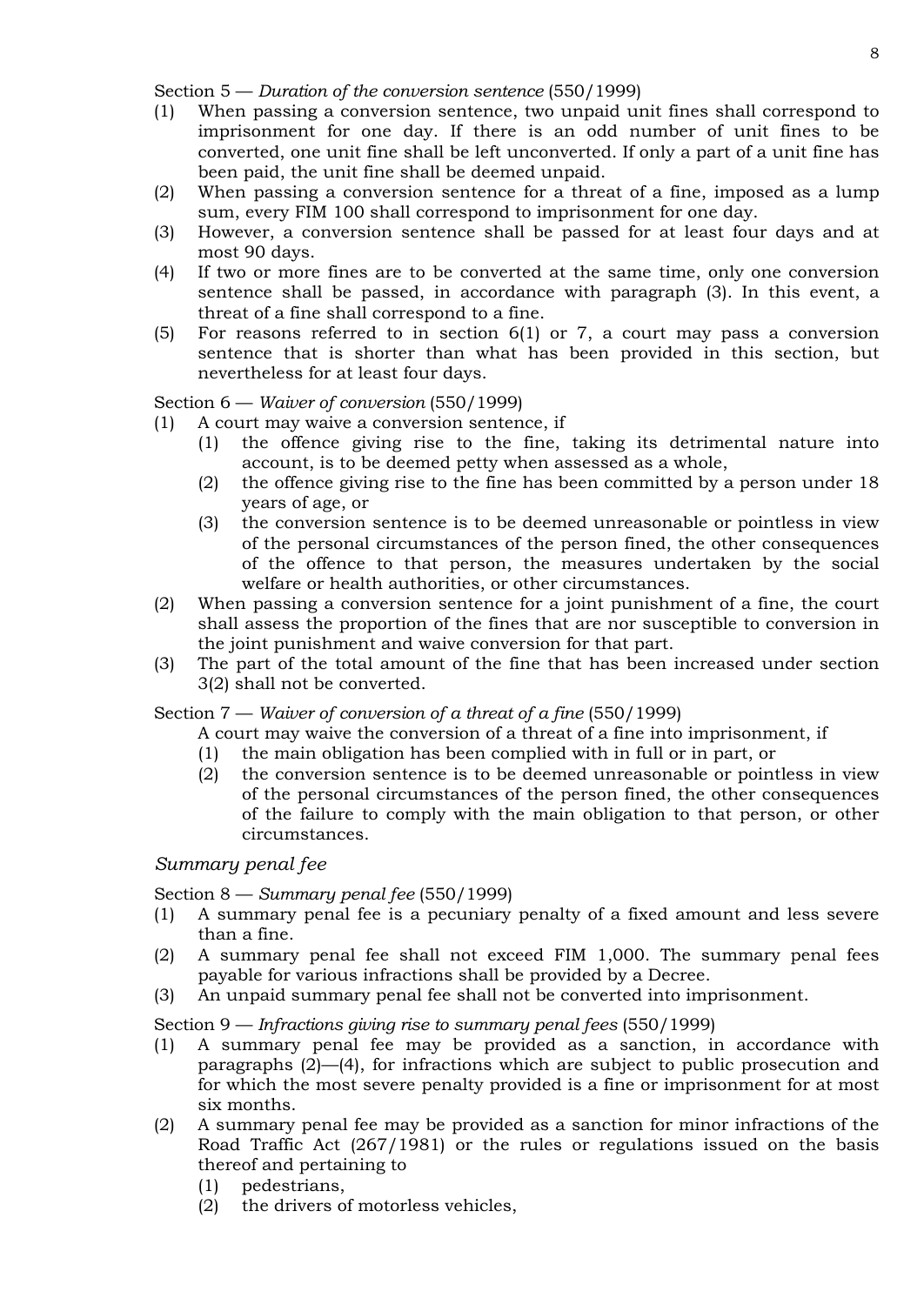- (3) the structure, equipment or condition of motor vehicles or trailers; the documents required for the driving of motor vehicles; the disturbing or needless driving of motor vehicles; passenger transport; the use of the personal protective equipment of the driver or passenger; the other traffic regulations pertaining to drivers; or the commands, prohibitions and restrictions issued by way of traffic signals,
- (4) exceeding the speed limit with a motor vehicle, or
- (5) the inspection and registration of vehicles.
- (3) A summary penal fee may also be provided as a sanction for minor infractions of the littering prohibition laid down in the Waste Act (1072/1993).
- (3) More detailed provisions on the infractions referred to in paragraphs (2) and (3) are issued by Decree.

Section 10 — *Imposing a summary penal fee* (550/1999)

- (1) A summary penal fee shall be imposed by a police officer or another official carrying out a statutory monitoring function.
- (2) A summary penal fee shall not be imposed, if
	- (1) the infraction has been conducive to causing danger or disturbance that is not minor,
	- (2) the person committing the infraction has by the act shown indifference to the commands and prohibitions of the law, or
	- (3) it is evident that the injured party will make a prosecution request to the police or a prosecutor because of the infraction or make a claim for damages.
- (3) The procedure for imposing a summary penal fee is provided in the Act on the Procedure on Summary Penal Fees (66/1983).

Section 11 — *Summary penal fee for numerous offences* (550/1999)

- (1) If a summary penal fee is to be imposed for two or more infractions at the same time, the summary penal fee shall be imposed for the offence for which the summary penal fee provided is the highest.
- (2) A joint punishment shall not be passed for a summary penal fee and a fine or a sentence of imprisonment for a fixed period.

# Chapter 2b — **Suspended sentences** (520/2001)

Section 1 — *Suspension of a sentence of imprisonment* (520/2001)

- (1) A sentence of imprisonment for a fixed period not exceeding two years may be suspended (*suspended sentence*), unless the seriousness of the offence, the guilt of the offender as manifest in the offence, or the criminal history of the offender require that the sentence of imprisonment be enforced at once.
- (2) However, a sentence passed for an offence committed while the offender has been under 18 years of age shall not be enforced at once, unless there are persuasive reasons for the same.

Section 2 — *Ancillary sanctions* (520/2001)

- (1) If a suspended sentence by itself is to be deemed an insufficient sanction for the offence, an ancillary fine may be imposed; alternatively, if the suspended sentence exceeds one year, an ancillary sanction of community service for at least 20 and at most 90 hours may be imposed.
- (2) A person who has committed an offence while under 21 years of age may be subjected to monitoring so as to reinforce a suspended sentence, where this is to be deemed justified in view of the social adaptation of the offender and the prevention of further offences.
- (3) Ancillary fines, community service and monitoring shall be subject to the specific provisions on the sanction in question. However, ancillary community service may be commuted into imprisonment for at least four and at most 90 days.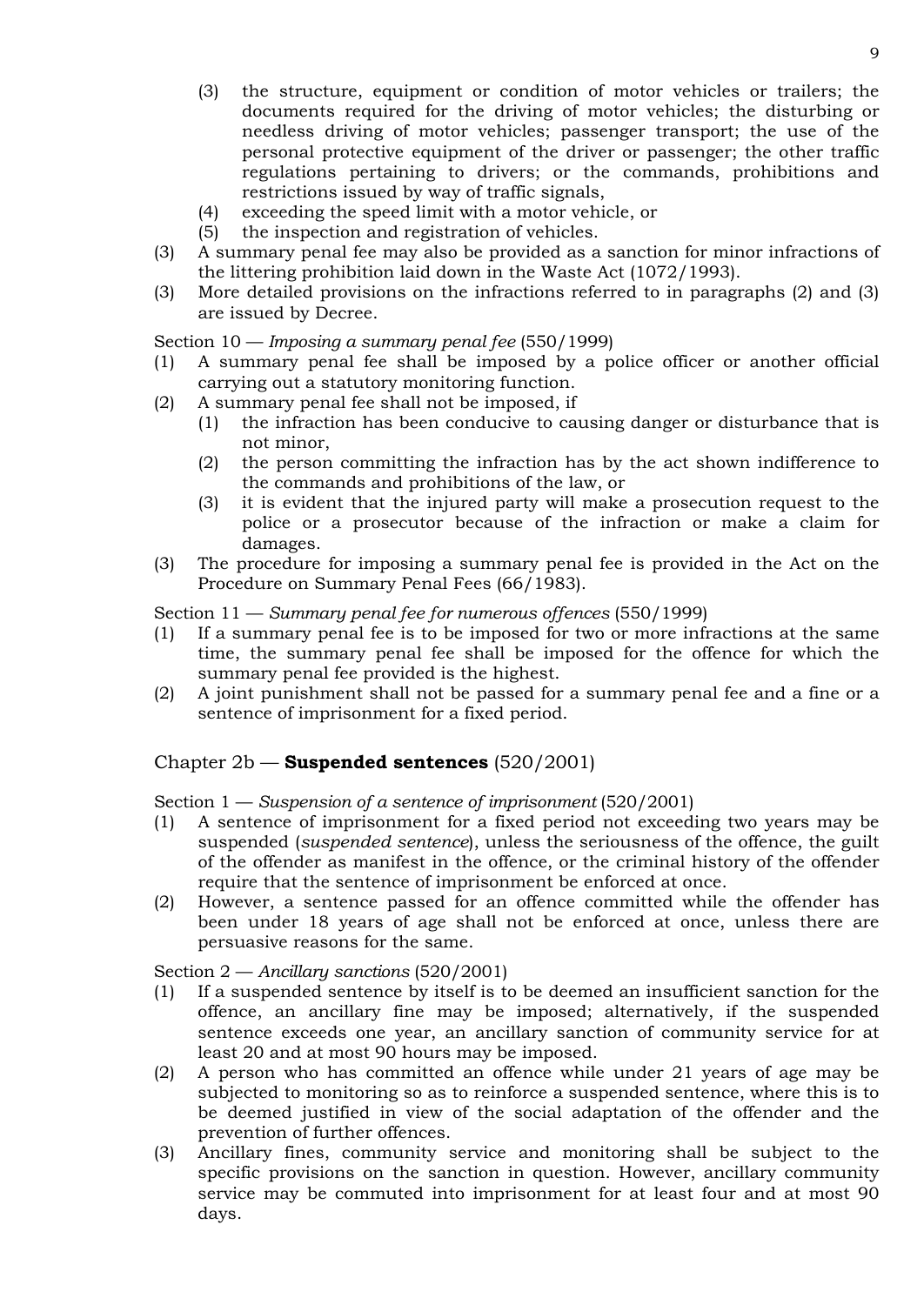Section 3 — *Contents of a suspended sentence* (520/2001)

- (1) When a sentence of imprisonment is suspended, the enforcement of the sentence is postponed for a probation period. The length of the probation period shall be at least one and at most three years. The probation period shall begin as from the pronouncement or the issue of the judgment.
- (2) If not ordered to be enforced under section 5, the sentence shall lapse.
- Section 4 *Notice of suspension of sentence* (520/2001)

When a suspended sentence is passed, the offender shall be notified, in connection with the pronouncement or the issue of the judgment, of the date when the probation period ends and of the grounds on which the sentence may be ordered to be enforced.

Section 5 — *Ordering the enforcement of a suspended sentence* (520/2001)

- (1) A court may order the enforcement of a suspended sentence if the convict commits an offence during the probation period, where the court deems that a sentence of imprisonment is the correct sanction and the charge has been brought within one year of the end of the probation period. In this event, the suspended sentence to be enforced, the sentence for the offence committed during the probation period and the sentences for the other offences considered in the same trial shall be joined in accordance with the provisions of chapter 7.
- (2) Alternatively, the court may order that a suspended sentence of imprisonment be enforced only partially; in this event, the remainder of the sentence shall continue to be suspended, subject to the same probation period.

# Chapter 3 — **Vindication and mitigation** (621/1967)

Section 1 (263/1940)

- (1) An act which would otherwise be punishable shall remain unpunishable when committed by a child under fifteen years of age.
- (2) The measures that can be applied to such a child are provided in the Child Welfare Act.

Section 2 (613/1974)

A person at least fifteen but under eighteen years of age who commits an offence shall be sentenced, when said offence could have been punishable by life imprisonment, to imprisonment for at least two and at most twelve years. If the penalty in the provision in question is imprisonment for a fixed period or a fine, the sentence shall be at most three fourths of the most severe penalty provided and at least the minimum penalty provided in chapter 2.

Section 3

- (1) An act of an insane person and an act by a person mentally deficient due to senility or another similar reason shall remain unpunishable.
- (2) If someone is temporarily deranged so that he/she is not in possession of his/her mental faculties, an act that he/she commits while in such a condition shall also remain unpunishable.

Section 4

- (1) If someone is regarded as not having been in full possession of his/her mental faculties at the time he/she committed an offence, but he/she cannot be regarded as totally irresponsible in accordance with section 3, the general penalty shall be that provided in section 2.
- (2) In this case the state of voluntary intoxication or other such self-induced mental aberration shall not by itself be a reason for such reduction of penalty.

Section 5

(1) An act which is deemed to have occurred more through accident than through negligence shall not be punishable.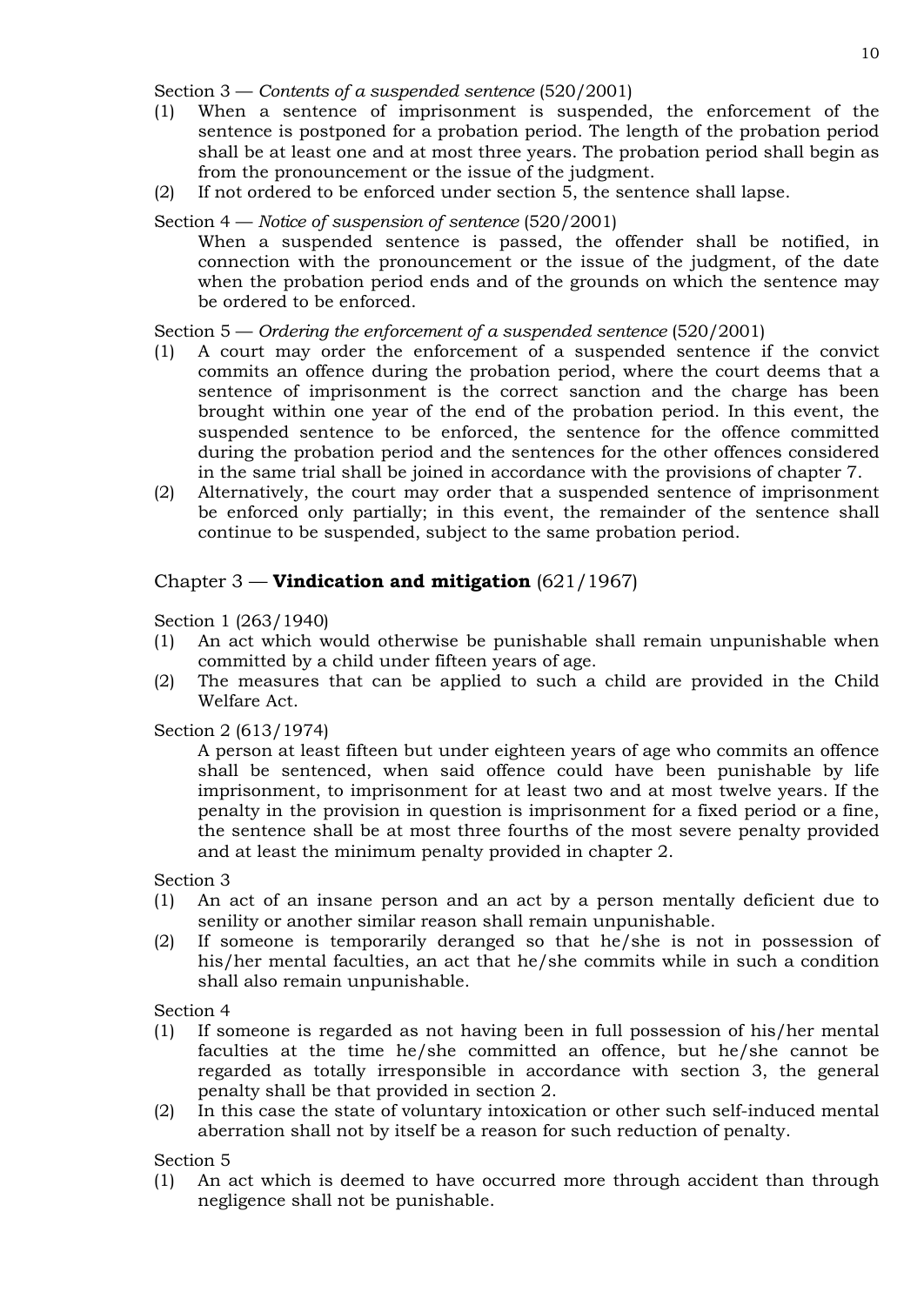- (2) If the penalty provision contains a specific minimum period of imprisonment, the court may, unless the public interest demands otherwise, and for special reasons which are to be mentioned in the judgment, pass a sentence shorter than the minimum period or, when no penalty more severe than a fixed term of imprisonment is provided, pass a sentence of a fine. (613/1974)
- (3) A court can waive punishment in cases where
	- (1) the offence, when assessed as a whole, considering its harmfulness and the degree of culpability of the offender indicated by it, is to be deemed of minor significance;
	- (2) the offence is to be deemed excusable because of special reasons concerning the act or the offender;
	- (3) punishment is to be deemed unreasonable or pointless, considering the settlement reached by the offender and the injured party or the action taken by the offender to prevent or remove the effects of his/her offence, or to further its being cleared up, his/her personal circumstances, the other consequences of the offence to him/her, the actions by the social security and health authorities, or other circumstances; or
	- (4) the offence would not have an essential effect on the total sentence owing to the provisions on sentencing to a joint punishment. (1060/1996)
- (4) In addition of the provisions in paragraph (3), a court can waive the punishment for an offence committed while the offender was under eighteen years of age, if the act is deemed to be the result of his/her thoughtlessness or imprudence rather than his/her being heedless of the prohibitions and commands of the law. (302/1990)

# Section 6

If someone has committed an act to protect himself/herself or another or his/her or another's property against an ongoing or imminent unlawful attack, and this act, though otherwise punishable, was necessary for the repelling of the attack, he/she shall not be sentenced to a punishment for such self-defence.

Section 7

Self-defence shall also be justified when someone forces his/her way unlawfully into the room, house, estate or vessel of another, or when someone caught in the act resists another who is trying to take back his/her own property.

Section 8 (621/1967)

- (1) *Paragraph has been repealed.*
- (2) When a person being apprehended, arrested or detained attempts to avoid capture by resisting or escaping, or when a prisoner or another person apprehended, arrested or detained attempts to escape or resists the prison guard or other person who is assigned to prevent escape or keep him in order, the use of forcible measures shall also be allowed so as to capture him/her, to prevent the escape, or to keep order, when these measures can be justified in view of the circumstances. The same applies when the resisting person is someone other than the aforesaid person.
- (3) When someone has the right, under paragraph (1) or (2), to use forcible measures, those assisting in the performance of the official duty shall also have this right.
- (4) Also a person who has apprehended another person by virtue of chapter 1, section 1 of the Coercive Measures Act shall have the right, as referred to above, to use forcible measures, if meeting resistance. (496/1995)
- (5) *Paragraph has been repealed.*

Section 8a (321/1983)

(1) A soldier who is on duty as a sentry, in the day detail or as military police and who meets resistance shall have the right to use such forcible measures as can be deemed justified in view of the security of the military unit or the object being guarded or otherwise in view of the nature of the duty or service and the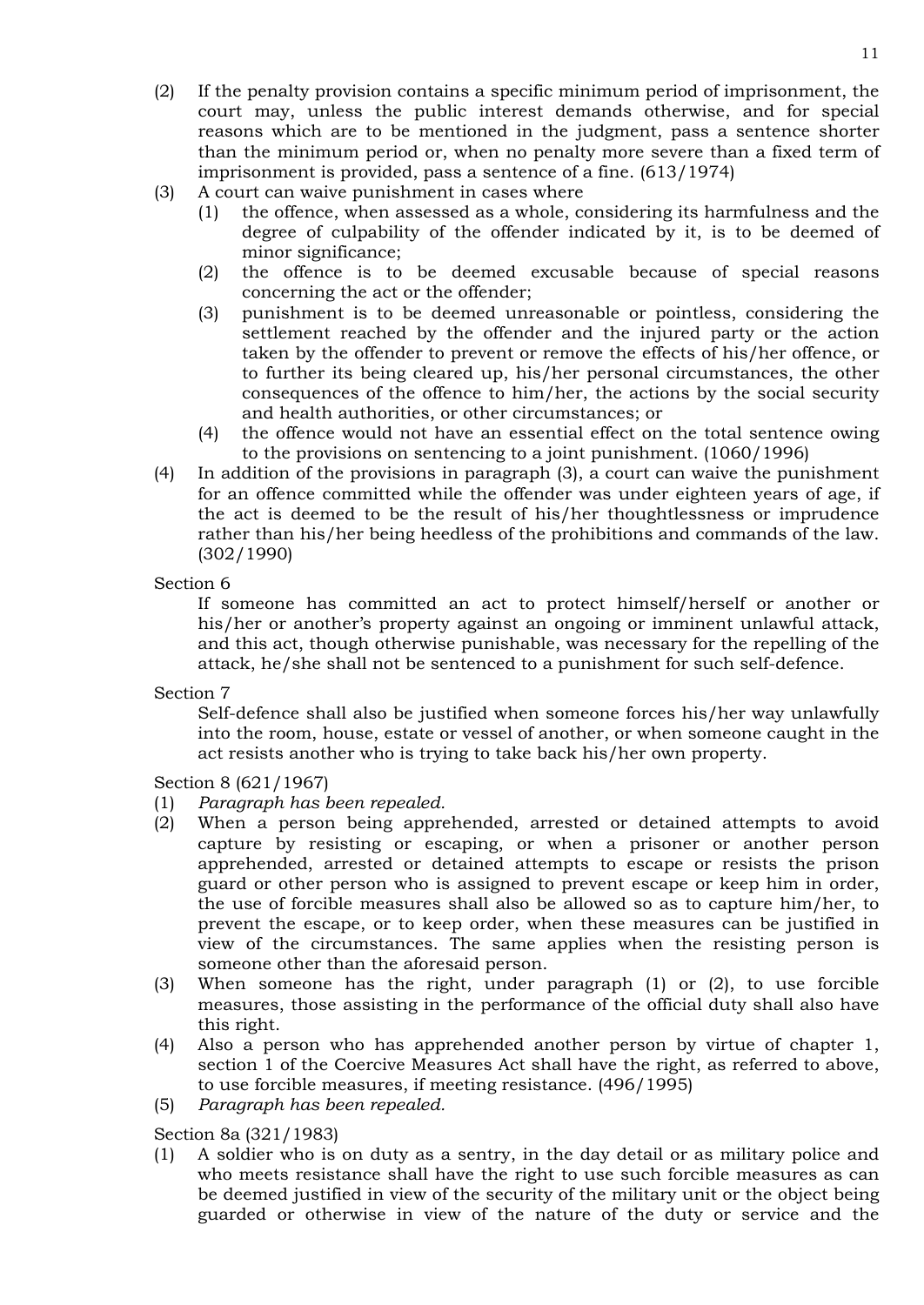seriousness of the resistance. On the grounds mentioned above a sentry shall have the right to use forcible measures also if someone, despite a command to stop, approaches a guarded area to which entry is prohibited.

- (2) If in combat, distress at sea or in another similar situation that is especially dangerous to the military unit or its operations, and despite the prohibition of a superior officer, a subordinate deserts, violently resists his/her superior officer or does not obey an order that a superior officer has given to repel the danger, even though this order was repeated, the superior officer shall have the right to use such forcible measures against the subordinate to achieve obedience and discipline as can be considered justified in view of the seriousness of the act of the subordinate and also otherwise in view of the situation.
- (3) Should a prisoner of war attempt to escape, the person who is assigned to prevent an escape shall have the right to use the forcible measures referred to in section 8(2).

Section 9 (621/1967)

- (1) If someone has in a situation referred to in section 6 or 7 committed an act which was not necessary to repel the attack, to protect the sanctity of the home or to retrieve his/her property, he/she shall be sentenced for exaggerated selfdefence, in accordance with the discretion of the court, either to full punishment or to punishment reduced in accordance with section 2(1). If the circumstances were such that he/she could not retain his/her self-control, he/she shall not be sentenced to a punishment.
- (2) In situations referred to in section 8 or 8a of this chapter, section 27 of the Police Act, or section 9 of the Act on Keepers of Public Order (533/1999), where more forcible measures have been used than what can be deemed justified under the said sections, the sentence may be reduced, on the basis of special mitigating reasons, as provided in paragraph (1) or, if there are very persuasive reasons for the same, punishment may be waived. (536/1999)

Section 10

If someone has committed a punishable act in order to save himself/herself or another, or his/her or another's property, from an apparent danger, and if it would otherwise have been impossible to undertake the rescue, the court shall consider, in view of the act and the circumstances, whether he/she shall remain unpunished or whether he/she deserves full punishment or a punishment reduced in accordance with section 2(1).

Section 10a (321/1983)

- (1) A subordinate soldier shall be sentenced to punishment for an act that he/she has committed in accordance with the order of a superior officer only if he/she has clearly understood that by obeying the order he/she would be breaking the law or his/her duty or service. If, however, the act has occurred under circumstances in which the subordinate could not have disobeyed the order, he/she may remain unpunished.
- (2) A person shall not be punished for disobeying an order if obeying said order would have resulted in an act that is clearly in violation of duty or service or otherwise clearly in violation of the law.

Section 11 (1060/1996)

If a sentence of imprisonment for a fixed period is passed for an act for which the offender has been deprived of his/her liberty for a continuous period of at least one day, the court shall deduct a period corresponding to this deprivation of liberty from the punishment, or deem this deprivation of liberty as service of the full punishment. The same shall be done when the deprivation of liberty was due to the defendant having been taken into custody because of charges or a criminal investigation relating to the same matter or because of a court order to the effect that the defendant was to be brought before the court. If the sentence passed is a fine or a juvenile penalty, the deprivation of liberty shall be taken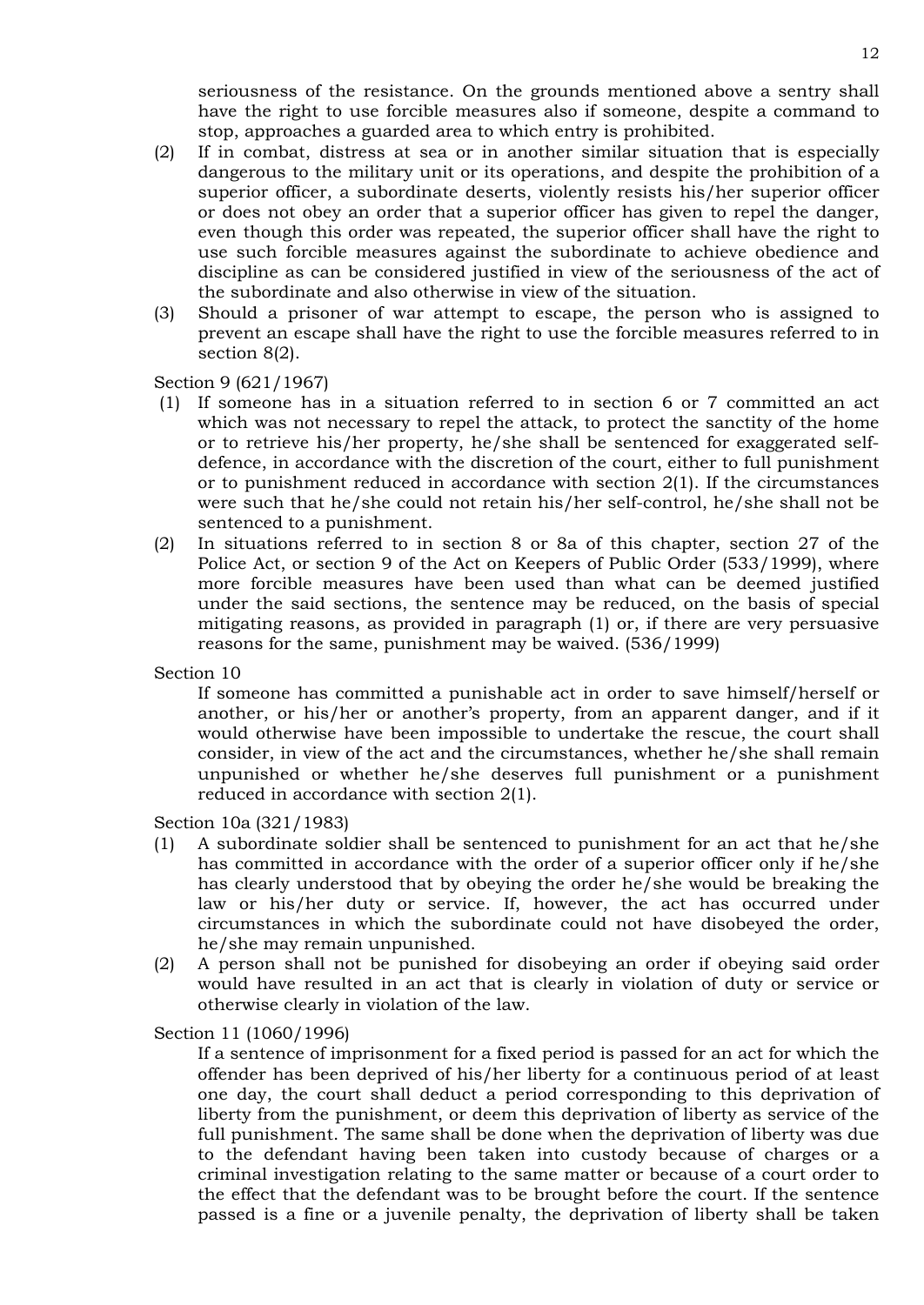into consideration in a reasonable amount as reduction or as complete service of the sentence; however, in case of a fine the reduction in day-fines must be at least equivalent to the period of deprivation of liberty.

# Chapter 4 — **Attempt**

Section 1

- (1) When, by law, an attempt is punishable, and no specific punishment is provided for it, the sentence shall be passed according to the penalty provision for a completed offence; however, this punishment shall be reduced as provided in chapter 3, section 2 for offenders at least fifteen but under eighteen years of age.
- (2) The provisions on dismissal and other sanctions for the completed offence shall apply also when punishing for an attempt. (2/1969)

Section 2

- (1) If the offender, on his/her own free will and not owing to external obstacles, has withdrawn from the completion of the offence, or prevented the consequence of the offence which makes the offence completed, the attempt shall not be punishable.
- (2) If such an attempt involves an act which in itself is a separate offence, a sentence shall be passed for this offence.

Section 3

- (1) The preparation of an offence shall be punishable only where it is specifically so provided.
- (2) The provisions in section 2 on attempt apply to punishable preparation.

# Chapter 5 — **Participation**

Section 1

If two or more persons have committed an offence together, each shall be punished as an offender.

Section 2

A person who orders, employs, harasses or otherwise intentionally persuades or entices another person into committing an offence shall be punished, if the offence is completed or constitutes a punishable attempt, for incitement as if he/she was the offender.

Section 3

- (1) A person who, during or before the commission of an offence by someone else, intentionally furthers the act through advice, action or exhortation, shall be sentenced for complicity, if the offence is completed. If an attempt and the completion of the offence are punishable in the same manner, the person shall be punished for complicity also if the offence remains an attempt. In both cases the person shall be sentenced according to the provision that would have been applied if he/she was the offender; however, a general punishment shall be reduced as provided in chapter 3, section 2 for offenders at least fifteen but under eighteen years of age. If the offence remained an attempt punishable under chapter 4, section 1, the accomplice shall be sentenced to at most half of the punishment he/she could have received had the offender completed the offence.
- (2) In punishing the accomplice, the provisions on dismissal as well as the other sanctions for the offence shall apply. (2/1969)
- (3) Incitement to punishable complicity shall be punishable as complicity.
- (4) What is provided in this section on complicity shall not apply in relation to offences referred to in chapters 42, 43 and 44 or to comparable offences.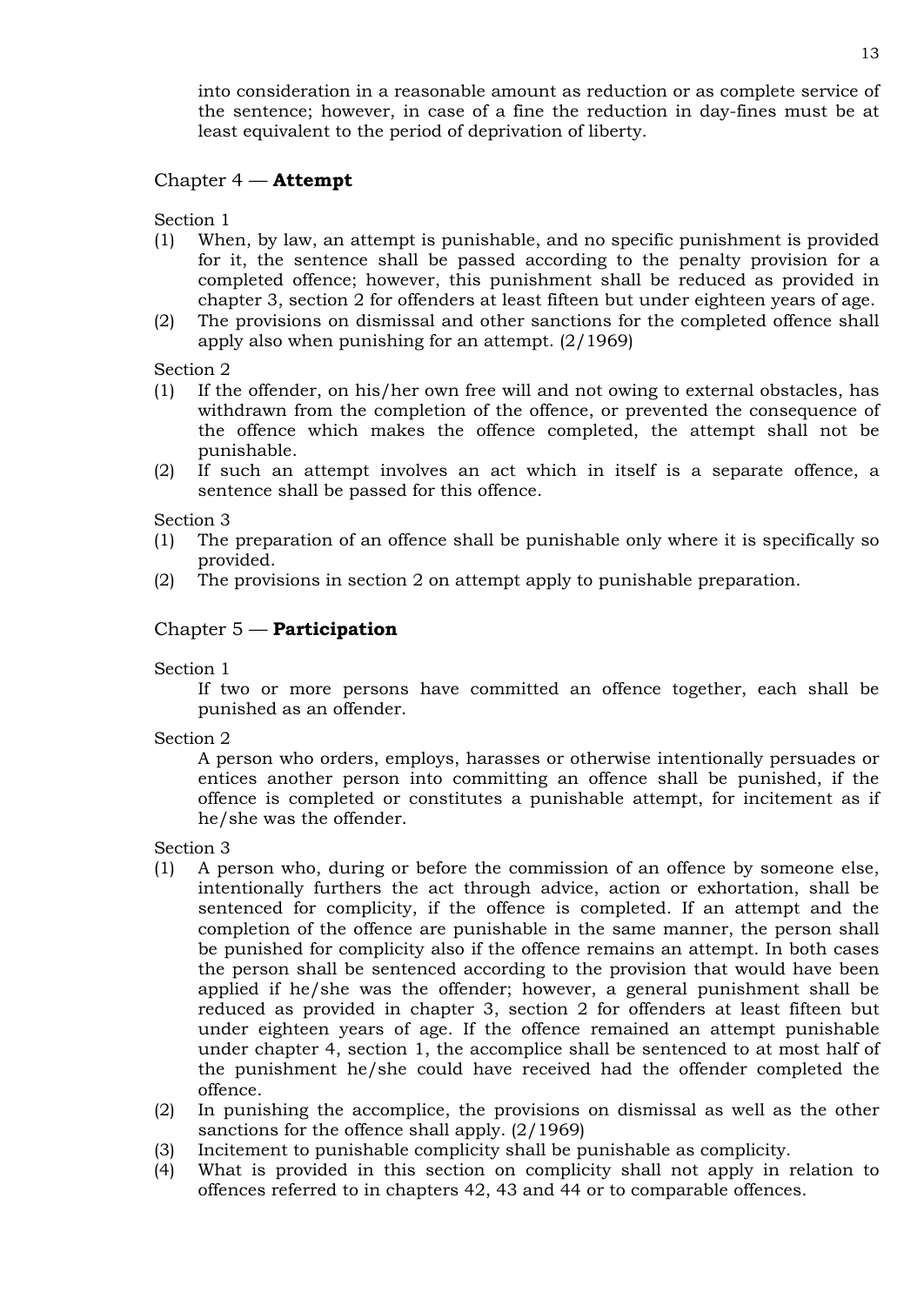### Section 4

Where a special circumstance vindicates, mitigates or aggravates an act, it shall apply only to the offender, inciter or accomplice to whom the circumstance pertains.

Section 5

The above provisions on punishing an accomplice shall not apply if otherwise provided in this Code.

# Chapter 6 — **Sentencing**

Section 1 (466/1976)

- (1) In sentencing, all the relevant grounds for increasing and reducing the punishment, as well as the uniformity of sentencing practice, shall be taken into consideration. The sentence shall be in just proportion to the damage and danger caused by the offence and to the culpability of the offender manifest in the offence.
- (2) In addition to the relevant circumstances referred to elsewhere in law, the grounds referred to in sections 2 and 3 of this chapter shall be grounds for increasing or reducing punishment.

Section 2 (466/1976)

The following shall be grounds for increasing the punishment:

- (1) the criminal activity has been methodical;
- (2) the offence has been committed as a member of a group organised for serious offences;
- (3) the offence has been committed for remuneration; and
- (4) the offender has a criminal history, if the relation between it and the new offence on the basis of the similarity between the offences or otherwise shows that the offender is apparently heedless of the prohibitions and commands of the law.

Section 3 (466/1976)

The following shall be grounds for reducing the punishment:

- (1) significant pressure, a threat or a similar influence has affected the commission of the offence;
- (2) strong empathy has led to the offence or an exceptional and sudden temptation or a similar factor has been conducive to decreasing the capability of the offender to obey the law; and
- (3) the offender has voluntarily attempted to prevent or remove the effects of the offence or to further it being cleared up.

Section 4 (466/1976)

If the offence or the judgment has caused to the offender another consequence which, together with the sentence passed on the basis of the application of the grounds mentioned above in this chapter, would lead to a result that is unreasonable in comparison with the nature of the offence, such a situation shall be taken into consideration as is reasonable when passing the sentence.

# Chapter 7 — **Joint punishment** (697/1991)

Section 1 — *Sentencing to a joint punishment of imprisonment* (697/1991)

- (1) If a person is to be sentenced to imprisonment for two or more offences at one time, he/she shall be sentenced to a joint punishment of imprisonment, unless otherwise provided elsewhere in the law. (751/1997)
- (2) In cases where one offence would be punished by imprisonment and two or more other offences by a fine, the court can pass a joint sentence of imprisonment for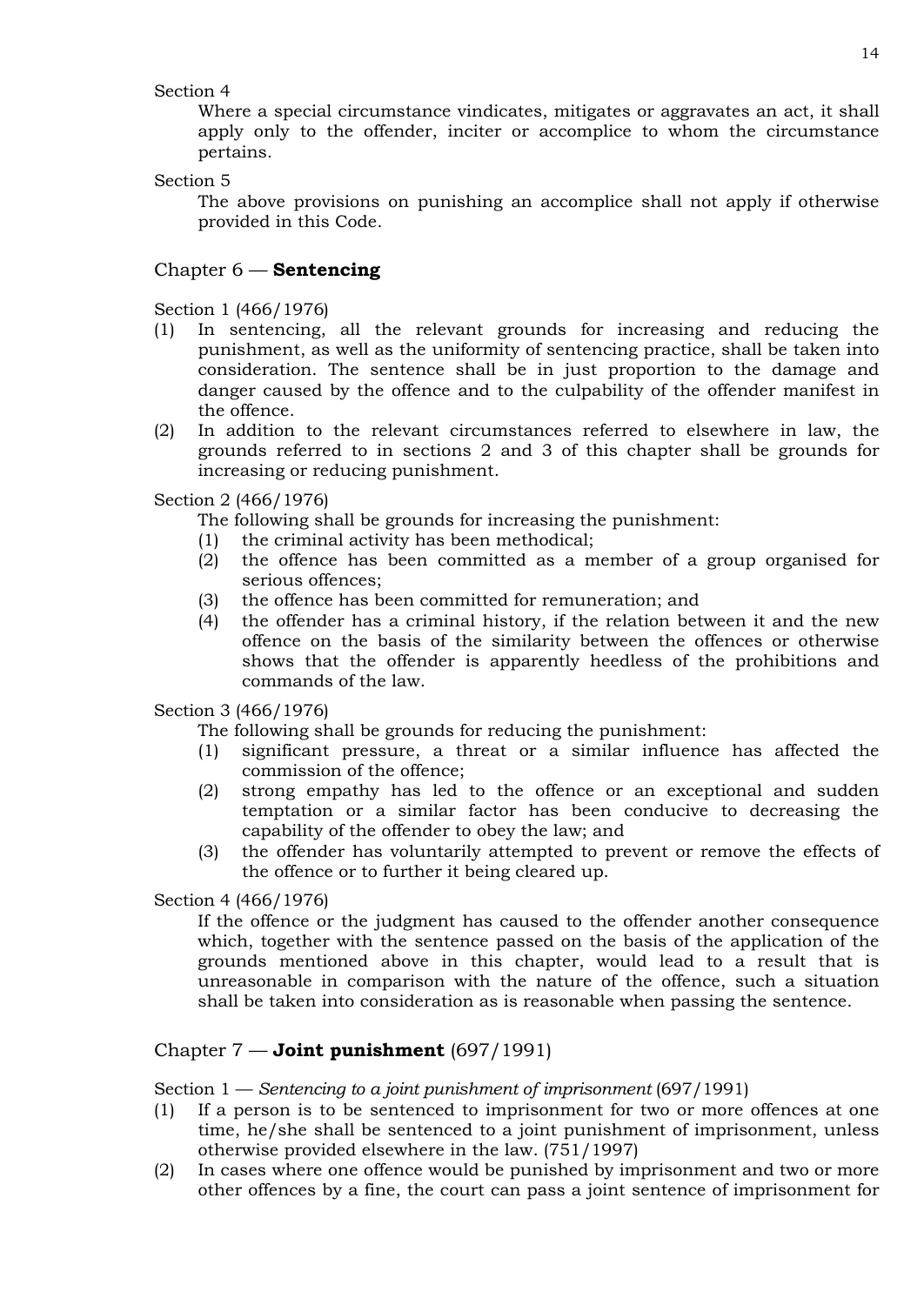all the offences or a joint sentence of imprisonment for some of the offences and, in addition, a fine for the other offences.

(3) If one offence would be punished by imprisonment for life, a sentence of imprisonment for life shall be passed as a joint punishment for all the offences.

Section 2 — *Maximum and minimum for a sentence of imprisonment for a fixed period* (697/1991)

- (1) When sentencing to a joint punishment, the maximum penalties for the various offences can be exceeded, but the sentence shall not be longer than the sum total of the maximum penalties of the various offences. In addition, the most severe maximum penalty shall not be exceeded by more than
	- (1) one year, if the most severe maximum penalty is imprisonment for less than one year and six months;
	- (2) two years, if the most severe maximum penalty is imprisonment for at least one year and six months but less than four years; or
	- (3) three years, if the most severe maximum penalty is imprisonment for a fixed period for at least four years.
- (2) The sentence shall not be shorter than the most severe minimum penalty for the various offences.
- (3) The most severe maximum and minimum penalty is defined as the sentence that, according to the provisions to be applied in the case, can be passed as the maximum and minimum penalty. If one or more offences are punishable only by a fine, the fines altogether shall be considered to equal one month's imprisonment when calculating the sum total of the maximum penalties of the various offences.

Section 3 — *Joint fine* (697/1991)

- (1) If a person should be sentenced at the same time to fines for two or more offences, he/she shall instead be sentenced to a joint fine.
- (2) The maximum for a joint fine is two hundred and forty unit fines. If a minimum number of unit fines has been provided for an offence in an Act enacted after 1 June 1969, the joint punishment to a fine shall not be less than the said minimum.
- (3) The above provision shall not apply to a threat of a fine enforced as a lump sum.
- Section 4 *Other sanctions* (697/1991)

If an offence is, in addition to a general punishment, also punishable by dismissal or by another sanction, the sanction shall be imposed in addition to the joint punishment, if so called for in the law.

Section 5 — *Sentencing to a joint punishment*

- (1) When sentencing to a joint punishment of imprisonment or a joint fine the provisions in chapter 6 shall be followed, where applicable.
- (2) When sentencing to a joint punishment the basis shall be the penalty for the offence which according to the court would carry the most severe penalty. The joint punishment shall be in just proportion also to the number of offences, their seriousness and their connection with each other. If one of the grounds for increasing or decreasing a punishment or some other circumstance listed in chapter 6 only applies to one or some of the offences for which a sentence is being passed, it shall be taken into account to a reasonable degree.

Section 6 — *Taking an earlier sentence of imprisonment into account* (751/1997)

(1) If a person who has been unconditionally sentenced to imprisonment is charged with another offence committed before the sentence was passed, the earlier sentence of imprisonment may be taken into account, to a reasonable degree, as a mitigating circumstance or as a ground for reducing the punishment. In addition, the sentence of imprisonment passed for the new offence may be shorter than the minimum provided for it or it may be deemed that the earlier sentence is a sufficient sanction also for the act which was later taken up for a hearing.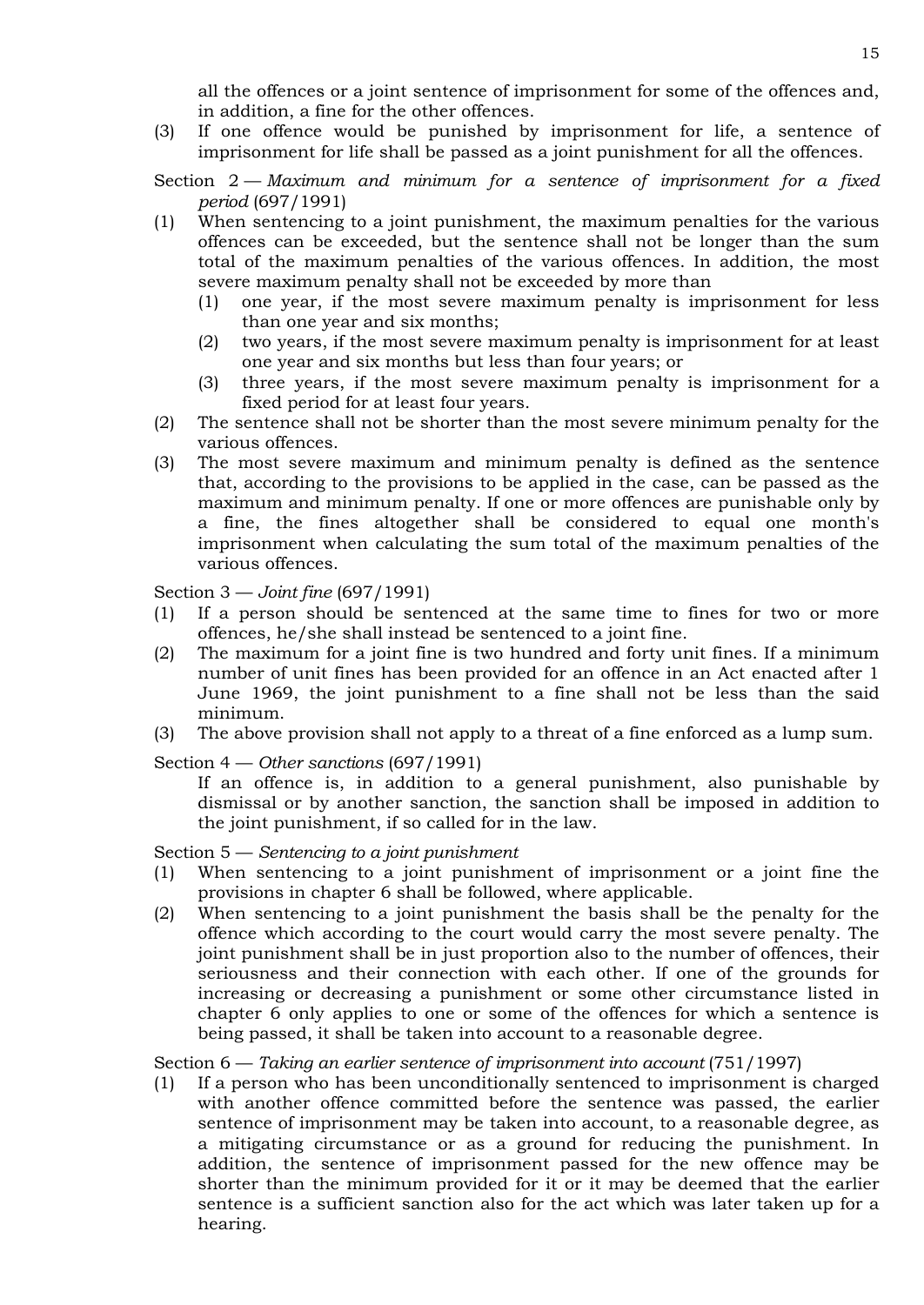(2) The judgment of the court shall indicate which earlier sentence or sentences have been taken into account when sentencing under this section.

*Sections 7—9 have been repealed.*

# Chapter 8 — **Statute of limitations**

Section 1 (138/1973)

- (1) A sentence shall not be passed if charges have not been brought
	- (1) within twenty years, if the most severe penalty provided for the offence is fixed-term imprisonment for over eight years,
	- (2) within ten years, if the most severe penalty is imprisonment for more than two years and at most eight years,
	- (3) within five years, if the most severe penalty is imprisonment for over a year and at most two years, and
	- (4) within two years, if the most severe penalty is imprisonment for at most a year, or a fine.
- (2) There is no statute of limitations for offences where the most severe penalty is life imprisonment.
- (3) The most severe penalty referred to above means the maximum penalty provided for the offence in the applicable provision, taking into consideration the circumstances manifest in the offence.
- (4) The above provisions apply also to offences in public office. However, the minimum time of limitation for such an offence is five years. (792/1989)

Section 2 (138/1973)

- (1) Charges shall be deemed to have been brought when the defendant has been legally summonsed to court or a request for his/her punishment has been submitted with him/her present in person. (1256/1988)
- (2) The bringing of charges in a case which later is dismissed without prejudice or where prosecution is not continued shall not be taken into account as regards the statute of limitations.

Section 3 (138/1973)

- (1) The periods mentioned above in section 1 shall be calculated from the commission of the offence. If a certain consequence is a condition for the punishability of an act, the period shall be calculated from the day when the consequence became evident.
- (2) If charges cannot be brought until an annulment of marriage is petitioned for, the period shall be calculated from the day when the annulment action was brought.

Section 4 (697/1991)

If the same act comprises several offences, a sentence for all the offences may be passed as long as it may be passed for one of them.

Section 5 (138/1973)

No offence for which the most severe penalty is other than life imprisonment shall be punishable thirty years after the day mentioned in section 3. If the most severe penalty for the offence is imprisonment for at most two years, dismissal or a fine, no sentence shall be passed fifteen years after the day mentioned in section 3.

Section 6 (138/1973)

(1) When the public prosecutor is not to bring charges unless the injured party has requested that charges be brought, no sentence shall be passed unless the injured party has brought charges or has requested that charges be brought within one year of the day he/she gained knowledge of the offence and of the offender.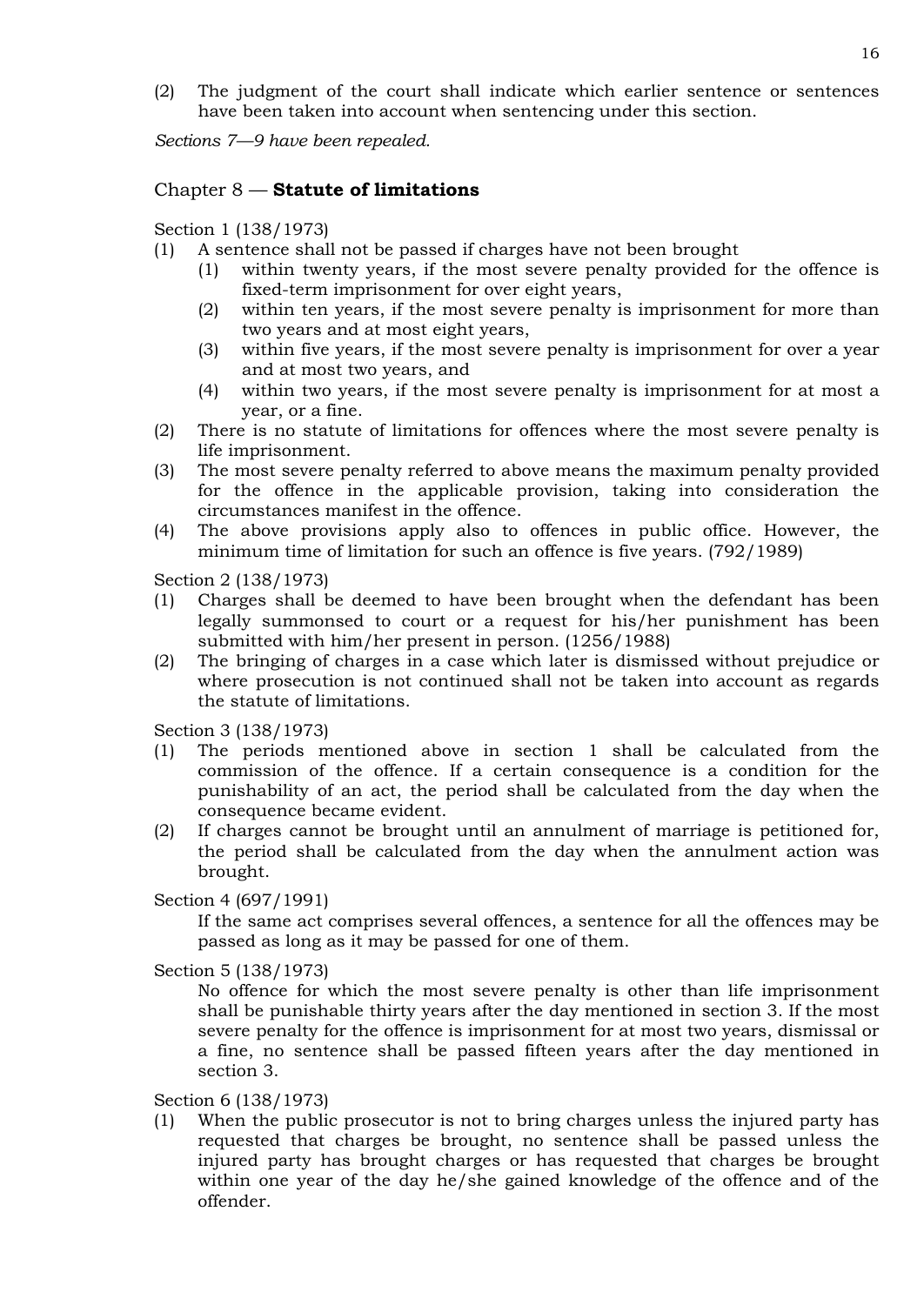- (3) If an offence was subject to public prosecution under an earlier law and has, under the new law, become an offence referred to in paragraph (1), the period provided in this section shall be calculated at the earliest from the date on which the new law entered into force. (769/1990)
- (4) However, no sentence shall be passed for an offence referred to in this section after the period of limitation referred to in sections 1 and 5 has ended. (769/1990)

Section 7 (138/1973)

A sanction involving forfeiture shall not be imposed if no sentence is to be passed due to the termination of the period of limitation. The shortest period of limitation for a request for forfeiture, however, is five years. If the request for forfeiture involves an object or substance which, due to its special properties or characteristics, and with due consideration to the other circumstances manifest in the matter, is in danger of being put to criminal use, the request shall not be subject to the statute of limitations.

Section 8 (138/1973)

Separate provisions apply to the statute of limitations with regard to penal orders.

Section 9 (138/1973)

- (1) A sentence of imprisonment shall lapse if its enforcement has not been started within the periods below, counted from the date when the sentence became final:
	- (1) within twenty years, if the sentence is a fixed term of over eight years,
	- (2) within fifteen years, if the sentence is over four years and at most eight years,
	- (3) within ten years, if the sentence is over one year and at most four years, and
	- (4) within five years, if the sentence is at most one year.
- (2) A sentence of life imprisonment shall not lapse.
- (3) A conversion sentence for unpaid fines shall lapse if its enforcement has not been started within three years of the date when the judgment became final. If a postponed conversion sentence is ordered to be enforced, the period mentioned above commences from the date when the final judgment on enforcement was given.

Section 10 (138/1973)

If the enforcement of a sentence of imprisonment or a conversion sentence for unpaid fines has been interrupted, or the parole of an offender has been revoked, the provisions in section 9 shall be applied in continuing the enforcement. In fixed-term imprisonment, the period of limitation shall be determined on the basis of the remaining punishment and, if several punishments have been combined for enforcement, the period of limitation shall be determined on the basis of the remaining combined punishment. The period of limitation shall be calculated from the day of interruption and, if a parole is ordered revoked, from the day the final revocation order was given.

Section 11 (138/1973)

The enforcement of a fine shall lapse after five years from the day the final judgment was given. If a conversion sentence has been passed, the offender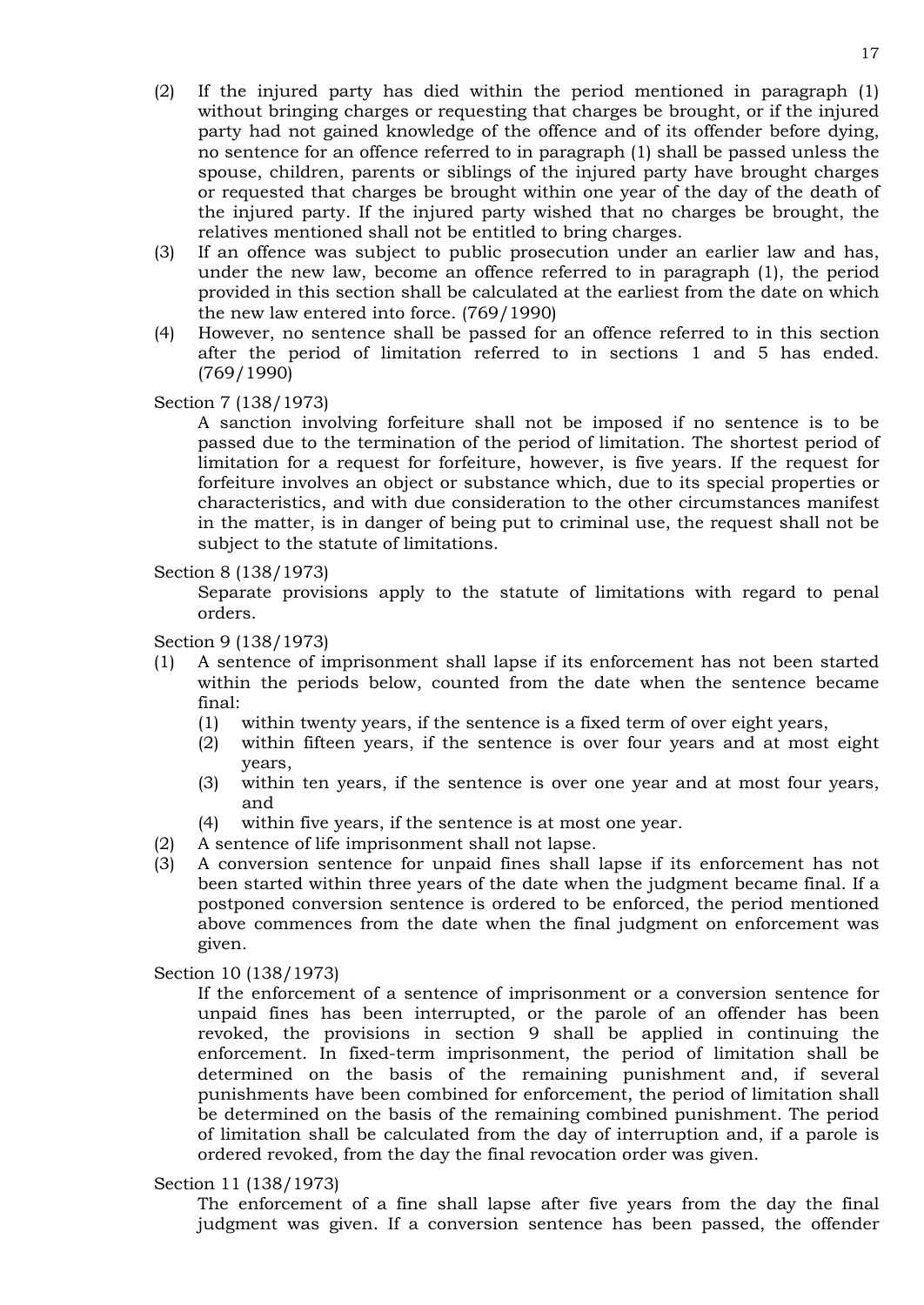shall entitled to pay the fine even after the period of limitation, in accordance with what has been separately provided. The above provisions on a fine apply also to a threat of a fine that has been enforced.

Section 12 (138/1973)

The enforcement of a sanction of forfeiture shall lapse after ten years from the day the final judgment was given. If the forfeiture involves an object or substance which, due to its special properties or characteristics, and with due consideration to the other circumstances manifest in the matter, is in danger of being put to criminal use, the forfeiture shall not be subject to limitation.

Section 13 (138/1973)

Notwithstanding the provisions in sections 11 and 12, enforcement involving distraint which was carried out within the limitation period may be completed for the part of the distrained property.

Section 14 (138/1973)

A fine and a threat of a fine shall lapse upon the death of the offender. However, enforcement involving distraint which was carried out while the offender was living may be completed for the part of the distrained property.

Section 15 (138/1973)

- (1) Upon the death of the offender or another person liable for forfeiture, the sanction shall be enforced against the estate of the deceased, unless such forfeiture would be obviously unreasonable.
- (2) If the offender sentenced to forfeiture has died, the enforcement shall be directed at his/her estate. However, the heirs of the deceased shall have the right, within three months from the day when property belonging to the estate has been placed under distraint for the enforcement of the sentence, or when said property had been taken into the possession of the State, to bring the matter before the court of first instance that heard the case against the offender, so as to have the court decide whether the enforcement is to lapse due to the manifest unreasonableness of the forfeiture.
- (3) The sanction of forfeiture of the financial benefit deriving from an offence, when imposed or enforced on the assets of the estate liable for forfeiture, shall not exceed the simple amount of the benefit.

# Chapter 9 — **Corporate criminal liability** (743/1995)

Section 1 — *Scope of application* (743/1995)

- (1) A corporation, foundation or other legal entity[1](#page-17-0), in whose operations an offence has been committed, may on the request of the public prosecutor be sentenced to a corporate fine, if such sanction has been provided in this Code.
- (2) The provisions in this chapter shall not apply to offences committed in the exercise of public authority.

Section 2 — *Prerequisites for liability* (743/1995)

- (1) A corporation may be sentenced to a corporate fine, if a person belonging to a statutory organ or other management thereof, or exercising actual power of decision therein, has been an accomplice to an offence or allowed the commission of the offence, or if the care and diligence necessary for the prevention of the offence has not been observed in the operations of the corporation. (369/2001)
- (2) A corporate fine may be imposed even if the offender cannot be identified or otherwise is not punished. However, no corporate fine shall be imposed for a complainant offence which is not reported by the injured party so as to have

<span id="page-17-0"></span>j

<sup>1</sup> In the following, a "corporation"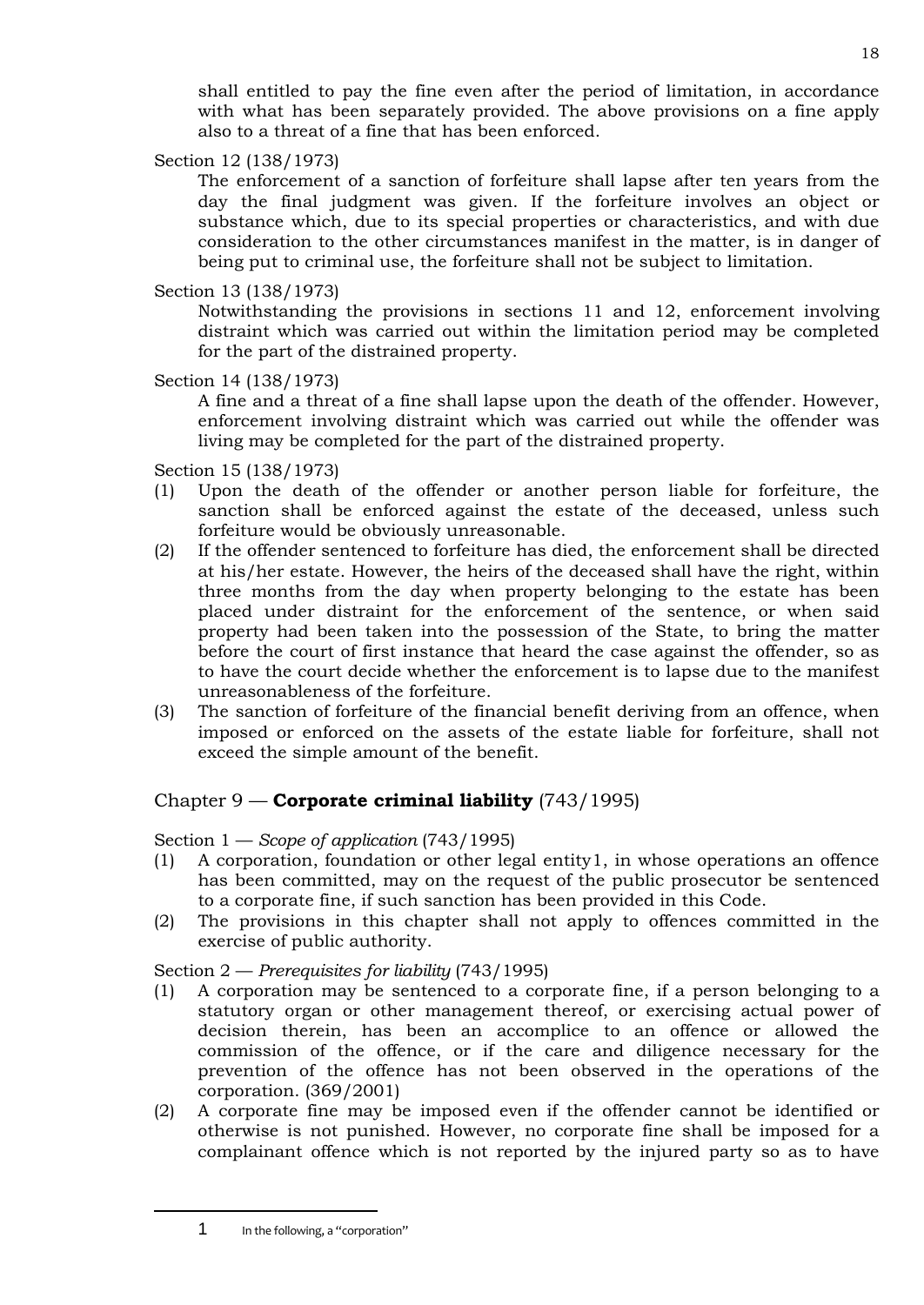charges brought, unless there is a very important public interest for the bringing of charges.

Section 3 — *Connection between offender and corporation* (743/1995)

- (1) The offence shall be deemed to have been committed in the operations of a corporation, if the offender has acted on the behalf or for the benefit of the corporation, and belongs to its management or is in a service or employment relationship with it or has acted on assignment by a representative of the corporation.
- (2) The corporation shall not have the right to compensation from the offender for the corporate fine that it has paid, unless such liability is based on separate provisions on corporations and foundations.

### Section 4 — *Grounds for sentencing* (743/1995)

When the sentencing of a corporation to a corporate fine is being considered, especially the following shall be duly taken into account:

- (1) the nature and extent of the corporate neglect and the participation of the management in the offence, as referred to in section 2(1);
- (2) the status of the offender as a member of the organs of the corporation;
- (3) the seriousness of the offence committed in the operations of the corporation and the extent of the criminal activity;
- (4) the other consequences of the offence to the corporation;
- (5) the measures taken by the corporation to prevent new offences, to prevent or remedy the effects of the offence or to further the investigation of the neglect or offence; and
- (6) where a member of the management of the corporation is sentenced to a punishment, the size of the corporation and the share of the corporation held by the offender, as well as the personal liability of the offender for the commitments of the corporation.

### Section 5 — *Corporate fine* (743/1995)

A corporate fine shall be imposed as a lump sum. The corporate fine shall be at least FIM 5,000 and at most FIM 5,000,000.

### Section 6 — *Basis for calculation of the corporate fine* (743/1995)

- (1) The amount of the corporate fine shall be determined in accordance with the nature and extent of the neglect and the participation of the management, as referred to in section 2, and the financial standing of the corporation.
- (2) When evaluating the significance of the neglect and the participation of the management, the following shall be duly taken into account: the nature and seriousness of the offence; the status of the offender as a member of the organs of the corporation; whether the violation of the obligations of the corporation manifests heedlessness of the law or the orders of the authorities; as well as the grounds for sentencing provided elsewhere in the law.
- (3) When evaluating the financial standing of the corporation, the following shall be duly taken into account: the size of the corporation; its solvency; as well as the earnings and the other essential indicators of the financial standing of the corporation.

### Section 7 — *Prosecutor's discretion* (743/1995)

- (1) The public prosecutor may waive the bringing of charges against a corporation, if:
	- (1) the corporate neglect or participation of the management, as referred to in section 2, are of minor significance, or
	- (2) only minor damage or danger has been caused by the offence committed in the operations of the corporation

and the corporation has voluntarily taken the necessary measures to prevent new offences.

(2) The bringing of charges may be waived also if the offender, in cases referred to in section 4(6), has already been sentenced to a punishment and it is to be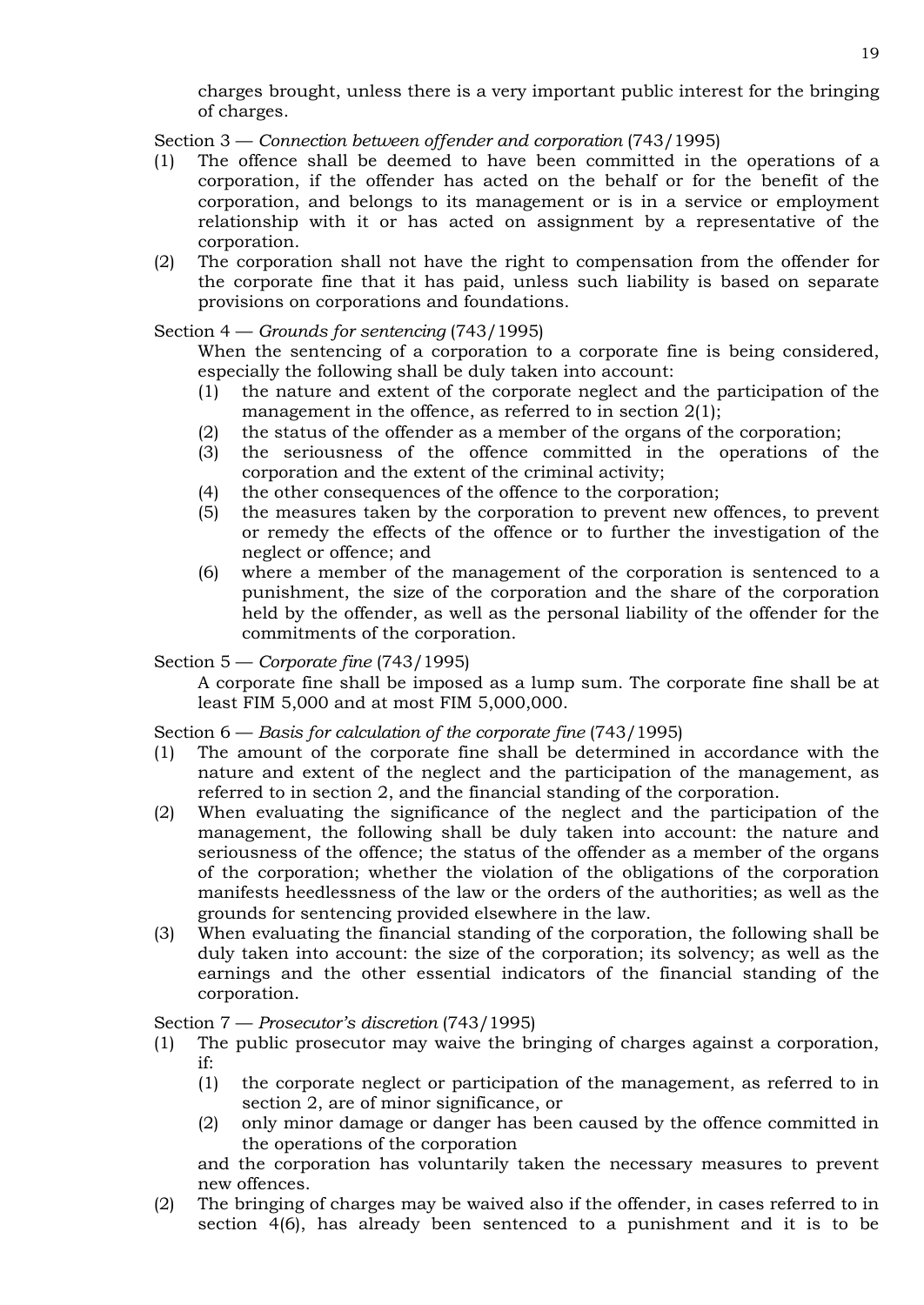anticipated that the corporation for this reason will not be sentenced to a corporate fine.

(3) The provisions in sections 15b(1), 15b(3), 15c and 15d of the Decree on the Implementation of the Penal Code on the waiver of prosecution apply correspondingly to the decision to waive the bringing of charges against a corporation. In cases referred to in section 15b(3) of that Decree, the prosecutor shall submit, instead of the question of culpability, the question of the existence of grounds for corporate criminal liability to be considered by a court.

Section 8 — *Joint corporate fine* (743/1995)

- (1) If a corporation is to be sentenced for two or more offences at one time, a joint sentence of corporate fine shall be passed in accordance with the provisions in sections 5 and 6.
- (2) No joint punishment shall be passed for two offences, one of which was committed after a corporate fine was imposed for the other. If charges are brought against a corporation which has been sentenced to a corporate fine by a final decision, for an offence committed before the said sentence was passed, a joint corporate fine shall also not be imposed, but the prior corporate fine shall be duly taken into account when sentencing to the new punishment.

Section 9 — *Statute of limitations* (743/1995)

- (1) If the offender is not be sentenced to a punishment due to the statute of limitations, also the corporation on whose behalf he/she has acted shall not be sentenced to a punishment. However, the minimum period of limitations as regards corporate fines shall be five years.
- (2) The enforcement of a corporate fine shall lapse in five years from the date of the final judgment imposing the fine.

*Chapter 10 has been repealed.*

# Chapter 11 — **War crimes and offences against humanity** (578/1995)

Section 1 — *War crime* (578/1995)

- (1) A person who in an act of war
	- (1) uses a prohibited means of warfare or weapon;
	- (2) abuses an international symbol designated for the protection of the wounded or the sick; or
	- (3) otherwise violates the provisions of an international agreement on warfare binding on Finland or the generally acknowledged and established rules and customs of war under public international law

shall be sentenced for a *war crime* to imprisonment for at least four months and at most six years.

(2) An attempt is punishable.

Section 2 — *Aggravated war crime* (578/1995)

- (1) If in the war crime
	- (1) several people are put in mortal danger;
	- (2) very serious and extensive economic damage is caused; or
	- (3) the offence is committed in an especially brutal or cruel manner

and the offence is aggravated also when assessed as a whole, the offender shall be sentenced for an *aggravated war crime* to imprisonment for at least two and at most twelve years.

(2) An attempt is punishable.

Section 3 — *Petty war crime* (578/1995)

If the war crime, considering its consequences and the other relevant circumstances, is petty when assessed as a whole, the offender shall be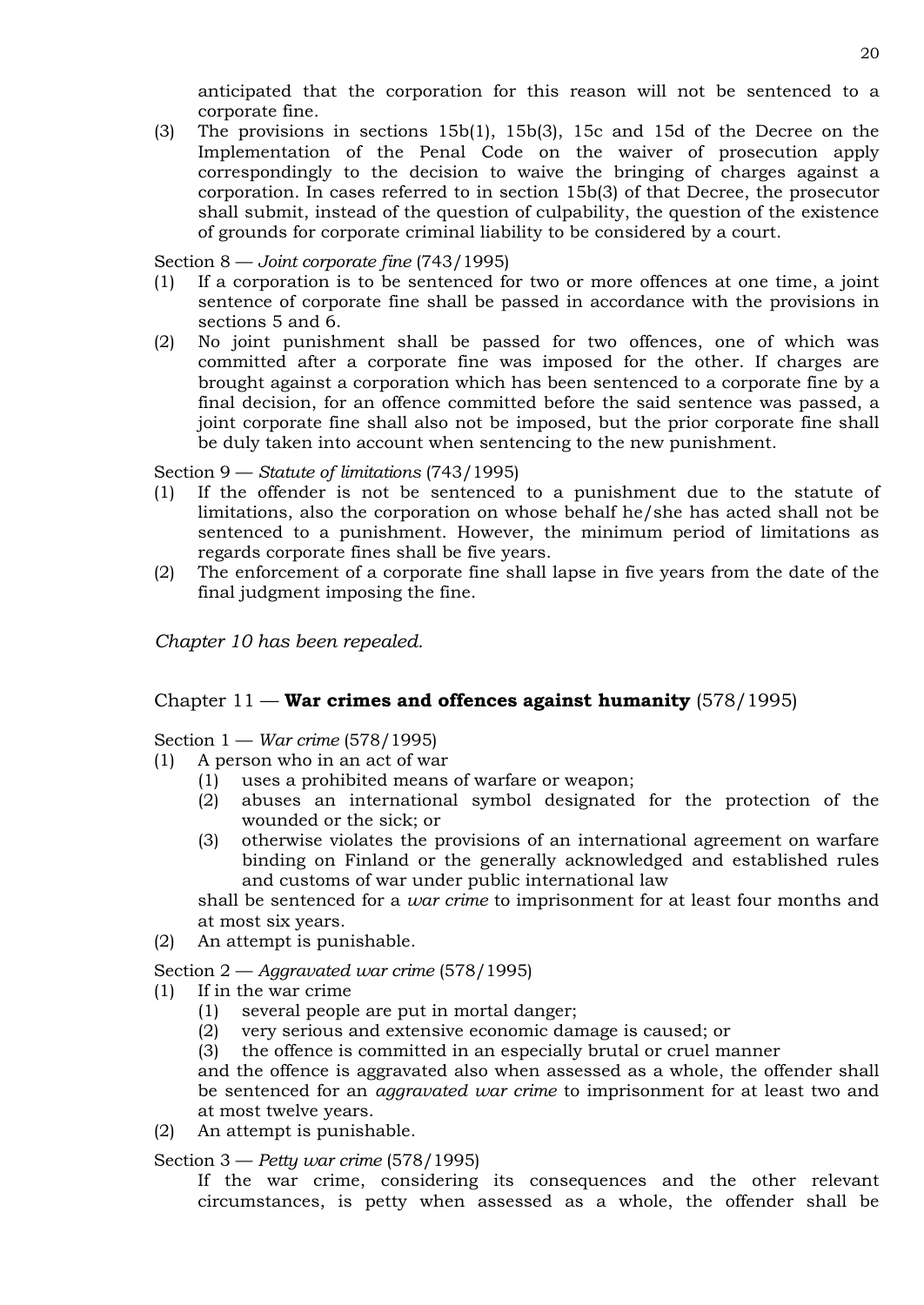sentenced for a *petty war crime* to a fine or to imprisonment for at most six months.

Section 4 — *Violation of human rights in a state of emergency* (578/1995)

- (1) A person who violates or fails to comply with the rules on the protection of the wounded, the sick or the distressed, the treatment of prisoners of war and the protection of the civilian population, which according to the international agreements binding on Finland or the established rules of public international law are to be followed during war, armed conflict or occupation, shall be sentenced for *violation of human rights in a state of emergency* to imprisonment for at least four months and at most six years.
- (2) An attempt is punishable.
- (3) If the act referred to in this section, considering the nature of the violation, the minor significance of the consequences and the other relevant circumstances, is not serious when assessed as a whole, the offender shall not be sentenced for a violation of human rights in a state of emergency or an attempt thereof, but instead for the other offences manifest in the act.

Section 5 — *Aggravated violation of human rights in a state of emergency* (578/1995)

(1) If in the violation of human rights in a state of emergency

- (1) several people are put in mortal danger; or
- (2) the offence is committed in an especially brutal or cruel manner

and the offence is aggravated also when assessed as a whole, the offender shall be sentenced for *aggravated violation of human rights in a state of emergency* to imprisonment for at least two and at most twelve years.

(2) An attempt is punishable.

Section 6 — *Genocide* (578/1995)

- (1) A person who for the purpose of entirely or partially destroying a race, a national, ethnic or religious group or another comparable group
	- (1) kills members of the group;
	- (2) inflicts grievous bodily or mental damage or illness to members of the group;
	- (3) takes forcible measures to prevent procreation among the group;
	- (4) forcibly moves children from one group to another; or
	- (5) in another comparable manner essentially impairs the survival of the group

shall be sentenced for *genocide* to imprisonment for at least four years or for life.

(2) An attempt is punishable.

Section 7 — *Preparation of genocide* (578/1995)

A person who for the purpose referred to in section 6

- (1) conspires with another to commit genocide; or
- (2) makes a plan for genocide

shall be sentenced for *preparation of genocide* to imprisonment for at least four months and at most four years.

Section 7a — *Breach of the prohibition of chemical weapons* (351/1997)

A person, who in breach of the Convention on the Prohibition of the Development, Production, Stockpiling and Use of Chemical Weapons and on their Destruction

- (1) uses chemical weapons in a manner not referred to in sections 1—3 of this chapter,
- (2) develops, produces, otherwise procures, stockpiles, possesses or transports chemical weapons, or
- (3) participates in military preparations for the use of chemical weapons,

shall be sentenced for *breach of the prohibition of chemical weapons* to imprisonment for at least four months and at most six years.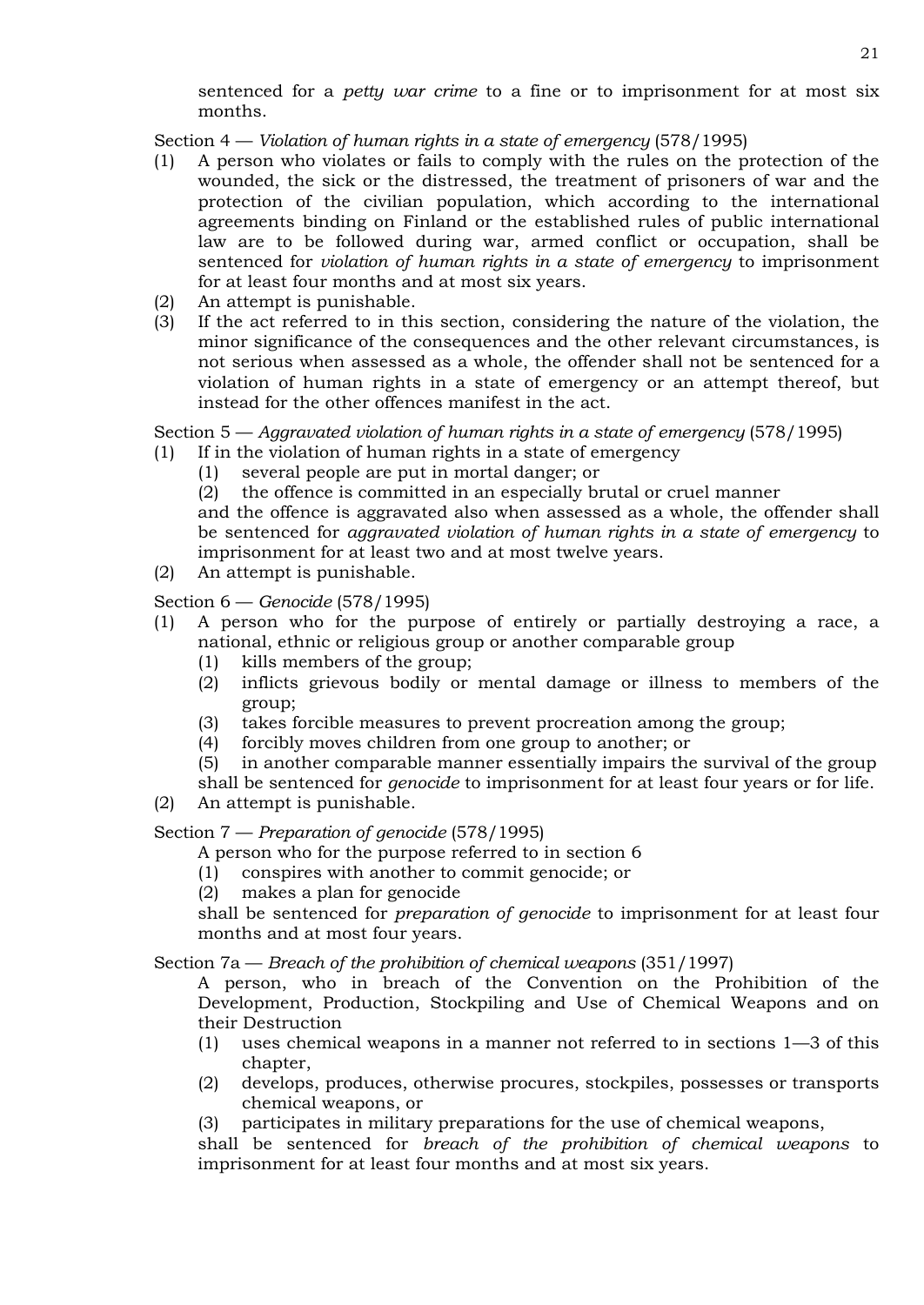Section 8 — *Ethnic agitation* (578/1995)

A person who spreads statements or other information among the public where a certain race, a national, ethnic or religious group or a comparable group is threatened, defamed or insulted shall be sentenced for *ethnic agitation* to a fine or to imprisonment for at most two years.

# Section 9 — *Discrimination* (578/1995)

A person who in his/her trade or profession, service of the general public, exercise of official authority or other public function or in the arrangement of a public amusement or meeting, without a justified reason

- (1) refuses someone service in accordance with the generally applicable conditions;
- (2) refuses someone entry to the amusement or meeting or ejects him/her; or
- (3) places someone in an unequal or an essentially inferior position

owing to his/her race, national or ethnic origin, colour, language, sex, age, family ties, sexual preference, state of health, religion, political orientation, political or industrial activity or another comparable circumstance shall be sentenced, unless the act is punishable as industrial discrimination, for *discrimination* to a fine or to imprisonment for at most six months.

# Chapter 12 — **Treasonable offences** (578/1995)

# Section 1 — *Compromising the sovereignty of Finland* (578/1997)

A person who by violence or the threat of violence or the military or economic pressure or support by a foreign state, for the purpose of

- (1) rendering Finland or a part of Finland subject to the authority of a foreign state;
- (2) separating a part of Finland from the rest of the territory; or
- (3) otherwise restricting the sovereignty of Finland in a comparably serious manner,

commits an act which causes the danger of said purpose being attained shall be sentenced for *compromising the sovereignty of Finland* to imprisonment for at least one and at most ten years.

# Section 2 — *Warmongering* (578/1995)

If a person in Finland or a Finnish citizen outside of Finland*,* during an ongoing or imminent military crisis or international political crisis, for the purpose of causing Finland to be at war or the target of a military operation

- (1) publicly exhorts a foreign state to carry out an offensive against Finland or Finland to carry out an offensive against a foreign state;
- (2) publicly disseminates statements or other propaganda intended to turn the public opinion in favour of the carrying out of offensives;
- (3) systematically disseminates manifestly unfounded or misleading information on the Finnish defence or the military or security policy of Finland; or
- (4) unlawfully commits a violent act against a foreign state or the representative, territory or property of a foreign state

so that the act evidently increases the danger of Finland being at war or the target of a military operation, that person shall be sentenced for *warmongering* to imprisonment for at least one and at most ten years.

Section 3 — *Treason* (578/1995)

- (1) A Finnish citizen who, during an ongoing or imminent war, armed conflict or occupation involving Finland,
	- (1) joins the armed forces of the enemy;
	- (2) participates in military operations or other military activities against Finland;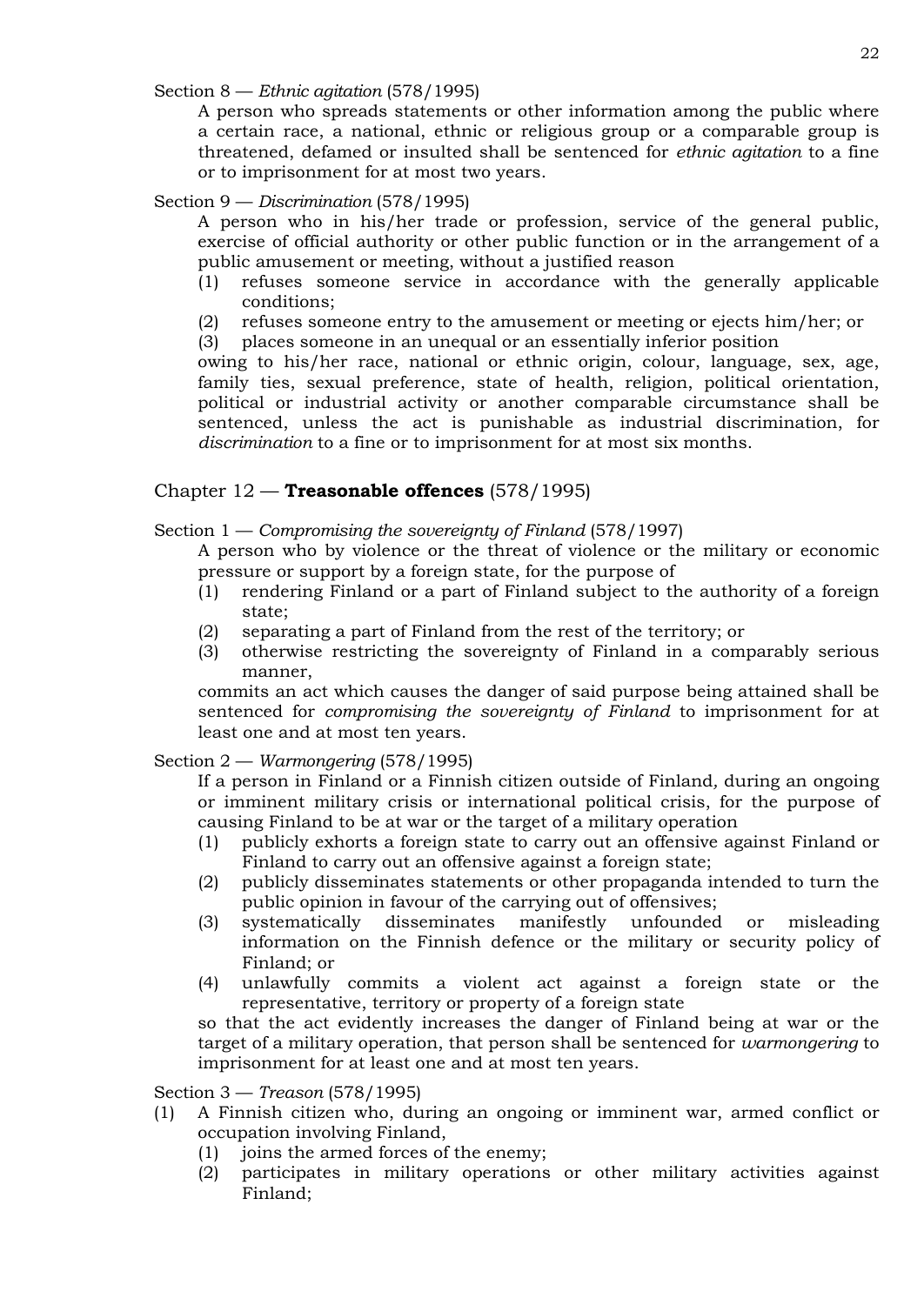- (3) serves the enemy in a military or civilian capacity immediately furthering the military operations against Finland; or
- (4) collaborates with the enemy or in another comparable manner favours the enemy to the detriment of Finland

shall be sentenced for *treason* to imprisonment for at least one and at most ten years.

- (2) Also a foreigner who commits an act referred to in paragraph (1)(4) while in Finland or in the service of Finland shall be sentenced for treason.
- (3) An attempt is punishable.
- (4) An act which is committed during occupation and which is evidently necessary for the safeguarding of the survival of the population shall not be considered favouring the enemy, as referred to in paragraph (1)(4).

Section 4 — *Aggravated treason* (578/1995)

- (1) If in the treason
	- (1) there is danger of rendering Finland or a part of Finland subject to the authority of a foreign state; or
	- (2) especially serious damage is otherwise caused to Finland

and the treason is aggravated also when assessed as a whole, the offender shall be sentenced for *aggravated treason* to imprisonment for at least four years or for life.

(2) An attempt is punishable.

Section 5 — *Espionage* (578/1995)

- (1) A person who for the purpose of favouring a foreign state or damaging Finland procures information on a matter concerning the Finnish defence or other preparation for emergencies, Finland's foreign relations, State finances, foreign trade or power supplies or another comparable matter involving Finnish national security, and the disclosure of the information to a foreign state can cause damage to the Finnish defence, national security, foreign relations or economy, shall be sentenced for *espionage* to imprisonment for at least one and at most ten years.
- (2) A person who for the purpose of favouring another state or damaging Finland relays, delivers or discloses to another or publishes information referred to in paragraph (1) shall also be sentenced for espionage.
- (3) An attempt is punishable.
- (4) A person serving in the armed forces of the enemy may be sentenced for espionage only if he/she, concealing that service, stays in Finland or in the theatre of operations of the Finnish armed forces. The person shall not be sentenced for acts of espionage other than that in which he/she was caught.

Section 6 — *Aggravated espionage* (578/1995)

- (1) If the espionage
	- (1) is committed during a state of emergency;
	- (2) relates to a matter which is especially important to the Finnish defence, national security, foreign relations or economy; or
	- (3) is conducive to causing especially serious damage, as referred to in section 5

and the espionage is aggravated also when assessed as a whole, the offender shall be sentenced for *aggravated espionage* to imprisonment for at least four years or for life.

(2) An attempt is punishable.

Section 7 — *Disclosure of a national secret* (578/1995)

(1) A person who unlawfully publishes or relays, delivers or discloses to another or, for such purpose, unlawfully obtains information on a matter that has been classified as secret by statute or by administrative order so as to safeguard the Finnish national security, or that to the knowledge of the offender is conducive to causing serious damage to the Finnish defence, national security, foreign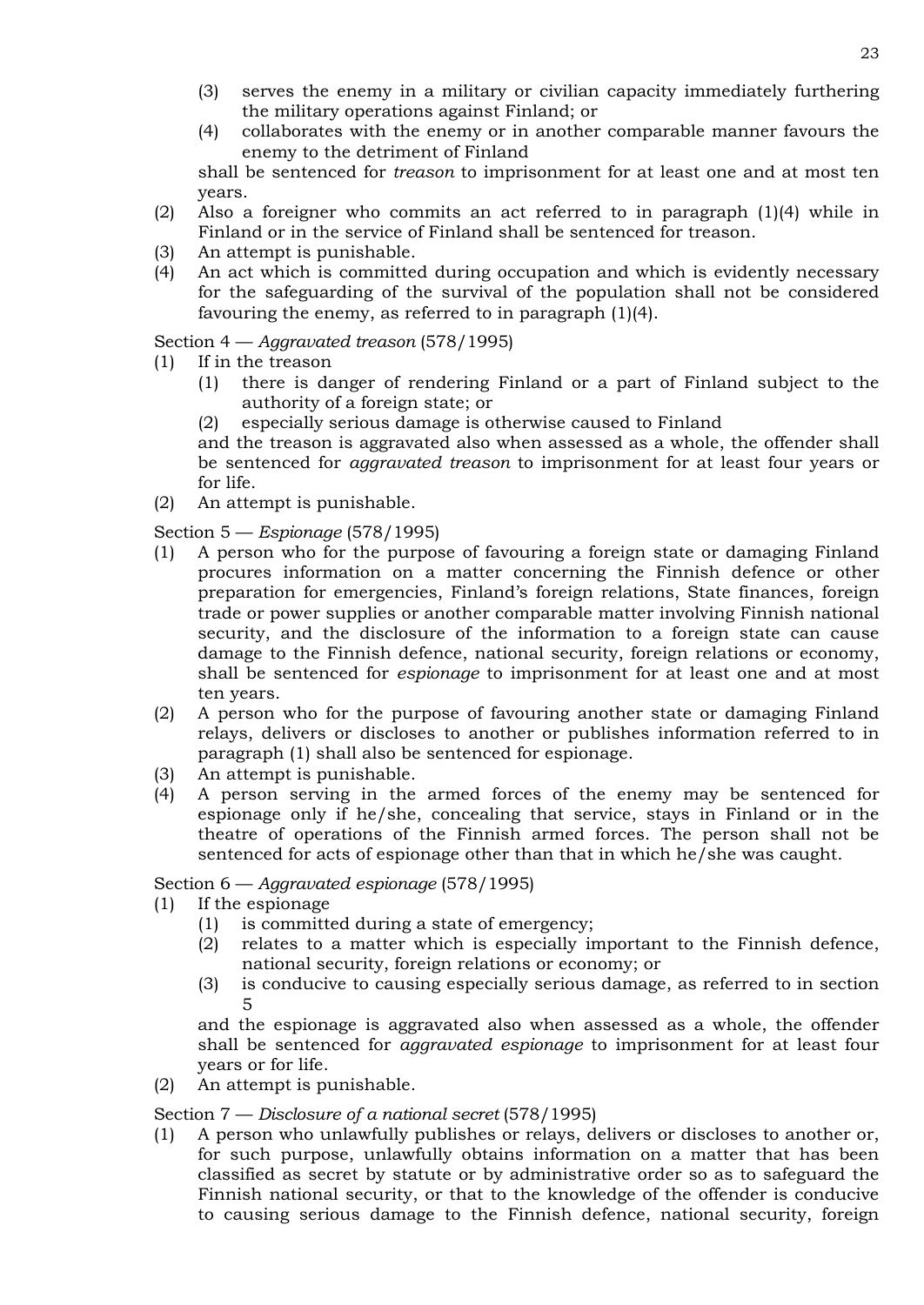relations or economy, shall be sentenced for *disclosure of a national secret* to imprisonment for at least four months and at most four years.

- (2) An attempt is punishable.
- Section 8 *Negligent disclosure of a national secret* (578/1995)

A person who, through gross negligence, unlawfully publishes or relays, delivers or discloses to another information on a matter that has been classified as secret by statute or by administrative order so as to safeguard Finnish national security, shall be sentenced for *negligent disclosure of a national secret* to a fine or to imprisonment for at most two years.

Section 9 — *Unlawful intelligence operations* (578/1995)

- (1) A person who for the purpose of damaging a foreign state or favouring another foreign state procures information on the defence or national security of a foreign state or on matters immediately relevant to the same and in this manner causes damage or danger to Finland's foreign relations shall be sentenced for *unlawful intelligence operations* to imprisonment for at least four months and at most six years.
- (2) An attempt is punishable.

### Section 10 — *Violation of the rules of neutrality* (578/1995)

A person who violates the rules of neutrality, governing the attitude of Finland towards belligerent foreign states, shall be sentenced for *violation of the rules of neutrality* to a fine or to imprisonment for at most one year.

Section 11 — *Treasonable conspiracy* (578/1995)

A person who for the purpose of committing an offence referred to above in this chapter conspires with a foreign state or a representative thereof shall be sentenced for *treasonable conspiracy* to a fine or to imprisonment for at most two years.

# Chapter 13 — **High treason** (578/1995)

Section 1 — *High treason* (578/1995)

- (1) A person who by violence or the threat of violence or by another comparable manner, by unlawful coercion or in violation of the Constitution, for the purpose of
	- (1) abrogating the Finnish Constitution or altering it; or
	- (2) altering the political foundations of Finland

commits an act which causes the danger of said purpose being attained shall be sentenced for *high treason* to imprisonment for at least one and at most ten years.

(2) A person who by violence or the threat of violence overthrows or attempts to overthrow the President of the Republic, the Government or Parliament or completely or partially prevents or attempts to prevent them from exercising their authority shall also be sentenced for high treason.

### Section 2 — *Aggravated high treason* (578/1995)

- (1) If in the high treason
	- (1) the offender is the President of the Republic, a member of the Government or another person belonging to the highest political or military command of the state;
	- (2) the offence is committed by employing armed troops;
	- (3) the offence is committed by killing people; or
	- (4) the offence is especially serious due to a state of emergency

and the high treason is aggravated also when assessed as a whole, the offender shall be sentenced for *aggravated high treason* to imprisonment for at least four years or for life.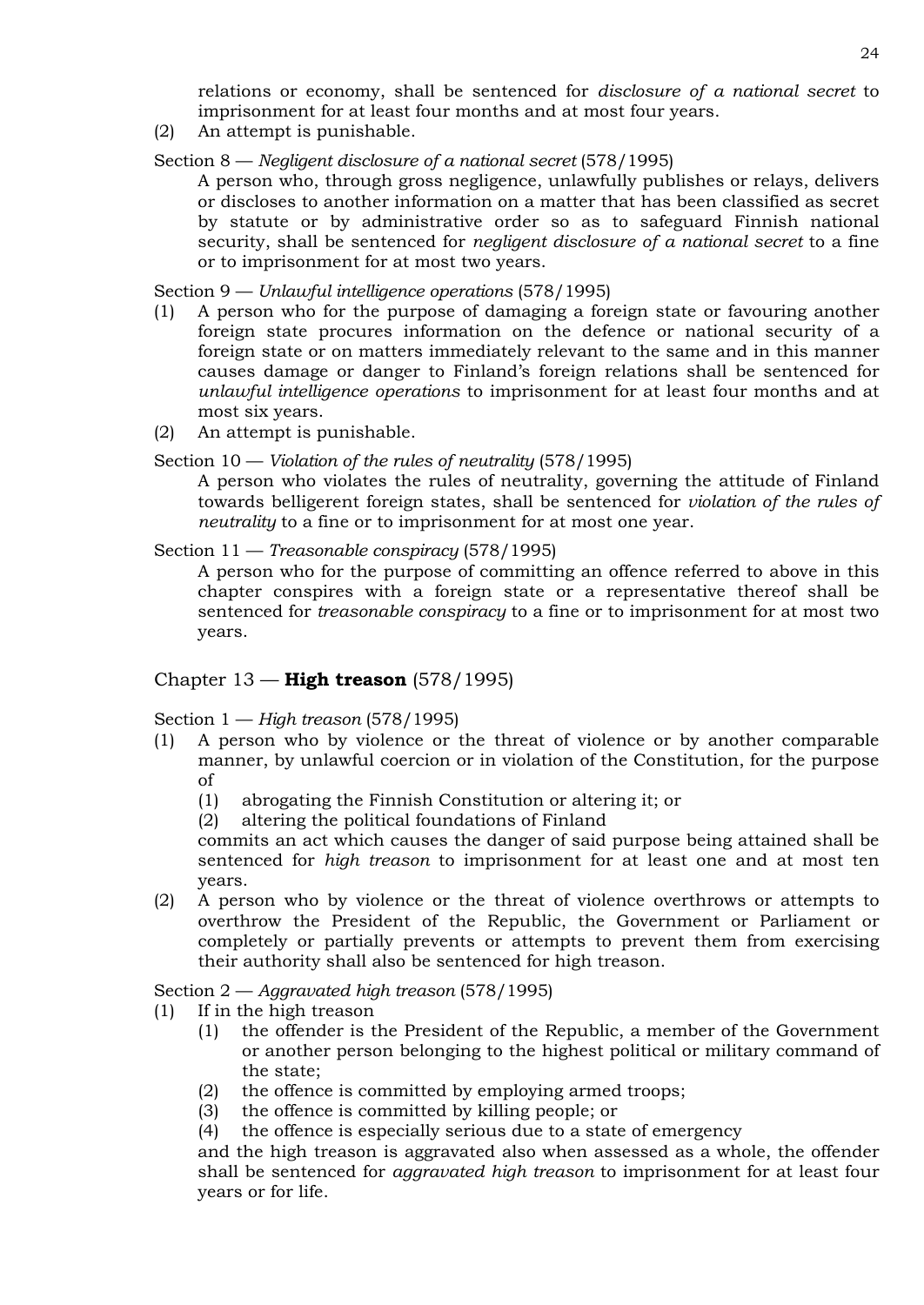Section 3 — *Preparation of high treason* (578/1995)

- (1) A person who for the purpose of committing high treason
	- (1) conspires with a foreign state or a representative thereof;
	- (2) produces, procures, assembles or stockpiles firearms, ammunition or other comparable instruments of violence;
	- (3) provides training in the use of firearms or other comparable instruments of violence; or
	- (4) recruits or gathers troops or provides firearms for troops

shall be sentenced for *preparation of high treason* to imprisonment for at least four months and at most four years.

(2) A person who establishes or organises an association whose purpose is the violent abrogation or alteration of the Constitution or political foundations of Finland, participates in the leadership of such association or otherwise significantly participates in its activities or, knowing about the purpose of the association, provides it with significant financial, organisational or other comparable support, shall also be sentenced for preparation of high treason.

### Section 4 — *Unlawful military operations* (578/1995)

A person who unlawfully establishes, organises or provides supplies to an association organised in a military manner and having the purpose of exerting political influence, participates in the leadership of such association, supports it financially or otherwise in a significant manner organises or provides military training in the association, shall be sentenced for *unlawful military operations* to a fine or to imprisonment for at most two years.

# Chapter 14 — **Offences against democracy** (578/1995)

### Section 1 — *Electoral offence* (578/1995)

A person who by violence or the threat of violence influences or attempts to influence another person voting or running for office in a general election or referendum shall be sentenced for an *electoral offence* to a fine or to imprisonment for at most two years.

### Section 2 — *Electoral bribery* (578/1995)

A person who

- (1) promises, offers or gives to another a fee or other benefit so as to persuade him/her to vote in a general election or referendum in a given way or to refrain from voting; or
- (2) demands a fee or another benefit for voting or refraining from voting in a general election or referendum

shall be sentenced for *electoral bribery* to a fine or to imprisonment for at most one year.

Section 3 — *Fraudulent voting* (578/1995)

- (1) A person who in a general election or referendum votes without the franchise, in the name of another or more often than once shall be sentenced for *fraudulent voting* to a fine or to imprisonment for at most one year.
- (2) An attempt is punishable.

Section 4 — *Falsification of election returns* (578/1995)

- (1) A person who for the purpose of falsifying or obscuring the returns of a general election or referendum
	- (1) miscounts ballots;
	- (2) destroys, defaces, hides or adds ballots or alters the markings on the ballots; or
	- (3) in another comparable manner impedes the appropriate holding of the general election or referendum

shall be sentenced for *falsification of election returns* to a fine or to imprisonment for at most two years.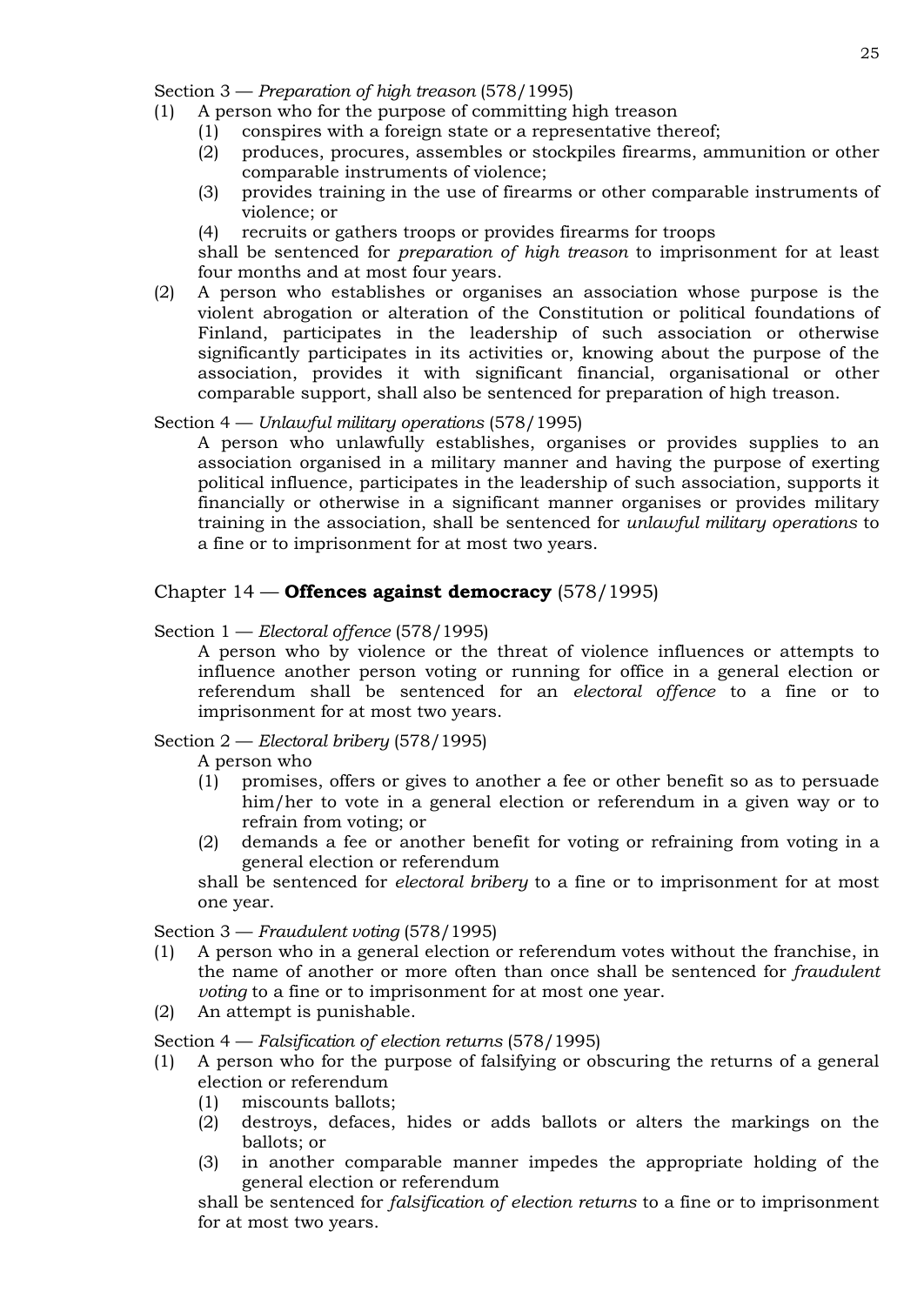(2) An attempt is punishable.

Section 5 — *Violation of political freedom* (578/1995)

- (1) A person who by violence or by a threat of serious injury to the well–being of another prevents him/her from
	- (1) expressing his/her opinion of public affairs in a meeting or other gathering arranged for that purpose, in the media or otherwise publicly;
	- (2) participating in a meeting, march or other gathering relating to public affairs, or
	- (3) founding an association intended for the exercise of influence over public affairs or joining, belonging to or being active in such an association,

shall be sentenced for *violation of political freedom* to a fine or to imprisonment for at most two years.

- (2) A person who in the manner referred to in paragraph (1) makes another to involuntarily express his/her opinion of public affairs in a meeting or other gathering, in the media or otherwise publicly, to participate in a gathering relating to public affairs, or to join, belong to or be active in an association intended for the exercise of influence over public affairs.
- (3) An attempt is punishable.

Section 6 — *Prevention of a public meeting* (578/1995)

- (1) A person who by violence or the threat of violence unlawfully prevents the arrangement of a meeting, march or other gathering relating to public affairs shall be sentenced for *prevention of a public meeting* to a fine or to imprisonment for at most two years.
- (2) An attempt is punishable.

Section 7 — *Definitions* (1010/1995)

- (1) For the purposes of this chapter, *general election* is defined as a state election, an election to the Åland Legislative Assembly, a municipal election, an election to the European Parliament and a general church election.
- (2) For the purpose of this chapter, *referendum* is defined as a State and a local referendum.

# Chapter 15 — **Offences against the administration of justice** (563/1998)

Section 1 — *False statement before a court of law* (563/1998)

- If, before a court of law,
- (1) a witness or an expert witness,
- (2) a party to the matter, when heard under affirmation, or
- (3) another person, under oath or affirmation,

makes a false statement in the matter or without lawful cause conceals a pertinent circumstance, that person shall be sentenced for a *false statement before a court of law* to imprisonment for at most three years.

Section 2 — *False statement in official proceedings* (563/1998)

- (1) If
	- (1) in official proceedings comparable to a trial, someone under oath or affirmation,
	- (2) when being questioned in person in criminal investigations, someone else than the suspect, or
	- (3) when being questioned in a police inquiry or in comparable official proceedings, a person not referred to in section 38(2) of the Police Act (493/1995),

makes a false statement in the matter or without lawful cause conceals a pertinent circumstance, that person shall be sentenced for a *false statement in official proceedings* to a fine or to imprisonment for at most two years.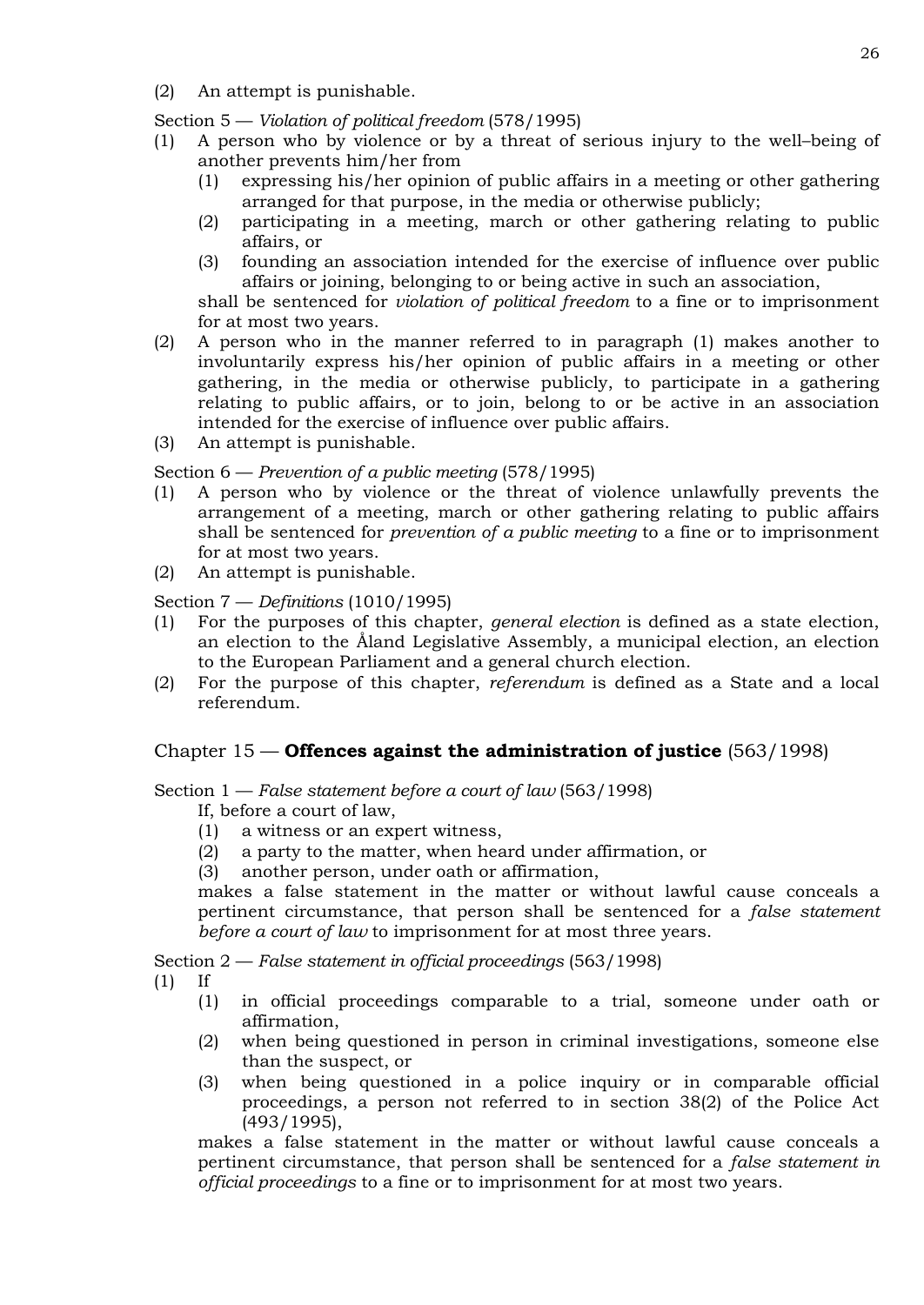(2) The legal representative of a corporation, when heard in a criminal investigation for the ascertainment of corporate criminal liability, shall correspond to a suspect in the matter.

Section 3 — *Aggravated false statement before a court of law* (563/1998)

If, in a false statement referred to in section 1,

- (1) serious danger arises of the court sentencing an innocent person to imprisonment or to another severe penalty, or someone to a significantly more severe penalty than what would otherwise be the case, or that the court otherwise is very likely to make a wrong decision causing very considerable damage to a party,
- (2) the falsehood or the concealment pertains to an especially important circumstance, or
- (3) the offence is committed in an especially methodical manner,

and the offence is aggravated also when assessed as a whole, the offender shall be sentenced for an *aggravated false statement before a court of law* to imprisonment for at least four months and at most six years.

### Section 4 — *Negligent false statement* (563/1998)

A person who

- (1) as a witness or expert witness before a court of law, or
- (2) under a party's affirmation, oath or affirmation before a court of law or in official proceedings comparable to a trial,

negligently makes a false statement of conceals a pertinent circumstance, shall be sentenced for a *negligent false statement* to a fine or to imprisonment for at most six months.

### Section 5 — *Attempted incitement to a false statement* (563/1998)

A person who attempts to incite another person to commit an offence referred to in sections 1—3 shall be sentenced for *attempted incitement to a false statement* to a fine or to imprisonment for at most one year.

Section 6 — *False denunciation* (563/1998)

A person who makes a false statement to an authority carrying out a criminal investigation, another authority or a court of law, thereby causing danger that the denounced person is wrongly arrested or detained or subjected to other coercive measures, or that a charge is wrongly brought against him/her, or that he/she is wrongly sentenced to a punishment or other penal sanction, shall be sentenced for a *false denunciation* to a fine or to imprisonment for at most three years.

Section 7 — *Falsification of evidence* (563/1998)

- (1) A person, who for the purpose of having an innocent person sentenced or otherwise to cause damage to another person, conceals, defaces, alters or otherwise falsifies an object, document or other item necessary as evidence before a court of law or in criminal investigations, shall be sentenced for *falsification of evidence* to a fine or to imprisonment for at most two years.
- (2) A sentence for falsification of evidence shall be passed also on a person who, for a purpose referred to in paragraph (1), submits a piece of evidence that he/she knows to be false or falsified to be used as evidence before a court of law or in criminal investigations, or himself/herself uses it in a misleading manner.

Section 8 — *Aggravated falsification of evidence* (563/1998)

If, in the falsification of evidence,

- (1) serious danger arises of an innocent person being sentenced to imprisonment or to another severe penal sanction,
- (2) the offence pertains to very important evidence, or
- (3) the offence is committed in a particularly methodical manner,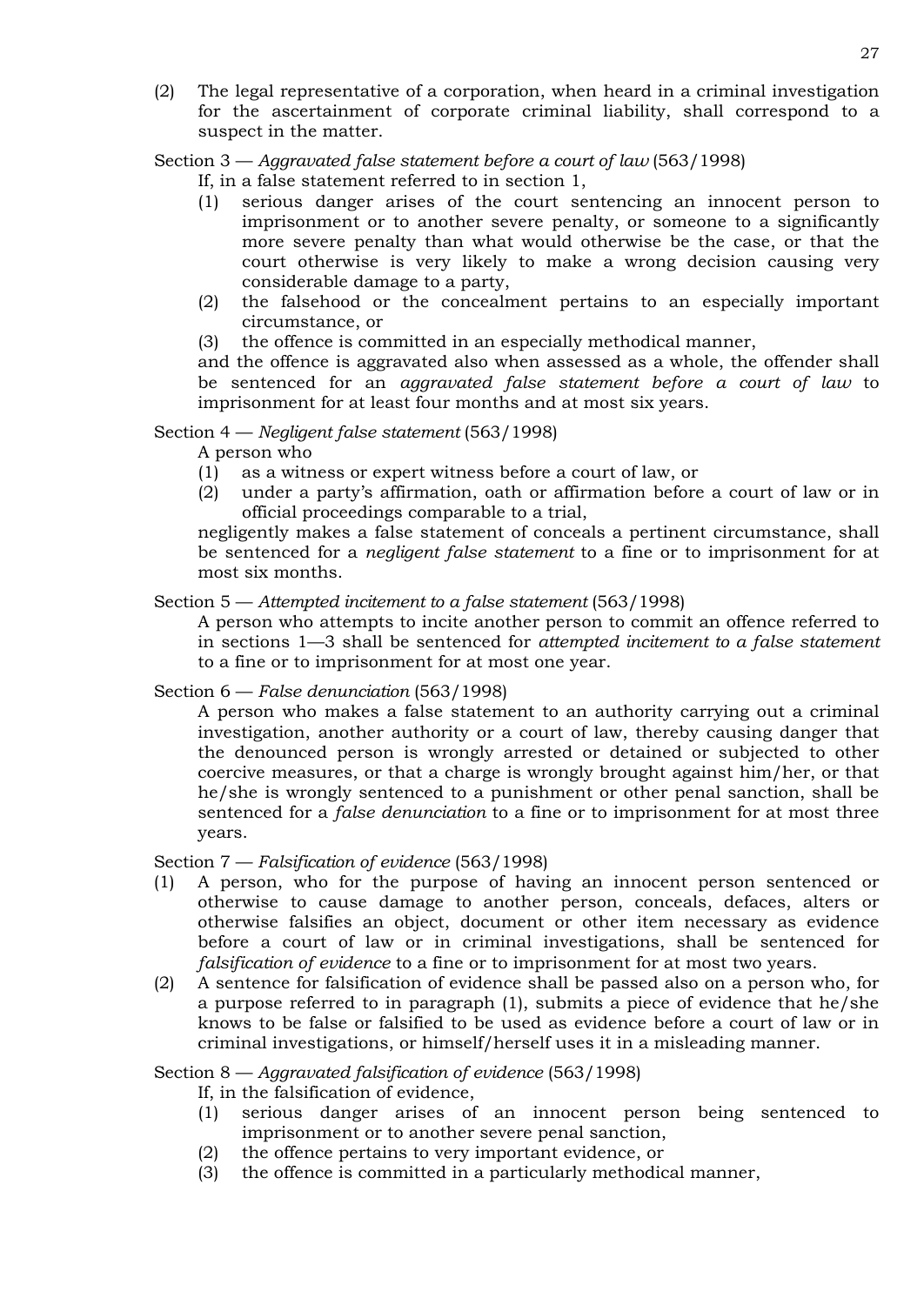and the offence is aggravated also when assessed as a whole, the offender shall be sentenced for *aggravated falsification of evidence* to imprisonment for at least four months and at most six years.

Section 9 — *Threatening a person to be heard in the administration of justice* (563/1998) A person who unlawfully

- (1) by violence or threats prevents or attempts to prevent another person from making a statement as a witness, expert witness, other person to be heard or a party in a trial, criminal investigation, police inquiry or other comparable official proceedings, or influences or attempts to influence the contents of the statement, or
- (2) employs violence or threats violence against another person or a person related to him/her in the manner referred to in section 10(2) because of a statement made by him/her in the context referred to above,

shall be sentence, unless a more severe penalty for the act has been provided elsewhere in the law, for *threatening a person to be heard in the administration of justice* to a fine or to imprisonment for at most three years.

Section 10 — *Failure to report a serious offence* (563/1998)

- (1) A person who knows of imminent compromising the sovereignty of Finland, treason, aggravated treason, espionage, aggravated espionage, high treason, aggravated high treason, rape, aggravated rape, aggravated sexual abuse of a child, murder, manslaughter, killing, aggravated assault, robbery, aggravated robbery, kidnapping, hostage taking, aggravated criminal mischief, aggravated endangerment of health, nuclear device offence, hijacking, aggravated impairment of the environment or aggravated narcotics offence, and fails to report it to the authorities or the endangered person in time to prevent the offence, shall be sentenced, if the offence or a punishable attempt is committed, for a *failure to report a serious offence* to a fine or to imprisonment for at most six months.
- (2) However, a person shall not be sentenced for a failure to report a serious offence, if, in order to prevent the offence, he/she would have had to denounce a spouse, a sibling, a direct ascendant or descendant, a person living in the same household or a person who is close owing to another comparable personal relationship.

Section 11 — *Harbouring an offender* (563/1998)

- (1) A person, who after becoming aware of an offence, by furthering the escape of the offender or by destroying evidence prevents or attempts to prevent the criminal liability of the offender, shall be sentenced for *harbouring an offender* to a fine or to imprisonment for at most one year.
- (2) The provision in paragraph (1) does not apply to a participant in the offence nor to a person whose relationship with the offender is referred to in section 10(2); neither does the provision apply to offences for which the most severe penalty provided does not exceed imprisonment for six months.

Section 12 — *False statement abroad* (563/1998)

For purposes of application of the provisions on false statement, a court of law means also the International Court of Justice, established by the Charter of the United Nations, and the other tribunals set up by that organisation, a court of Iceland, Norway, a member state of the European Communities and the European Union, as well as a court in another foreign country, when extending legal assistance to a Finnish court.

Section 12a — *Offences against the administration of justice by the International Criminal Court* (1285/2000)

In the application of the provisions on false statement, false denunciation, falsification of evidence and threatening a person to be heard in the administration of justice, a court of law refers also to the International Criminal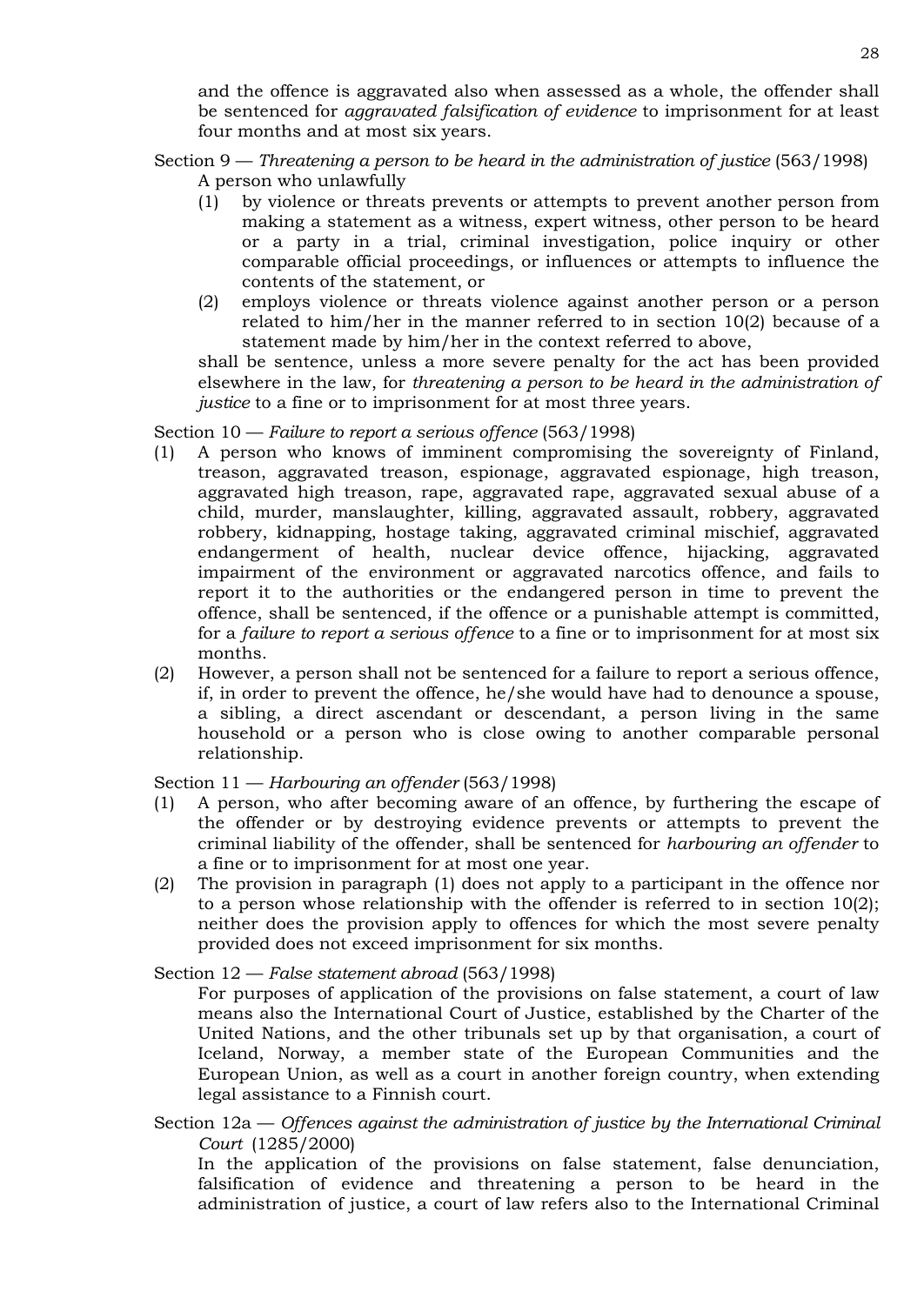Court and a criminal investigation refers also to an investigation referred to in the Charter of the International Criminal Court.

Section 13 — *Restrictive provision* (563/1998)

The provisions on false statement shall not be applied, if

- (1) the person making the statement corrects it or reveals the concealed circumstance before the hearing or questioning is concluded, or
- (2) to keep to the truth has been impossible without the person heard becoming himself/herself liable for an offence or a comparable unlawful act.

### Chapter 16 — **Offences against the public authorities** (563/1998)

Section 1 — *Violent resistance to a public official* (563/1998)

- (1) A person who
	- (1) employs or threatens violence so as to force a public official to perform or to refrain from performing an official act involving the exercise of public authority,
	- (2) otherwise employs or threatens violence against the public official because of the official act being carried out, or
	- (3) employs violence against a public official or a related person, as referred to in chapter 15, section 10(2), in order to revenge the official act,

shall be sentenced for *violent resistance to a public official* to imprisonment for at least four months and at most four years.

(2) A sentence for violent resistance to a public official shall be passed also on a person who commits an act referred to in paragraph (1) against a soldier on duty, an official of a foreign state, referred to in the Schengen Convention, or a person who on the request or the consent of the public official assists the public official in the official act involving the exercise of public authority. (234/2001)

Section 2 — *Resistance to a public official* (563/1998)

If the violent resistance to a public official, taking into account the minor significance of the violence or threat or the other circumstances of the offence, is to be deemed committed under mitigating circumstances, when assessed as a whole, the offender shall be sentenced for *resistance to a public official* to a fine or to imprisonment for at most six months.

Section 3 — *Obstruction of a public official* (563/1998)

- (1) A person who, without employing or threatening violence, prevents or attempts to prevent an official act, as referred to in section 1, or makes it more difficult to carry out, shall be sentenced for *obstruction of a public official* to a fine.
- (2) A sentence for obstruction of a public official shall be passed also on a person who commits an act referred to in paragraph (1) against a soldier on duty or a person who on the request or the consent of the public official assists the public official in the official act involving the exercise of public authority.

Section 4 — *Contumacy to the police* (563/1998)

A person who

- (1) fails to obey an order or prohibition issued by a police officer, within his/her competence, for the maintenance of public order or security or the performance of a duty,
- (2) refuses to provide a police officer with the identifying information referred to in section 10(1) of the Police Act,
- (3) fails to obey a police officer's clearly visible signal or order for stopping or moving a vehicle, as referred to in section 21 of the Police Act,
- (4) neglects the duty to provide assistance, as referred to in section 45 of the Police Act, or
- (5) alerts the police without reason or, by providing false information, hinders police operations,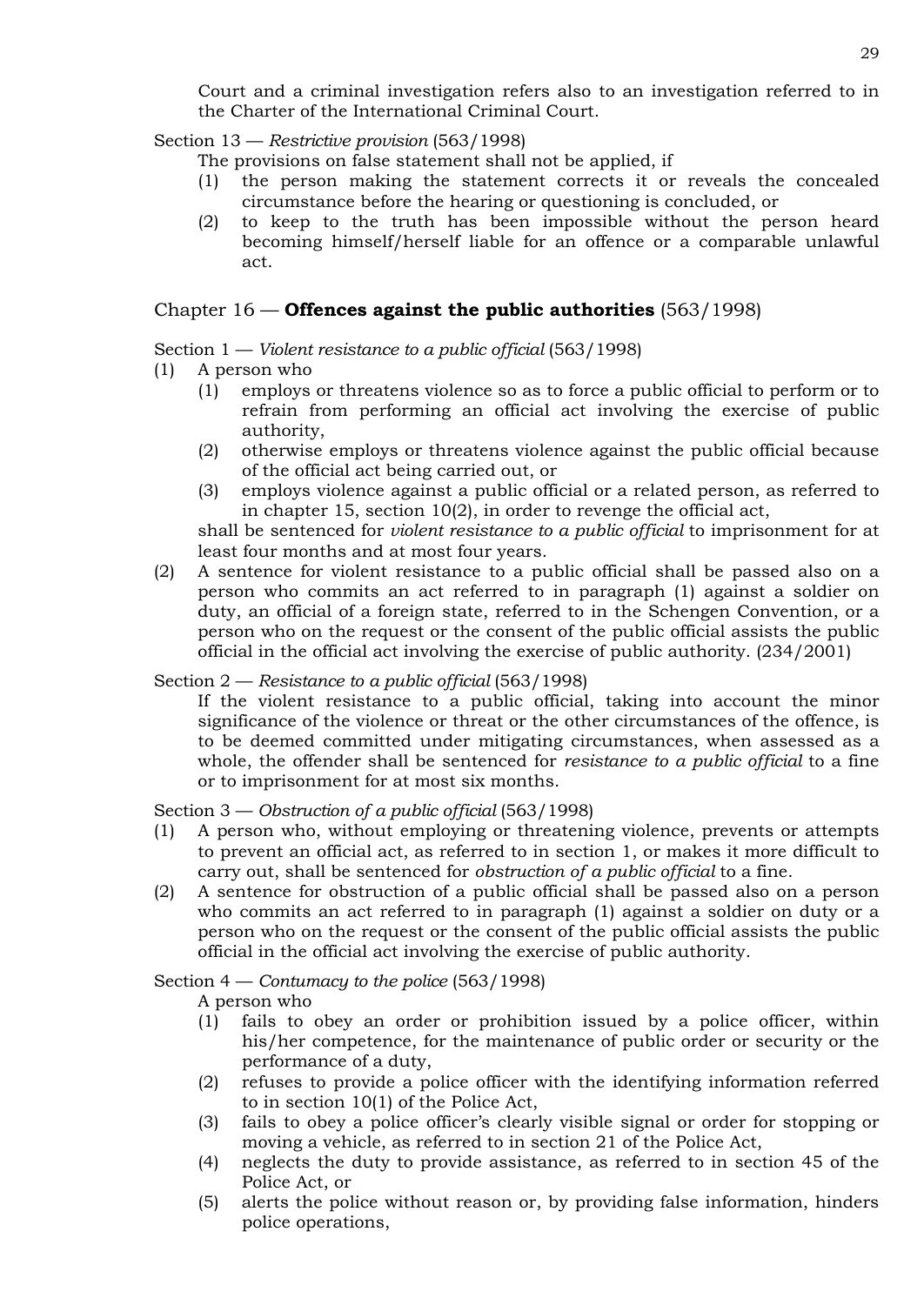shall be sentenced, unless a more severe penalty for the act has been provided elsewhere in the law, for *contumacy to the police* to a fine or to imprisonment for at most three months.

Section 5 — *False identity* (563/1998)

A person who in order to mislead a public authority provides a false name or otherwise provides false or misleading information on his/her identity, or for this purpose uses another person's identity card, passport, driver's license or other such certificate, shall be sentenced for *false identity* to a fine or to imprisonment for at most six months.

Section 6 — *Fine deception* (563/1998)

A person who in order to gain an economic advantage provides a public authority, for the purpose of imposing a fine, essentially false or misleading information on his/her income, assets, maintenance liability or other circumstance affecting his/her solvency, shall be sentenced for *fine deception* to a fine or to imprisonment for at most three months.

### Section 7 — *Registration offence* (563/1998)

- (1) A person who
	- (1) in order to cause a legally relevant error in a public register kept by a public authority, provides false information to that authority, of
	- (2) in order to gain a benefit for himself/herself or another person, or in order to cause damage to another person, takes advantage of an error caused in the manner referred to in subparagraph(1),

shall be sentenced for a *registration offence* to a fine or to imprisonment for at most three years.

(2) An attempt is punishable.

Section 8 — *Providing false documents to a public authority* (563/1998)

- (1) A person who provides a public authority with a legally relevant false written document or a comparable technical record or, after having produced such a document or record, gives it to another person to be used for this purpose, shall be sentenced, unless a more severe penalty for the act is provided elsewhere in the law, for *providing false documents to a public authority* to a fine or to imprisonment for at most six months.
- (2) A sentence for providing false documents to a public authority shall be passed also on a person pursuing an activity under the specific supervision of an authority, the representative or employee of such a person, and an auditor of the corporation under supervision, who during a statutory inspection or when otherwise fulfilling a statutory reporting duty provides the supervising authority with legally relevant false oral information.

Section 9 — *Impersonating a public official* (563/1998)

A person who in order to mislead another person

- (1) without a legal right undertakes measures that can only be undertaken by the competent official exercising public authority, of
- (2) otherwise represents himself/herself as a public official on duty and exercising public authority,

shall be sentenced for *impersonating a public official* to a fine or to imprisonment for at most six months.

Section 9a — *Violation of a restraining order* (902/1998)

If a person subject to a restraining order or a temporary restraining order violates the order, as laid down in the pertinent decision, he/she shall be sentenced for *violation of a restraining order* to a fine or to imprisonment for at most one year.

Section 10 — *Breach of an official prohibition pertaining to property* (563/1998)

(1) A person who unlawfully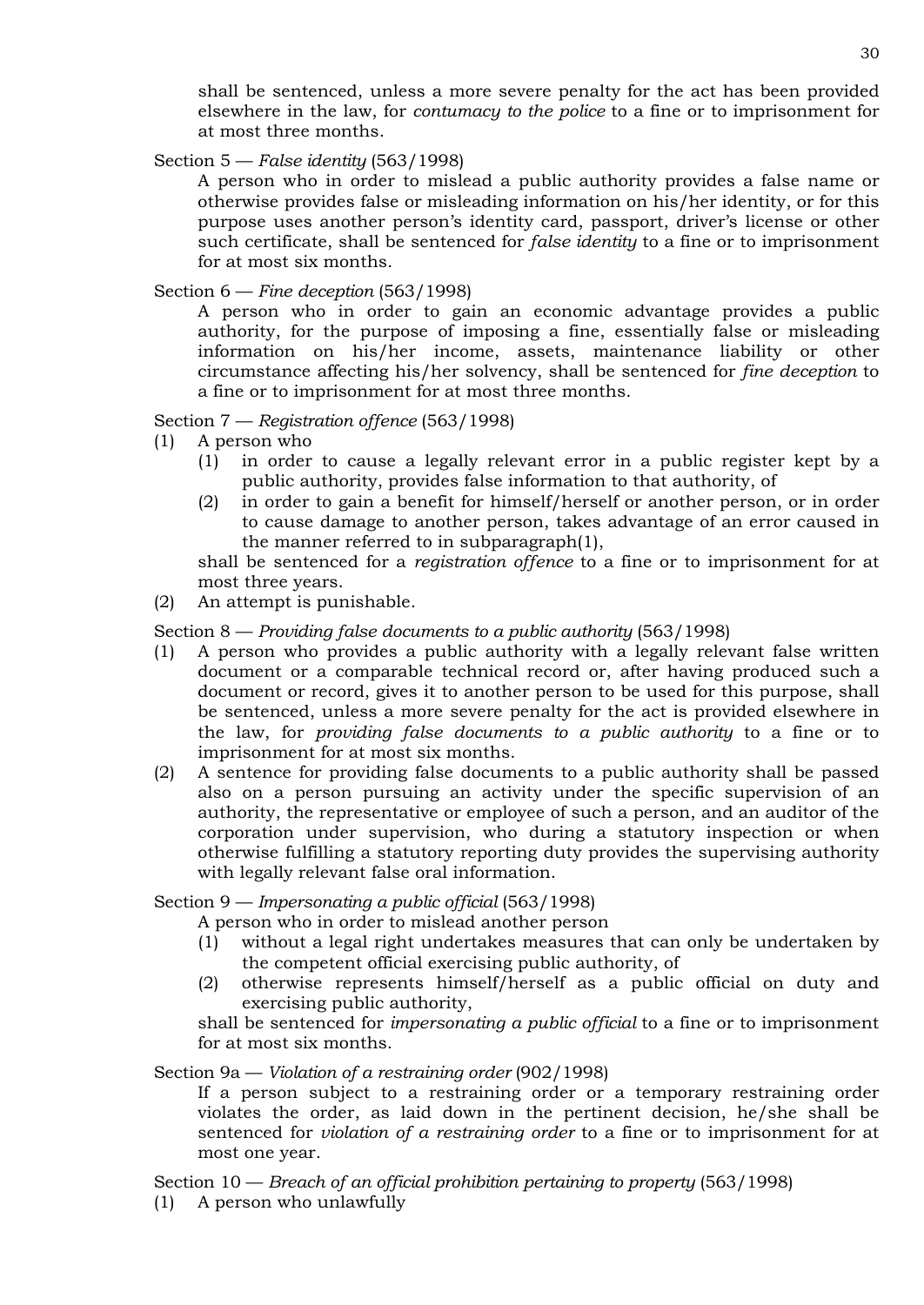- (1) breaks a lock, seal, barrier or mark installed by a public authority and intended for the closure or isolation of an object or other location, or otherwise breaks into such an object or location closed by the authority,
- (2) forces his/her way into a building or room closed by a public authority or otherwise breaches a prohibition issued, for the investigation of crime, on the basis of chapter 6, section 2 of the Coercive Measures Act,
- (3) handles property that has been seized, seized for security, confiscated or ordered by a public authority not to be moved, or
- (4) in violation of a prohibition on alienation or other official prohibition alienates or conveys property or in violation of a payment freeze pays a debt or wage,

shall be sentenced for a *breach of an official prohibition pertaining to property* to a fine or to imprisonment for at most one year.

(2) For the purposes of paragraph (1)(1), a public authority means Finnish authorities and also foreign customs authorities.

Section 11 — *Breach of a prohibition to pursue a business* (563/1998)

- (1) A person who breaches a prohibition to pursue a business or a temporary prohibition to pursue a business shall be sentenced for a *breach of a prohibition to pursue a business* to a fine or to imprisonment for at most two years.
- (2) A sentence for a breach of a prohibition to pursue a business shall be passed also on a person who acts as an intermediary for another so as to evade a prohibition to pursue a business.

### Section 12 — *Destroying evidence in the possession of the authorities* (563/1998)

A person who unlawfully destroys, appropriates, damages or renders useless a document or other evidence in a public archive or in the possession of a public authority, or a public register maintained by an authority or a part of such a register, shall be sentenced for *destroying evidence in the possession of the authorities* to a fine or to imprisonment for at most two years.

Section 13 — *Bribery* (563/1998)

- (1) A person who to a public official, to an employee of public corporation, a soldier, a member of the staff of the European Communities, a public official in another member state of the European Union or a foreign public official, in exchange for his/her actions in service, promises, offers or gives a gift or other benefit, intended to the said person or to another, that affects or is intended to affect or is conductive to affecting the actions in service of the said person, shall be sentenced for *bribery* to a fine or to imprisonment for at most two years. (815/1998)
- (2) A sentence for bribery shall also be passed on a person who, in exchange for the actions in service of a public official or another person mentioned in paragraph (1), promises, offers or gives a gift or other benefit mentioned in the said paragraph to another person.

Section 14 — *Aggravated bribery* (563/1998)

If in the bribery

(1) the gift or benefit is intended to make the person act in service contrary to his/her duties with the result of considerable benefit to the briber or to another person or of considerable loss or detriment to another person; or (2) the value of the gift or benefit is considerable

and the bribery is aggravated also when assessed as whole, the offender shall be sentenced for *aggravated bribery* to imprisonment for at least four months and at most four years.

Section 15 — *Unlawful release of a prisoner* (563/1998)

- (1) A person who unlawfully
	- (1) releases a prisoner, detainee, arrestee or apprehendee or a person serving a sentence of confinement referred to in the Military Discipline Act (331/1983) from a prison or other place of custody, or from the custody of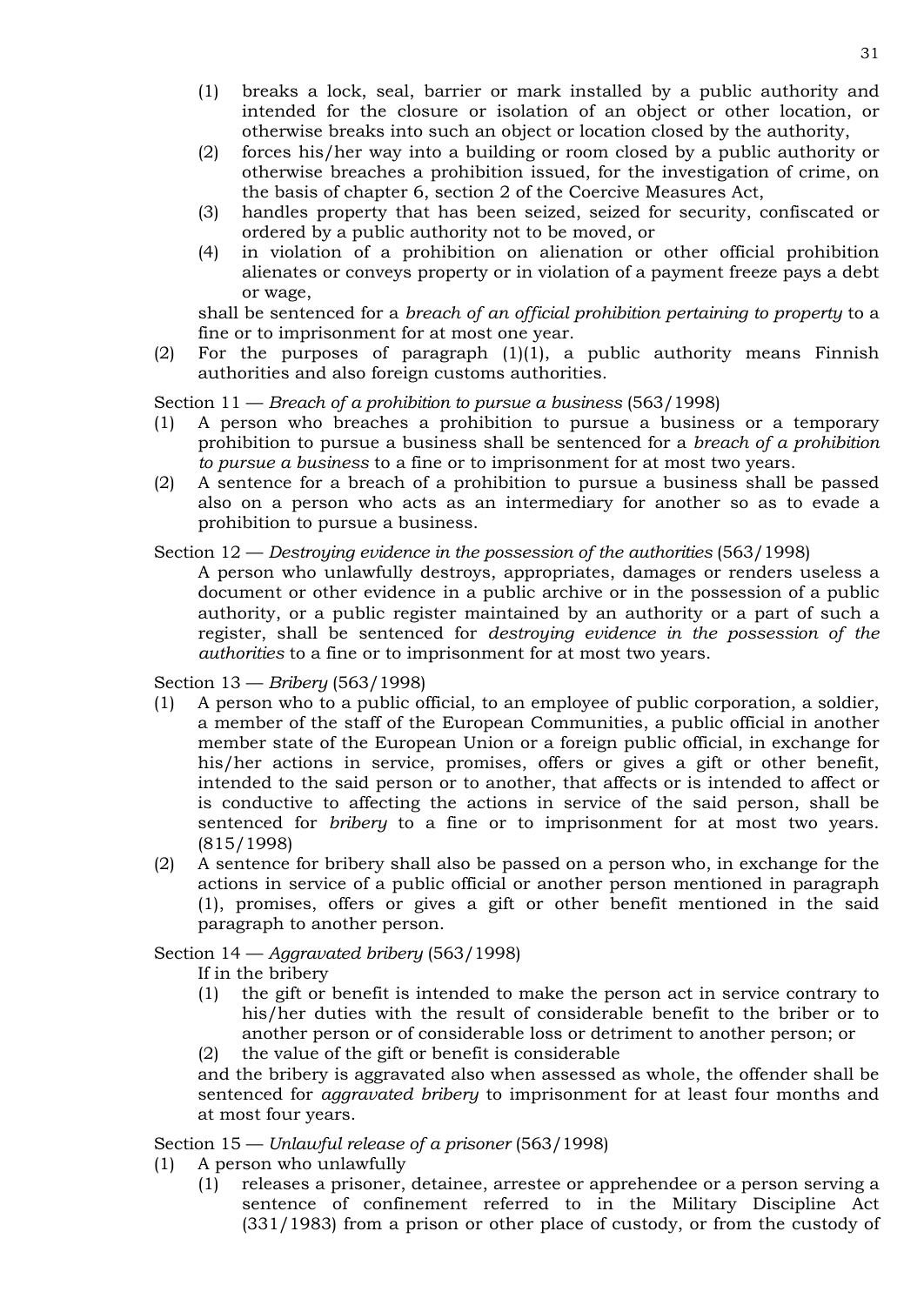an official or soldier guarding, escorting or transporting that person, or assists in the escape of that person, or

(2) prevents a competent official or soldier from apprehending a person who is on the run and whose detention or arrest has been ordered,

shall be sentenced for *unlawful release of a prisoner* to a fine or to imprisonment for at most two years.

(2) An attempt is punishable.

#### Section 16 — *Prisoner's escape* (563/1998)

A prisoner, detainee, arrestee or apprehendee in the custody of the authorities, of a person in confinement as referred to in the Military Discipline Act, who escapes or attempts to escape from a penitentiary or other custodial institution, or from the custody of a person guarding, escorting or transporting him/her, shall be sentenced for *prisoner's escape* to a fine or to imprisonment for at most one year.

Section 17 — *Prisoner's procurement of a weapon* (563/1998)

A prisoner, detainee, arrestee or apprehendee in the custody of the authorities, of a person in confinement as referred to in the Military Discipline Act, who in violation of a prohibition brought to his/her knowledge produces, procures or possesses a firearm or edged weapon or other comparable lethal instrument, shall be sentenced for *prisoner's procurement of a weapon* to a fine or to imprisonment for at most one year.

Section 18 — *Corporate criminal liability* (563/1998)

The provisions on corporate criminal liability apply to bribery and aggravated bribery.

Section 19 — *Restrictive provision* (563/1998) The provisions in sections 1—3 of this chapter do not apply to acts referred to in chapter 17, section 6.

Section 19a — *Offences directed at the International Criminal Court* (1285/2000) In sections 1—3, 13 and 14 of this chapter, an official refers also to a person in the service of the International Criminal Court.

Section 20 — *Definitions* (815/1998)

- (1) *A member of the staff of the European Communities* means a person who is in a permanent or temporary service relationship with the European Parliament, the Council of the European Union, the Commission of the European Communities, the Court of Justice of the European Communities, the Court of Auditors, the Committee of the Regions, the Economic and Social Committee, the European Ombudsman, the European Investment Bank, the European Central Bank or another institution set up by virtue of the Treaties establishing the European Communities, or who on assignment performs a task entrusted to him/her by an institution of the European Communities or another institution set up by virtue of the Treaties establishing the European Communities.
- (2) *An official of another member state of the European Union* means a person who under the legislation of the state in question is subject to criminal liability as a civil servant or public official.
- (3) *A foreign official* means a person who in a foreign state has been appointed or elected into a legislative, administrative or judicial position or function, or who otherwise performs a public task on behalf of the foreign state, or who is a functionary or representative of a public international organisation.
- (4) *A person in the service of the International Criminal Court* means a person who functions as a judge, prosecutor or registrar in the International Criminal Court or as an official in the prosecutor's office or court registry. (1285/2000)
- (5) *An official of a foreign state, referred to in the Schengen Convention*, means an official of a foreign state applying the Schengen rules, where this official is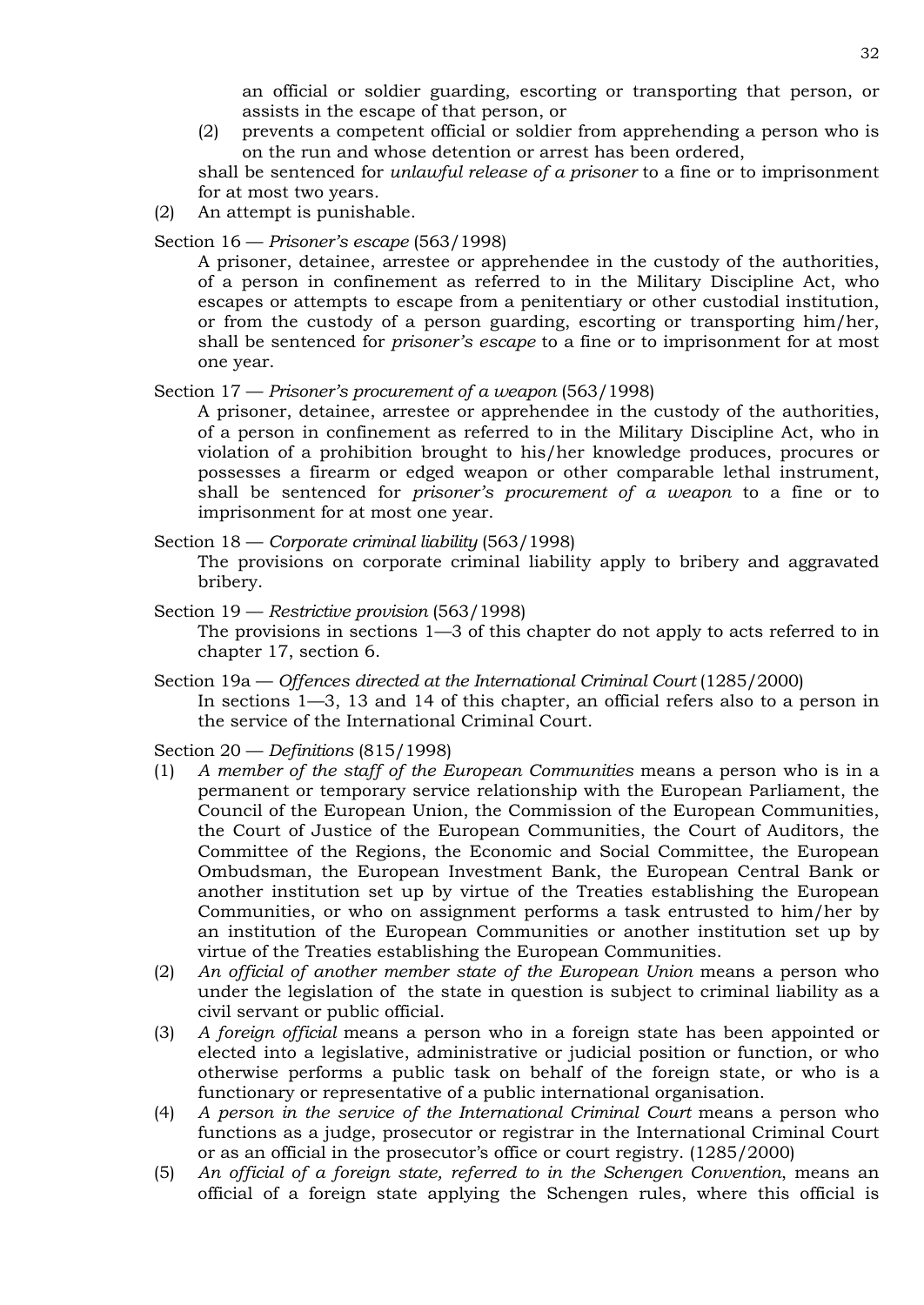carrying out a surveillance or pursuit operation, as referred to in Articles 40 and 41 of the Schengen Convention, in the territory of Finland. (234/2001)

# Chapter 17 — **Offences against public order** (563/1998)

Section 1 — *Public incitement to an offence* (563/1998)

- (1) A person who through the mass media or publicly in a crowd or in a generally published writing or other presentation exhorts or incites anyone into the commission of an offence, so that the exhortation or incitement
	- (1) causes a danger of the offence or a punishable attempt being committed, or (2) otherwise clearly endangers public order or security,

shall be sentenced for *public incitement to an offence* to a fine or to imprisonment for at most two years.

(2) If the exhortation or incitement causes the commission of an offence or a punishable attempt, also the provisions on participation in chapter 5 apply.

Section 2 — *Rioting* (563/1998)

When a crowd clearly intends to employ violence against a person or cause significant damage to property, a person who actively participates in the acts of the crowd, and in this context fails to obey a competent official's lawfully issued order to disperse, shall be sentenced for *rioting* to a fine or to imprisonment for at most one year.

Section 3 — *Violent rioting* (563/1998)

When a crowd commits an offence referred to in chapter 16, section 1, employs violence against a person or causes significant damage to property, a person who actively participates in the acts of the crowd, shall be sentenced for *violent rioting*  to a fine or to imprisonment for at most two years.

Section 4 — *Leading a violent riot* (563/1998)

A person who incites or leads a crowd referred to in section 3 shall be sentenced for *leading a violent riot* to imprisonment for at most four years.

Section 5 — *Preparation of an armed breach of public order* (563/1998)

A person who recruits or assembles armed troops so as to commit an offence referred to in chapter 12, sections 1—4, chapter 16, section 1 or 15, or section 3 of this chapter, shall be sentenced for *preparation of an armed breach of public order* to a fine or to imprisonment for at most one year.

Section 6 — *Resistance to a person maintaining public order* (563/1998)

- (1) A person who employs or threatens violence so as to prevent or attempt to prevent a person maintaining public order from performing a duty laid down in an Act or Decree, or otherwise hampers the performance of the said duty, shall be sentenced, unless a more severe penalty for the act is laid down elsewhere in the law, for *resistance to a person maintaining public order* to a fine or to imprisonment for at most six months.
- (2) For the purposes of this section, *a person maintaining public order* means
	- (1) a driver, as referred to in the Act on the Maintenance of Order in Public Transport (472/1977), a person corresponding to a driver and a passenger who upon request is assisting the driver or the corresponding person,
	- (2) a ticket inspector, as referred to in the Act on Penalty Fares in Public Transport (469/1979),
	- (3) a security guard, as referred to in the Act on Security Companies (237/1983), and
	- (4) a keeper of public order, as referred to in the Act on Keepers of Public Order (533/1999). (536/1999)

Section 7 — *Border offence* (563/1998)

(1) A person who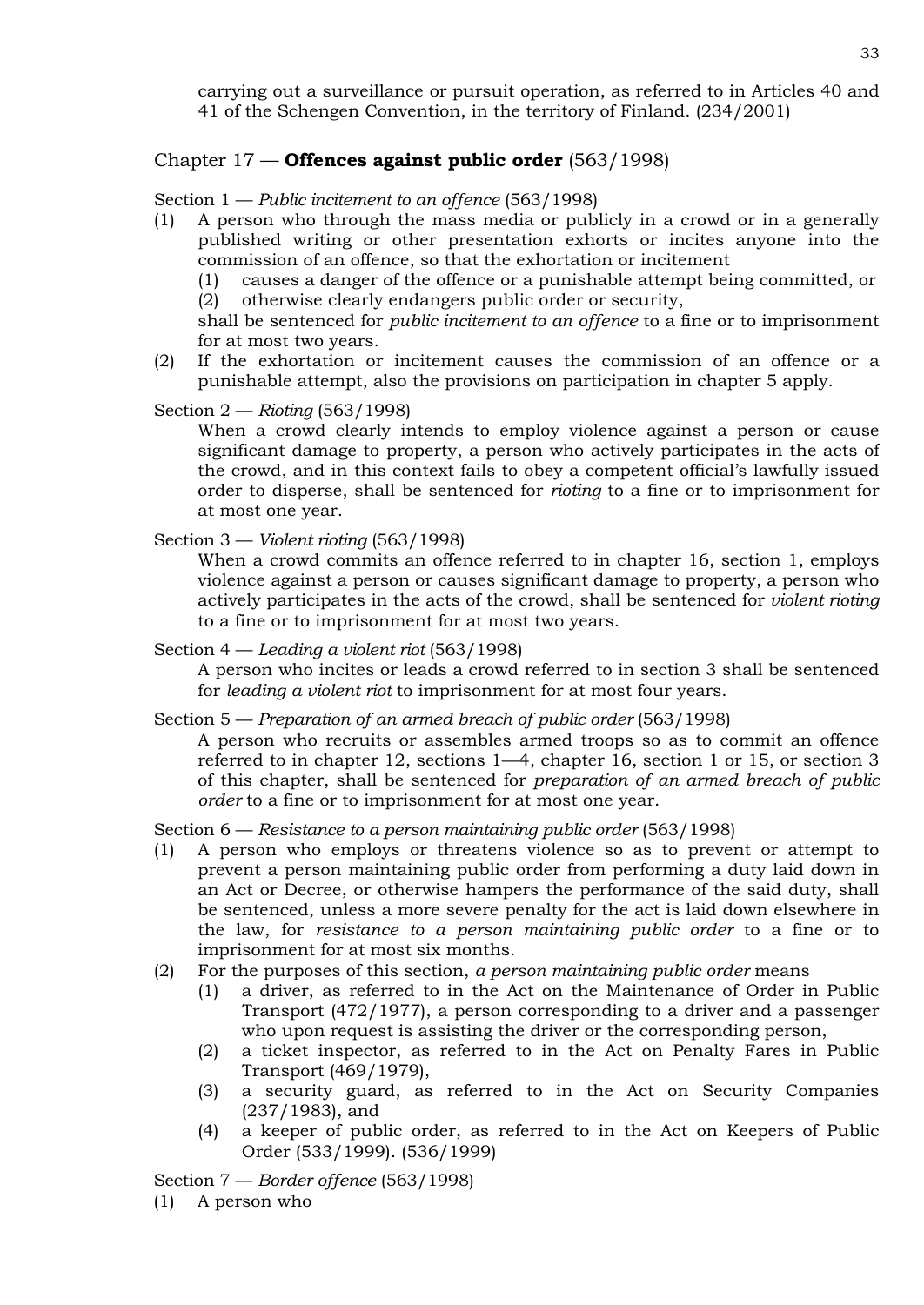- (1) crosses the border of Finland without a valid passport or other travel documents, or otherwise than from a legal point of departure or to a legal point of arrival, or contrary to a statutory prohibition, or attempts the same,
- (2) otherwise breaches the provisions on border crossing, or
- (3) without permission stays, moves or undertakes prohibited measures in the border zone, as referred in the Border Zone Act (403/1947)

shall be sentenced for a *border offence* to a fine or to imprisonment for at most one year.

(2) A sentence for a border offence shall not be passed on a foreigner who is refused entry or deported because of an act referred to in paragraph (1), nor on a foreigner who as a refugee seeks asylum or a residence permit in Finland. (756/2000)

Section 7a — *Petty border offence* (756/2000)

- (1) If the border offence, in view of the short duration of the unpermitted stay or movement, the nature of the prohibited act, or the other circumstances of the offence is petty when assessed as a whole, the offender shall be sentenced for a *petty border offence* to a fine.
- (2) The provisions in section 7(2) apply also to acts referred to in paragraph (1).

Section 7b — *Territorial violation* (756/2000)

- (1) A soldier of a foreign state or the master of a foreign state vessel or state aircraft, who
	- (1) breaches the Act on Territorial Surveillance (455/2000) in a manner referred to in section 44 of the said Act;
	- (2) breaches the provisions in sections 4—9 of the Act on Territorial Surveillance on entry into Finnish territory or staying in the territory; or
	- (3) breaches conditions imposed in a permit issued on the basis of section 10 of the Act on Territorial Surveillance,

shall be sentenced for a *territorial violation* to a fine or to imprisonment for at most one year.

(2) In a matter pertaining to a territorial violation, the prosecutor may waive prosecution or the court may waive punishment, if the territorial violation has been immediately interrupted or if the offender has for that reason been refused entry or deported.

Section 8 — *Arrangement of illegal immigration* (563/1998)

- (1) A person who
	- (1) brings or attempts to bring to Finland a foreigner without a valid passport, visa or residence permit,
	- (2) arranges or procures transport to Finland for a person referred to in subparagraph (1), or
	- (3) gives to another person a passport, visa or residence permit that is false, falsified or issued to someone else, for use when entering the country, shall be sentenced for *arrangement of illegal immigration* to a fine or to imprisonment for at most two years.
- (2) An act which, when taking into account the motives of the person committing it and the circumstances pertaining to the safety of the foreigner in his/her home country or country of permanent residence, and when assessed as a whole, is to be deemed committed under vindicating circumstances, does not constitute arrangement of illegal immigration.

# Section 9 — *Unlawful self-help* (563/1998)

A person who in order to protect or enforce his/her rights undertakes measures that are unlawful without resorting to the authorities shall be sentenced, unless a more severe penalty for the act is laid down elsewhere in the law, for *unlawful self-help* to a fine or to imprisonment for at most six months.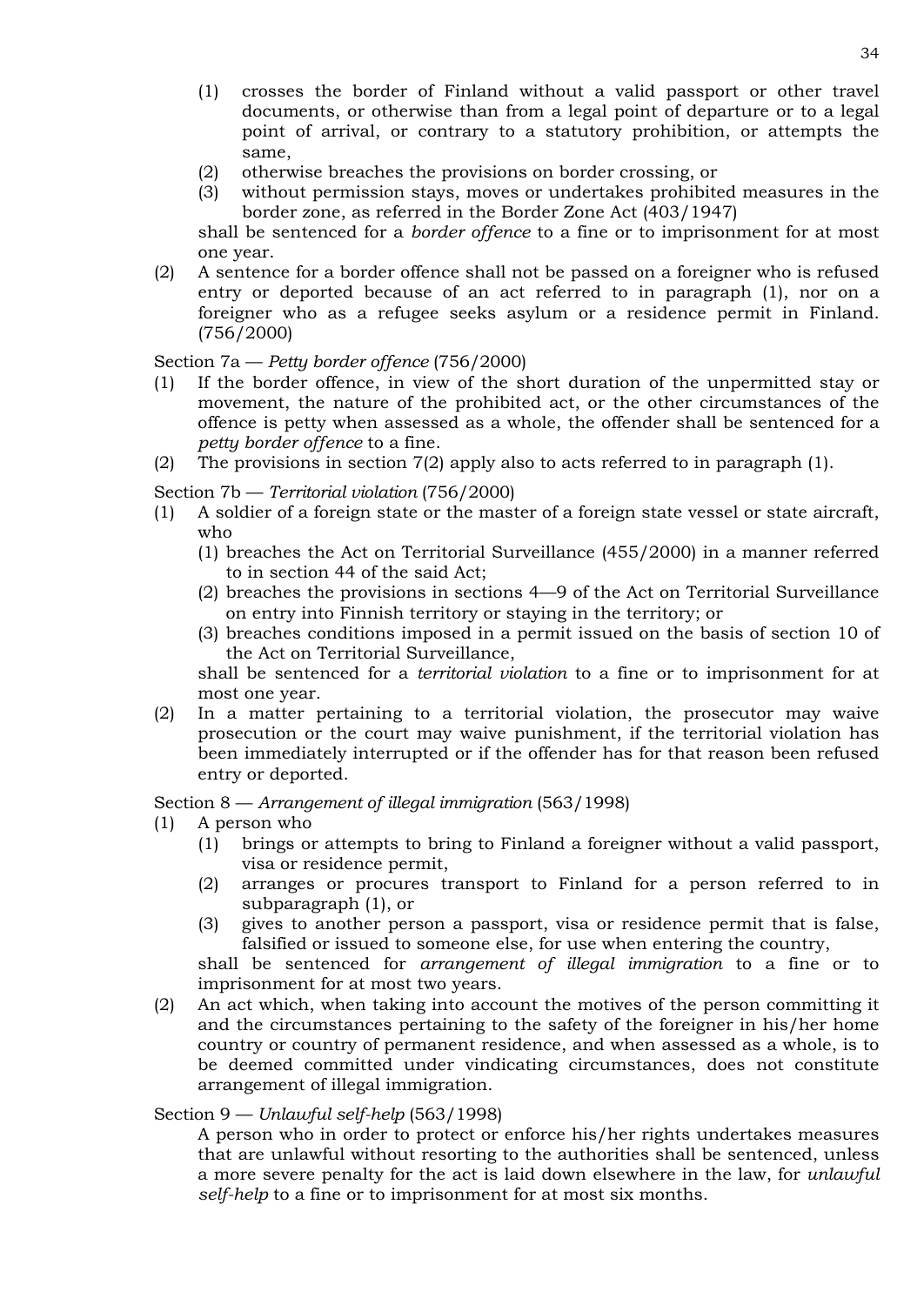Section 10 — *Breach of the sanctity of religion* (563/1998)

A person who

- (1) publicly blasphemes against God or, for the purpose of offending, publicly defames or desecrates what is otherwise held to be sacred by a church or religious community, as referred to in the Act on the Freedom of Religion (267/1998), or
- (2) by making noise, acting threateningly or otherwise, disturbs worship, ecclesiastical proceedings, other similar religious proceedings or a funeral,

shall be sentenced for a *breach of the sanctity of religion* to a fine or to imprisonment for at most six months.

Section 11 — *Prevention of worship* (563/1998)

- (1) A person who employs or threatens violence, so as to unlawfully prevent worship, ecclesiastical proceedings or other similar religious proceedings arranged by a church of religious community, as referred to in the Act on the Sanctity of Religion, shall be sentenced for *prevention of worship* to a fine or to imprisonment for at most two years.
- (2) An attempt is punishable.

Section 12 — *Breach of the sanctity of the grave* (563/1998)

A person who

- (1) unlawfully opens a grave or exhumes a corpse, a part thereof, a coffin or a burial urn,
- (2) handles an unburied corpse in a manner giving offence, or
- (3) damages or desecrates a grave or a memorial of the dead,

shall be sentenced for a *breach of the sanctity of the grave* to a fine or to imprisonment for at most one year.

Section 13 — *Criminal disturbance* (563/1998)

A person who

- (1) by making noise or in another similar manner causes disturbance in a public place, in the course of official action, in a cultural or sporting event, in a mass transport vehicle, in a meeting or other event arranged for public discussion, in an office, bureau, place of business, place of manufacture or in another similar place,
- (2) causes disturbance by placing calls to an office, bureau, place of business or another similar place,
- (3) causes disturbance by shooting, throwing objects or in another similar manner,
- (4) unlawfully removes or damages a public notice or announcement posted by an authority for the information of the general public, or
- (5) by using the emergency brake or alarm of a mass transport vehicle, elevator or other apparatus mischievously causes a false alarm,

shall be sentenced, unless a more severe penalty for the act is laid down elsewhere in the law, for *criminal disturbance* to a fine.

Section 14 — *Animal welfare offence* (563/1998)

A person who deliberately or through gross negligence, by violence, excessive burdening, failure to provide the necessary care or food or otherwise in violation of the Animal Welfare Act (274/1996), treats an animal cruelly or inflicts unnecessary pain or suffering on an animal, shall be sentenced for an *animal welfare offence* to a fine or to imprisonment for at most two years.

# Section 15 — *Petty animal welfare offence* (563/1998)

If the animal welfare offence, in view of the nature of the pain and suffering or the other circumstances of the offence, is petty when assessed as a whole, the offender shall be sentenced for a *petty animal welfare offence* to a fine.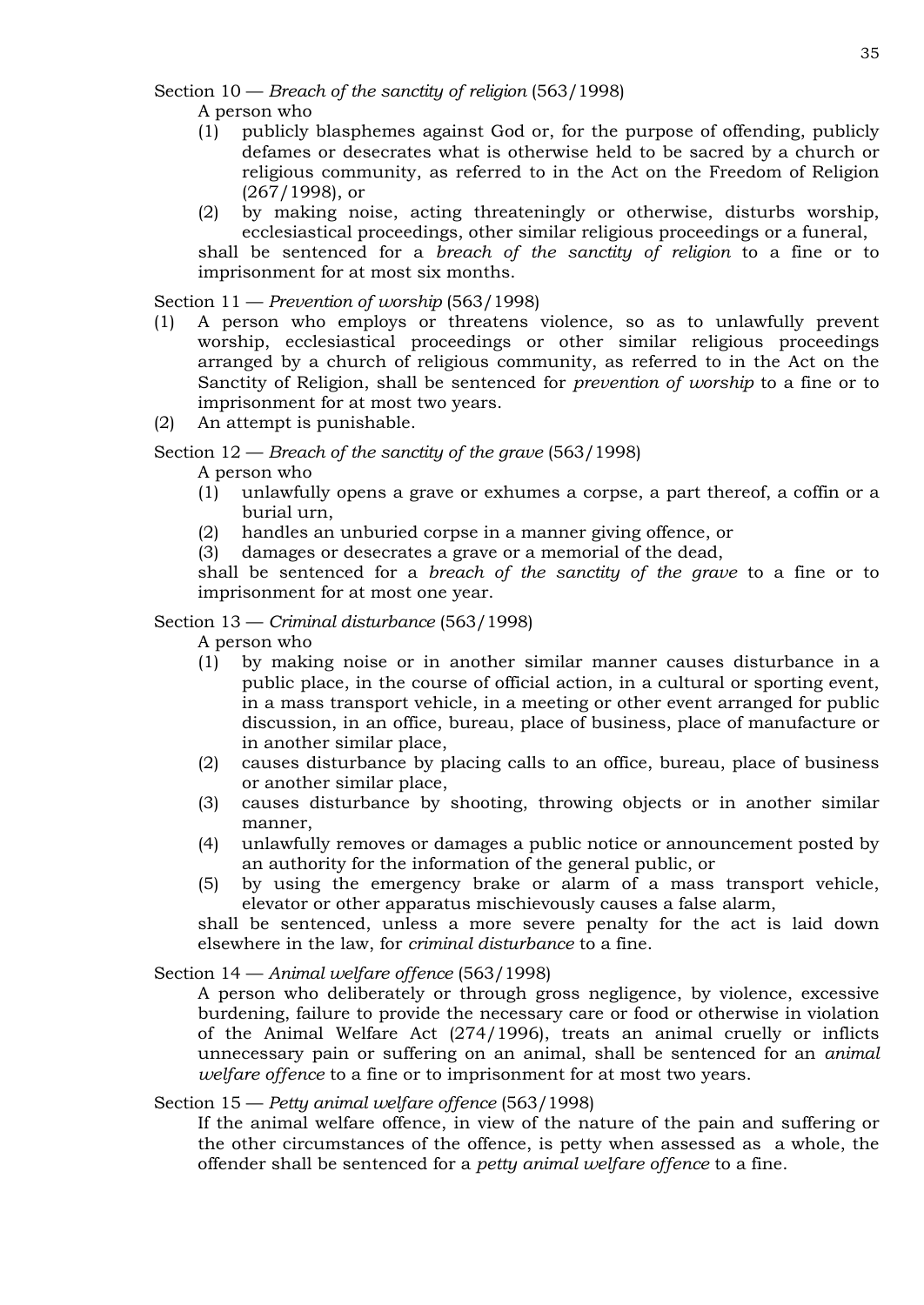Section 16 — *Organised gambling* (563/1998)

- (1) A person who unlawfully arranges gambling or keeps a room or other premises for gambling, or as the proprietor of a hotel or restaurant establishment allows gambling to take place, shall be sentenced for *organised gambling* to a fine or to imprisonment for at most one year.
- (2) *Gambling* means pools, bingo, tote and betting games, money and goods lotteries, casino operations and other similar games and activities where winning is completely or partially dependent on chance or events beyond the control of the participants in the game or activity and where the possible loss is clearly disproportionate to at least one of the participants' ability to pay up.

Section 17 — *Dissemination of depictions of violence* (563/1998)

- (1) A person who offers for sale or for rent, distributes or to that end manufactures or imports a film or other motion picture recording depicting brutal violence shall be sentenced for *dissemination of depictions of violence* to a fine or to imprisonment for at most two years.
- (2) The provision in paragraph (1) does not apply, if the depiction of violence is to be deemed justifiable because of the informative nature or manifest artistic value of the film or recording. If the contents of the film or recording have been screened by censors and certified for presentation according to the Act on the Censorship of Pictorial Recordings (775/2000), the provision in paragraph (1) does also not apply. If the producer or importer of the recording has evidently had the intention of subjecting the recording to such censorship before offering it for sale or for rent or conveying it, the production or import shall not be punishable under paragraph (1). (777/2000)

Section 18 — *Dissemination of depictions of obscenity* (563/1998)

- (1) A person who offers for sale or for rent, distributes, or to that end manufactures or imports, pictures or visual recordings depicting children, violence or bestiality in an obscene way, shall be sentenced for *distribution of depictions of obscenity* to a fine or to imprisonment for at most two years.
- (2) The provisions in section 17(2) apply also to the pictures and visual recordings referred to in this section.

# Section 18a — *Unlawful presentation or dissemination of pictorial recordings to a minor* (777/2000)

A person who publicly presents or disseminates

- (1) a pictorial recording that has not been certified for presentation or dissemination under section 8 of the Act on the Censorship of Pictorial Recordings, to persons younger than 18 years of age,
- (2) a pictorial recording in breach of an age certification imposed under section 8 of the said Act, or
- (3) an unscreened pictorial recording to a person younger than 18 years of age, where the recording, had it been screened by censors, should have been banned under section 8 of the said Act or subjected to an age certification higher than the age of the person in question,

shall be sentenced for u*nlawful presentation or dissemination of pictorial recordings to a minor* to a fine or to imprisonment for at most six months.

### Section 19 — *Possession of obscene pictures of children* (563/1998)

A person, who unlawfully has in his/her possession a photograph, video tape, film or other visual recording, realistically depicting a child having sexual intercourse or in a comparable sexual act, or depicting a child in another obviously obscene way, shall be sentenced for *possession of obscene pictures of children* to a fine or to imprisonment for at most six months.

Section 20 — *Unlawful marketing of obscene material* (563/1998)

- (1) A person who, for gain, markets an obscene picture, visual recording or object which is conducive to causing public offence, by
	- (1) giving it to a person under 15 years of age;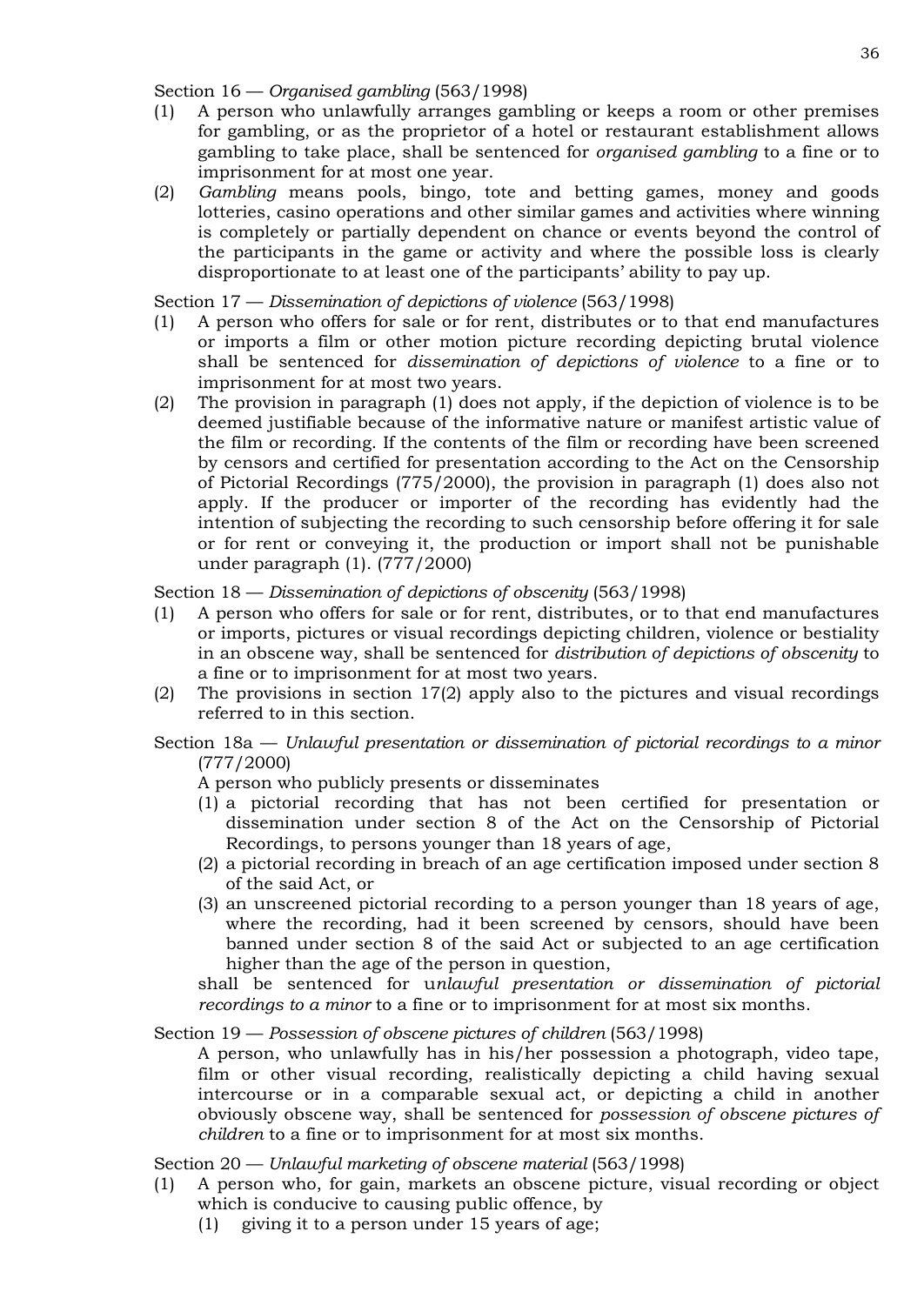- (2) putting it on public display;
- (3) delivering it unsolicited to another; or
- (4) openly offering it for sale or promoting it by advertisement, brochure or poster or by other means causing public offence,

shall be sentenced for *unlawful marketing of obscene material* to a fine or to imprisonment for at most six months.

(2) A sentence for unlawful marketing of obscene material shall also be passed on person who, in the manner referred to in paragraph (1)(4), offers for sale or promotes an obscene text or sound recording which is conducive to causing public offence.

## Section 21 — *Public obscenity* (563/1998)

A person who publicly performs an obscene act which causes offence shall be sentenced, unless the act carries a penalty elsewhere in law, for *public obscenity* to a fine or to imprisonment for at most six months.

Section 22 — *Incest* (563/1998)

- (1) A person who has sexual intercourse with his/her child or other descendant, his/her parent or other ascendant, or his/her sibling, shall be sentenced for *incest* to a fine or to imprisonment for at most two years.
- (2) A person who has had sexual intercourse with his/her parent or other ascendant while under 18 years of age and a person who has been coerced or unlawfully enticed into the sexual intercourse shall not be punished for incest.

Section 23 — *Miscellaneous sanctions* (563/1998)

- (1) A person who is convicted for an animal welfare offence or petty animal welfare offence may at the same time be banned from keeping or caring for animals or otherwise seeing to the welfare of animals. A ban on animal keeping may also be imposed on a person who is convicted for an animal welfare violation under section 54(1) of the Animal Welfare Act and who is to be deemed unfit or unable to see to the welfare of animals. The ban may be temporary or permanent. The ban may pertain to the keeping of given animal species or of animals in general. A ban on animal keeping may be imposed also on a person whose sentencing is waived in accordance with chapter 3, section 3. The ban shall apply regardless of appeal, until a final decision in the matter has been given.
- (2) A vehicle that has been used in the arrangement of illegal immigration and which has been structurally altered for the commission of the offence, or which has been predominantly used in the commission of such an offence, may be ordered forfeited to the state. The provisions in chapter 46, sections 9—11 apply to this sanction.
- (3) The following shall be ordered forfeited to the state: a film or other recording that has been the object of dissemination of depictions of violence and is in the possession of the offender; a picture or pictorial recording depicting children, violence or bestiality in an obscene way; an obscene picture or pictorial recording of a child; an obscene picture, pictorial recording or other item that has been the object of unlawful marketing of obscene material; a gambling bank and other cash and valuables that have been the object of organised gambling. The sanction of forfeiture shall be imposed regardless of who is the owner of the forfeited property.
- (3) If the picture, recording or obscene item has been conveyed to another person, lost or destroyed, its value or a part thereof shall be ordered forfeited. In this event, the provisions on the forfeiture of monetary value in chapter 2, section 16 shall also apply.

Section 24 — *Corporate criminal liability* (563/1998)

The provisions on corporate criminal liability apply to the arrangement of illegal immigration, animal welfare offence, organised gambling, dissemination of depictions of violence, dissemination of obscene material and unlawful marketing of obscene material.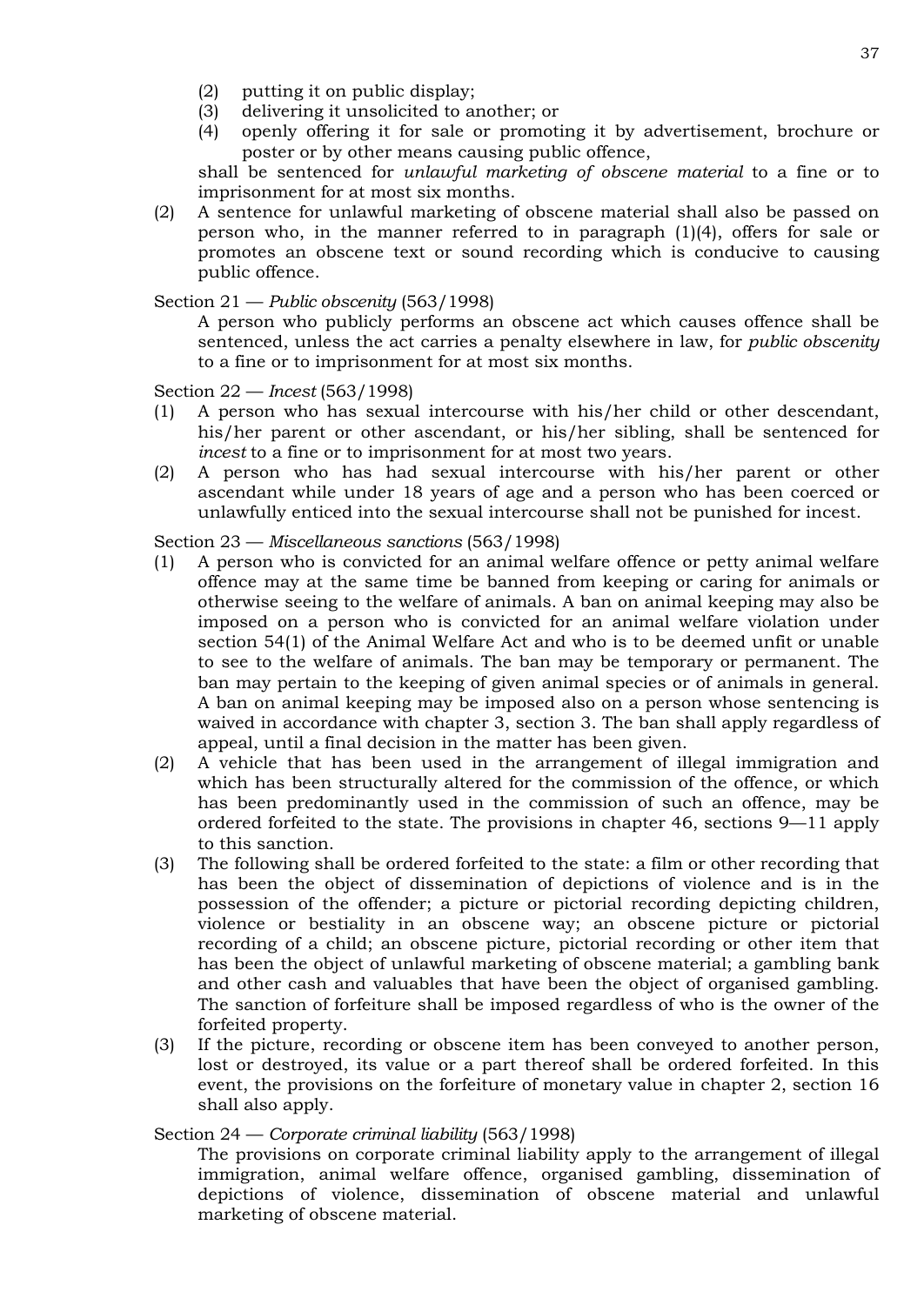Section 25 — *Right to bring a charge* (563/1998)

If public order has not been breached in criminal disturbance, the public prosecutor shall not bring a charge for the offence, unless the injured party reports it for the bringing of a charge. Moreover, the public prosecutor shall not bring a charge for unlawful marketing of obscene material, as referred to in section 20(1)(3), unless the injured party reports the offence for the bringing of a charge.

# Chapter 18 — **Offences against family rights**

Section 1

- (1) If someone states that his/her name or station is other than what it actually is and if another person is thus deceived into a marriage agreement; or if someone deceives another into a marriage agreement by concealing a legal impediment to marriage or another circumstance which could cause the marriage to be annulled, he/she shall be sentenced to imprisonment for at most one year or to a fine.
- (2) If a wedding is performed or if the deceiver has sexual intercourse with the woman who was deceived into the marriage agreement, he shall be sentenced to imprisonment for at least six months and at most two years or, if the circumstances are very aggravating, to imprisonment for at least six months and at most four years.
- (3) The public prosecutor shall not bring charges for the offence mentioned here unless the injured party has reported the offence for the bringing of charges or applied in court for the annulment of the marriage agreement or of the marriage.

Section 2

- (1) A person who intentionally presents a child as the offspring of a woman who is not the mother of the child or exchanges one child for another or otherwise alters or infringes upon the family rights of another shall be sentenced to imprisonment for at most four years.
- (2) If he/she commits this offence for benefit to himself/herself or another or in order to injure another he/she shall be sentenced to imprisonment for at least six months and at most five years.
- (3) An attempt is punishable.

Section 3

- (1) If someone, by assuming a false name or by other fraudulent means, has acquired an inheritance or other family right, he/she shall be sentenced to imprisonment for at least six months and at most five years or, if the circumstances are very mitigating, to imprisonment for at least six months and at most four years.
- (2) An attempt is punishable.

*Chapter 19 has been repealed.*

# Chapter 20 — **Sex offences** (563/1998)

Section 1 — *Rape* (563/1998)

- (1) A person who coerces another into sexual intercourse by the use or threat of violence shall be sentenced for *rape* to imprisonment for at least one year and at most six years.
- (2) A person shall also be sentenced for rape if he/she takes advantage of the incapacity of another to defend himself/herself and has sexual intercourse with him/her, after rendering him/her unconscious or causing him/her to be in such a state of incapacity owing to fear or another similar reason.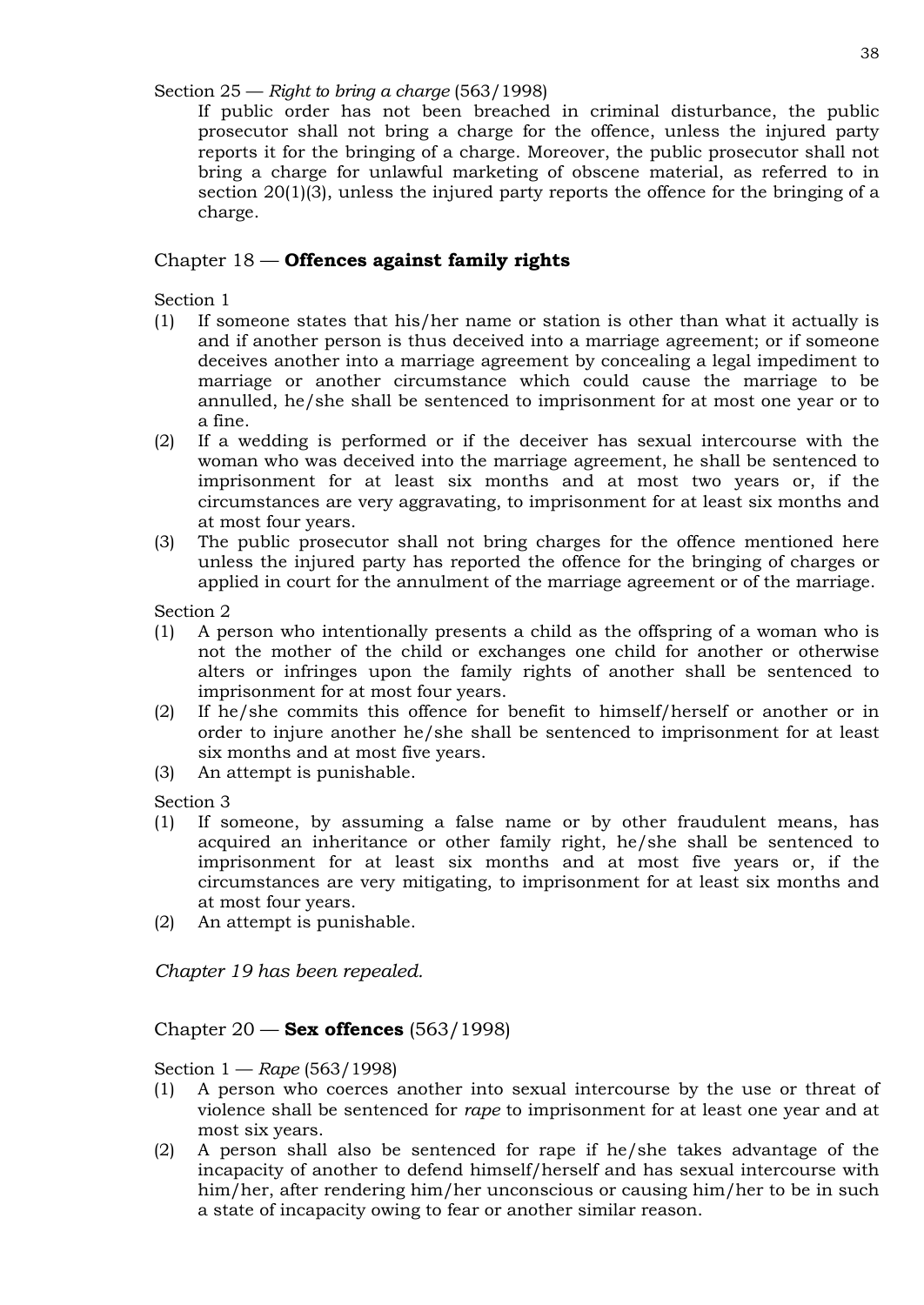(3) An attempt is punishable.

Section 2 — *Aggravated rape* (563/1998)

- (1) If, in the rape,
	- (1) grievous bodily injury, serious illness or a state of mortal danger is inflicted on another;
	- (2) the offence is committed by several people; or especially hard mental or physical suffering is caused;
	- (3) the offence is committed in a particularly brutal, cruel or humiliating manner; or
	- (4) a firearm, edged weapon or other lethal instrument is used or a threat of other serious violence is made,

and the rape is aggravated also when assessed as a whole, the offender shall be sentenced for *aggravated rape* to imprisonment for at least two years and at most ten years.

(2) An attempt is punishable.

Section 3 — *Coercion into sexual intercourse* (563/1998)

- (1) If the rape, in view of the slightness of the violence or threat and the other particulars of the offence, is deemed to have been committed under mitigating circumstances when assessed as a whole, the offender shall be sentenced for *coercion into sexual intercourse* to imprisonment for at most three years.
- (2) A person who coerces another into sexual intercourse by a threat other than that referred to in section 1(1) shall also be sentenced for coercion into sexual intercourse.
- (3) An attempt is punishable.

Section 4 — *Coercion into a sexual act* (563/1998)

- (1) A person who by violence or threat coerces another into a sexual act other than that referred to in section 1 or into submission to such an act, thus essentially violating his/her right of sexual self-determination, shall be sentenced for *coercion into a sexual act* to a fine or to imprisonment for at most three years.
- (2) An attempt is punishable.

Section 5 — *Sexual abuse* (563/1998)

- (1) A person who abuses his/her position and entices one of the following into sexual intercourse, into another sexual act essentially violating his/her right of sexual self-determination, or into submission to such an act,
	- (1) a person younger than eighteen years of age, who in a school or other institution is subject to the authority or supervision of the offender or in another comparable manner subordinate to the offender;
	- (2) a person younger than eighteen years of age, whose capacity of independent sexual self-determination, owing to his/her immaturity or the age difference of the persons involved, is essentially inferior to that of the offender, where the offender blatantly takes advantage of the immaturity,
	- (3) a patient in a hospital or other institution, whose capacity to defend himself/herself is essentially impaired owing to illness, handicap or other infirmity; or
	- (4) a person who is especially dependent on the offender, where the offender blatantly takes advantage of the dependence,

shall be sentenced for *sexual abuse* to a fine or to imprisonment for at most four years.

- (2) A person shall also be sentenced for sexual abuse if he/she takes advantage of the incapacity of another to defend himself/herself or to make or express a decision, owing to unconsciousness, illness, handicap or other helplessness, and has sexual intercourse with him/her, or gets him/her to perform a sexual act essentially violating his/her right of sexual self-determination or to submit to such an act.
- (3) An attempt is punishable.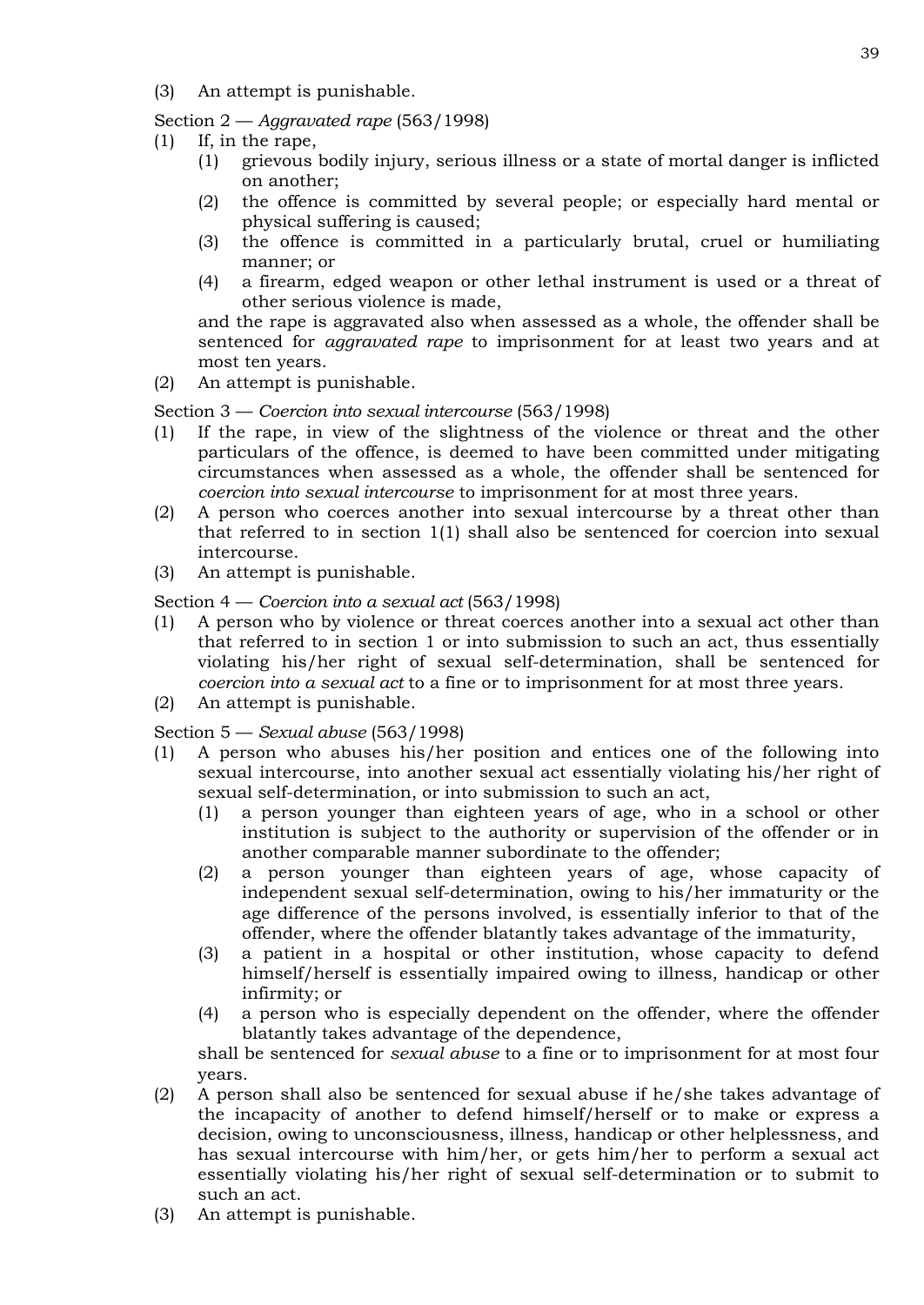Section 6 — *Sexual abuse of a child* (563/1998)

- (1) A person who
	- (1) has sexual intercourse with a child younger than sixteen years of age,
	- (2) by touching or otherwise performs a sexual act to a child younger than sixteen years of age, said act being conducive to impairing his/her development,
	- (2) or gets him/her to perform an act referred to in subparagraph  $(2)$ ,

shall be sentenced for *sexual abuse of a child* to imprisonment for at most four years.

- (2) However, an act referred to in paragraph (1) shall not be deemed sexual abuse of a child if there is no great difference in the ages or the mental and physical maturity of the persons involved.
- (3) A person shall also be sentenced for sexual abuse of a child if he/she commits an act referred to in paragraph (1) with a person over sixteen but younger than eighteen years of age, if the offender is the parent of the child or, if living in the same household with the child, the offender is in a position comparable to that of a parent.
- (4) An attempt is punishable.

Section 7 — *Aggravated sexual abuse of a child* (563/1998)

- (1) If, in the sexual abuse of a child,
	- (1) the victim is a child whose age or stage of development are such that the offence is conducive to causing special injury to him/her;
	- (2) the offence is committed in an especially humiliating manner; or
	- (3) the offence is conducive to causing special injury to the child owing to the special trust he/she has put in the offender or the special dependence of the child on the offender,

and the offence is aggravated also when assessed as a whole, the offender shall be sentenced for *aggravated sexual abuse of a child* to imprisonment for at least one year and at most ten years.

(2) An attempt is punishable.

Section 8 — *Buying sexual services from a young person* (563/1998)

- (1) A person who, by promising or giving remuneration, gets a person younger than eighteen years of age to have sexual intercourse or to perform another sexual act shall be sentenced for *buying sexual services from a young person* to a fine or to imprisonment for at most six months.
- (2) An attempt is punishable.

Section 9 — *Pandering* (563/1998)

- (1) A person who, in order to gain economic benefit to himself/herself or to someone else,
	- (1) keeps a room or other premises where sexual intercourse or other comparable sexual acts are offered for remuneration;
	- (2) otherwise takes advantage of the performance of such an act by someone else; or
	- (3) entices or intimidates another to such an act,

shall be sentenced for *pandering* to a fine or to imprisonment for at most three years.

(2) An attempt is punishable.

#### Section 10 — *Definitions* (563/1998)

- (1) For the purposes of this chapter, *sexual intercourse* means the sexual penetration, by a sex organ or directed at a sex organ, of the body of another.
- (2) For the purposes of this chapter, a *sexual act* means an act whose purpose is sexual arousal or satisfaction and which is sexually significant in view of the circumstances and the persons involved.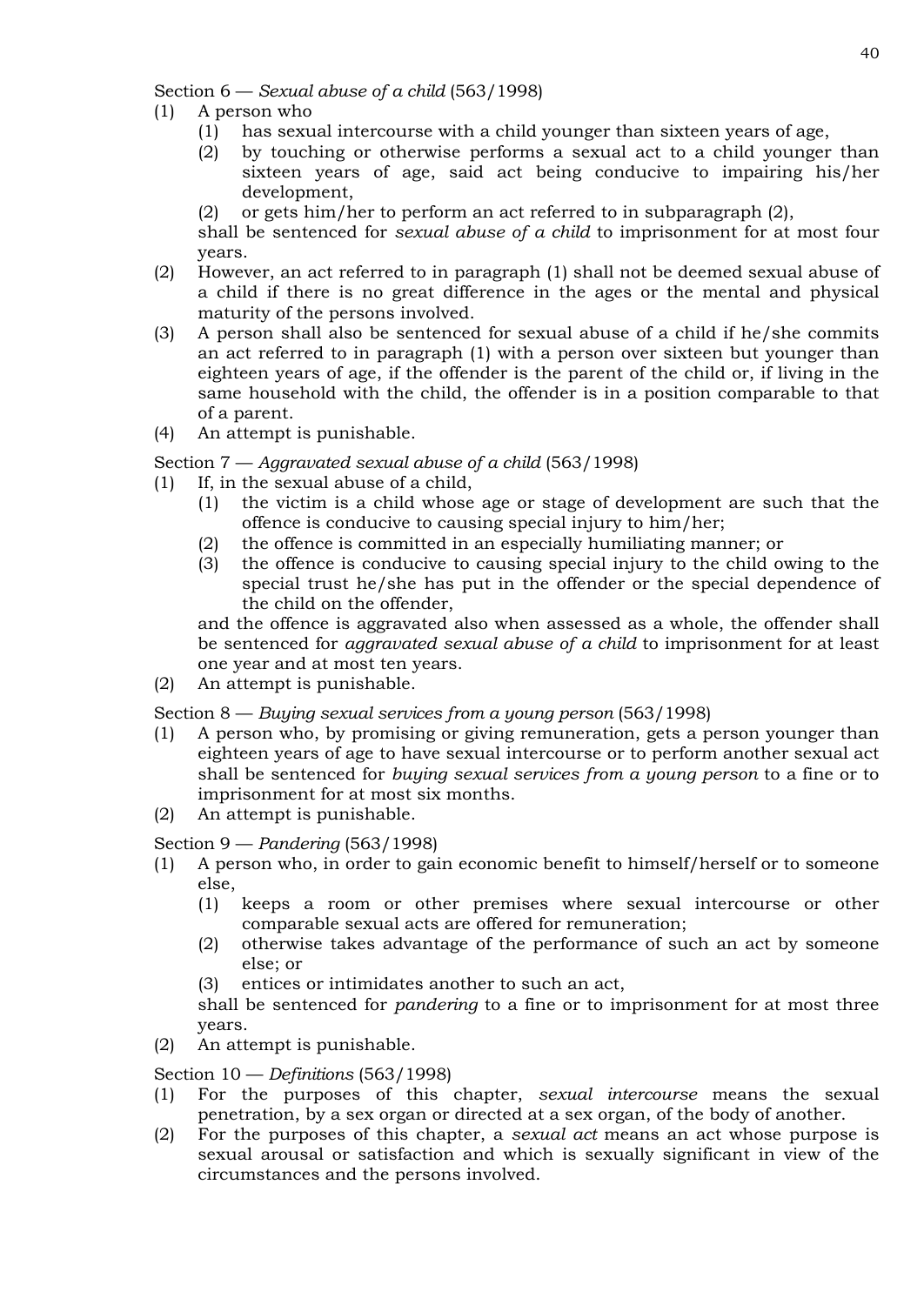Section 11 — *Right to bring a charge* (563/1998)

The public prosecutor shall not bring a charge for the offences referred to in sections 3 or 4 or section 5(1)(2) or 5(1)(4), unless the injured party reports the offence for the bringing of a charge or unless a very important public interest requires that a charge be brought.

## Section 12 — *Waiver of measures* (563/1998)

Where the injured party in an offence referred to in sections 1, 5(2) or 6 on his/her own free will requests that a charge not be brought, the public prosecutor may waive the bringing of a charge, unless an important private or public interest requires that a charge be brought.

# Chapter 21 — **Homicide and bodily injury** (578/1995)

## Section 1 — *Manslaughter* (578/1995)

- (1) A person who kills another shall be sentenced for *manslaughter* to imprisonment for a fixed period of at least eight years.
- (2) An attempt is punishable.

Section 2 — *Murder* (578/1995)

- (1) If the manslaughter is
	- (1) premeditated;
	- (2) committed in a particularly brutal or cruel manner;
	- (3) committed by causing serious danger to the public; or
	- (4) committed by killing a public official on duty upholding the peace or public security, or because of an official action;

and the offence is aggravated also when assessed as a whole, the offender shall be sentenced for *murder* to life imprisonment.

(2) An attempt is punishable.

Section 3 — *Killing* (578/1995)

- (1) If the manslaughter, in view of the exceptional circumstances of the offence, the motives of the offender or other related factors, when assessed as a whole, is to be deemed committed under mitigating circumstances, the offender shall be sentenced for a *killing* to imprisonment for at least four and at most ten years.
- (2) An attempt is punishable.

Section 4 — *Infanticide* (578/1995)

- (1) A woman who in a state of exhaustion or distress caused by childbirth kills her baby shall be sentenced for *infanticide* to imprisonment for at least four months and at most four years.
- (2) An attempt is punishable.

#### Section 5 — *Assault* (578/1995)

- (1) A person who employs physical violence on another or, without such violence, damages the health of another, causes pain to another or renders another unconscious or to a comparable condition, shall be sentenced for *assault* to a fine or to imprisonment for at most two years.
- (2) An attempt is punishable.

Section 6 — *Aggravated assault* (654/2001)

- (1) If in the assault
	- (1) grievous bodily injury or serious illness is caused to another or another is placed in mortal danger,
	- (2) the offence is committed in a particularly brutal or cruel manner, or

(3) a firearm, edged weapon or other comparable lethal instrument is used and the offence is aggravated also when assessed as a whole, the offender shall be sentenced for *aggravated assault* to imprisonment for at least one year and at most ten years.

(2) An attempt is punishable.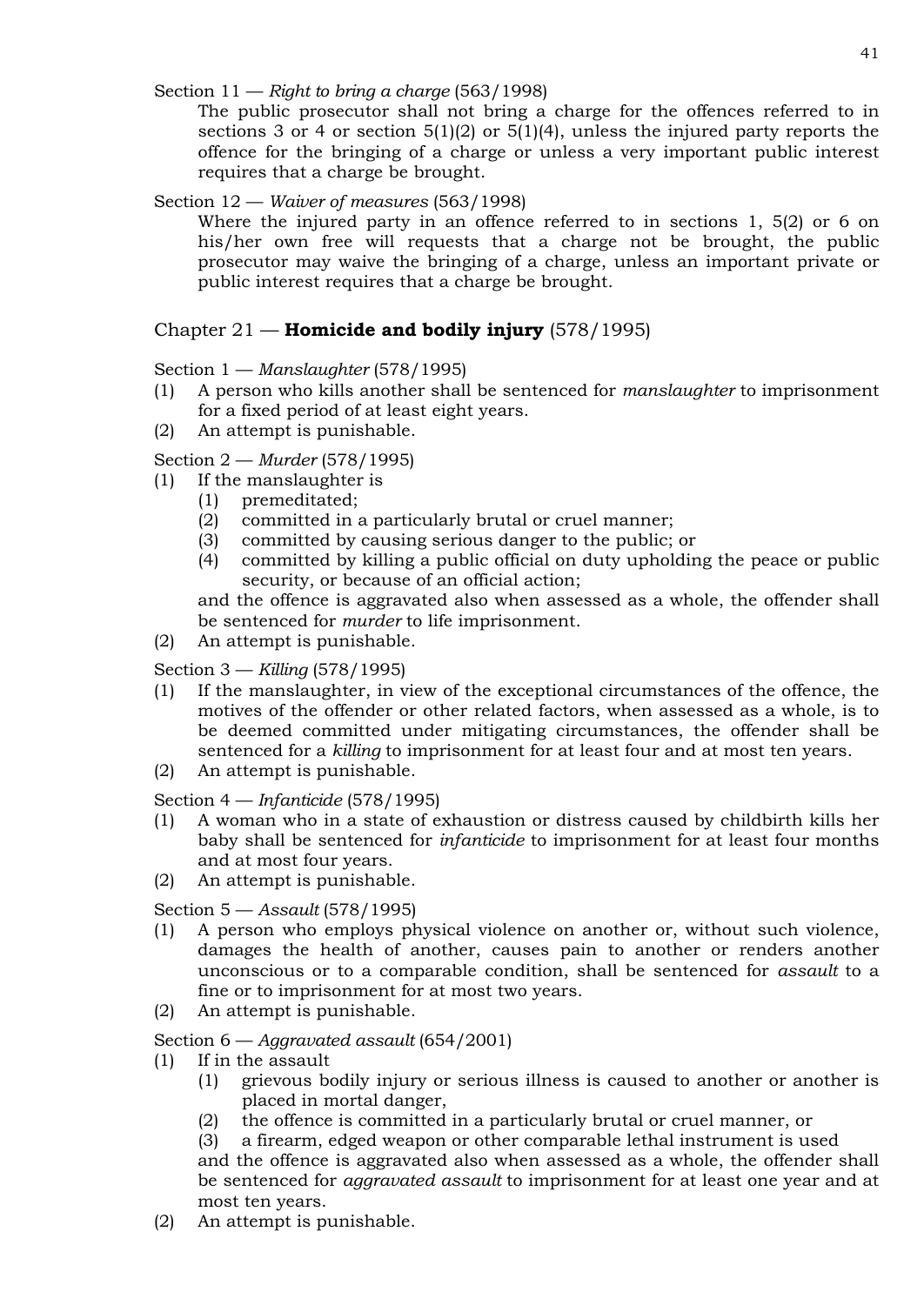Section 7 — *Petty assault* (578/1995)

If the assault, when assessed as a whole and with due consideration to the minor significance of the violence, the violation of physical integrity, the damage to health or other relevant circumstances, is of minor character, the offender shall be sentenced for *petty assault* to a fine.

## Section 8 — *Negligent homicide* (578/1995)

A person who through negligence causes the death of another shall be sentenced for *negligent homicide* to a fine or to imprisonment for at most two years.

## Section 9 — *Grossly negligent homicide* (578/1995)

If in the negligent homicide the death of another is caused through gross negligence, and the offence is aggravated also when assessed as a whole, the offender shall be sentenced for *grossly negligent homicide* to imprisonment for at least four months and at most six years.

#### Section 10 — *Negligent bodily injury* (578/1995)

A person who through negligence inflicts not insignificant bodily injury or illness on another shall be sentenced for *negligent bodily injury* to a fine or to imprisonment for at most six months.

## Section 11 — *Grossly negligent bodily injury* (578/1995)

If in the negligent bodily injury the bodily injury or illness is inflicted through gross negligence, and the offence is aggravated also when assessed as a whole, the offender shall be sentenced for *grossly negligent bodily injury* to a fine or to imprisonment for at most two years.

## Section 12 — *Brawling* (578/1995)

A person who by employing physical violence or otherwise takes part in a brawl or attack which has several participants and where someone is killed or a serious bodily injury or illness is inflicted on someone, if he/she had reason to believe that the brawl or attack would have the said consequence, shall be sentenced for *brawling* to a fine or to imprisonment for at most two years.

## Section 13 — *Imperilment* (578/1995)

A person who intentionally or through gross negligence places another in serious danger of losing his/her life or health, shall be sentenced, unless the same or a more severe penalty for the act is provided elsewhere in the law, for *imperilment*  to a fine or to imprisonment for at most two years.

#### Section 14 — *Abandonment* (578/1995)

A person who renders another helpless or abandons a helpless person of whom he/she should take care, and thereby causes danger of said person losing his/her life or health, shall be sentenced for *abandonment* to a fine or to imprisonment for at most two years.

## Section 15 — *Neglect of rescue* (578/1995)

A person who knows that another is in mortal danger or serious danger of losing his/her health, and does not give or procure such assistance that in view of his/her options and the nature of the situation can reasonably be expected, shall be sentenced for *neglect of rescue* to a fine or to imprisonment for at most six months.

# Section 16 — *Right to bring charges* (578/1995)

The public prosecutor shall not bring charges for petty assault, if the victim has attained the age of fifteen years, nor for negligent bodily injury, unless the injured party reports the offence for the bringing of charges.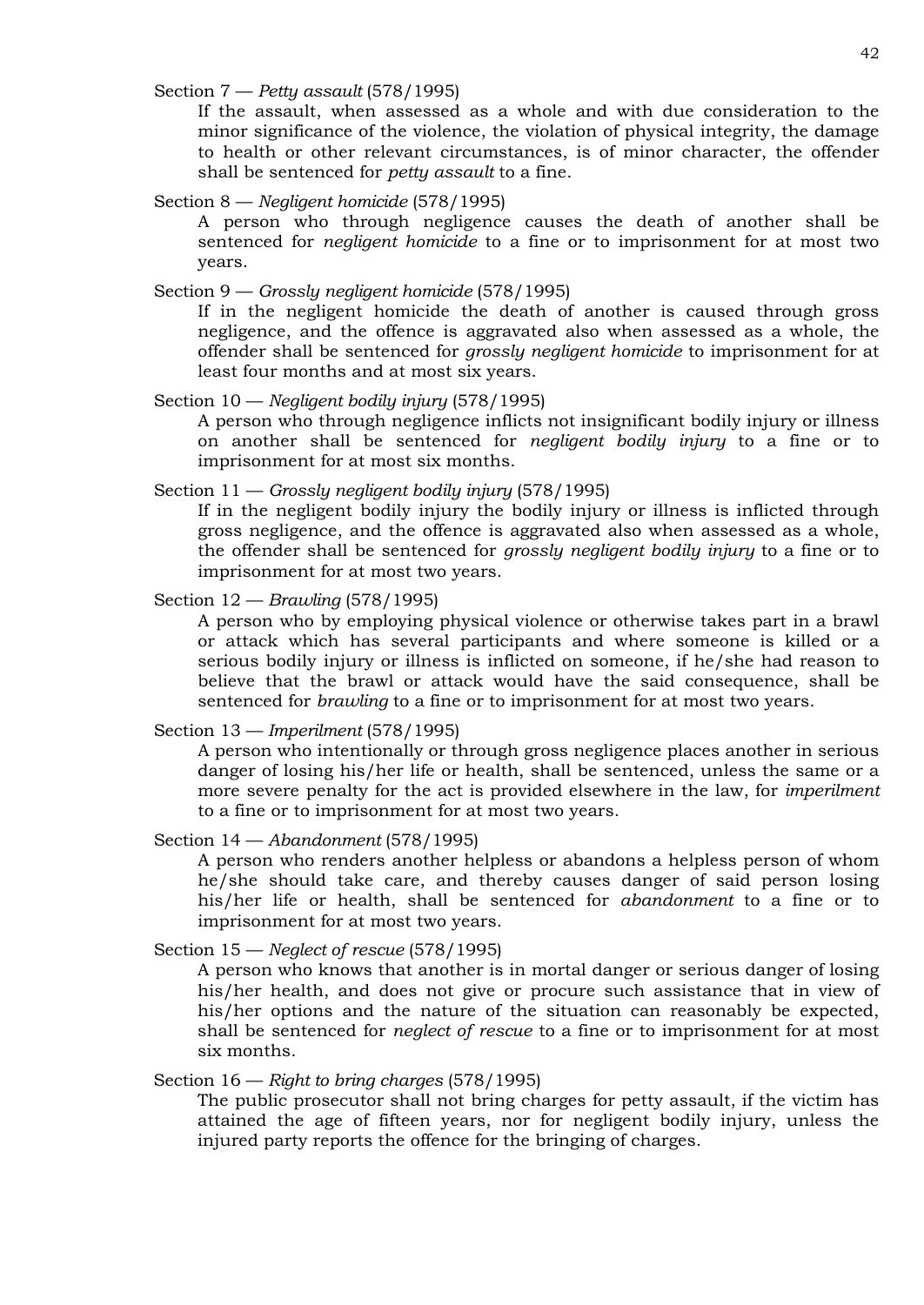Section 17 — *Waiver of measures* (578/1995)

If the victim of an assault on his/her own accord requests that charges not be brought, the public prosecutor may waive prosecution, unless an important private or public interest requires that charges be brought.

# Chapter 22 — **Abortion** (491/1969)

# *Sections 1—4 have been repealed.*

Section 5 (85/1950)

- (1) If a woman unlawfully and intentionally kills her foetus or has it killed, either by abortion or by foeticide, she shall be sentenced to imprisonment for at most four years. If the circumstances are very mitigating, punishment may be waived.
- (2) If someone in accordance with the wishes of a woman unlawfully and intentionally kills her foetus, either by abortion or by foeticide, he/she shall be sentenced to imprisonment for at most four years. If he/she does so for a fee, he/she shall be sentenced to imprisonment for at most six years.
- (3) An attempt of the offences mentioned in this section is punishable.
- Section 6 (85/1950)
- (1) If someone without the consent of the woman unlawfully and intentionally kills her foetus, either by abortion or by foeticide, he/she shall be sentenced to imprisonment for at least two and at most eight years.
- (2) An attempt is punishable.

*Sections 7—9 have been repealed.*

# Chapter 23 — **Traffic offences** (545/1999)

Section 1 — *Causing a traffic hazard* (545/1999)

- (1) A road user who deliberately or negligently breaches the Road Traffic Act (267/1981) or the regulations or orders issued on the basis thereof, in a manner conducive to causing a hazard to others, shall be sentenced for *causing a traffic hazard* to a fine or to imprisonment for at most six months.
- (2) A sentence for causing a traffic hazard shall be passed also on a person who in the manner referred to in paragraph (1)
	- (1) while in charge of steering a vessel or performing a duty essentially affecting the safety of navigation, breaches the Waterway Traffic Act (463/1996) or the regulations or orders issued on the basis thereof or pertaining to the prevention of collisions at sea, on an inland waterway or in a canal,
	- (2) while piloting an aircraft or performing a duty as a member of the crew or affecting the safety of air traffic, or otherwise, breaches the Air Traffic Act or the regulations or orders issued on the basis thereof, or
	- (3) while driving a train or performing a duty essentially affecting railway traffic safety breaches the rules governing railway safety.
- (3) This section does not apply, if the conduct referred to in paragraph (1) or paragraph (2)(1) or (2)(3) is conducive to causing merely a minor hazard.

Section 2 — *Causing a serious traffic hazard* (545/1999)

- (1) If in the causing of a traffic hazard, the driver of a motor-driven vehicle or tram deliberately or grossly negligently
	- (1) significantly exceeds the maximum speed limit;
	- (2) starts to overtake while the visibility is insufficient for safe overtaking or while overtaking is otherwise not allowed;
	- (3) fails to heed the obligation to stop or give way required by traffic safety; or
	- (4) in another comparable manner breaches the traffic regulations,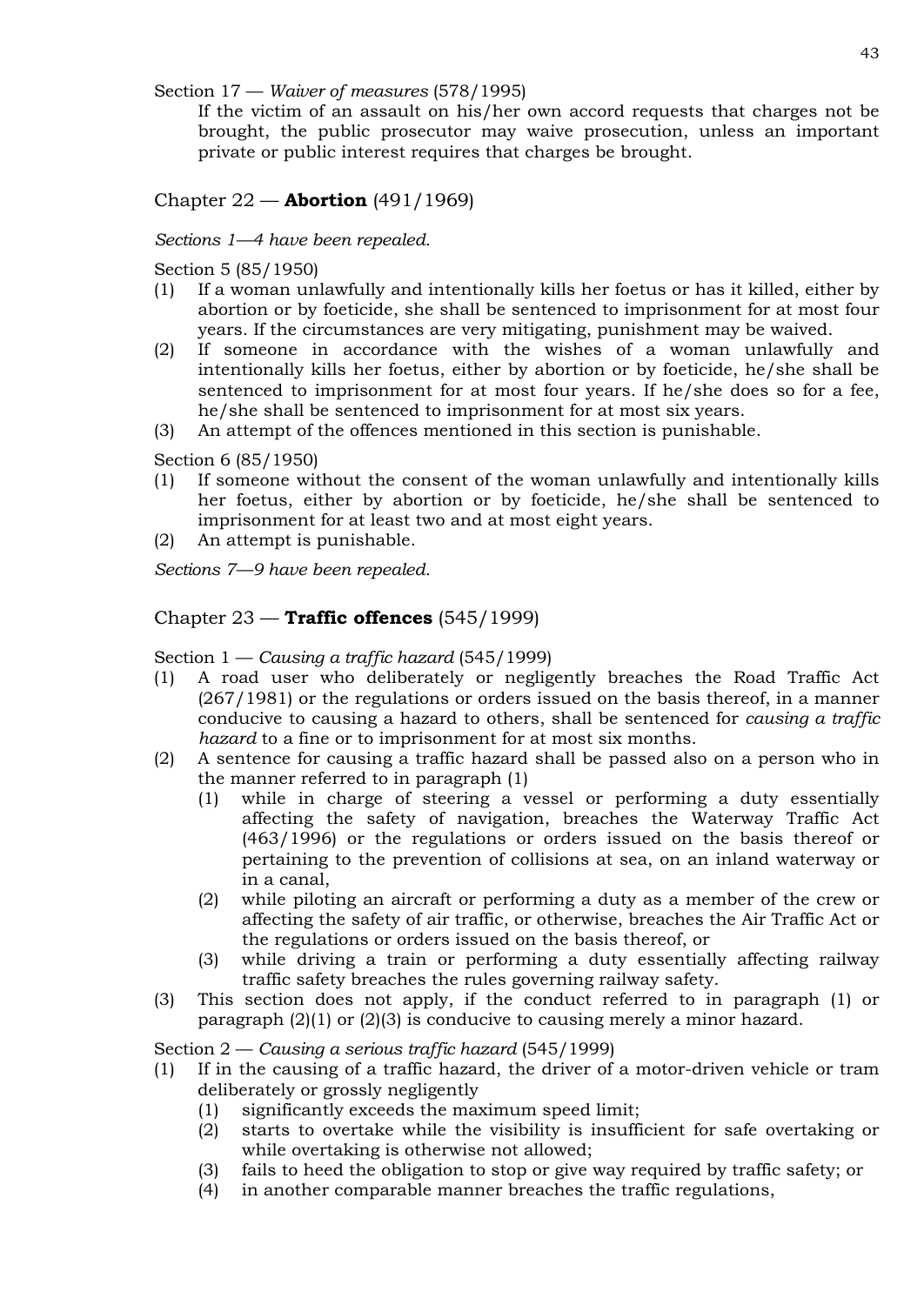so that the act is conducive to causing serious danger to another's health or safety, the offender shall be sentenced for *causing a serious traffic hazard* to at least 30 day-fines or to imprisonment for at most two years.

- (2) A sentence for causing a serious traffic hazard shall be passed also on a person who in the causing of a traffic hazard deliberately or grossly negligently
	- (1) while in charge of steering a vessel or performing a duty essentially affecting the safety of navigation, fails to keep a proper lookout, fails to observe a speed that is safe under the prevailing conditions or, when a collision is imminent, fails to observe the duty to give way, or in a comparable manner breaches the Waterway Traffic Act or the regulations or orders issued on the basis thereof or pertaining to the prevention of collisions at sea, on an inland waterway or in a canal,
	- (2) while piloting an aircraft or performing a duty as a member of the crew or affecting the safety of air traffic, or otherwise, breaches the Air Traffic Act or the regulations or orders issued on the basis thereof, or
	- (3) while driving a train or performing a duty essentially affecting railway traffic safety breaches the rules governing railway safety,

so that the offence is conducive to causing serious danger to another's health or safety.

## Section 3 — *Driving while intoxicated* (545/1999)

A person who operates a motor-driven vehicle or a tram

- (1) after having consumed alcohol so that his/her blood alcohol level is at least 0.5 per mill or his/her exhalation contains at least 0.25 milligrams of alcohol per one litre of air during or after the drive, or
- (2) after having used other narcotic substances than alcohol or such substances and alcohol together, so that his/her ability to perform as required in such operation is reduced,

shall be sentenced for *driving while intoxicated* to a fine or to imprisonment for at most six months.

# Section 4 — *Driving while seriously intoxicated* (545/1999)

If in the drunken driving

- (1) the blood alcohol level of the offender is at least 1.2 per mill or his/her exhalation contains at least 0.60 milligrams of alcohol per one litre of air; or
- (2) the capacity of the offender to perform as required in the operation is significantly reduced, or
- (3) the offender has used other narcotic substances than alcohol or such substances and alcohol together, so that his/her ability to perform as required in the operation is significantly reduced,

and the conditions are such that the offence is conducive to causing a hazard to others, the offender shall be sentenced for *driving while seriously intoxicated* to at least 60 day-fines or to imprisonment for at most two years.

Section 5 — *Waterway traffic intoxication* (545/1999)

- (1) A person operates a vessel or performs a duty essentially affecting the safety of navigation,
	- (1) after having consumed alcohol so that his/her blood alcohol level is at least 1.0 per mill or his/her exhalation contains at least 0.50 milligrams of alcohol per one litre of air during or after the operation or his/her capacity to perform as required in the operation is reduced, or
	- (2) after having used other narcotic substances than alcohol or such substances and alcohol together, so that so that his/her ability to perform as required in the operation is reduced,

and the circumstances are such that the offence is conducive to causing a hazard to others, shall be sentenced for *waterway traffic intoxication* to a fine or to imprisonment for at most two years.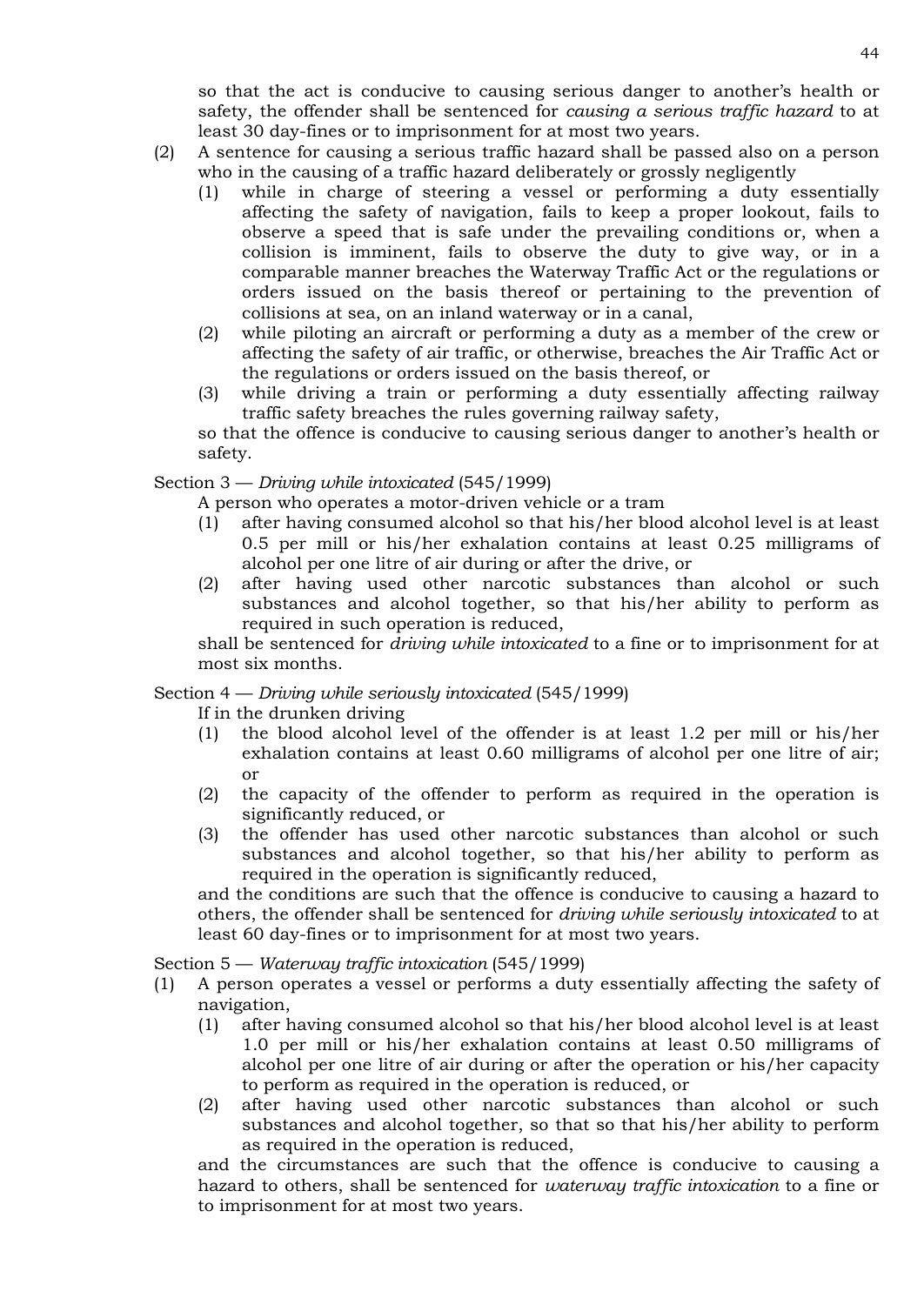(2) However, no sentence shall be passed for waterway traffic intoxication when the person has operated a rowing boat, a yawl or a comparable vessel or when the duty referred to in paragraph (1) has been performed aboard such a vessel.

## Section 6 — *Air traffic intoxication* (545/1999)

A person who pilots an aircraft or performs a duty as a member of the crew or affecting the safety of air traffic,

- (1) after having consumed so that his/her blood alcohol level is at least 0.5 per mill or his/her exhalation contains at least 0.25 milligrams of alcohol per one litre of air during or after the operation or his/her capacity to perform as required in the operation is reduced, or
- (2) after having used other narcotic substances than alcohol or such substances and alcohol together, so that so that his/her ability to perform as required in the operation is reduced,

shall be sentenced for *air traffic intoxication* to a fine or to imprisonment for at most two years.

# Section 7 — *Rail traffic intoxication* (545/1999)

A person who drives a train or performs a duty essentially affecting railway traffic safety,

- (1) after having consumed alcohol so that his/her blood alcohol level is at least 0.5 per mill or his/her exhalation contains at least 0.25 milligrams of alcohol per one litre of air during or after the operation or his/her capacity to perform as required in the operation is reduced, or
- (2) after having used other narcotic substances than alcohol or such substances and alcohol together, so that so that his/her ability to perform as required in the operation is reduced,

shall be sentenced for *rail traffic intoxication* to a fine or to imprisonment for at most two years.

# Section 8 — *Relinquishing a vehicle to an intoxicated person* (545/1999)

A person who relinquishes a motor-driven vehicle, tram, train, vessel or aircraft, as referred to in section 5, to the operation, steering or control of a person who is apparently in such a state that he/she is guilty of an offence mentioned in sections 3—7, shall be sentenced for *relinquishing a vehicle to an intoxicated person* to a fine or to imprisonment for at most one year.

Section 9 — *Motorless traffic intoxication* (545/1999)

A road user who operates a motorless vehicle under the influence of alcohol or other narcotic substances, thereby causing a hazard to others, shall be sentenced for *motorless traffic intoxication* to a fine or to imprisonment for at most three months.

Section 10 — *Operation of a vehicle without a license* (545/1999)

- (1) A person who operates, steers or controls a motor vehicle, tram, train, vessel or aircraft without the right to do so or without a license proving the required competence, shall be sentenced for *operation of a vehicle without a license* to a fine or to imprisonment for at most six months.
- (2) A sentence for operation of a vehicle without a permit shall be passed also on a person who without the required competence performs a duty essentially affecting railway traffic safety, waterway traffic safety, or air traffic safety.

# Section 11 — *Flight from the scene of a traffic accident* (545/1999)

If the driver of a motor-driven vehicle or tram has a traffic accident and fails in his/her duty to stop at once and help the injured to the best of his/her ability, he/she shall be sentenced, unless a more severe penalty for the act has been laid down elsewhere in the law, for *flight from the scene of a traffic accident* to a fine or to imprisonment for at most one year.

Section 12 — *Definitions* (545/1999) For the purposes of this chapter: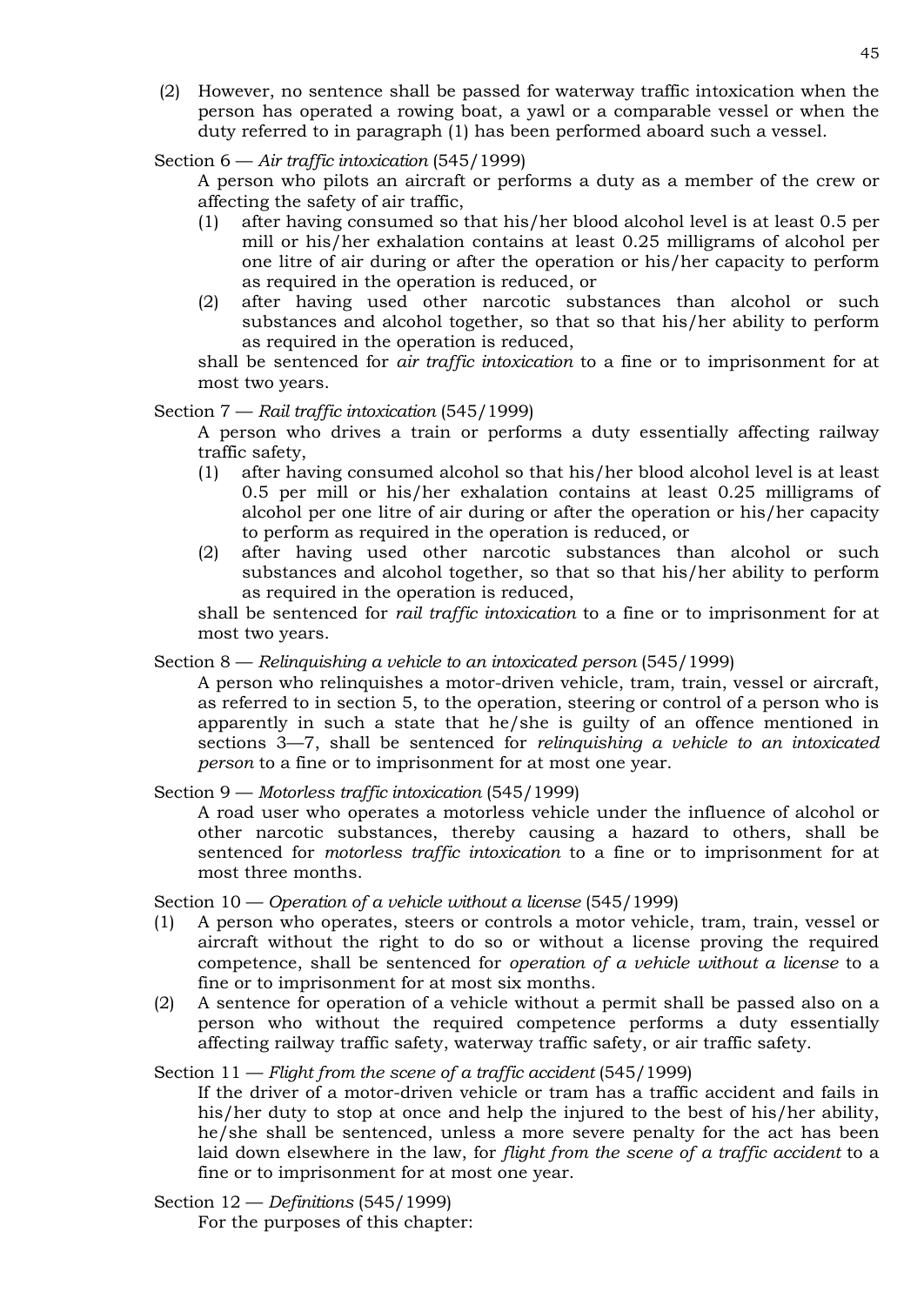- (1) *road user* means everyone who is on the road or in a vehicle or tram on the road;
- (2) *narcotic substance* means also performance-reducing pharmaceuticals;
- (3) *motor-driven vehicle* means a vehicle propulsed by engine power; motor vehicles, tractors, self-propulsed machinery and off-road vehicles are motor-driven vehicles;
- (4) *vessel* means a means of transport or apparatus moving on or in water and intended for waterway traffic;
- (5) *train* means a locomotive or a locomotive coupled to rolling stock, as well as other means of rail transport propulsed by engine power, with the exception of trams;
- (6) *duty essentially affecting railway traffic safety* means a duty where erroneous conduct or neglect may cause a railway traffic hazard, including the movement, organisation and transfers of rolling stock at a rail yard or branch line.

# Chapter 24 — **Offences against privacy, public peace and personal reputation** (531/2000)

Section 1 — *Invasion of domestic premises* (531/2000)

- A person who unlawfully
- (1) enters domestic premises by force, stealth or deception, or hides or stays in such premises, or
- (2) disturbs the privacy of another by making noise, throwing objects, making calls or in another comparable manner

shall be sentenced for an *invasion of domestic premises* to a fine or to imprisonment for at most three months.

Section 2 — *Aggravated invasion of domestic premises* (531/2000)

- If, in the invasion of domestic premises,
- (1) the offender is equipped with a weapon or another instrument suitable for personal violence for the purpose of committing the offence, or it is the evident intent of the offender or a participant to employ personal violence or cause damage to property, or
- (2) the victim of the offence has a valid reason to fear for his/her personal safety owing to threats pertaining to the offence, damage caused to property or the number of offenders or participants,

and the invasion of domestic premises is aggravated also when assessed as a whole, the offender shall be sentenced for an *aggravated invasion of domestic premises* to a fine or to imprisonment for at most two years.

Section 3 — *Invasion of public premises* (531/2000)

- (1) A person who unlawfully
	- (1) by force, stealth or deception, enters a public office, business premises, office, production installation, meeting place, other similar premises or another similar building, or the fenced yard of such a building, a barracks area or another area in the use of the armed forces, where movement is restricted by the decision of the competent authority, or
	- (2) hides or stays in premises referred to in subparagraph (1)

shall be sentenced for an *invasion of public premises* to a fine or to imprisonment for at most six months.

(3) However, an act that has caused only a minor disturbance shall not constitute an invasion of public premises.

Section 4 — *Aggravated invasion of public premises* (531/2000)

If, in the invasion of public premises,

(1) the offender is equipped with a weapon or another instrument suitable for personal violence for the purpose of committing the offence, or it is the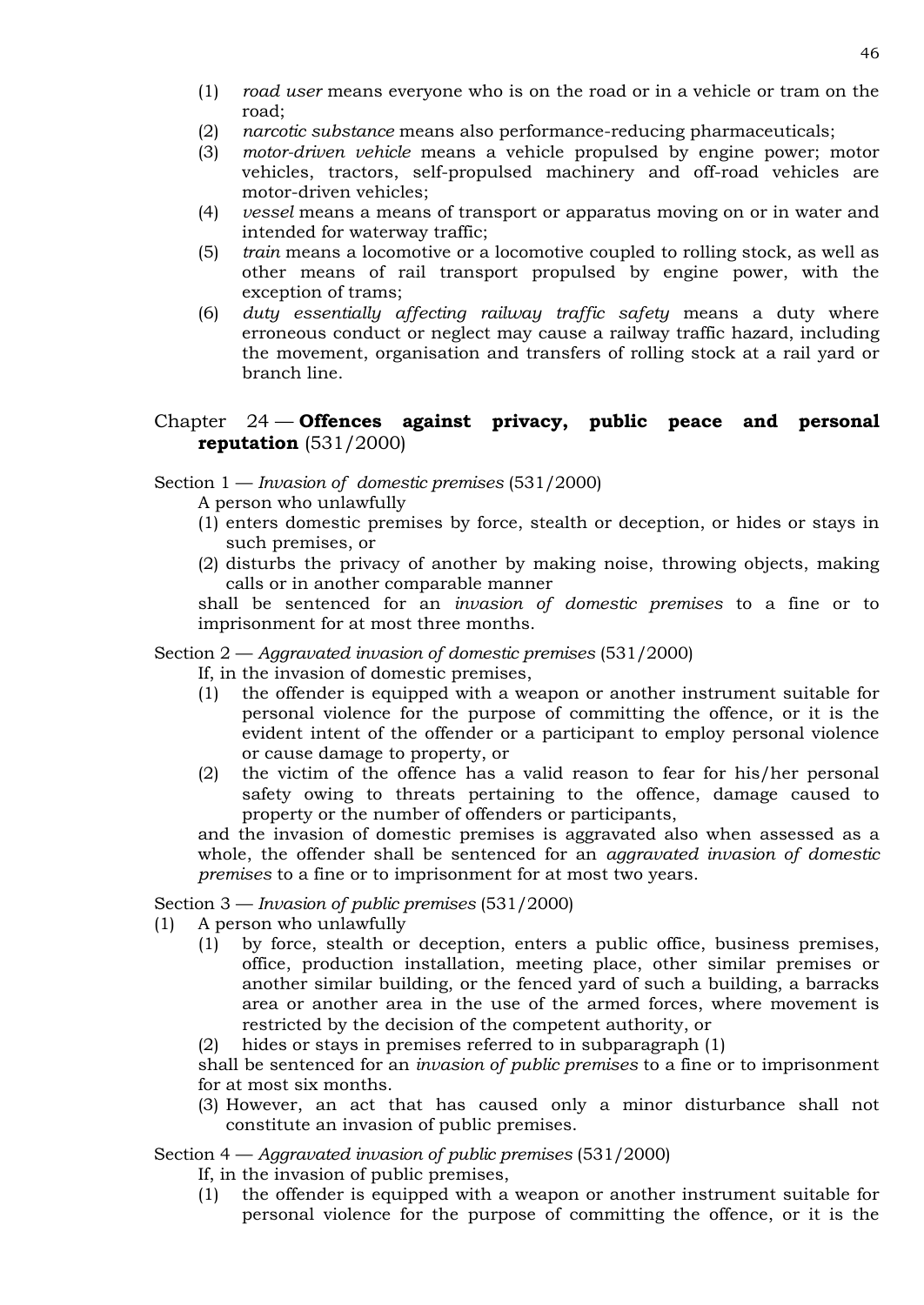(2) the offence is directed at a building or premises in use by the Parliament, the President of the Republic, the Government or a delegation or representation of a foreign state or an intergovernmental organisation and the invasion of public premises is aggravated also when assessed as a

whole, the offender shall be sentenced for an *aggravated invasion of public premises* to a fine or to imprisonment for at most two years.

# Section 5 — *Eavesdropping* (531/2000)

- (1) A person who unlawfully listens to or records with a technical device
	- (1) a discussion, talk or other sounds of private life, where these are not intended for his/her knowledge, and which arise in private premises or
	- (2) in secret, talk that is not intended to his/her knowledge or to the knowledge of third parties in general, where the circumstances are such that the speaker has no reason to believe that a third party is listening shall be sentenced for *eavesdropping* to a fine or to imprisonment for at most
- one year. (2) An attempt is punishable.

# Section 6 — *Illicit observation* (531/2000)

- (1) A person who unlawfully watches or monitors with a technical device
	- (1) a person in domestic premises, a toilet, a dressing room or another comparable place, or
	- (2) a person in a building, apartment or fenced yard that is closed to the public, as referred to in section 3, where this violates the person's privacy,

shall be sentenced for *illicit observation* to a fine or to imprisonment for at most one year.

(2) An attempt is punishable.

# Section 7 — *Preparation of eavesdropping or illicit observation* (531/2000)

A person who sets up a technical device referred to in section 5 or 6 for use in eavesdropping or illicit observation shall be sentenced for *preparation of eavesdropping* or *preparation of illicit observation* to a fine or to imprisonment for at most six months.

Section 8 — *Invasion of personal reputation* (531/2000)

- (1) A person who unlawfully
	- (1) through the use of the mass media, or
	- (2) in another manner publicly

spreads information, an insinuation or an image of the private life of another person, so that the act is conducive to causing that person damage or suffering, or subjecting that person to contempt, shall be sentenced for an *invasion of personal reputation* to a fine or to imprisonment for at most two years.

(2) The spreading of information, an insinuation or an image of the private life of a person in politics, business, public office or public position, or in a comparable position, shall not constitute an invasion of personal reputation, if it may affect the evaluation of that person's activities in the position in question and if it is necessary for purposes of dealing with a matter with importance to society.

Section 9 — *Defamation* (531/2000)

- (1) A person who
	- (1) spreads false information or a false insinuation of another person so that the act is conducive to causing damage or suffering to that person, or subjecting that person to contempt, or
	- (2) makes a derogatory comment on another otherwise than in a manner referred to in subparagraph (1)

shall be sentenced for *defamation* to a fine or to imprisonment for at most six months.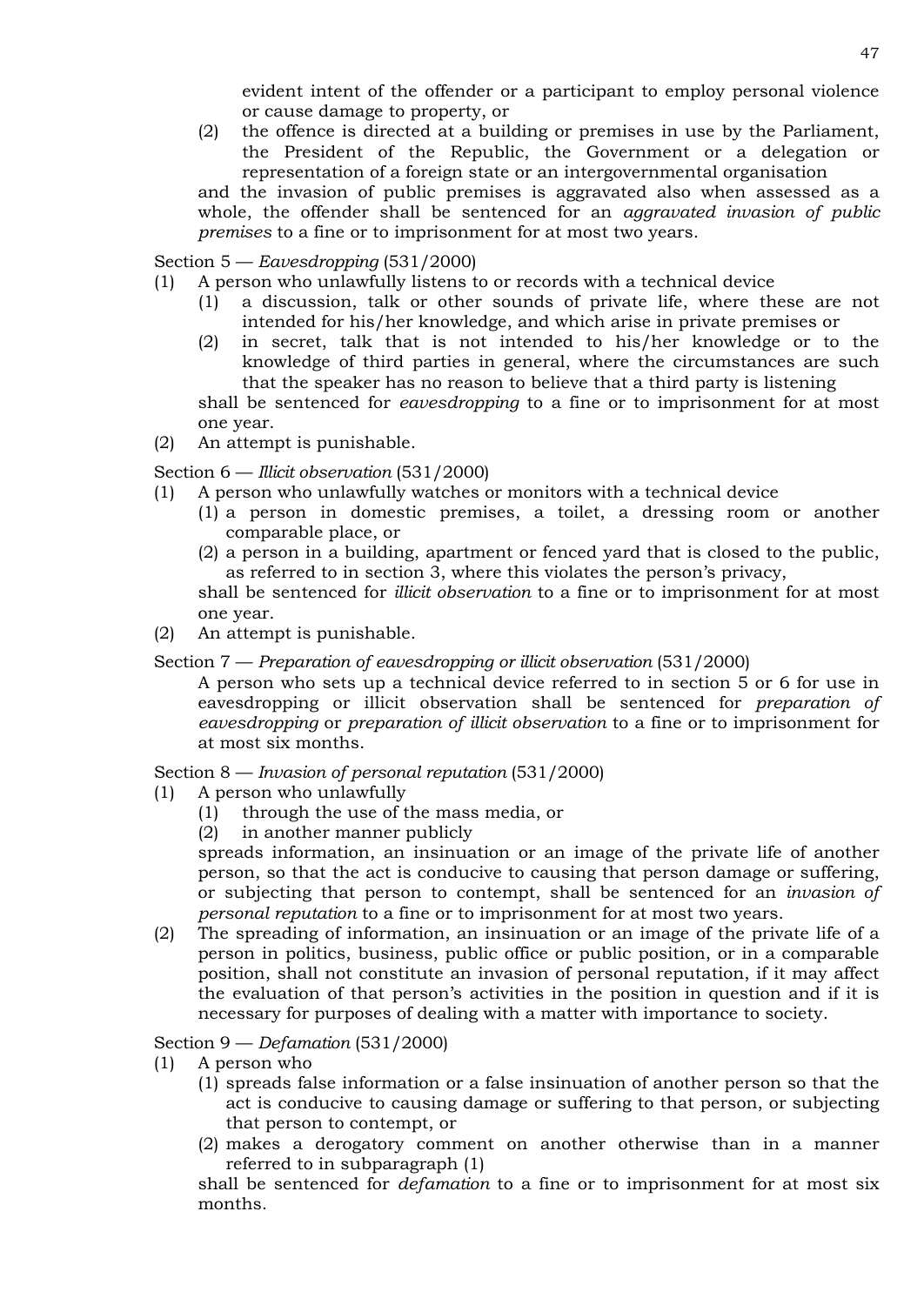- (2) Criticism that is directed at a person's activities in politics, business, public office, public position, science, art or in a comparable public position and that does not obviously overstep the limits of propriety shall not constitute defamation referred to in paragraph (1)(2).
- (3) A sentence for defamation shall be imposed also on a person who spreads false information or a false insinuation on a deceased person, so that the act is conducive to causing suffering to a person to whom the deceased was particularly close.

## Section 10 — *Aggravated defamation* (531/2000)

- (1) If, in the defamation referred to in section 9(1),
	- (1) the offence is committed by using the mass media or otherwise by making the information or insinuation available to a large number of people, or

(2) great or long-lasting suffering or specifically

and the defamation is aggravated also when assessed as a whole, the offender shall be sentenced for *aggravated defamation* to a fine or to imprisonment for at most two years.

## Section 11 — *Definition* (531/2000)

Domestic premises are defined as follows: homes, vacation homes and other residential premises, such as hotel rooms, tents, mobile homes and vessels with sleeping capacity, as well as the stairwells and corridors of residential buildings and the private yards of the residents and their immediate outbuildings.

Section 12 — *Right to bring a charge* (531/2000)

- (1) The public prosecutor shall not bring a charge for invasion of domestic premises, aggravated invasion of domestic premises, invasion of public premises, eavesdropping, illicit observation or the preparation of eavesdropping or of illicit observation, unless the injured party has reported the offence for the bringing of a charge or unless a very important public interest requires that a charge be brought.
- (2) The public prosecutor shall not bring a charge for invasion of personal reputation, defamation or aggravated defamation, unless the injured party has reported the offence for the bringing of a charge. However, the Prosecutor-General may order that a charge be brought, if the offence has been committed by using the mass media and if a very important public interest requires that a charge be brought.
- (3) An offence referred to above in section 9(3) may be reported for the bringing of a charge by the surviving spouse, sibling, direct descendant or direct ascendant of the deceased, as well as by a person who lived in the same household with the deceased or a person to whom the deceased was particularly close.

# Chapter 25 — **Offences against personal liberty** (578/1995)

Section 1 — *Deprivation of personal liberty* (578/1995)

A person who by confinement, bondage, transportation or otherwise unlawfully prevents another from moving or isolates him shall be sentenced for *deprivation of personal liberty* to a fine or to imprisonment for at most two years.

# Section 2 — *Aggravated deprivation of personal liberty* (578/1995)

- If in the deprivation of personal liberty
- (1) the loss of personal liberty lasts for longer than 72 hours;
- (2) a serious danger to the life or health of another is caused; or
- (3) exceptional cruelty or the threat of severe violence is used

and the deprivation of personal liberty is aggravated also when assessed as a whole, the offender shall be sentenced for *aggravated deprivation of personal liberty* to imprisonment for at least four months and at most four years.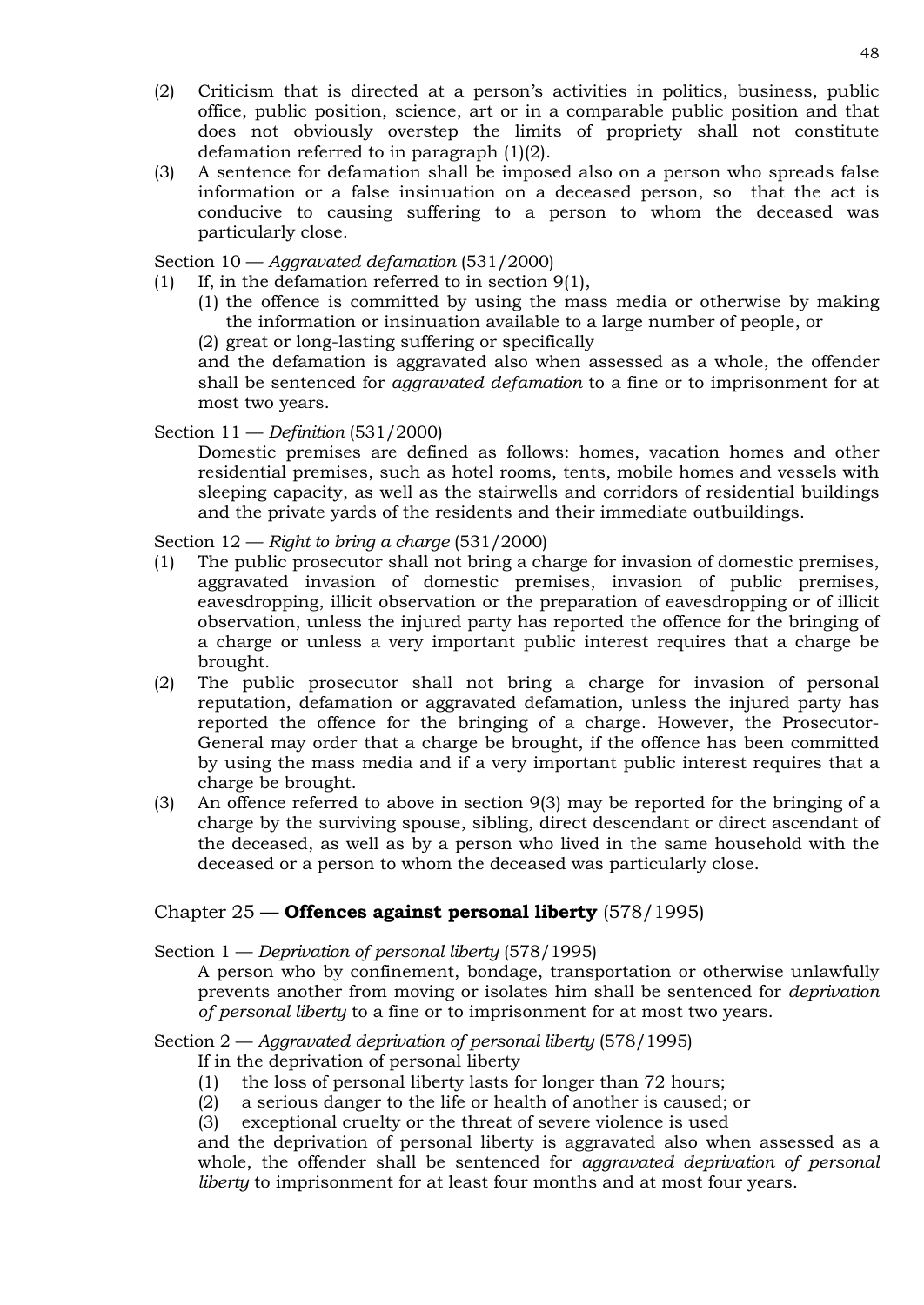Section 3 — *Kidnapping* (578/1995)

- (1) A person who
	- (1) by violence, threat or duplicity takes control of another person in order to subject him/her to degrading conditions or forced labour;
	- (2) by violence, threat or duplicity takes control over a child under fifteen years of age in order to subject him/her to the trade in human beings; or

(3) enslaves another or keeps a slave, transports slaves or trades in slaves shall be sentenced, if the act is aggravated when assessed as a whole, for

*kidnapping* to imprisonment for at least two and at most ten years.

(2) An attempt is punishable.

# Section 4 — *Hostage taking* (578/1995)

- (1) A person who deprives another of his/her liberty in order to have a third person do, endure or omit to do something, under threat that the hostage will otherwise not be released or he/she will be killed or harmed, shall be sentenced, if the act is aggravated when assessed as a whole, for *hostage taking* to imprisonment for at least one and at most ten years.
- (2) An attempt is punishable.

# Section 5 — *Abduction of a child* (578/1995)

If the parent, foster parent or custodian of a child under sixteen years of age or a person close to the child, by self-help, takes custody of the child for himself/herself or another person referred to above from the person in whose custody the child is, he/she shall be sentenced for *abduction of a child* to a fine or to imprisonment for at most six months.

Section 6 — *Negligent deprivation of personal liberty* (578/1995)

- (1) A person who through negligence causes another to lose his/her liberty shall be sentenced, unless the act is of minor significance in view of the harm or injury caused, for *negligent deprivation of personal liberty* to a fine or to imprisonment for at most six months.
- (2) A person shall also be sentenced for negligent deprivation of personal liberty if he/she unlawfully deprives another of his/her liberty under the conviction that he/she has a right to the same, unless the act is of minor significance in view of the harm or injury caused.

Section 7 — *Menace* (578/1995)

A person who points a weapon at another or otherwise threatens another with an offence under such circumstances that the person so threatened has reason to believe that his/her personal safety or property or that of someone else is in serious danger shall be sentenced, unless a more severe penalty for the act is provided elsewhere in the law, for *menace* to a fine or to imprisonment for at most two years.

Section 8 — *Coercion* (578/1995)

A person who unlawfully by violence or threat forces another to do, endure or omit to do something shall be sentenced, unless a more severe penalty for the act is provided elsewhere in the law, for *coercion* to a fine or to imprisonment for at most two years.

Section 9 — *Right to bring charges* (578/1995)

- (1) The public prosecutor shall not bring charges for negligent deprivation of personal liberty, menace or coercion, unless the injured party reports the offence for the bringing of charges or unless a lethal instrument has been used to commit menace or coercion, or unless a very important public interest requires that charges be brought.
- (2) The public prosecutor shall not bring charges for abduction of a child, if this would be contrary to the interests of the child. Before charges are brought, the public prosecutor shall hear the social welfare board of the municipality where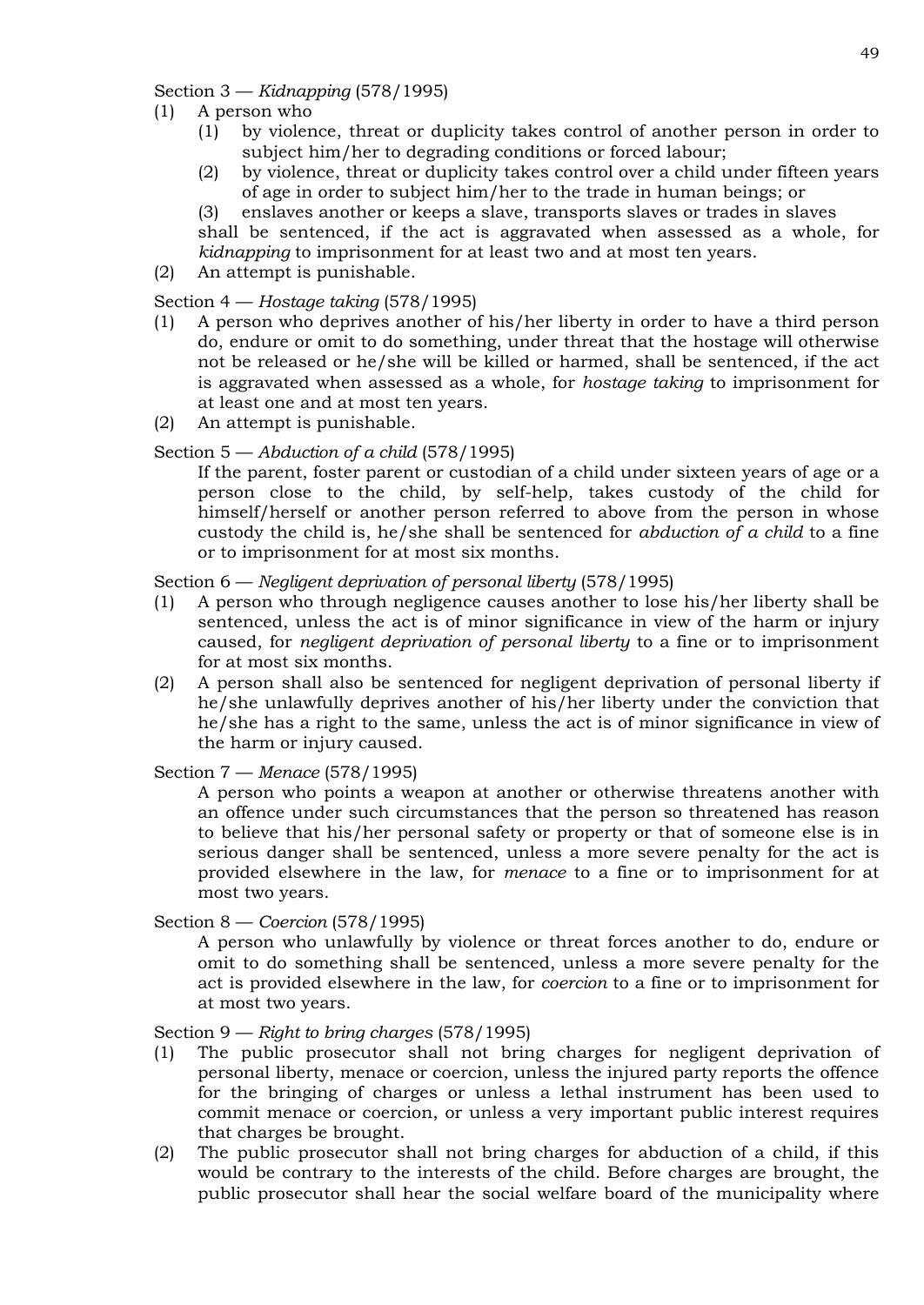the child resides or is staying, or which otherwise evidently has the best information concerning the child.

*Chapters 26 and 27 have been repealed.*

# Chapter 28 — **Theft, embezzlement and unauthorised use** (769/1990)

Section 1 — *Theft* (769/1990)

- (1) A person who appropriates movable property from the possession of another shall be sentenced for *theft* to a fine or to imprisonment for at most one year and six months.
- (2) An attempt is punishable.

## Section 2 — *Aggravated theft* (769/1990)

- (1) If in the theft
	- (1) the property is very valuable,
	- (2) the appropriation, in view of the victim's circumstances, causes particularly significant loss to the victim of the offence,
	- (3) the offender takes advantage of the helplessness or distress of the victim of the offence,
	- (4) in order to carry out the act, the offender or an accomplice equips himself/herself with a firearm, explosives or another similar dangerous instrument, or
	- (5) the offender breaks into an occupied residence,

and the theft is aggravated also when assessed as a whole, the offender shall be sentenced for *aggravated theft* to imprisonment for at least four months and at most four years.

(2) An attempt is punishable.

Section 3 — *Petty theft* (769/1990)

- (1) If the theft, when assessed as a whole, with due consideration to the value of the property or to the other circumstances connected with the offence, is to be deemed petty, the offender shall be sentenced for *petty theft* to a fine.
- (2) An attempt is punishable.

Section 4 — *Embezzlement* (769/1990)

- (1) A person who appropriates the assets or other movable property of another which are in the possession of the offender shall be sentenced for *embezzlement* to a fine or to imprisonment for at most one year and six months.
- (2) A person who appropriates assets or other movable property that he/she has found or that have come into his/her possession through an error shall also be sentenced for embezzlement.
- (3) A person who has received funds on account, under a commission or in a similar manner, and who fails to settle the account at the time agreed or otherwise required, by using the said funds or funds which have taken their place, or by otherwise acting in a similar manner, shall also be sentenced for embezzlement.
- (4) An attempt of the appropriation referred to in paragraph (1) is punishable.

Section 5 — *Aggravated embezzlement* (769/1990)

- (1) If in the embezzlement
	- (1) the object is very valuable property or a large amount of assets,
	- (2) particularly significant loss is caused to the victim of the offence, in view of the victim's circumstances, or

(3) the offender takes advantage of his/her position of particular responsibility and the embezzlement is aggravated, also when assessed as a whole, the offender shall be sentenced for *aggravated embezzlement* to imprisonment for at least four months and at most four years.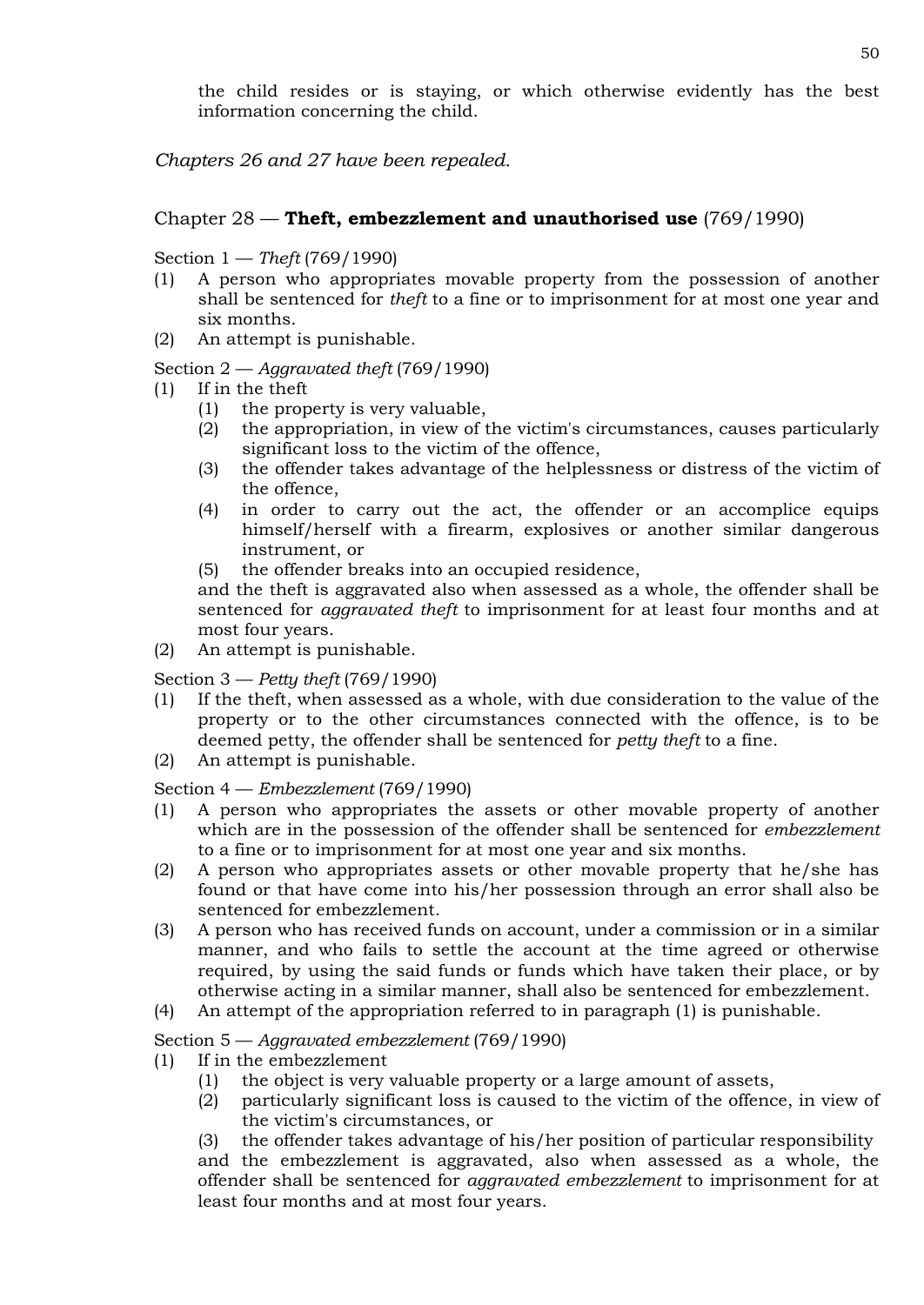- (2) The provision in section 4 on attempt shall apply correspondingly to attempted aggravated embezzlement.
- Section 6 *Petty embezzlement* (769/1990)

If the embezzlement, when assessed as a whole, with due consideration to the value of the appropriated property, the amount of assets unjustifiably used or the other circumstances connected with the offence, is to be deemed petty, the offender shall be sentenced for *petty embezzlement* to a fine.

Section 7 — *Unauthorised use* (769/1990)

- (1) A person who unjustifiably uses the movable property or the non-movable machine or equipment of another shall be sentenced for *unauthorised use* to a fine or to imprisonment for at most one year.
- (2) An attempt is punishable.

Section 8 — *Aggravated unauthorised use* (769/1990)

- (1) If in the unauthorised use
	- (1) considerable financial benefit is sought or
	- (2) very significant loss or inconvenience is caused to the victim of the offence, in view of the victim's circumstances,

and the unauthorised use is aggravated also when assessed as a whole, the offender shall be sentenced for *aggravated unauthorised use* to a fine or to imprisonment for at most two years.

(2) An attempt is punishable.

Section 9 — *Petty unauthorised use* (769/1990)

If the unauthorised use, when assessed as a whole, with due consideration to the fact that the offence is not conducive to causing significant loss or inconvenience, or to the other circumstances connected with the offence, is to be deemed petty, the offender shall be sentenced for *petty unauthorised use* to a fine.

#### Section 10 — *Game offence* (769/1990)

A person who unjustifiably hunts in the hunting area of another or fishes or otherwise seeks catch in the fishing waters of another or exceeds the hunting or fishing rights that he/she has on the basis of law, permit, agreement or decision shall be sentenced for a *game offence* to a fine.

Section 11 — *Criminal trespass* (769/1990)

- (1) A person who unjustifiably
	- (1) takes possession of, moves or hides movable property in the possession of another,
	- (2) takes his/her way across the yard of another or uses the land in the possession of another through construction, excavation or another similar manner, or
	- (3) takes possession of land or a building or a part thereof that is in the possession of another,

shall be sentenced, unless a more severe penalty for the act is provided elsewhere in the law, for *criminal trespass* to a fine or to imprisonment for at most three months.

(2) However, an act causing only minor inconvenience shall not be deemed to constitute criminal trespass.

Section 12 — *Violation of security right* (769/1990)

- (1) A person who violates the security or lien right of another by
	- (1) destroying, damaging, taking possession of, or using his/her property or
	- (2) conveying his/her property or in another manner disposing of his/her property,

shall be sentenced for *violation of security right* to a fine or to imprisonment for at most six months.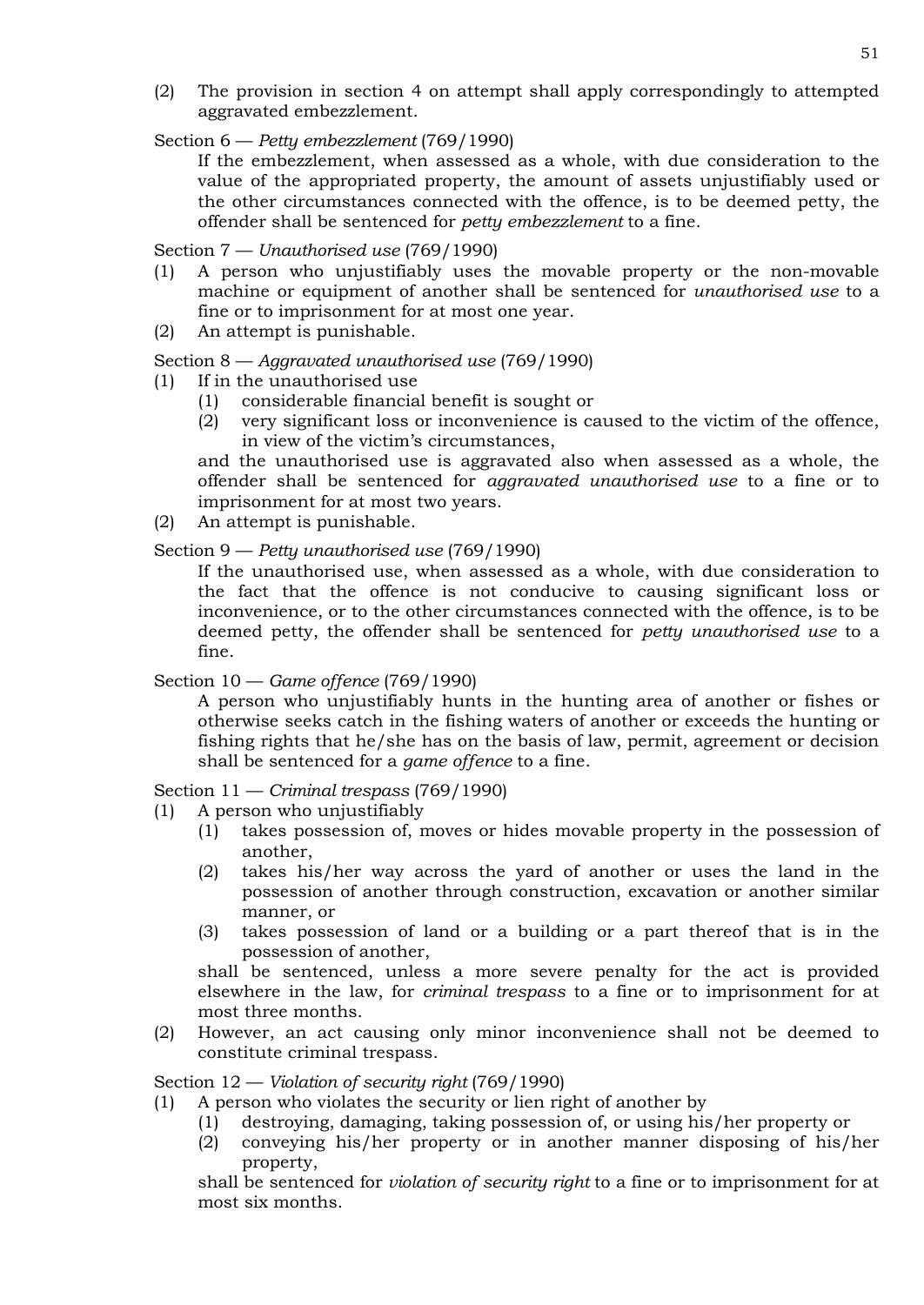(2) A person who commits the offence referred to in paragraph (1) on behalf of the owner of the property shall also be sentenced for violation of security right.

Section 13 — *Definitions* (769/1990)

- (1) The provisions of this chapter shall also apply if the act is directed against joint property in which the offender has a share.
- (2) The provisions in sections 1—6 on movable property shall also apply to electricity or heat that has been transformed into the form of a valuable utility.
- (3) In the application of the provisions in sections 4—6 of this chapter, assets that are on the account of another and which the offender has the right to transfer or withdraw shall be deemed to be in the possession of the offender.

Section 14 — *Public rights* (769/1990)

The provisions in this chapter shall not apply to the gathering, on the land of another, of dry twigs from the ground, cones or nuts that have fallen to the ground or wild berries, mushrooms, flowers or other similar natural products, with the exception of lichen and moss.

Section 15 — *Right to bring charges* (769/1990)

- (1) The public prosecutor shall not bring charges for the offences referred to in section 3 or in section 6—12 unless the injured party has reported the offence for the bringing of charges or unless a very important public interest requires that charges be brought.
- (2) The provision in paragraph (1) shall also apply to the offences referred to in sections 1 and 4 if
	- (1) the offender lives in a joint household with the injured party and the object of the offence is property in the said joint household,
	- (2) the object of the offence is property belonging to the spouse, sibling or direct ascendant or descendant of the offender, or
	- (3) the offender is a party to the estate of a deceased person and the object of the offence is the property of the estate.

# Chapter 29 — **Offences against public finances** (769/1990)

Section 1 — *Tax fraud* (1228/1997)

- (1) A person who
	- (1) gives a taxation authority false information on a fact that influences the assessment of tax,
	- (2) files a tax return concealing a fact that influences the assessment of tax,
	- (3) for the purpose of avoiding tax, fails to observe a duty pertaining to taxation, influencing the assessment of tax, or
	- (4) acts otherwise fraudulently,

and thereby causes or attempts to cause a tax not to be assessed, a tax to be underassessed or a tax to be unduly refunded, shall be sentenced for *tax fraud* to a fine or to imprisonment for at most two years.

Section 2 — *Aggravated tax fraud* (769/1990)

- If in the tax fraud
- (1) considerable financial benefit is sought or
- (2) the offence is committed in a particularly methodical manner

and the tax fraud is aggravated also when assessed as a whole, the offender shall be sentenced for *aggravated tax fraud* to imprisonment for at least four months and at most four years.

## Section 3 — *Petty tax fraud* (769/1990)

(1) If the tax fraud, when assessed as a whole, with due consideration to the amount of financial benefit sought and the other circumstances connected with the offence, is to be deemed petty, the offender shall be sentenced for *petty tax fraud* for a fine.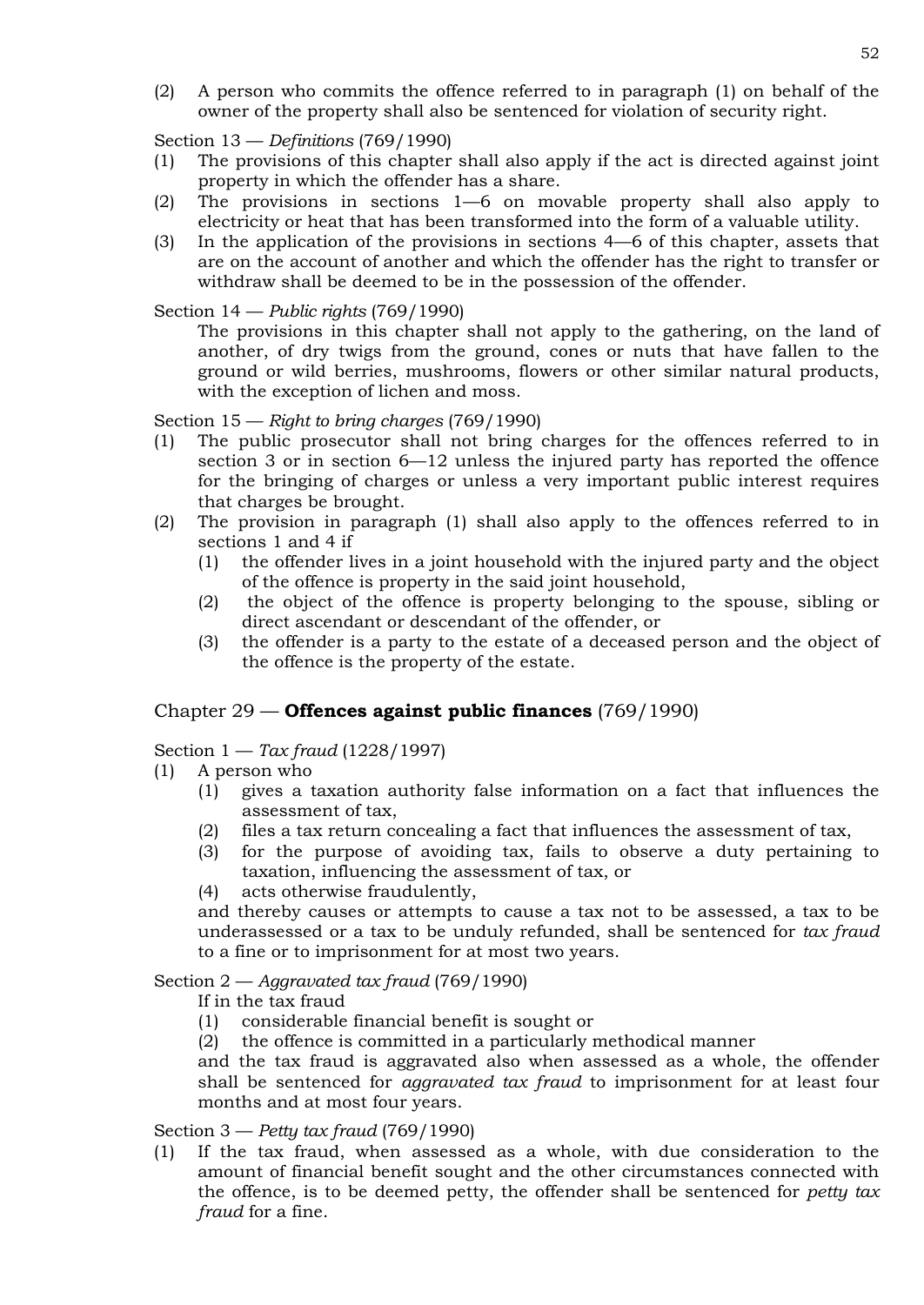(2) If a punitive tax increase is deemed a sufficient sanction, the report of, prosecution for or punishment for petty tax fraud may be waived.

Section 4 — *Tax violation* (769/1990)

- (1) A person who, in order to gain financial benefit to himself/herself or another, fails to pay in time one of the following for a reason other than insolvency or a stay on payments imposed by a court:
	- (1) a withholding tax, a tax-at-source or a conveyance tax;
	- (2) a turnover tax calculated per calendar month or a comparable tax payable on certain insurance premiums;
	- (3) a value-added tax; or
	- (4) an employer's social security contribution

shall be sentenced, unless the act is punishable as tax fraud, for a *tax violation* to a fine or to imprisonment for at most six months. (934/1996)

- (2) However, a slight failure which has been rectified without delay shall not be deemed a tax violation.
- (3) If a punitive tax increase is deemed a sufficient sanction, the report of, prosecution for or punishment for a tax violation may be waived.

## Section 5 — *Subsidy fraud* (814/1998)

A person who

- (1) provides an authority deciding on subsidy false information that is conducive to essentially affecting the granting of a subsidy or the amount or conditions thereof, or conceals essentially relevant information, or
- (2) neglects to provide information on a change in circumstances that is conducive to essentially affecting the granting of a subsidy or the amount or conditions thereof, and an obligation for the provision of such information has been expressly provided in connection with the decision to grant the subsidy or otherwise,

and in this way obtains or attempts to obtain personal financial benefit or financial benefit for another shall be sentenced for *subsidy fraud* to a fine or to imprisonment for at most two years.

Section 6 — *Aggravated subsidy fraud* (769/1990)

If in the subsidy fraud the offender seeks considerable benefit and the subsidy fraud is aggravated also when assessed as a whole, the offender shall be sentenced for *aggravated subsidy fraud* to imprisonment for at least four months and at most four years.

Section 7 — *Subsidy misuse* (769/1990)

A person who, in violation of the conditions or regulations given in the decision granting a subsidy, uses the subsidy in a manner that is essentially contrary to its intended purposes shall be sentenced for *subsidy misuse* to a fine or to imprisonment for at most two years.

Section 8 — *Subsidy violation* (769/1990)

- (1) If the subsidy fraud, when assessed as a whole, with due consideration to the amount of benefit sought or to the other circumstances connected with the offence, is to be deemed petty, the offender shall be sentenced for *subsidy violation* to a fine.
- (2) If the recovery of the subsidy is deemed a sufficient sanction, the report of, prosecution of or punishment for a subsidy violation may be waived.

Section 9 — *Definitions* (814/1998)

- (1) For the purposes of this chapter, a *tax* means also
	- (1) an advance tax and a public fee that is comparable to a tax, and
	- (2) a levy collected on the behalf of the European Communities, to be forwarded to the European Communities for inclusion in the Community budget or another budget maintained by or for the European Communities.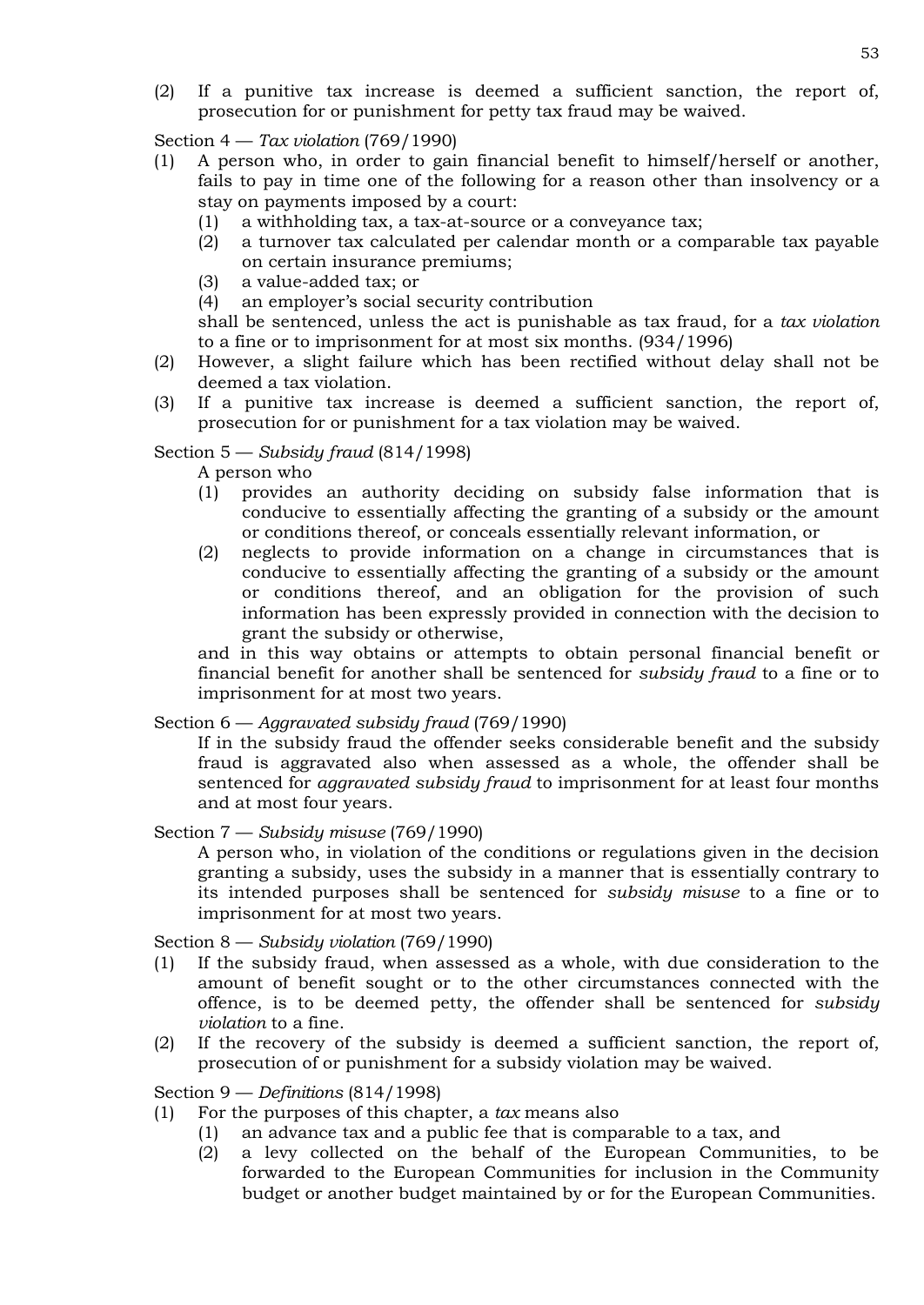- (2) For the purposes of this chapter, a *subsidy* means financial support, granted for purposes other than personal consumption,
	- (1) on the basis of law or discretion from the funds of the State, a municipality or other public corporation or, in accordance with a separate statutory provision, from the funds of another corporation or foundation, or
	- (2) from the Community budget or another budget maintained by or for the European Communities.
- (3) Also a loan, interest support and security for a loan shall be deemed financial support.
- (4) Subsidy means also a state grant or state subsidy to a municipality or federation of municipalities.

Section 10 — *Corporate criminal liability* (743/1995)

The provisions on corporate criminal liability apply to subsidy fraud, aggravated subsidy fraud and subsidy misuse.

# Chapter 30 — **Business offences**

Section 1 — *Marketing offence* (475/1999)

A person who in the professional marketing of goods, services, real estate, the bonds and securities of a private limited-liability company or other commodities gives false or misleading information that is significant from the point of view of the group at which the marketing is directed, shall be sentenced for a *marketing offence* to a fine or to imprisonment for at most one year.

Section 2 — *Unfair competition offence* (769/1990)

A person who in business uses a false or misleading expression concerning his/her own business or the business of another and in this way causes loss to the business of another shall be sentenced for an *unfair competition offence* to a fine or to imprisonment for at most one year.

Section 3 — *Consumer credit offence* (515/1999)

A person who in business, for receivables based on consumer credit, takes an obligation based on a bill of exchange or other security prohibited by chapter 7, section 14 of the Consumer Protection Act of uses a draft ("tratta") in the collection of consumer debt from a consumer or a person living with the consumer in the same household, shall be sentenced for a *consumer credit offence* to a fine or to imprisonment for at most one year.

Section 4 — *Business espionage* (769/1990)

- (1) A person who unjustifiably obtains information regarding the business secret of another
	- (1) by entering an area closed to unauthorised persons or accessing an information system protected against unauthorised persons,
	- (2) by gaining possession of or copying a document or other record, or in another comparable manner, or
- (3) by using a special technical device, with the intention of unjustifiably revealing this secret or unjustifiably utilising it shall be sentenced, unless a more severe penalty for the act is provided elsewhere in the law, for *business espionage* to a fine or to imprisonment for at most two years.
- (2) An attempt is punishable.

Section 5 — *Violation of a business secret* (769/1990)

- (1) A person who, in order to gain financial benefit for himself/herself or another, or to injure another, unlawfully discloses the business secret of another or unlawfully utilises such a business secret, having gained knowledge of the secret
	- (1) while in the service of another;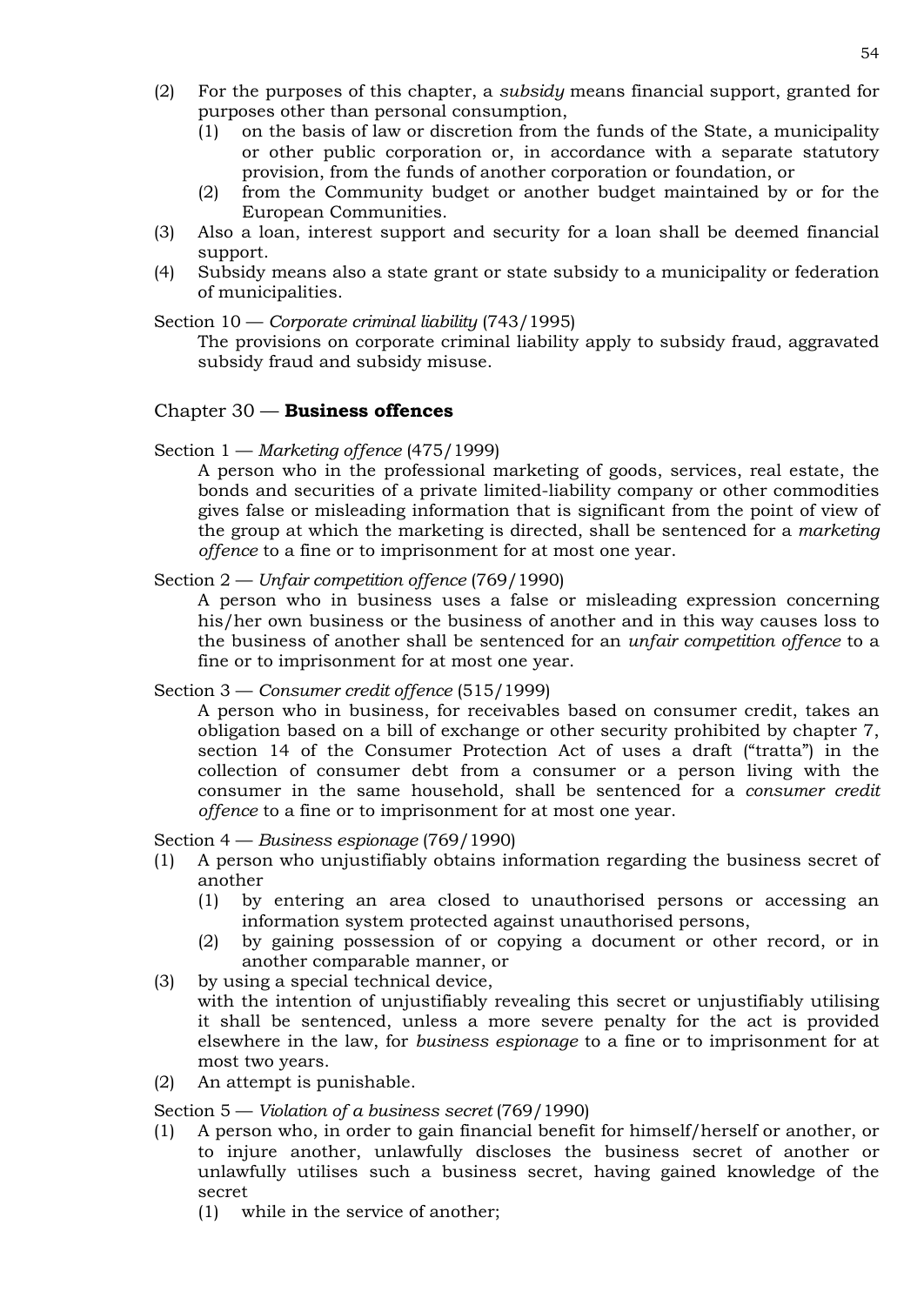- (2) while acting as a member of the administrative board of directors, the managing director, auditor or receiver of a corporation or a foundation or in comparable duties;
- (3) while performing a duty on behalf of another or otherwise in a fiduciary business relationship; or
- (4) in connection with company restructuring proceedings,

shall be sentenced, unless a more severe penalty for the act is provided elsewhere in the law, for *violation of a business secret* to a fine or to imprisonment for at most two years. (54/1993)

(2) This section does not apply to an act that a person referred to in paragraph  $(1)(1)$ has undertaken after his/her period of service has ended.

# Section 6 — *Misuse of a business secret* (769/1990)

A person who unjustifiably

- (1) uses in business a business secret that has been obtained or revealed through an act punishable under this Code or
- (2) in order to obtain financial benefit for himself/herself or another reveals such a secret

shall be sentenced for *misuse of a business secret* to a fine or to imprisonment for at most two years.

# Section 7 — *Bribery in business* (769/1990)

- A person who promises, offers or gives an unlawful benefit (*bribe*) to
- (1) a person in the service of a businessman,
- (2) a member of the administrative board or board of directors, the managing director, auditor or receiver of a corporation or of a foundation engaged in business, or
- (3) a person carrying out a duty on behalf of a business,

intended for the recipient or another, in order to have the bribed person, in his/her function or duties, favour the briber or another person, or to reward the bribed person for such favouring, shall be sentenced for *bribery in business* to a fine or to imprisonment for at most two years.

Section 8 — *Acceptance of a bribe in business* (769/1990)

A person who, while

- (1) in the service of a business,
- (2) a member of the administrative board or board of directors, the managing director, auditor or receiver of a corporation or of a foundation engaged in business or
- (3) carrying out a duty on behalf of a business

demands, accepts or receives a bribe for himself/herself or another for favouring, in his/her function or duties, the briber or another as a reward for such favouring shall be sentenced for *acceptance of a bribe in business* to a fine or to imprisonment for at most two years.

# Section 9 — *Accounting offence* (769/1990)

If a person with a legal obligation to keep accounts, his/her representative or the person entrusted with the keeping of accounts intentionally

- (1) neglects in full or in part the recording of business transactions or the balancing of the accounts,
- (2) enters false or misleading data into the accounts, or
- (3) destroys, conceals or damages account documentation

and in this way essentially impedes the obtaining of a true and sufficient picture of the financial result of the business of the said person or of his/her financial standing, he/she shall be sentenced for an *accounting offence* to a fine or to imprisonment for at most three years.

Section 10 — *Negligent accounting offence* (769/1990)

If a person with a legal obligation to keep accounts, his/her representative or the person entrusted with the keeping of accounts, through gross negligence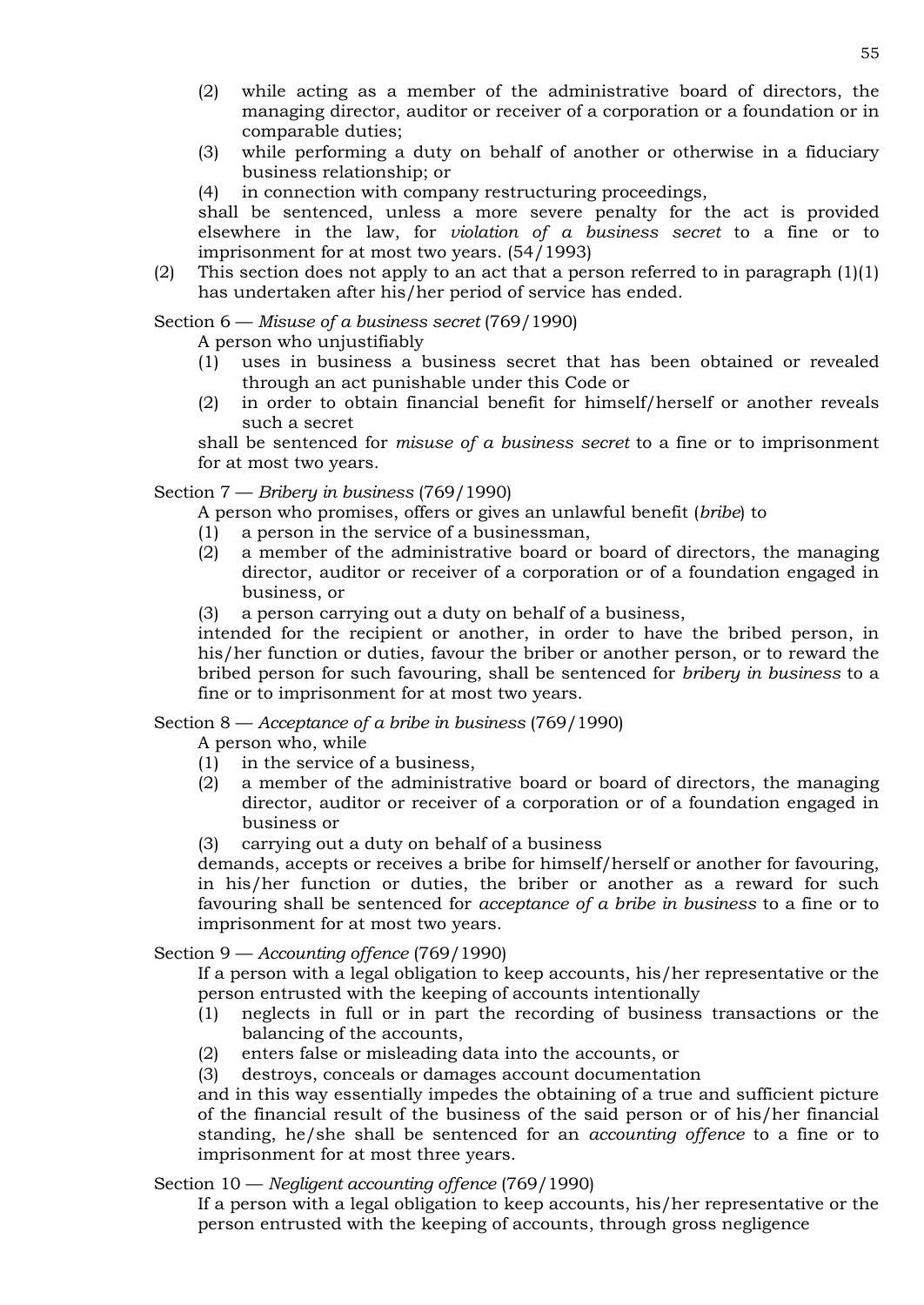- (1) neglects in full or in part the recording of business transactions or the balancing of the accounts or
- (2) destroys, conceals or damages account documentation

and in this way essentially impedes the obtaining of a true and sufficient picture of the financial result of the business of the said person or of his/her financial standing shall be sentenced for a *negligent accounting offence* to a fine or to imprisonment for at most two years.

# Section 11 — *Definition* (769/1990)

For the purposes of this chapter, a *business secret* is defined as a business or professional secret and to other corresponding business information that a businessman keeps secret and the revelation of which would be conductive to causing financial loss to him/her or to another businessman who has entrusted him/her with the information.

Section 12 — *Right to bring charges* (769/1990)

- (1) Before bringing charges for a marketing offence the public prosecutor shall reserve the consumer ombudsman an opportunity to give a statement in the case. When hearing a case dealing with a marketing offence and an unfair competition offence the court shall reserve the consumer ombudsman an opportunity to be heard.
- (2) The public prosecutor shall not bring charges for an offence referred to in section 2 or in sections 4—8 unless the injured party reports the offence for the bringing of charges or unless a very important public interest requires that charges be brought.

# Section 13 — *Corporate criminal liability* (743/1995)

The provisions on corporate criminal liability apply to marketing offences, unfair competition offences, business espionage, misuse of a business secret and bribery in business.

# Chapter 31 — **Robbery and extortion**

# Section 1 — *Robbery* (769/1990)

- (1) A person who
	- (1) through the use or direct threat of violence against a person, appropriates or without authorisation takes into use the movable property of another person from the possession of another person, or
	- (2) through the use or threat of such violence forces a person to relinquish a financial benefit to which the offender or the person on whose behalf he/she is acting has no legal right,

shall be sentenced for *robbery* to imprisonment for at least four months and at most six years.

- (2) An attempt is punishable.
- (3) A person who is caught in the act of the appropriation or taking into use referred to in paragraph (1)(1) and, by using the violence or threat referred therein, carries out or attempts to carry out the offence or keeps or attempts to keep the property obtained thereby shall also be convicted for robbery or attempted robbery.
- (4) If the act referred to in this section, with due consideration to the minor significance of the violence or of the threat or the other circumstances connected with the act, is not serious when assessed as a whole, the offender shall not be convicted for robbery but for the other offences which the act incorporates.

Section 2 — *Aggravated robbery* (769/1990)

- (1) If in the robbery
	- (1) serious bodily injury, a serious illness or a condition involving mortal danger is intentionally caused to another,
	- (2) the offence is committed in a particularly brutal or cruel manner,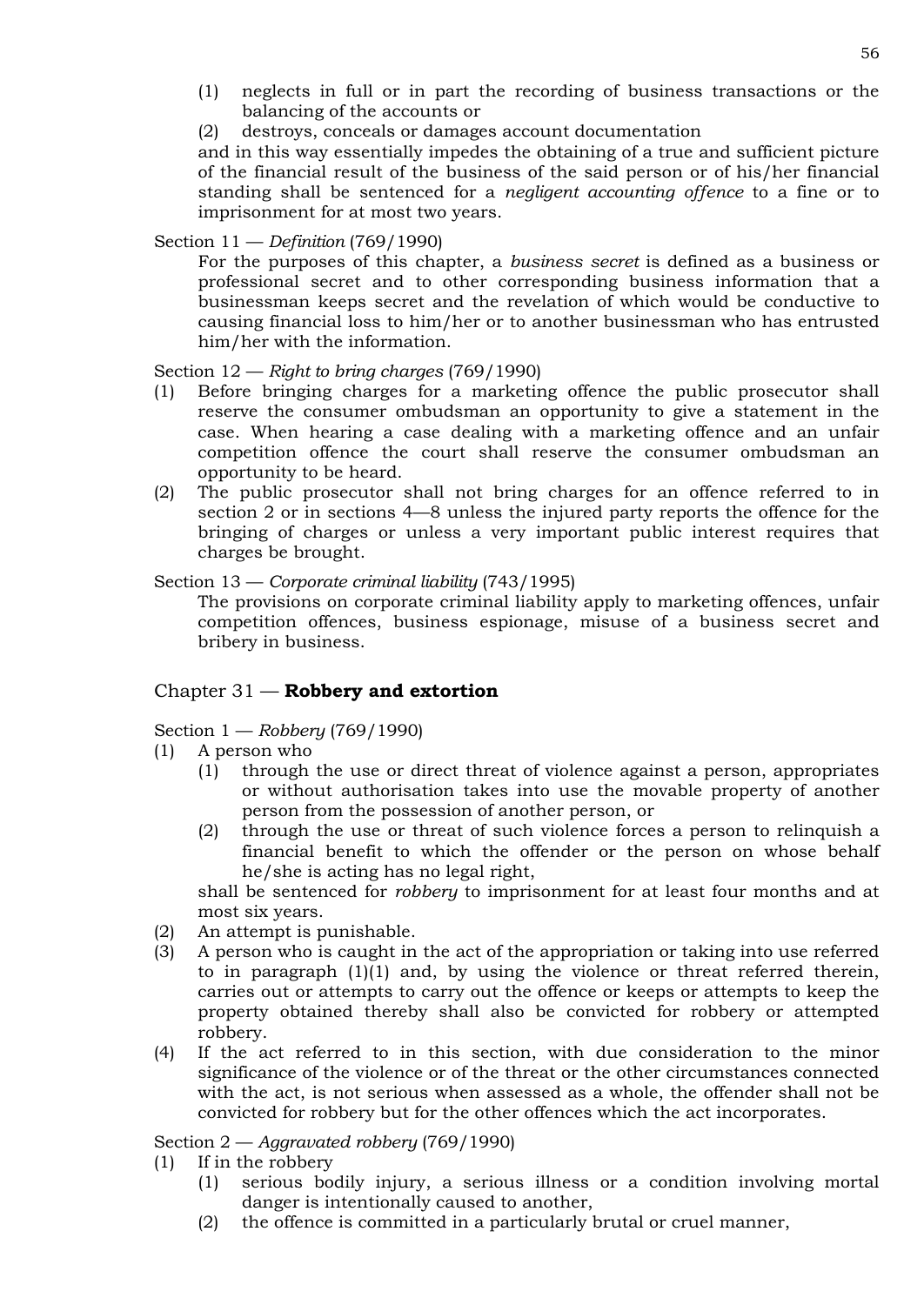- (3) a firearm or edged weapon or a comparable lethal instrument is used or
- (4) the offence is directed at a person who cannot protect himself/herself or his/her property owing to the work or a task involved with his/her profession or position

and the robbery is aggravated also when assessed as a whole, the offender shall be sentenced for *aggravated robbery* to imprisonment for at least two and at most ten years.

(2) An attempt is punishable.

Section 3 — *Extortion* (769/1990)

- (1) A person who through a threat other than one referred to in section 1 forces another to relinquish an economic benefit to which the offender or the person on whose behalf he/she is acting has no legal right shall be sentenced for *extortion*  to a fine or to imprisonment for at most two years.
- (2) An attempt is punishable.

Section 4 — *Aggravated extortion* (769/1990)

- (1) If in the extortion
	- (1) a threat is made of a serious offence that would danger the life or health of another or cause considerable damage to the property of another,
	- (2) the offender takes unscrupulous advantage of the special weakness or other insecure state of another,
	- (3) the financial benefit which the other is forced to relinquish is especially valuable or
	- (4) particularly severe loss is caused to the victim of the offence in view of his/her circumstances

and the extortion is aggravated also when assessed as a whole, the offender shall be sentenced for *aggravated extortion* to imprisonment for at least four months and at most four years.

(2) An attempt is punishable.

#### Chapter 32 — **Receiving offences**

Section 1 — *Receiving offence* (769/1990)

- (1) A person who hides, procures, takes into his/her possession or conveys property obtained from another through theft, embezzlement, robbery, extortion, fraud, usury, means of payment fraud or dishonesty by a debtor, aggravated dishonesty by a debtor or deliberate deceitfulness of a debtor, or otherwise handles such property even though he/she knows that the property has been obtained in the said manner shall be sentenced for a *receiving offence* to a fine or to imprisonment for at most one year and six months. (317/1994)
- (2) A person shall be sentenced for a receiving offence if he
	- (1) receives, transforms, conveys or transfer assets or other property which he/she knows to have been gained through an offence or to replace such assets or property, in order to conceal or launder its illicit origins or to assist the offender in evading the lawful sanctions provided for the offence; or
	- (2) conceals or launders the true nature, origin, location or transactions or rights pertaining to the property referred to in subparagraph (1), or (79/1998)
	- (3) fails to make a notification referred to in section 10 of the Act on the Detection and Prevention of Money Laundering (68/1998) or, in violation of the prohibition provided in section 10, discloses a notification referred to therein. (79/1998)

Section 2 — *Aggravated receiving offence* (769/1990)

If the object of the receiving offence is very valuable property and the receiving offence is aggravated also when assessed as a whole, the offender shall be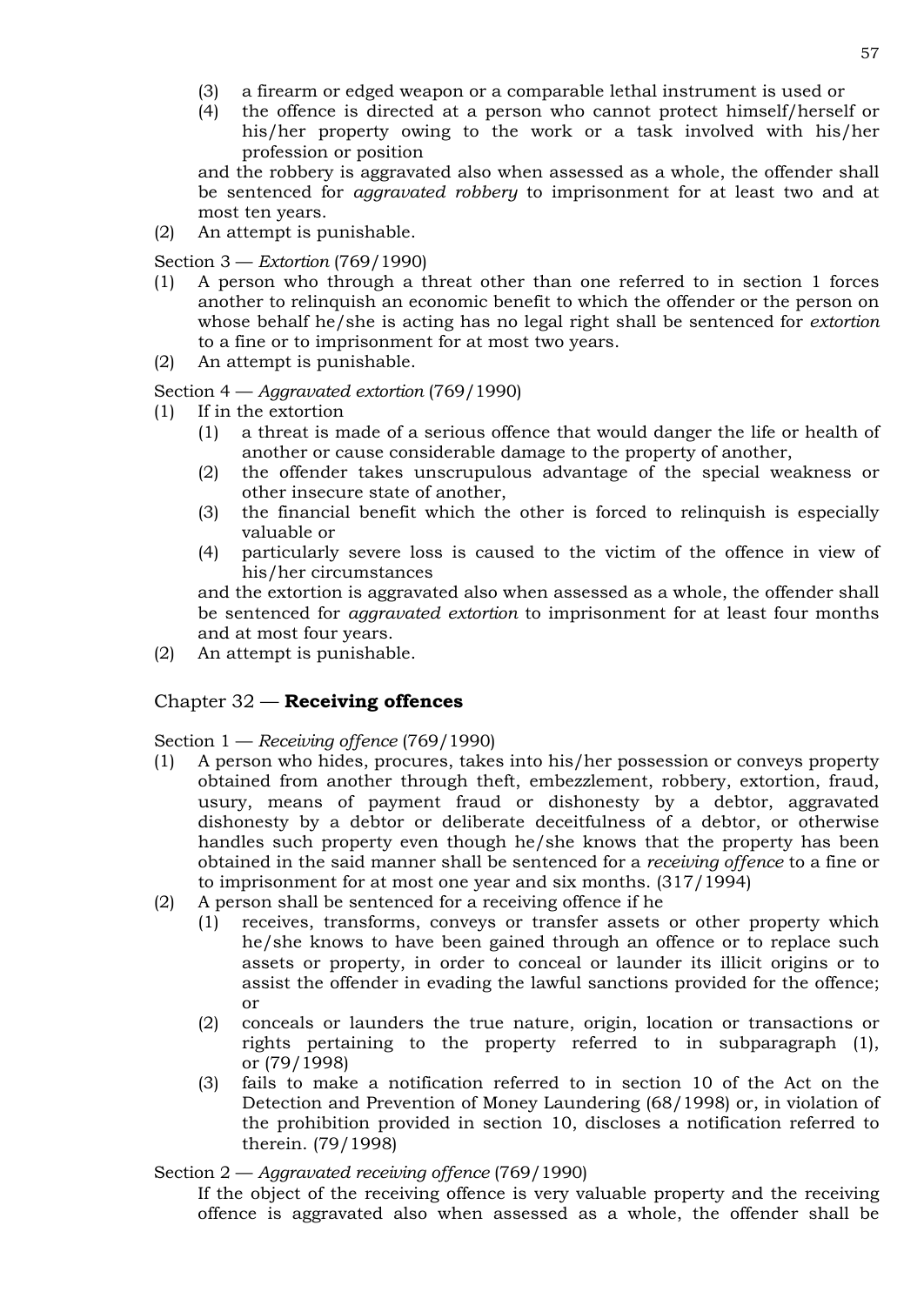sentenced for an *aggravated receiving offence* to imprisonment for at least four months and at most four years.

Section 3 — *Professional receiving offence* (769/1990)

If the handling of property obtained through an offence, as referred to above in this chapter, is extensive and professional, the offender shall be sentenced for a *professional receiving offence* to imprisonment for at least four months and at most six years.

Section 4 — *Negligent receiving offence* (1304/1993)

A person who procures, takes possession of or transfers property acquired through an offence referred to in section 1(1), or otherwise handles such property, even if he/she has reason to believe that the property has been acquired in said manner, shall be sentenced for a *negligent receiving offence* to a fine or to imprisonment for at most six months.

Section 5 — *Receiving violation* (769/1990)

If the receiving offence or negligent receiving offence, when assessed as a whole, with due consideration to the value of the property or to the other circumstances connected with the offence, is to be deemed petty, the offender shall be sentenced for *receiving violation* to a fine.

Section 6 — *Restriction on application* (769/1990)

- (1) A person who is accessory to the offence through which the property was obtained from another shall not be convicted for the offences referred to in sections 1—5 of this chapter.
- (2) The provisions in this chapter shall not apply to a person living together with the offender in a joint household if this person merely uses or consumes property obtained by the offender for the customary needs of the household.

#### Section 6a — *Forfeiture* (1304/1993)

Property that has been the object of the offence referred to in section 1(2) shall be forfeited to the State. The provision in chapter 2, section 16(4) applies to the forfeiture.

#### Section 7 — *Right to bring charges* (769/1990)

The public prosecutor shall not bring charges for a receiving violation unless the complainant reports the offence for the bringing of charges or unless a very important public interest requires that charges be brought.

## Section 8 — *Corporate criminal liability* (743/1995)

The provisions on corporate criminal liability apply to receiving offences, aggravated receiving offences and professional receiving offences.

# Chapter 33 — **Forgery offences**

Section 1 — *Forgery* (769/1990)

A person who prepares a false document or other item or falsifies such a document or item in order for it to be used as misleading evidence or uses a false or falsified item as misleading evidence shall be sentenced for *forgery* to a fine or imprisonment for at most two years.

## Section 2 — *Aggravated forgery* (769/1990)

If in the forgery

- (1) the item that is the object of the offence is an archival document stored by an authority or a general register kept by an authority and such a document or register is important from a general point of view, or the item otherwise has a particularly significant probative value, or
- (2) the offender uses technical equipment procured for the commission of forgery offences or otherwise acts in a particularly methodical manner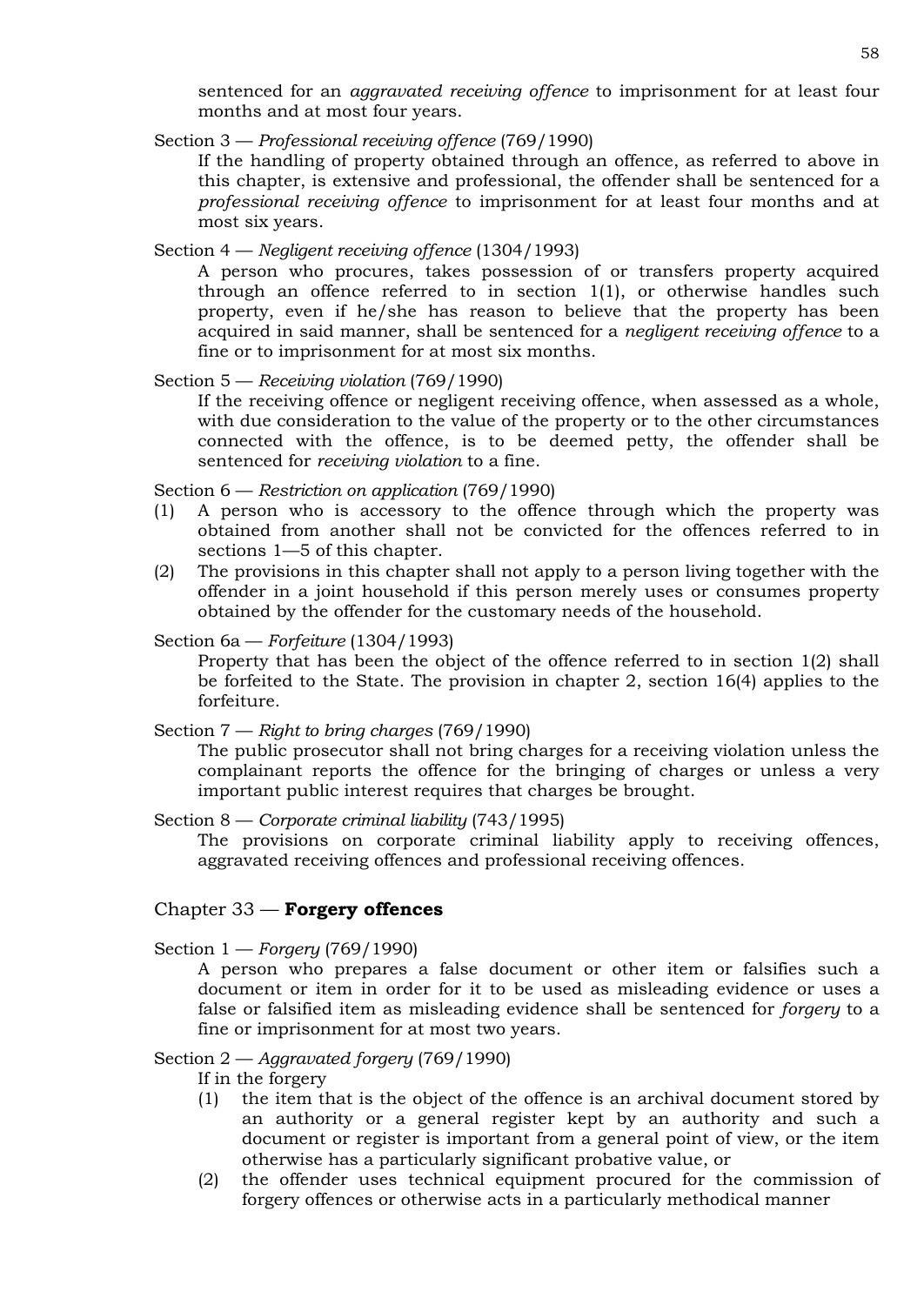and the forgery is aggravated also when assessed as a whole, the offender shall be sentenced for *aggravated forgery* to imprisonment for at least four months and at most four years.

Section 3 — *Petty forgery* (769/1990)

If the forgery, when assessed as a whole, with due consideration to the nature of the item or to the other circumstances connected with the offence, is to be deemed petty, the offender shall be sentenced for *petty forgery* to a fine.

Section 4 — *Possession of forgery materials* (769/1990)

A person who without acceptable reason possesses a false or falsified item or a device or supplies that can be suspected with probable cause of being primarily used in the commission of forgery offences shall be sentenced for *possession of forgery materials* to a fine or to imprisonment for at most six months.

Section 5 — *Falsification of a landmark* (769/1990)

A person who in order to hinder the verification of legally relevant terrain features sets a false landmark or unjustifiably destroys, alters or moves a landmark denoting a boundary, line or water height, or another comparable landmark, shall be sentenced for *falsification of a landmark* to a fine or to imprisonment for at most two years.

Section 6 — *Definitions* (769/1990)

- (1) For the purposes of this Code, *item* is defined as a document and its facsimile, a mark, a stamp, license plate, audio or video recording, a recording produced by a plotter, calculator or other comparable technical device and a recording that is suitable for data processing, if it is used or can be used as legally relevant evidence of rights, obligations or facts.
- (2) An item is *false* if, when used as evidence, it is conducive to giving a misleading conception of its origin or of the identity of the person who issued it.
- (3) An item is *falsified* if its contents have been unjustifiably altered in respect of a datum that has probative relevance.

Section 7 — *Forfeiture* (769/1990)

- (1) A false and falsified item, an object bearing a false stamp or mark and a device or supplies referred to in section 4 shall be declared forfeited to the State.
- (2) However, the forfeiture can be waived if there is no reason to suspect that the item, object, device or supplies will be put to criminal use. The court can order that instead of forfeiture the necessary changes shall be made to the item, object, device or supplies in order to prevent their criminal use.
- (3) The forfeiture can also be waived or restricted to only a part of the property if the sanction, with due consideration to the circumstances, would be in other respects unreasonable.

# Chapter 34 — **Endangerment** (578/1995)

Section 1 — *Criminal mischief* (578/1995)

- (1) A person who
	- (1) starts a fire;
	- (2) blows something up; or
	- (3) induces a flood or another natural disaster,

so that the act is conducive to causing general danger to life or health or general danger of very severe economic loss, shall be sentenced for *criminal mischief* to imprisonment for at least four months and at most four years.

(2) A person shall be sentenced for criminal mischief also if he/she damages or destroys property or unlawfully interrupts the operation of the production, supply or communications channels, so that serious danger is caused to power supply, health care, defence, administration of the law or another corresponding important societal function.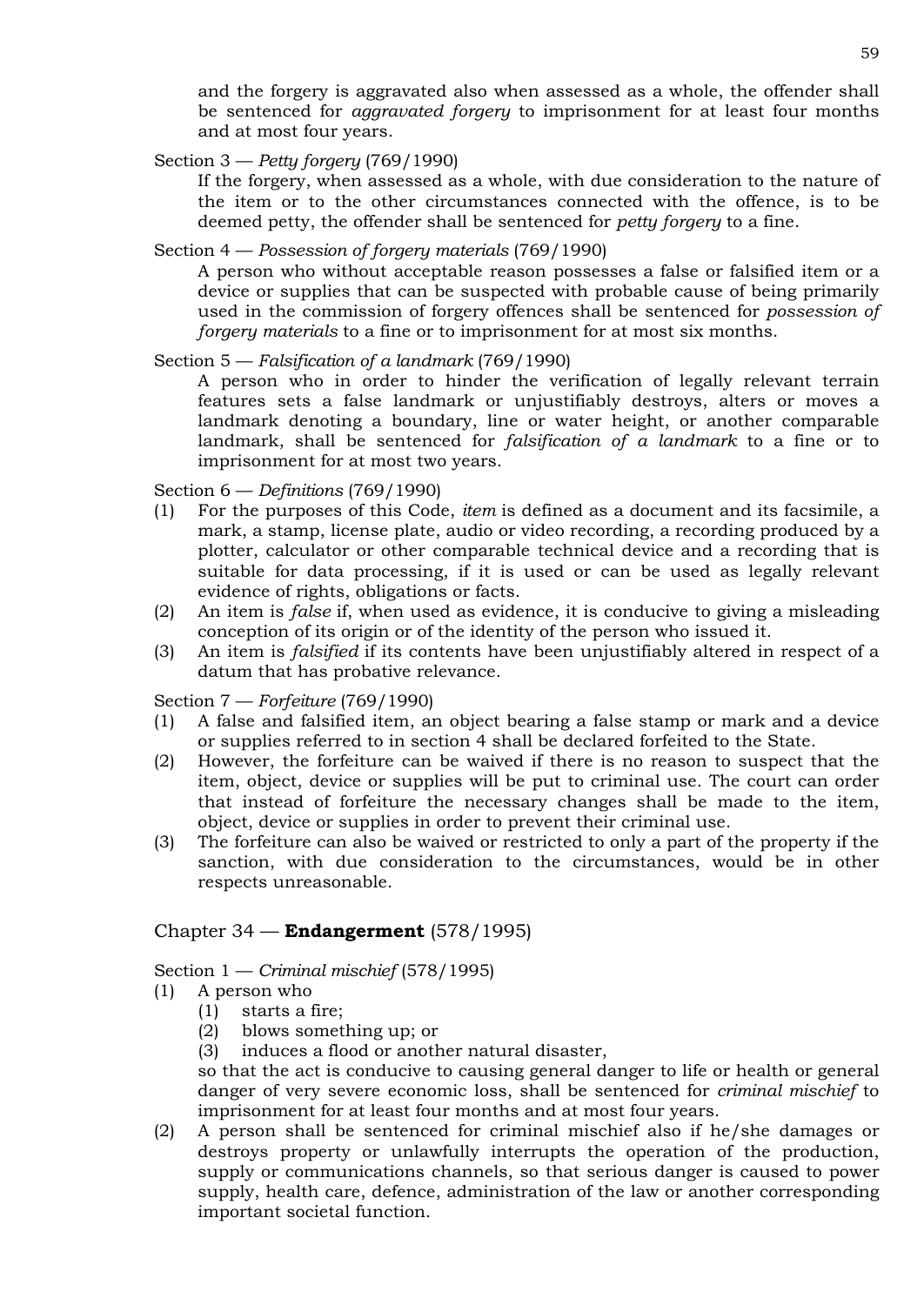(3) An attempt is punishable.

# Section 2 — *Criminal traffic mischief* (343/2000)

- (1) A person who
	- (1) destroys a vehicle or a fixed platform, their components, a traffic route, traffic control signal or other traffic apparatus, or damages or alters the same;
	- (2) gives false information relating to traffic; or
	- (3) employs or threatens violence against a person in a vehicle or airport, on a fixed platform, or carrying out traffic control duties,

so that the act is conducive to causing general danger to life or health in traffic or on a fixed platform, and not of minor significance when assessed as a whole, shall be sentenced for *criminal traffic mischief* to imprisonment for at least four months and at most four years.

(2) An attempt is punishable.

# Section 3 — *Aggravated criminal mischief* (578/1995)

- (1) If the criminal mischief or criminal traffic mischief is committed
	- (1) so that serious danger is caused to the life or health of a great number of people;
	- (2) so that, due to the duration or extent of the imminent danger or to another reason, very serious danger is caused to an important societal function; or
	- (3) during a war or other state of emergency

and the offence is aggravated also when assessed as a whole, the offender shall be sentenced for *aggravated criminal mischief* to imprisonment for at least two and at most ten years.

- (2) An attempt is punishable.
- Section 4 *Health endangerment* (578/1995)
- (1) A person who
	- (1) by poisoning or another comparable manner renders foodstuffs or other substances intended for human consumption or use dangerous to health, or keeps such dangerous substances available to others;
	- (2) spreads a dangerous disease;
	- (3) operates a radiation source in violation of the Radiation Act (591/1991); or
	- (4) uses nuclear power or nuclear waste or acts in the use of nuclear power in violation of the Nuclear Power Act (990/1987)

so that the act is conducive to causing general danger to life or health, shall be sentenced for *health endangerment* to imprisonment for at least four months and at most four years.

(2) An attempt is punishable.

# Section 5 — *Aggravated health endangerment* (578/1995)

- (1) If the health endangerment is committed so that serious danger is caused to the life or health of a great number of people and the offence is aggravated also when assessed as a whole, the offender shall be sentenced for *aggravated health endangerment* to imprisonment for at least two and at most ten years.
- (2) An attempt is punishable.

# Section 6 — *Nuclear device offence* (578/1995)

- (1) A person who imports, produces or detonates a nuclear device in Finland or has one in his/her possession shall be sentenced for a *nuclear device offence* to imprisonment for at least two and at most ten years.
- (2) A person who detonates a nuclear device in Antarctica shall also be sentenced for a nuclear device offence. (29/1996)
- (3) An attempt is punishable.

# Section 7 — *Negligent endangerment* (578/1995)

(1) A person who intentionally or negligently commits an act referred to in section 1, section 2 or section 4 shall be sentenced, if the danger referred to in said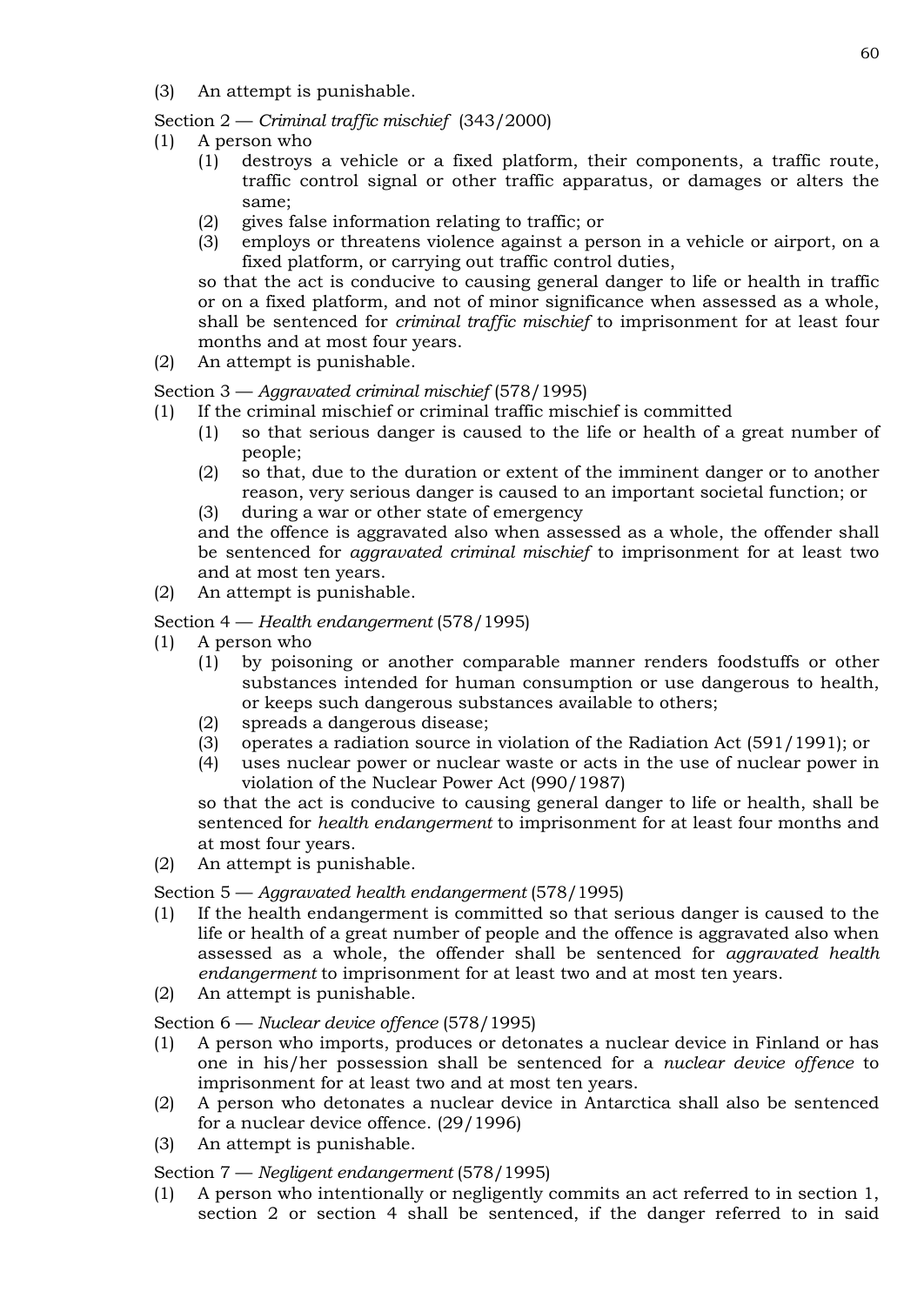provision results from the negligence of the offender, for *negligent endangerment*  to a fine or to imprisonment for at most one year.

- (2) A person who negligently commits the act referred to in section 6 shall also be sentenced for negligent endangerment.
- (3) The prosecution or punishment for the negligent endangerment referred to in paragraph (1) may be waived, if the offender by his/her own action removes the danger before essential damage has been caused by the dangerous situation.

## Section 8 — *Aggravated negligent endangerment* (578/1995)

If the negligent endangerment is committed so that serious danger is caused to the life or health of a great number of people and the offence is aggravated also when assessed as a whole, the offender shall be sentenced for *aggravated negligent endangerment* to imprisonment for at least four months and at most four years.

#### Section 9 — *Preparation of endangerment* (578/1995)

- (1) A person who, in order to commit an offence referred to in section 1—5 has possession of a bomb, other explosives or a dangerous instrument or substance shall be sentenced for *preparation of endangerment* to a fine or to imprisonment for at most two years.
- (2) A person who, in order to commit a nuclear device offence, procures instruments or substances, or formulas or plans used for the production of nuclear devices shall also be sentenced for preparation of endangerment.

#### Section 9a — *Criminal computer mischief* (951/1999)

A person who, in order to cause harm to automatic data processing or the functioning of a data system or telecommunications system,

- (1) produces or makes available a computer program or set of programming instructions designed to cause harm to automatic data processing or the functioning of a data system or telecommunications system or to damage the data or software contained in such a system, or distributes such a program or set of instructions, or
- (2) makes available guidelines for the production of a computer program or set of programming instructions or distributes such guidelines,

shall be sentenced, unless an equally severe or more severe penalty for the act is provided elsewhere in the law, for *criminal computer mischief* to a fine or to imprisonment for at most two years.

## Section 10 — *False alarm* (578/1995)

A person who raises false alarm about a bomb, fire, distress at sea, major accident or other comparable distress or danger, so that rescue or safety measures are undertaken or panic arises, shall be sentenced for a *false alarm* to a fine or to imprisonment for at most one year.

Section 11 — *Hijacking* (343/2000)

- (1) A person who by violence or a threat thereof unlawfully
	- (1) influences the piloting of an airborne aircraft or a merchantman at sea; or
	- (2) takes control of an aircraft or a merchantman at sea so that air traffic safety or shipping safety are endangered, or
	- (3) takes control of a fixed platform,

shall be sentenced for *hijacking* to imprisonment for at least two and at most ten years.

- (2) An attempt is punishable.
- (3) If the hijacking referred to in paragraph  $(1)(1)$  or  $(1)(2)$  endangers air traffic safety or shipping safety only slightly and the offence, in view of the nature of the violence or threat or the other circumstances, is of minor significance also when assessed as a whole, the offender shall not be sentenced for hijacking but instead for those other offences that the act constitutes.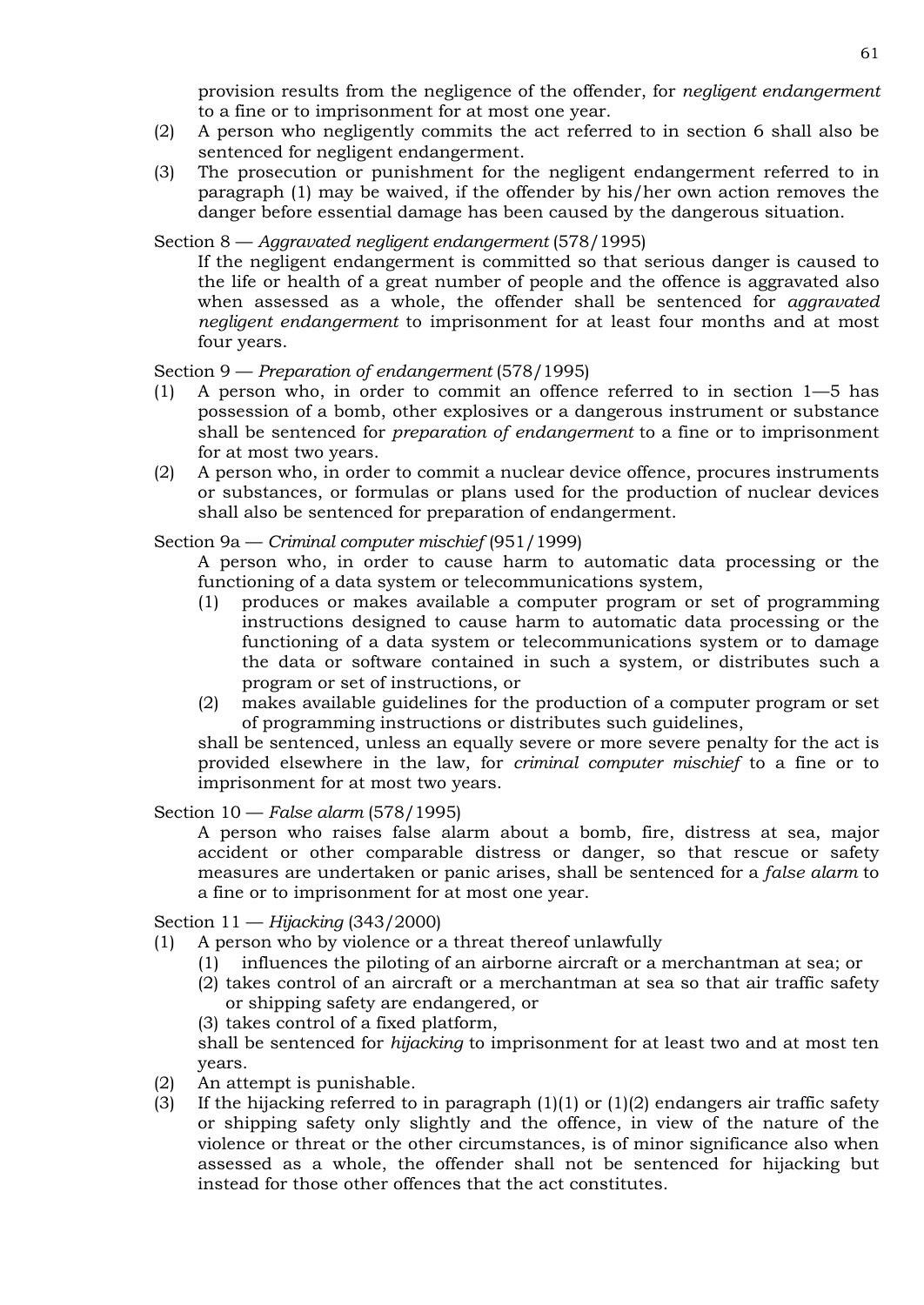Section 12 — *Definition* (343/2000)

For the purposes of this chapter, a fixed platform is defined as an artificial island, apparatus or facility which has been permanently fixed to the seabed for purposes of research into, or exploitation of, natural resources, or for other commercial purposes.

# Chapter 35 — **Criminal damage**

## Section 1 — *Criminal damage* (769/1990)

- (1) A person who unjustifiably destroys or damages the property of another shall be sentenced for *criminal damage* to a fine or to imprisonment for at most one year.
- (2) Also a person who, in order to cause damage to another, unjustifiably destroys, defaces, conceals or hides data recorded on an information device or other recording shall be sentenced for criminal damage.

# Section 2 — *Aggravated criminal damage* (769/1990)

If the criminal damage causes

- (1) particularly serious economic loss,
- (2) the victim particularly significant damage with due consideration to his/her circumstances or
- (3) considerable damage to property that is of special historical or cultural value

and the criminal damage is aggravated also when assessed as a whole, the offender shall be sentenced for *aggravated criminal damage* for at least four months and at most four years.

## Section 3 — *Petty criminal damage* (769/1990)

If the criminal damage, when assessed as a whole, with due consideration to the minor significance of the damage or the other circumstances connected with the offence, is to be deemed petty, the offender shall be sentenced for *petty criminal damage* to a fine.

## Section 4 — *Jointly owned property* (769/1990)

The provisions in this chapter shall also apply if the act is directed at jointly owned property in which the offender has a share.

Section 5 — *Restriction on application* (769/1990) The provisions in this chapter shall not apply if an equally severe or more severe penalty for the act is provided elsewhere in the law.

# Section 6 — *Right to bring charges* (769/1990)

If the sole object of the offence referred to in section 1 or section 3 is private property, the public prosecutor shall not bring charges unless the injured party has reported it for the bringing of charges.

Section 7 — *Waiver of measures* (769/1990)

The report of, prosecution for or punishment for criminal damage and petty criminal damage may be waived if the offender has compensated the damage and the compensation is deemed a sufficient sanction.

# Chapter 36 — **Fraud and other dishonesty**

Section 1 — *Fraud* (769/1990)

(1) A person who, in order to obtain unlawful financial benefit for himself/herself or another or in order to harm another, deceives another or takes advantage of an error of another so as to have this person do something or refrain from doing something and in this way causes economic loss to the deceived person or to the person over whose benefits this person is able to dispose, shall be sentenced for *fraud* to a fine or to imprisonment for at most two years.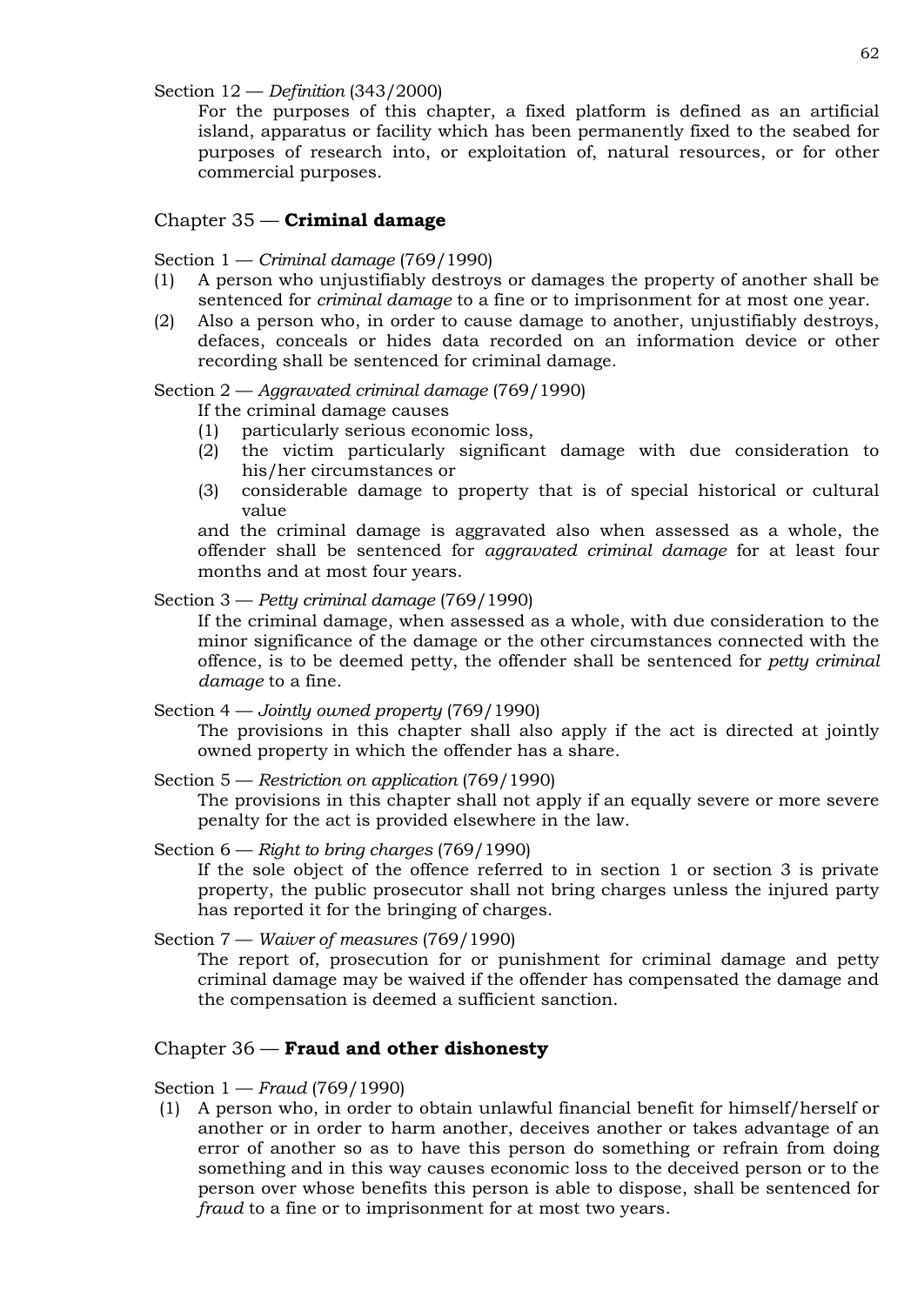- (2) A person who, with the intention referred to in (1), by entering false data into a computer or by otherwise interfering with automatic data processing, falsifies the end result of data processing and in this way causes another person economic loss shall also be sentenced for fraud.
- (3) An attempt is punishable.

# Section 2 — *Aggravated fraud* (769/1990)

- (1) If the fraud
	- (1) involves the seeking of considerable benefit,
	- (2) causes considerable or particularly significant loss
	- (3) is committed by taking advantage of special confidence based on a position of trust or
	- (4) is committed by taking advantage of a special weakness or other insecure position of another

and the fraud is aggravated also when assessed as a whole, the offender shall be sentenced for *aggravated fraud* to imprisonment for at least four months and at most four years.

(2) An attempt is punishable.

# Section 3 — *Petty fraud* (769/1990)

If the fraud, when assessed as a whole, with due consideration to the benefit sought or the amount of loss caused or to the other circumstances connected with the offence, is to be deemed petty, the offender shall be sentenced for *petty fraud* to a fine.

# Section 4 — *Insurance fraud* (769/1990)

A person who, in order to obtain unjustified compensation from insurance for himself/herself or another, sets fire to property that is covered by fire insurance, shall be sentenced, unless in order to obtain the compensation from insurance he/she is guilty of fraud or attempted fraud directed at the same property, for *insurance fraud* to a fine or to imprisonment for at most one year.

# Section 5 — *Misuse of a position of trust* (769/1990)

If a person assigned with the management of the financial or legal affairs of another misuses his/her position of trust

- (1) by undertaking an act to which he/she has no right or
- (2) by neglecting his/her function in full or in part

and in this way causes loss to the person whose affairs he/she should manage, he/she shall be sentenced for *misuse of a position of trust* to a fine or to imprisonment for at most two years.

# Section 6 — *Usury* (769/1990)

- (1) A person who, by taking advantage of the financial or other distress, position of dependence, lack of understanding or thoughtlessness of another, in connection with a contract or other transaction, obtains or requires for himself/herself or another economic benefit that is clearly disproportionate to the remuneration shall be sentenced for *usury* to a fine or to imprisonment for at most two years.
- (2) A person who, in the granting of credit, takes or requires for himself/herself or another interest or other economic benefit that considerably exceeds the normal interest taken by banking institutions subject to public supervision when granting corresponding credit, shall also be convicted for usury.

# Section 7 — *Aggravated usury* (769/1990)

If the usury

- (1) involves the seeking of considerable benefit,
- (2) causes considerable or particularly significant loss,
- (3) involves the offender taking unscrupulous advantage of a special weakness or other insecure state of another, or
- (4) is committed in a particularly methodical manner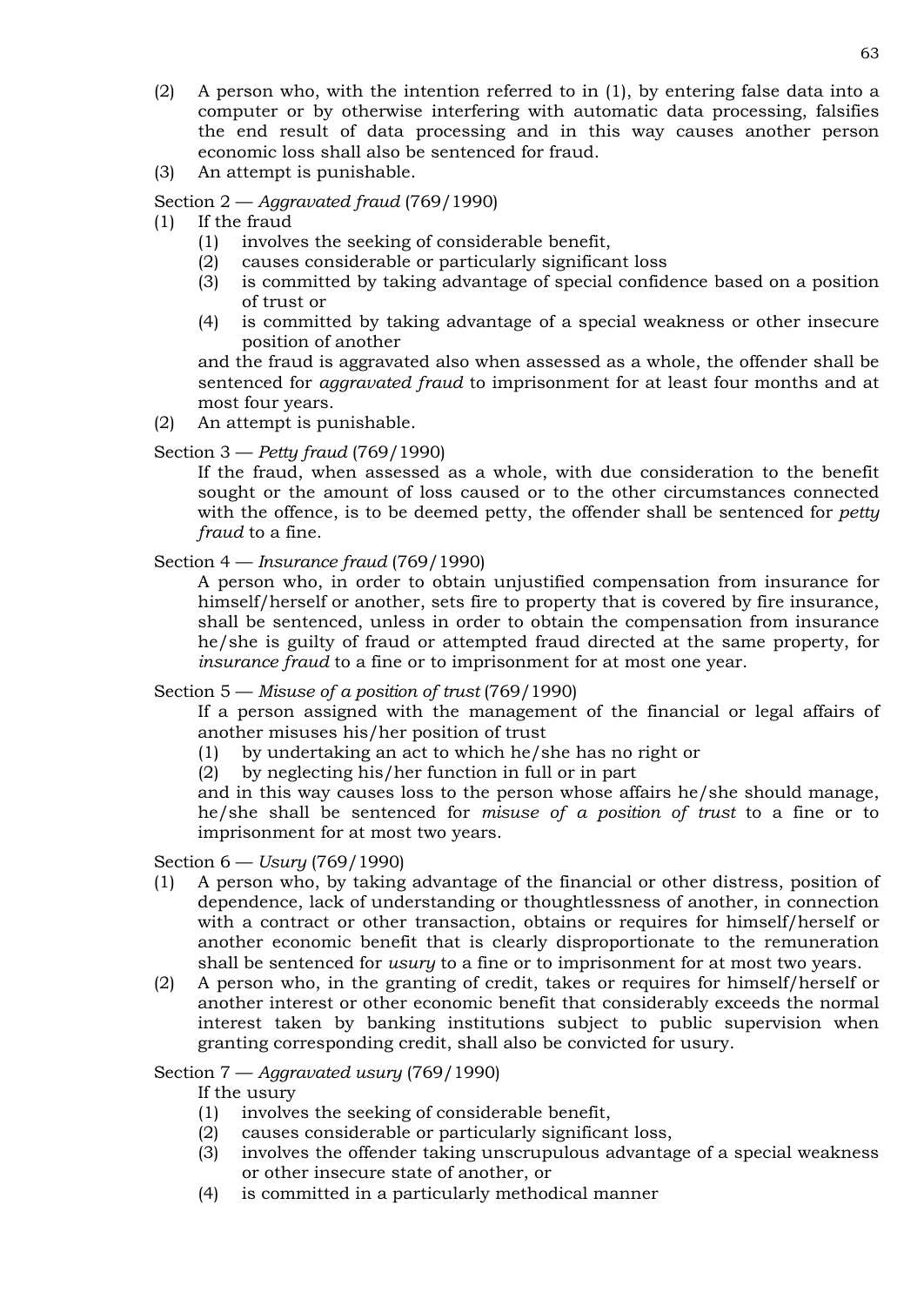and the usury is aggravated also when assessed as a whole, the offender shall be sentenced for *aggravated usury* to imprisonment for at least four months and at most four years.

Section 8 — *Right to bring charges* (769/1990)

- (1) The public prosecutor shall not bring charges for petty fraud or the misuse of a position of trust unless the injured party has reported it for the bringing of charges.
- (2) However, the report of the offence for the bringing of charges is not necessary for the misuse of a position of trust (i) if a specially important public interest requires that charges be brought, (ii) if the management of the affairs is based on law or the order of an authority, (iii) if the offence was committed by an advocate or other person who is subject to public supervision in his/her functions or in a comparable position, or (iv) if the offence is directed at a corporation, foundation or other legal person subject to public supervision in those operations which are subject to the public supervision. (317/1994)

# Chapter 37 — **Means of payment offences**

Section 1 — *Counterfeiting* (369/2001)

- (1) A person who manufactures false money or falsifies money in order to pass it as legal tender or for this purpose imports, exports, procures, receives, transports, or transfers to another money that he/she knows false or falsified shall be sentenced for *counterfeiting* to imprisonment for at least four months and at most four years.
- (2) An attempt is punishable.

Section 2 — *Aggravated counterfeiting* (769/1990)

- (1) If the counterfeiting
	- (1) involves a considerable amount or face value of false or falsified money or
	- (2) is committed in a particularly methodical manner

and the counterfeiting is aggravated also when assessed as a whole, the offender shall be sentenced for *aggravated counterfeiting* to imprisonment for at least two and at most ten years.

(2) An attempt is punishable.

Section 3 — *Petty counterfeiting* (769/1990)

- (1) If the counterfeiting, when assessed as a whole, with due consideration to the amount and face value of the false or falsified money, the amount of benefit sought or the amount of damage caused or to the other circumstances connected with the offence, is to be deemed petty, the offender shall be sentenced for *petty counterfeiting* to a fine or to imprisonment for at most two years.
- (2) An attempt is punishable.

Section 4 — *Preparation of counterfeiting* (369/2001)

A person who for purposes of a counterfeiting offence manufactures, imports, possesses, procures or receives a device, supplies, record, or application suitable for the commission of such an offence shall be sentenced for *preparation of counterfeiting* to a fine or to imprisonment for at most two years.

## Section 5 — *Use of counterfeit money* (769/1990)

- (1) A person who, after having received false or falsified money as legal tender, passes it on although he/she knows the money to be false or falsified shall be sentenced for *use of counterfeit money* to a fine or to imprisonment for at most one year.
- (2) An attempt is punishable.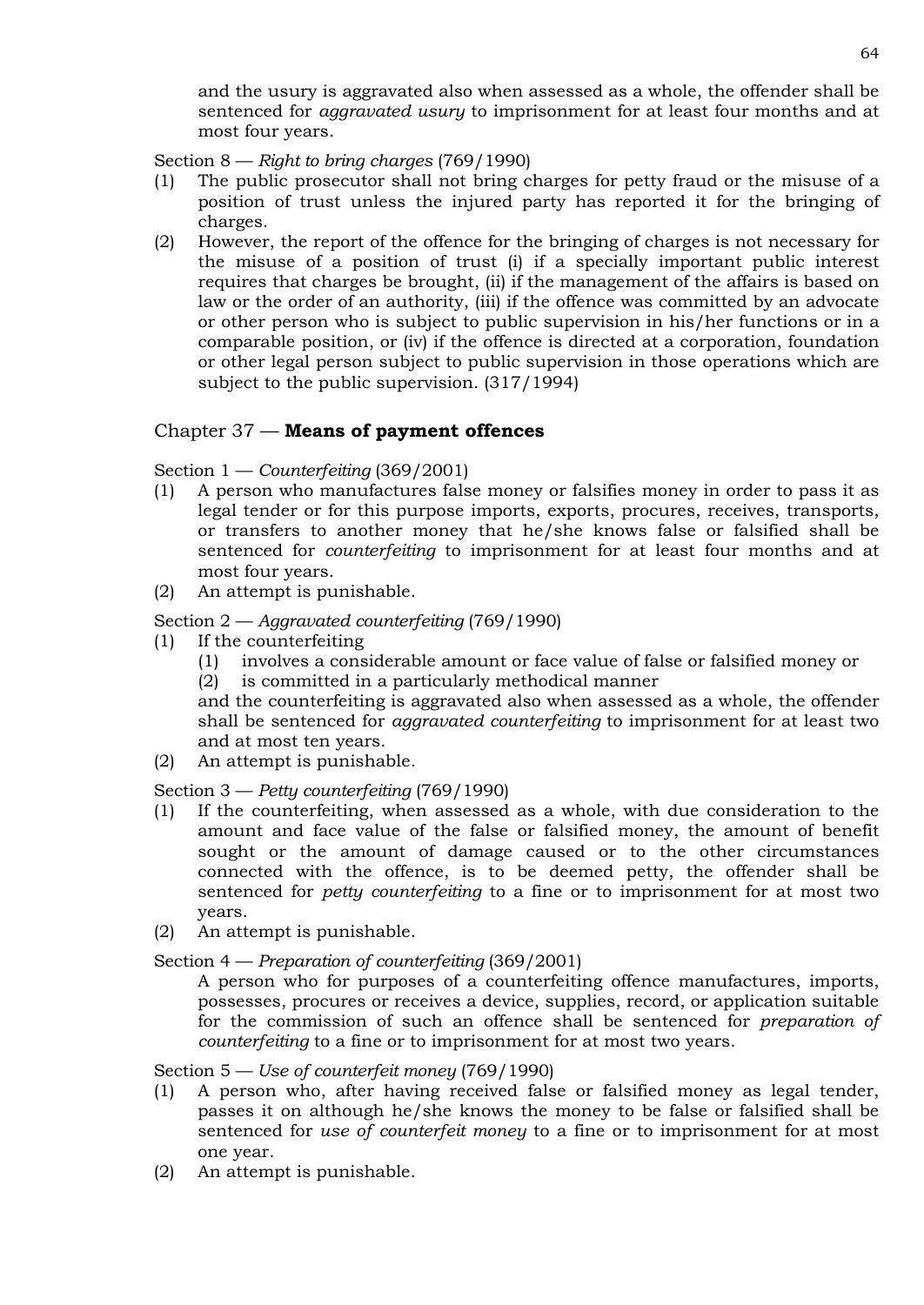Section 6 — *Possession of counterfeit money* (769/1990)

A person who without acceptable reason possesses false or falsified money shall be sentenced for *possession of counterfeit money* to a fine or to imprisonment for at most six months.

# Section 7 — *Circulation of imitation money* (769/1990)

A person who prepares or produces for distribution among the public or distributes among the public a form, mark, picture or other object that is deceptively similar to legal tender shall be sentenced for *circulation of imitation money* to a fine or to imprisonment for at most one year.

# Section 8 — *Means of payment fraud* (769/1990)

- (1) A person who, in order to obtain unjustified economic benefit for himself/herself or another
	- (1) uses a means of payment without the permission of the lawful holder, in excess of his/her right based on such permission, or otherwise without lawful right, or
	- (2) transfers such a means of payment or means of payment form to another in order to have it used without lawful right

shall be sentenced for *means of payment fraud* to a fine or to imprisonment for at most two years. (602/1997)

(2) Also a person who, by overdrawing his/her account or exceeding the agreed maximum credit limit, misuses a means of payment referred to in paragraph (1) and in this way causes economic loss to another shall be sentenced for means of payment fraud, unless when using the means of payment he/she intended to compensate the loss without delay.

# Section 9 — *Aggravated means of payment fraud* (769/1990)

- If in the means of payment fraud
- (1) considerable or particularly significant loss is caused or
- (2) the offender has, for the commission of the offence, made or had made means of payment forms from which the means of payment used in the offence was prepared, or if the offence is otherwise committed in a particularly methodical manner

and the means of payment fraud is aggravated also when assessed as a whole, the offender shall be sentenced for *aggravated means of payment fraud* to imprisonment for at least four months and at most four years.

# Section 10 — *Petty means of payment fraud* (769/1990)

If the means of payment fraud, when assessed as a whole, with due consideration to the amount of benefit sought or the amount of loss caused or to the other circumstances connected with the offence, is to be deemed petty, the offender shall be sentenced for *petty means of payment fraud* to a fine.

# Section 11 — *Preparation of means of payment fraud* (602/1997)

A person who, for purposes of means of payment fraud, prepares, imports, procures, receives or possesses a means of payment form or a device or supplies meant for the preparation of such forms, or a file or software intended for payment operations over a telecommunications network, shall be sentenced for *preparation of means of payment fraud* to a fine or to imprisonment for at most one year.

# Section 12 — *Definitions* (602/1997)

- (1) For the purposes of this chapter,
	- (1) *money* is defined as to banknotes and coins that are legal tender in Finland or another country;
	- (2) *means of payment* is defined as bank cards, debit cards, credit cards, cheques and other objects and records which can be used in payment or for withdrawals or account transfers, or whose use is essential for this purpose; and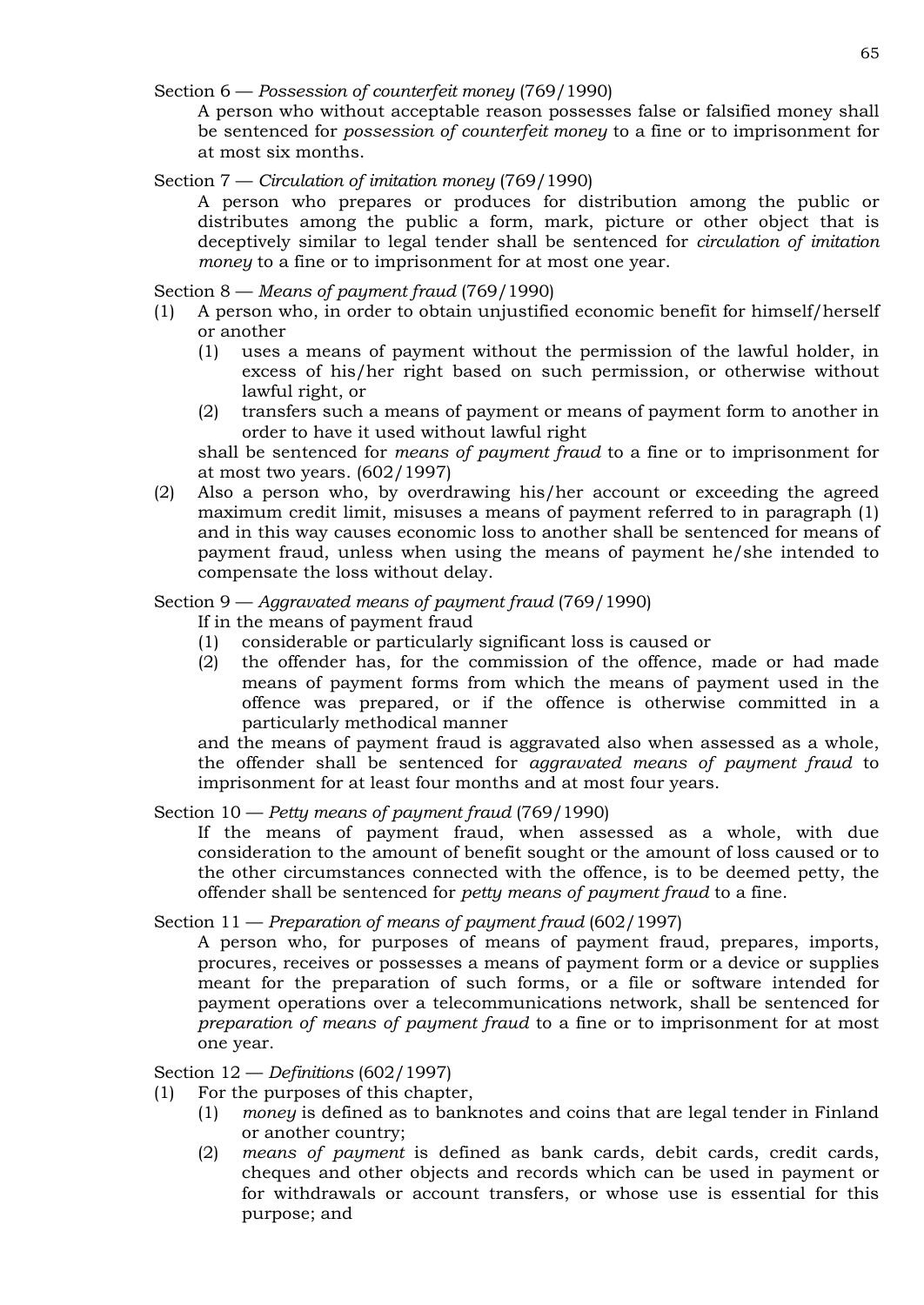- (3) *means of payment form* is defined as printed forms not in free circulation, to be filled in so as to constitute a means of payment, as well as cards and blank cards which are specifically meant for the production of a means of payment.
- (2) The provisions in this chapter on means of payment shall also apply to an account book and other certificate of deposit given in exchange for a deposit by a banking institution subject to public supervision.
- (3) The provisions in this chapter on money apply to banknotes and coins also before they have been released into circulation. (298/2000)

# Section 13 — *Forfeiture* (769/1990)

The false or falsified money, the devices and supplies referred to in section 4 and section 11, the imitation money referred to in section 7 and the means of payment form referred to in section 11 as well as a means of payment produced from such a form shall be declared forfeited to the State.

## Section 14 — *Corporate criminal liability* (369/2001)

The provisions on corporate criminal liability apply to counterfeiting, aggravated counterfeiting, petty counterfeiting, preparation of counterfeiting, and use of counterfeit money.

# Chapter 38 — **Data and communications offences** (578/1995)

## Section 1 — *Secrecy offence* (578/1995)

A person who in violation of a secrecy obligation provided by an Act or Decree or specifically ordered by an authority by virtue of an Act

- (1) discloses information which should be kept secret and which he/she has learnt by virtue of his/her position or task or in the performance of a duty; or
- (2) makes use of such a secret for the gain of himself/herself or another

shall be sentenced, unless the act is punishable under chapter 40, section 5, for a *secrecy offence* to a fine or to imprisonment for at most one year.

#### Section 2 — *Secrecy violation* (578/1995)

- (1) If the secrecy offence, in view of the significance of the act as concerns the protection of privacy or confidentiality, or the other relevant circumstances, is petty when assessed as a whole, the offender shall be sentenced for a *secrecy violation* to a fine.
- (2) A person shall also be sentenced for a secrecy violation if he/she has violated a secrecy obligation referred to in section 1 and it is specifically provided that such violation is punishable as secrecy violation.

Section 3 — *Message interception* (531/2000)

- (1) A person who unlawfully
	- (1) opens a letter or another closed communication addressed to another or hacks into the contents of an electronic or other technically recorded message which is protected from outsiders; or
	- (2) obtains information on the contents of a call, telegram, transmission of text, images or data, or another comparable telemessage or on the transmission or reception of such a message

shall be sentenced for *message interception* to a fine or to imprisonment for at most one year.

(2) An attempt is punishable.

#### Section 4 — *Aggravated message interception* (578/1995)

- (1) If in the message interception
	- (1) the offender commits the offence by making use of his/her position in the service of a telecommunications company, as referred in the Act on the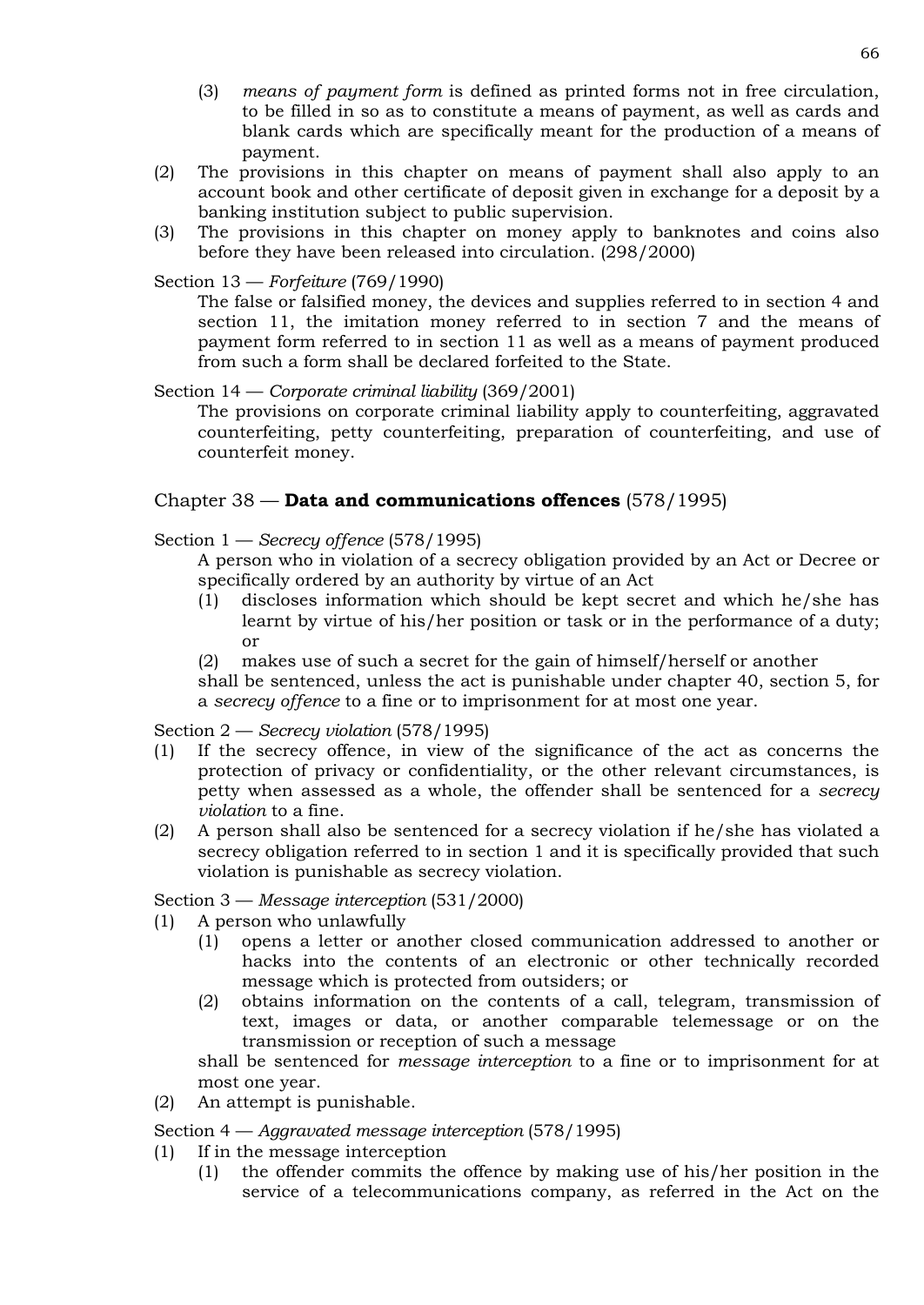Protection of Privacy and Data Protection in Telecommunications (565/1999) or his/her other special position of trust; (567/1999)

- (2) the offender commits the offence by making use of a computer program or special technical device designed or altered for such purpose, or otherwise especially methodically; or
- (3) the message that is the object of the offence has an especially confidential content or the act constitutes a grave violation of the protection of privacy and the message interception is aggravated also when assessed as a whole, the offender shall be sentenced for *aggravated message interception* to imprisonment for at most three years.
- (2) An attempt is punishable.

## Section 5 — *Interference* (578/1995)

A person who by tampering with the operation of a device used in postal, telecommunications or radio traffic, by mischievously transmitting interfering messages over radio or telecommunications channels or in another comparable manner unlawfully hinders or interferes with postal, telecommunications or radio traffic, shall be sentenced for *interference* to a fine or to imprisonment for at most two years.

#### Section 6 — *Aggravated interference* (578/1995)

If in the interference

- (1) the offender commits the offence by making use of his/her position in the service of an institution referred to in the Telecommunications Act, a cable operator referred to in the Cable Transmission Act (307/1987) or a public broadcasting institution, or his/her other special position of trust;
- (2) the offence hinders or interferes with the radio transmission of distress signals or such other telecommunications or radio transmissions that are made in order to protect human life

and the interference is aggravated also when assessed as a whole, the offender shall be sentenced for *aggravated interference* to imprisonment for at least four months and at most four years.

#### Section 7 — *Petty interference* (578/1995)

If the interference, in view of its nature or extent or the other circumstances of the offence, is of minor significance when assessed as a whole, the offender shall be sentenced for *petty interference* to a fine.

Section 8 — *Computer break-in* (578/1995)

- (1) A person who by using an unauthorised access code or by otherwise breaking a protection unlawfully hacks into a computer system where data is processed,
- (2) stored or transmitted electronically or in a corresponding technical manner, or into a separately protected part of such a system, shall be sentenced for a *computer break-in* to a fine or to imprisonment for at most one year.
- (2) A person shall also be sentenced for a computer break-in if he, without hacking into the computer system or a part thereof, by using a special technical device unlawfully obtains information contained in a computer system referred to in (1).
- (3) An attempt is punishable.
- (4) This section applies only to acts that are not subject to an equally severe or more severe penalty provided elsewhere in the law.

#### Section 9 — *Data protection offence* (525/1999)

A person who deliberately or grossly negligently

- (1) processes personal data in violation of the provisions of the Personal Data Act (523/1999) on the exclusivity of purpose, the general prerequisites for processing, the necessity and integrity of data, sensitive data, identification codes or the processing of personal data for specific purposes, or violates a specific provision on the processing of personal data; (480/2001)
- (2) by giving false or misleading information prevents or attempts to prevent a data subject from using his/her right of inspection; or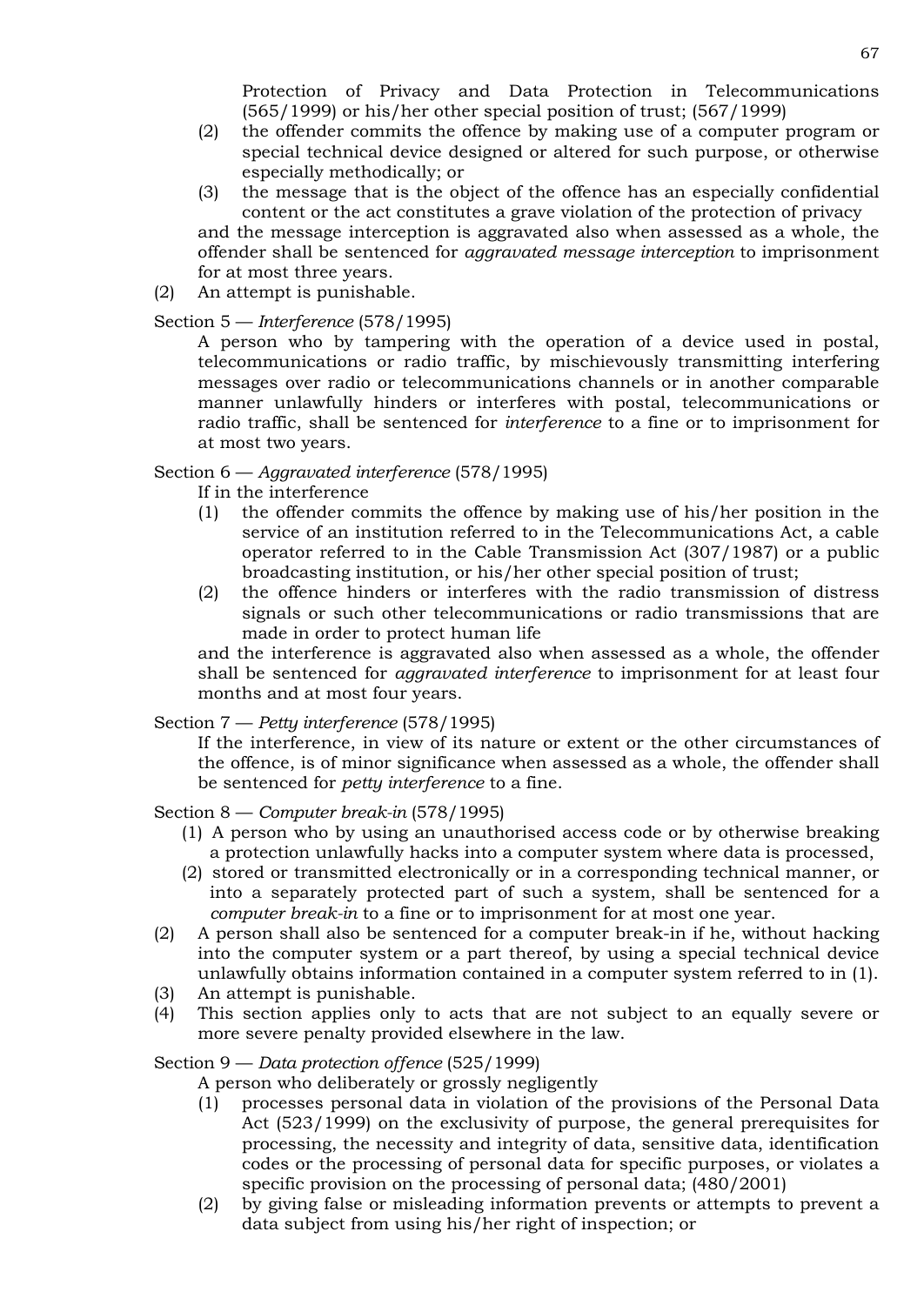(3) conveys personal data to states outside the European Union or the European Economic Area in violation of chapter 5 of the Personal Data Act, and thereby violates the privacy of the data subject or causes him/her other damage or significant inconvenience, shall be sentenced for a *data protection offence* to a fine or to imprisonment for at most one year.

Section 10 — *Right to bring charges* (578/1995)

- (1) If the object of a secrecy offence or a secrecy violation is information relating to the personal or financial circumstances or the business of an individual, the public prosecutor shall not bring charges for the act, unless the injured party reports it for the bringing of charges or unless the offender has committed the offence in the service of a public postal or telecommunications institution or unless a very important public interest requires that charges be brought.
- (2) The public prosecutor shall not bring charges for message interception, aggravated message interception or computer break-in, unless the injured party reports the offence for the bringing of charges or unless the offender has committed the offence in the service of a public postal or telecommunications institution or unless a very important public interest requires that charges be brought.
- (3) The public prosecutor shall hear the Data Protection Ombudsman before bringing charges for a secrecy offence, secrecy violation, message interception, aggravated message interception or computer break-in, where the object of the offence is a personal data file, or for a data protection offence. When hearing such a case, the court shall reserve the Data Protection Ombudsman an opportunity to be heard.

# Chapter 39 — **Offences by a debtor**

Section 1 — *Dishonesty by a debtor* (769/1990)

A debtor who, knowing that due to his/her already existing or expected financial difficulties his/her act may harm the financial interests of his/her creditors,

- (1) destroys his/her property,
- (2) gives away or otherwise surrenders his/her property without acceptable reason,
- (3) transfers his/her property abroad in order to place it beyond the reach of his/her creditors or
- (4) increases his/her liabilities without basis

and thus becomes insolvent or makes his/her state of insolvency essentially worse shall be sentenced for *dishonesty by a debtor* to a fine or to imprisonment for at most two years.

Section 1a — *Aggravated dishonesty by a debtor* (317/1994)

- If in the dishonesty of a debtor
- (1) considerable benefit is sought;
- (2) considerable or especially palpable damage is caused to the creditors; or
- (3) the offence is committed in an especially methodical manner

and the dishonesty by a debtor is aggravated also when assessed as a whole, the offender shall be sentenced for *aggravated dishonesty by a debtor* to imprisonment for at least four months and at most four years.

Section 2 — *Fraud by a debtor* (769/1990)

- (1) A debtor who, in order to obtain unlawful financial benefit for himself/herself or another in bankruptcy, enforcement, debt adjustment or restructuring proceedings (610/1993)
	- (1) conceals his/her property,
	- (2) reports a liability that is false in full or in part, or based on a sham transaction,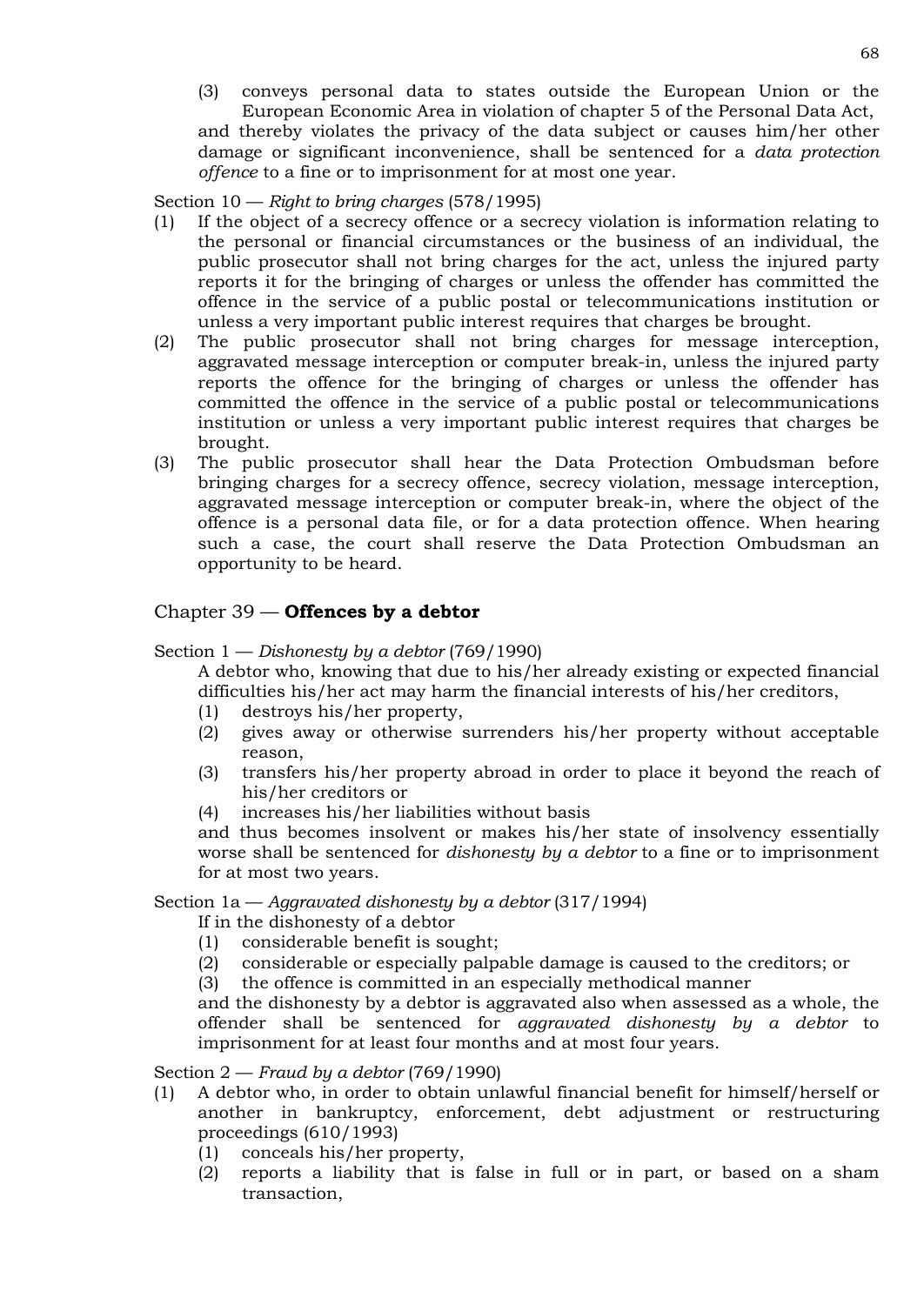- (3) gives other false or misleading information on a circumstance that is significant from the point of view of the creditors, or
- (4) fails to report a liability,

shall be sentenced for *fraud by a debtor* to a fine or to imprisonment for at most two years. (54/1993)

(2) If the debtor rectifies the misleading information or otherwise prevents the effect of his/her act on the proceedings before he/she attests to the correctness of the estate inventory or before the misleading information otherwise affects the proceedings, the act shall not be deemed fraud by a debtor.

Section 3 — *Aggravated fraud by a debtor* (769/1990)

If in the fraud by a debtor

- (1) considerable benefit is sought or
- (2) the debtor attests in court to the correctness of the false or misleading information

and the fraud by the debtor is aggravated also when assessed as a whole, the offender shall be sentenced for *aggravated fraud by a debtor* to imprisonment for at least four months and at most four years.

Section 4 — *Deceitfulness by a debtor* (769/1990)

If the debtor without the intention of gaining benefit commits the act referred to in section 2 either intentionally or through gross negligence, he/she shall be sentenced for *deceitfulness by a debtor* to a fine or to imprisonment for at most one year.

Section 5 — *Violation by a debtor* (769/1990)

If the fraud by a debtor or the deceitfulness by a debtor, when assessed as a whole, with due consideration to the minor significance of the false or misleading information given by the debtor from the point of view of the creditors, or to the other circumstances connected with the offence, is to be deemed petty, the offender shall be sentenced for a *violation by a debtor* to a fine.

Section 6 — *Favouring a creditor* (769/1990)

If a debtor who, knowing that he/she is unable to meet his/her liabilities, in order to favour a certain creditor at the expense of the other creditors

- (1) repays a debt before its maturity in circumstances where the repayment is irregular,
- (2) gives, for receivables of a creditor, collateral that had not been agreed upon or that the debtor had not promised at the time the debt arose,
- (3) uses an unusual means of payment to meet a liability in circumstances under which the payment cannot be deemed regular, or
- (4) undertakes another similar arrangement that improves the position of the creditor,

he/she shall be sentenced for *favouring a creditor* to a fine or to imprisonment for at most one year.

Section 7 — *Offender in an offence by a debtor* (769/1990)

A person who commits an offence referred to in sections 1—6 on behalf of the debtor shall be sentenced as if he/she were the debtor.

Section 8 — *Definition* (769/1990)

The provisions in this chapter on enforcement proceedings shall apply, where appropriate, also to the action by an enforcement authority undertaken in order to ensure enforcement.

Section 9 — *Right to bring charges* (769/1990)

- (1) The public prosecutor shall not bring charges for a violation by a debtor or for favouring a creditor unless the injured party has reported it for the bringing of charges. (317/1994)
- (2) The injured parties in dishonesty by a debtor, aggravated dishonesty by a debtor and favouring a creditor are the creditors known at the time of the act of the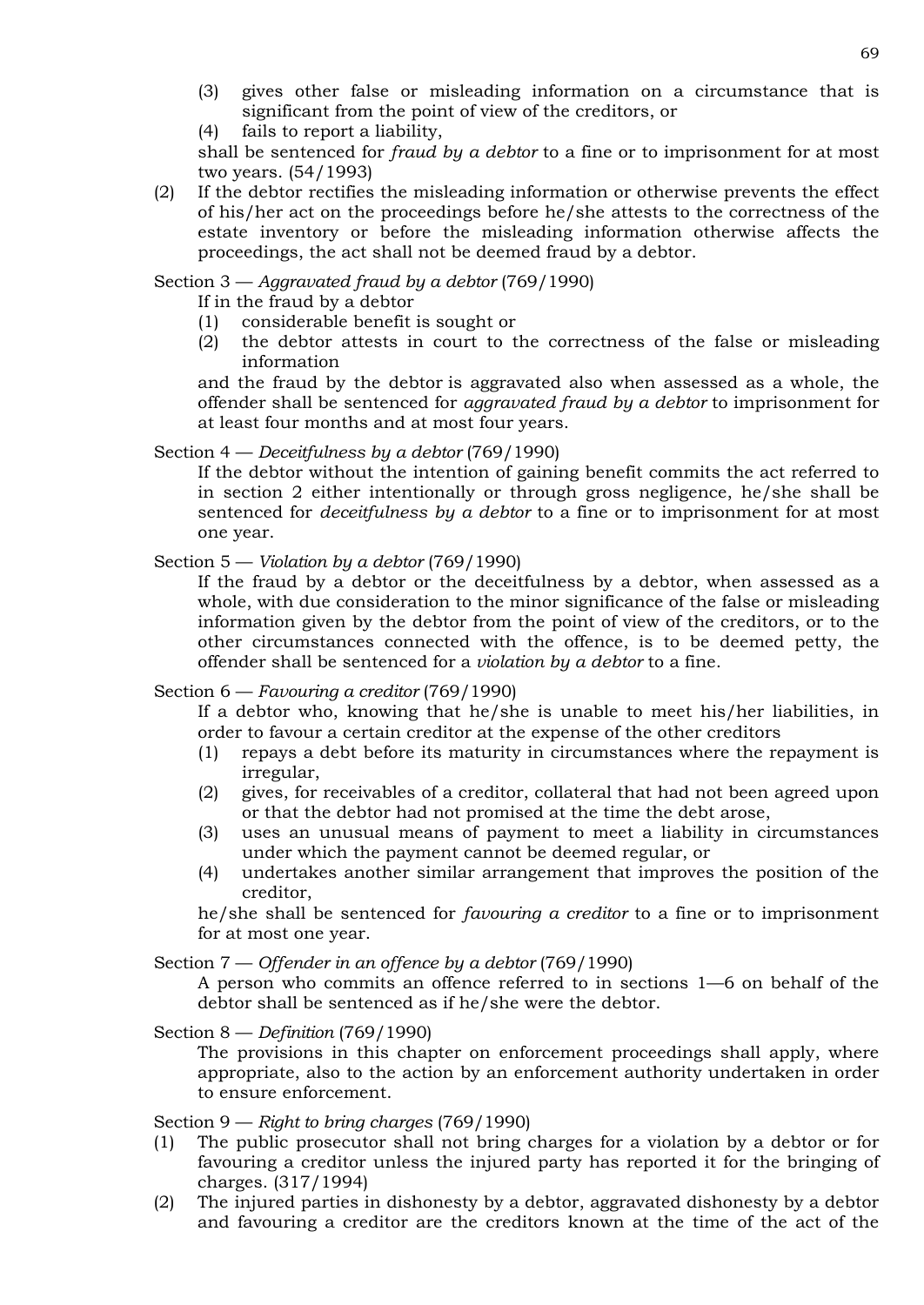debtor. The injured parties in fraud by a debtor, aggravated fraud by a debtor, deceitfulness by a debtor and a violation by a debtor are the creditors participating in the liquidation or enforcement proceedings in question. (317/1994)

(3) If the bankrupt estate of the debtor has been placed under administration in accordance with the Bankruptcy Code, the administration shall exercise the right of the injured parties to be heard in a case concerning an offence by the debtor. However, an individual creditor has the right to be personally heard on his/her own behalf.

# Chapter 40 — **Offences in public office and offences by an employee of a public corporation**

Section 1 — *Acceptance of a bribe* (792/1989)

- (1) If a public official or an employee of a public corporation, for his/her actions while in service, for himself/herself or another
	- (1) demands a gift or other unjustified benefit,
	- (2) accepts a gift or other benefit which influences, which is intended to influence, or which is conducive to influencing him in the said actions, or
	- (3) accepts the gift or benefit referred to in subparagraph (2) or a promise or offer thereof,

he/she shall be sentenced for *acceptance of a bribe* to a fine or to imprisonment for at most two years.

- (2) A public official and an employee of a public corporation shall be sentenced for acceptance of a bribe also if he/she, for his/her actions while in service, accepts the giving, the promise or the offer of the gift or other benefit referred to in paragraph  $(1)(2)$  to another person.
- (3) A public official may also be sentenced to dismissal if the offence indicates that he/she is manifestly unfit for his/her duties.

Section 2 — *Aggravated acceptance of a bribe* (792/1989)

If in the acceptance of a bribe

(1) the intention of the public official or the employee of a public corporation is, because of the gift or benefit, to act in service in a manner contrary to his/her duties to the considerable benefit of the party giving the gift or of another, or to the considerable loss or detriment of another, or

(2) the gift or benefit is of significant value

and the acceptance of the bribe is aggravated also when assessed as a whole, the public official or employee of the public corporation shall be sentenced for *aggravated acceptance of a bribe* to imprisonment for at least four months and at most four years and, moreover, the public official to dismissal.

Section 3 — *Bribery violation* (792/1989)

If a public official or an employee of a public corporation demands, takes or accepts a gift or other benefit intended for himself/herself or another or demands or accepts a promise or offer thereof that is conducive to weakening confidence in the impartiality of the actions of authorities, and the act is not punishable as acceptance of a bribe or as aggravated acceptance of a bribe, he/she shall be sentenced for a *bribery violation* to a fine or to imprisonment for at most six months.

Section 4 — *Forfeiture* (792/1989)

The gift or benefit that is received or the value thereof shall be declared forfeited to the State from the offender or from the person on whose behalf or in favour of whom the offender has acted.

Section 5 — *Breach and negligent breach of official secrecy* (578/1995)

(1) If a public official or an employee of a public corporation intentionally, while in service or thereafter, unlawfully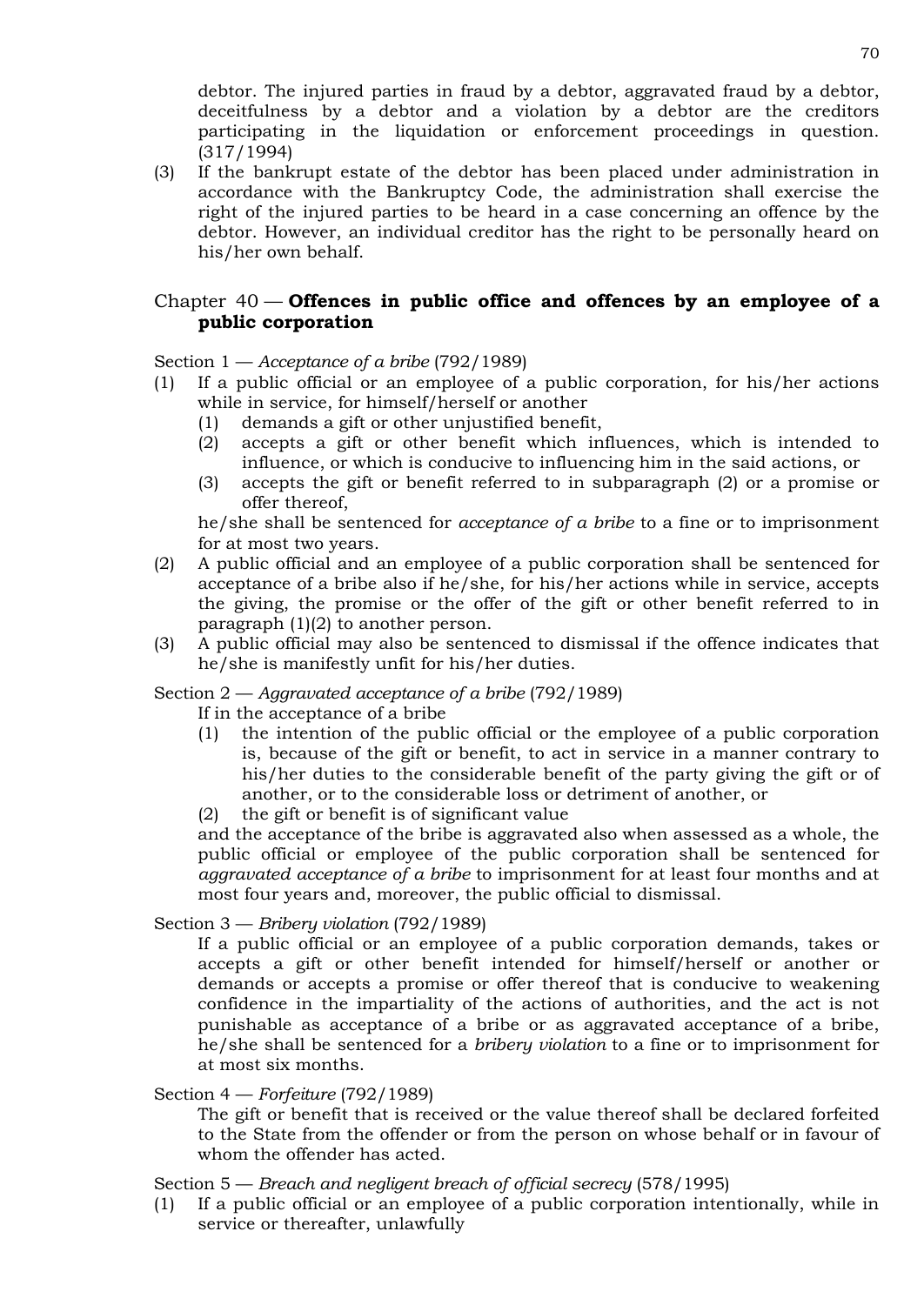(1) discloses a document or information which under the Act on the Openness of Government Activities (621/1999) or another Act is to be kept secret or not disclosed; or

(2) makes use of such information to the benefit of himself/herself or another he/she shall be sentenced, unless a more severe penalty for the act is provided elsewhere in the law, for *breach of official secrecy* to a fine or to imprisonment for at most two years. A public official may also be sentenced to dismissal if the offence indicates that he/she is manifestly unfit for his/her duties. (625/1999)

(2) If a public official or an employee of a public corporation commits the act referred to in paragraph (1) through negligence or carelessness, and the act, in view of its harmful and damaging effects and the other relevant circumstances, is not of minor significance when assessed as a whole, he/she shall be sentenced, unless a more severe penalty for the act is provided elsewhere in the law, for *negligent breach of official secrecy* to a fine or to imprisonment for at most six months.

## *Section 6 has been repealed.*

## Section 7 — *Abuse of public office* (792/1989)

- (1) If a public official, in order to obtain benefit for himself/herself or for another or in order to cause detriment or loss to another
	- (1) violates or neglects to fulfil his/her official duty, based on the provisions or regulations to be followed in official functions, when participating in decision-making or in the preparation thereof or when using public authority in his/her other official functions, or
	- (2) misuses his/her office in respect of a person who is under his/her command or immediate supervision,

he/she shall be sentenced for *abuse of public office* to a fine or to imprisonment for at most two years.

(2) The public official may also be sentenced to dismissal if the offence indicates that he/she is manifestly unfit for his/her duties.

## Section 8 — *Aggravated abuse of public office* (792/1989)

- If in the abuse of public office
- (1) considerable benefit is sought, or
- (2) an attempt is made to cause particularly considerable detriment or loss or
- (3) the offence is committed in a particularly methodical or unscrupulous manner

and the abuse of public office is aggravated also when assessed as a whole, the public official shall be sentenced for *aggravated abuse of public office* to imprisonment for at least four months and at most four years and to dismissal.

Section 9 — *Provision on application* (792/1989)

- (1) The provisions in sections 7 and 8 of this chapter, with the exception of the sanction of dismissal, shall also be applied to an employee of a public corporation when, in participating in decision-making for the public corporation or institution referred to in chapter 2, section 12 or in the planning thereof or when exercising public authority based on his/her employment in another function he/she acts in the manner referred to in section 7 or section 8.
- (2) When assessing the actions of an employee of a public corporation, the provisions and regulations that he/she should follow in his/her work shall be taken into consideration instead of the provisions and regulations to be followed in official functions.
- (3) The provisions in sections 1—4 of this chapter apply also where the offender is a person in the service of the European Communities, an official of another member state of the European Union or an official of a foreign state, referred to in the Schengen Convention, as referred to in chapter 16, section 20. (234/2001)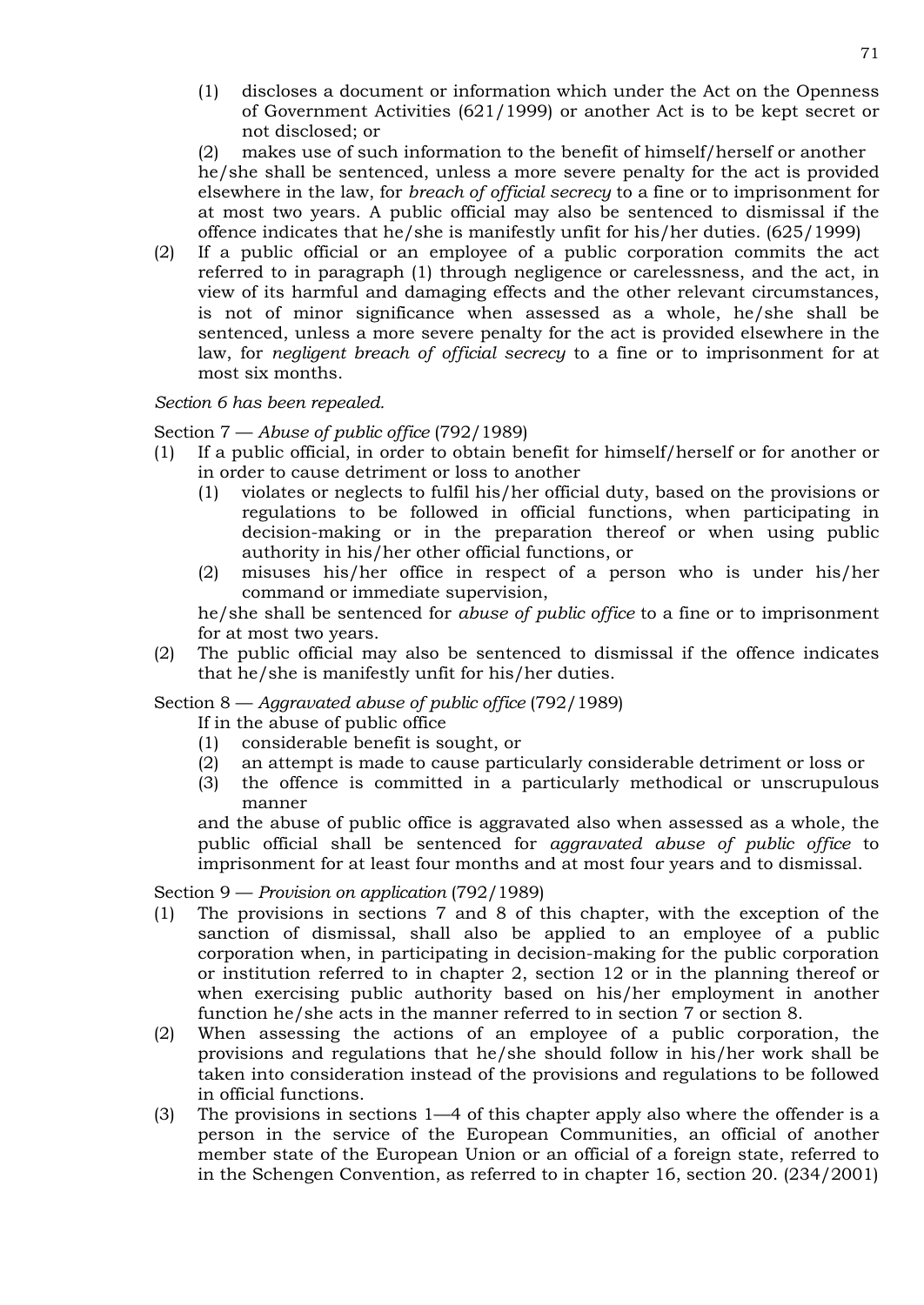Section 10 — *Violation of official duty* (792/1989)

- (1) If a public official, when acting in his/her office, intentionally in a manner other than provided above in this chapter violates or neglects to fulfil his/her official duty based on the provisions or regulations to be followed in official functions, and the act, when assessed as a whole, taking into consideration its detrimental and harmful effect and the other circumstances connected with the act, is not petty, he/she shall be sentenced for *violation of official duty* to a fine or to imprisonment for at most one year.
- (2) A public official may also be sentenced to dismissal if he/she is guilty of the offence referred to in paragraph (1) by continuously or essentially acting in violation of or neglecting his/her official duties, and the offence indicates that he/she is manifestly unfit for his/her duties.

Section 11 — *Negligent violation of official duty* (792/1989)

If a public official, when acting in his/her office, through carelessness or incaution, in a manner other than that referred to in section 5(2), violates or neglects to fulfil his/her official duty based on the provisions or regulations to be followed in official functions, and the act, when assessed as a whole, taking into consideration its detrimental and harmful effect and the other circumstances connected with the act, is not petty, he/she shall be sentenced for a *negligent violation of official duties* to a warning or to a fine.

Section 12 — *Offences in military office* (792/1989)

The offences referred to in chapter 45, where committed by public officials subject to military penal provisions, are also offences in public office.

*Chapters 41 and 42 have been repealed.*

## Chapter 43 — **Infringement of proper behaviour**

#### *Sections 1—6 have been repealed.*

#### Section 7

A person who entices a person under eighteen years of age into drinking an alcoholic beverage so that the latter gets drunk shall be sentenced to a fine.

*Section 8 has been repealed.*

# Chapter 44 — **Infringement of regulations given for the protection of life, health and property**

Section 1 (44/1919)

A person who leaves a loaded firearm or explosives, poison or other lethal substance in a place where a child or another person in ignorance may cause damage with it, or otherwise incautiously handles such a firearm or substance, shall be sentenced to a fine.

*Sections 2 and 3 have been repealed.*

Section 4 (44/1919)

- (1) A person who unlawfully prepares, offers for sale or otherwise leaves for another poison or other such lethal substance shall be sentenced to a fine or to imprisonment for at most three months.
- (2) A person who unlawfully prepares or stores or offers for sale gunpowder or other explosives shall be sentenced to a fine or to imprisonment for at most one year.
- (3) The substance unlawfully prepared or offered for sale or stored shall be forfeited.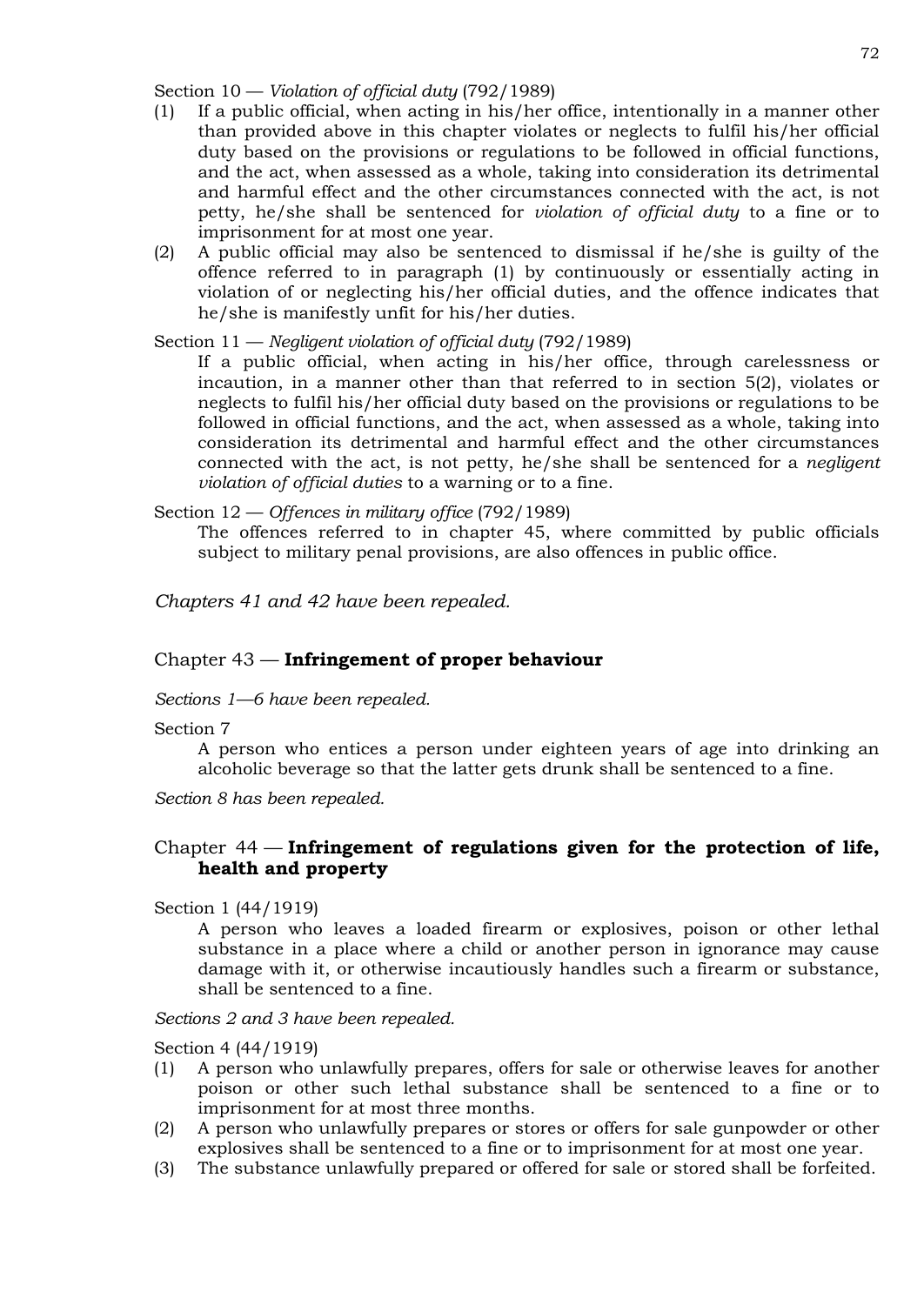# Section 5

- (1) A person who offers for sale or sells foodstuffs or a beverage which has spoiled or otherwise to his/her knowledge is dangerous to health shall be sentenced to a fine.
- (2) The goods offered for sale shall be forfeited.

# Section 6

- (1) If someone infringes against an instruction given to prevent or restrain a human epidemic, he/she shall be sentenced to a fine.
- (2) A person who infringes against an instruction given to prevent or restrain a domestic animal epidemic shall be sentenced to a fine.

## Section 7

If someone owns or has in his/her care a domestic animal or a wild animal that he/she knows to be dangerous to people, and if he/she does not keep it in an enclosed place or closely tied up, he/she shall be sentenced to a fine and, if there is reason, the animal shall be killed.

## Section 8

- (1) A person who needlessly sets a dog on people or on a beast of burden or another domestic animal shall be sentenced to a fine.
- (2) The same shall apply if the owner or caretaker of a dog does not restrain or attempt to restrain a dog from harassing people or domestic animals.

# *Section 9 has been repealed.*

## Section 10

A person who directs or performs construction work, well digging, bridge or road construction or suchlike, and does not take the necessary precautions in order to prevent danger to people, or constructs so that such a danger arises, shall be sentenced to a fine or to imprisonment for at most four months.

Section 11

A person who in a place where people generally move or close to such a place leaves a cellar, well, hole, hole in the ice or other such cavity uncovered, unfenced, or without attention or the necessary sign, so that if forms a danger to others, shall be sentenced to a fine.

# Section 12

- (1) If a fault dangerous to passers-by appears in bridge or culvert on a public road or street or on the handrail along a road, and if the fault is not repaired immediately, or if such a fault on a ferry or a raft bridge on a public road is not repaired immediately, or if a winter ice road is not guided around a hole or crack in the ice or a bridge is not put over this hole or crack, the person who should keep the road in repair shall be sentenced to a fine.
- (2) If the operation of a general ferry or raft bridge is interrupted, the person who should keep it in operation shall be sentenced to a fine.

# Section 13

A person who onto a public road, street or square or close to such a place throws, dumps, hangs or erects something for which another or the building or fence of another may be damaged or become soiled, shall be sentenced to a fine.

Section 14 (578/1995)

- (1) A person who significantly interferes with the functioning of air, rail or waterway traffic shall be sentenced for *traffic interference* to a fine or to imprisonment for at most six months.
- (2) The Road Traffic Act (267/1981) applies to interference with road and tramway traffic.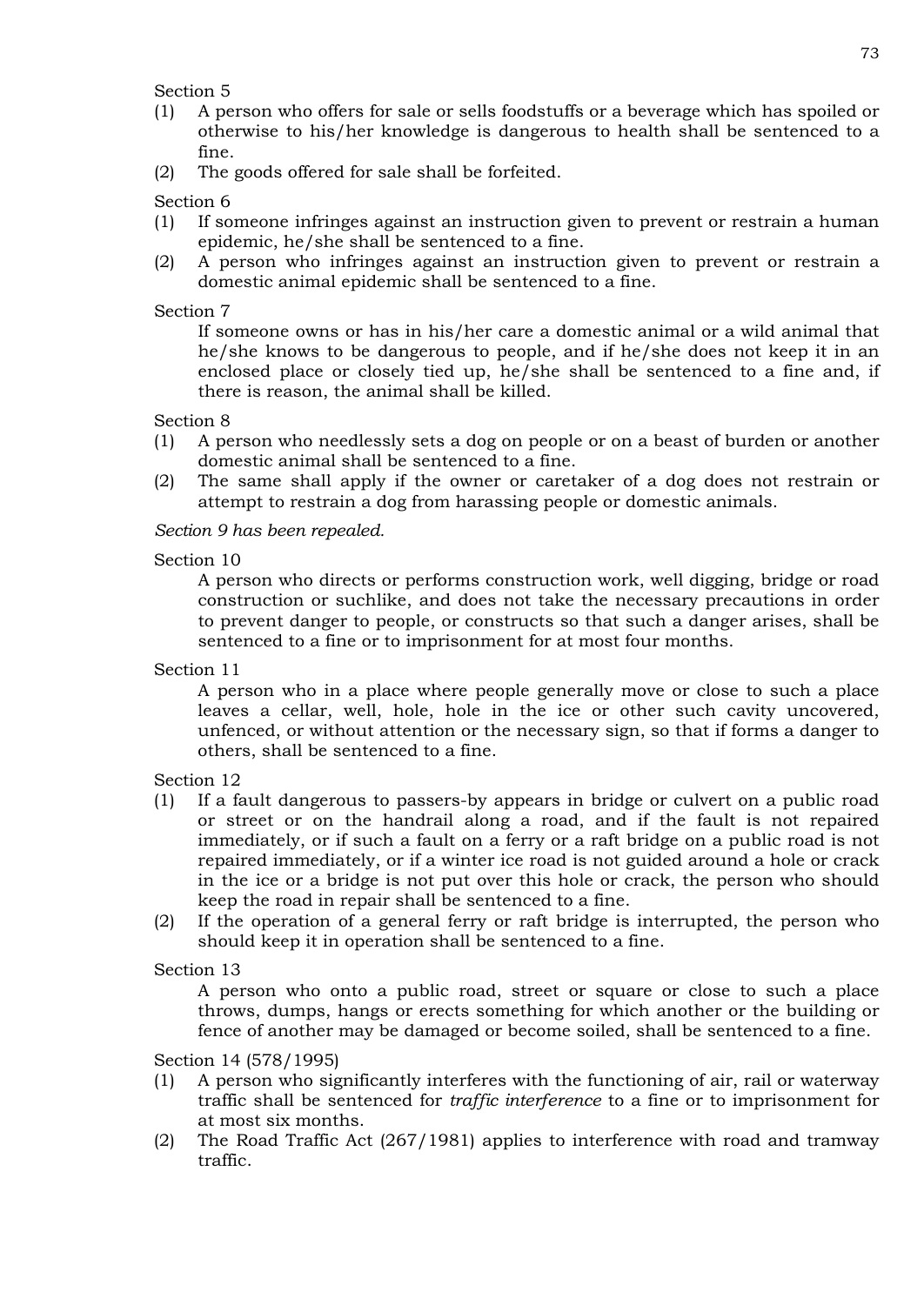## Section 15

A person who opens the gate or gap in the fence of another and does not close it again shall be sentenced to a fine if the injured party brings charges for the offence or reports it for the bringing of charges.

*Sections 16 and 17 have been repealed.*

Section 18

- (1) If a locksmith opens a lock or makes a key to a lock without the authorisation of the person who has the right to open said lock, or if he/she entrusts a lock pick or a copy key to a person whom he/she has reason to suspect, he/she shall be sentenced to a fine.
- (2) If he/she keeps the lock pick or copy key carelessly so that another may take it he/she shall be sentenced to a fine.

Section 19

- (1) A vagrant who is found with a lock pick or a copy key shall be sentenced to a fine.
- (2) The same shall apply if an employee, without the authorisation of the employer, has a lock pick, copy key, spare key or skeleton key to a lock in the charge of the employer.

Section 20

- (1) If someone in a city, town, village or house handles carelessly a fire or easily flammable material, for example if he/she himself/herself takes or allows another to take outdoors a lit candle without a lantern, or other fire into an outbuilding or attic, or into a room where easily flammable objects are kept, or builds a fire in an oven or hearth and leaves it untended, or smokes tobacco in a threshing house, granary or other such place, or builds or allows another to build a fire in a fireplace that he/she knows to be a fire hazard, he/she shall be sentenced to a fine.
- (2) If someone carelessly handles fire on a vessel that contains people or that is in port, the same shall apply.

Section 21

A person who without authorisation fires a shot or sets off fireworks near habitation or near easily flammable objects shall be sentenced to a fine.

Section 22 (203/1933)

- (1) A person who lights a fire in a forest or field or in the near vicinity of these and does not fully extinguish it, or has lit a fire there in high winds or drought and without a pressing need for the fire, or without authorisation or pressing need lights a fire on property owned or possessed by another, or otherwise handles fire or a glowing object in a manner or under circumstances where a forest fire could thus be ignited, shall be sentenced to a fine.
- (2) The same shall apply if someone engages in slash-and-burn farming where he/she has no right to do so, does so without observing the decreed precautions or carelessly tends the fire.

Section 23 (203/1933)

- (1) A person who observes or otherwise hears of a forest fire that to his/her knowledge is not known to the fire department, and neglects to inform the fire department personally or through another, or does not immediately hurry to the near-by forest fire without waiting for an order, shall be sentenced to a fine.
- (2) A person who neglects to pass on a firefighting summons or deliver another general summons to gather people to fight a forest fire when he/she has been ordered to disseminate or deliver this summons, or unlawfully without a pressing reason neglects to follow an order delivered to him to join in fighting a fire even though he/she is obliged to do so, or does not follow the orders of the person directing the firefighting or without a good reason ceases to fight the fire before permission has been granted, shall be sentenced to a fine.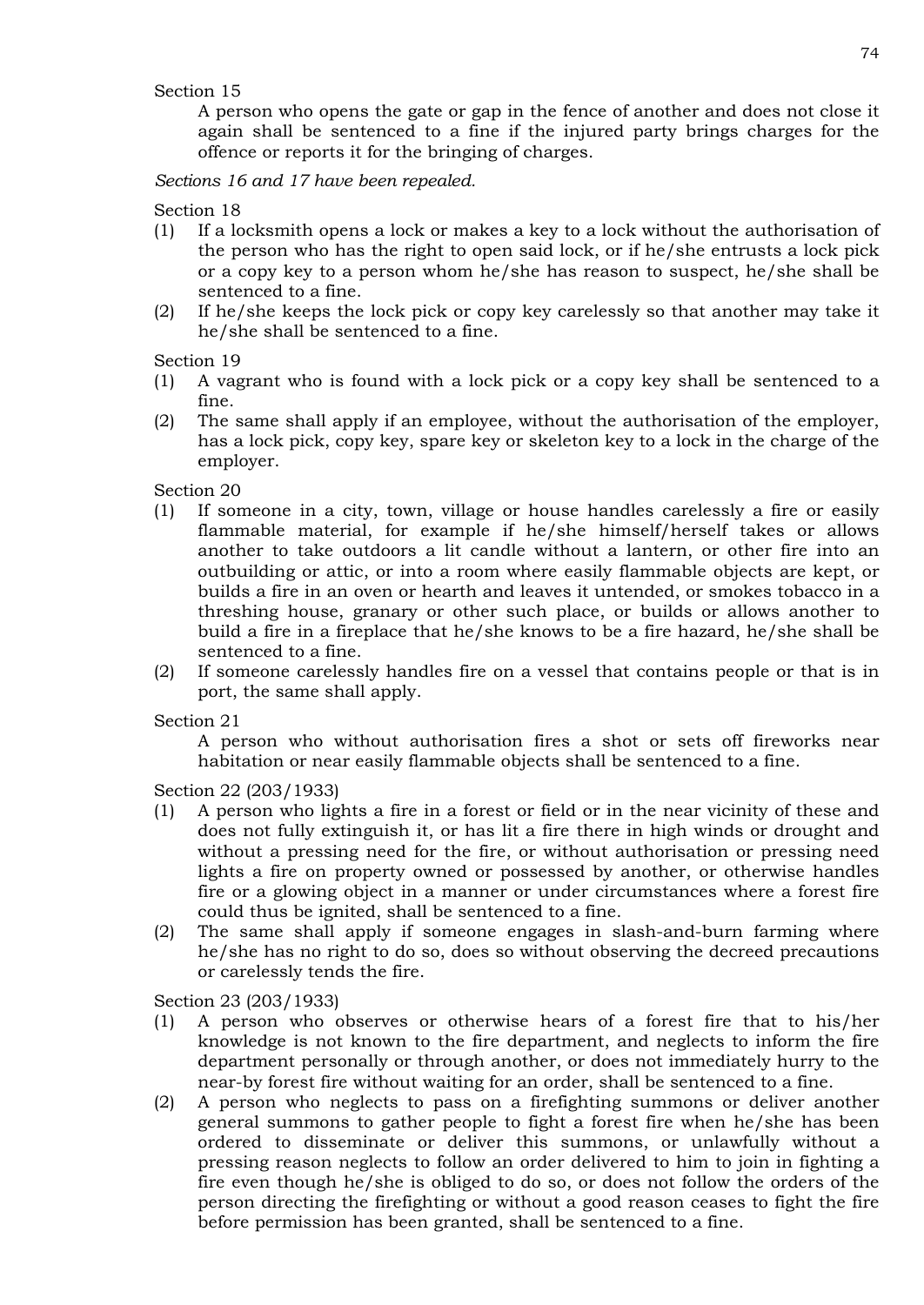(3) The same shall apply if someone unlawfully neglects to pass on .a general summons that has been initiated in another lawful matter.

*Sections 24—27 have been repealed.*

## Chapter 45 — **Military offences** (559/2000)

### *Service offences*

Section 1 — *Service offence* (559/2000)

- (1) A soldier who breaches or fails to fulfil a duty that is part of his/her service, or fails to heed an order pertaining to the service or to military order, when issued by way of regulations or other means, shall be sentenced, unless the act is specifically punishable by virtue of chapter 40, section 1—3 or section 5 or of this chapter, for a *service offence* to disciplinary punishment or to imprisonment for at most one year.
- (2) A sentence for a service offence shall be passed also on a soldier
	- (1) who is on duty under the influence of alcohol or another intoxicant so that his/her ability to fulfil the duty is decreased, or
	- (2) who, in order to free himself/herself from service or obtain a leave or other relief from service, injures himself/herself, compromises his/her health or attempts to do so or with said intent presents false information.

Section 2 — *Aggravated service offence* (559/2000)

If, in the service offence,

- (1) considerable benefit is sought,
- (2) the intent is to cause considerable or particularly serious damage, or
- (3) the offence has been committed in the performance of a particularly responsible position,

and the service offence is aggravated also when assessed as a whole, the offender shall be sentenced for an *aggravated service offence* to imprisonment for at most four years.

Section 3 — *Petty service offence* (559/2000)

If the service offence, in view of the nature of the duty or other circumstances, is petty when assessed as a whole, the offender shall be sentenced for a *petty service offence* to disciplinary punishment.

Section 4 — *Negligent service offence* (559/2000)

If the service offence referred to in section 1(1) has been committed through negligence, the offender shall be sentenced for a *negligent service offence* to disciplinary punishment or to imprisonment for at most three months.

## *Sentry offences*

## Section 5 — *Sentry offence* (559/2000)

(1) A soldier on sentry duty or in the day detail who leaves his/her post or duties without permission, or a soldier who does not arrive on time in said duties or who otherwise neglects to fulfil or violates the orders given on sentry duty or duty for the day, shall be sentenced for a *sentry offence* to disciplinary punishment or to imprisonment for at most two years.

### Section 6 — *Aggravated sentry offence* (559/2000)

If, in the sentry offence, considerable or particularly serious damage or the danger of such damage is caused and the sentry offence is aggravated also when assessed as a whole, the offender shall be sentenced for an *aggravated sentry offence* to imprisonment for at least four months and at most four years.

### Section 7 — *Petty sentry offence* (559/2000)

If the sentry offence, in view of the nature of the sentry duty or duty for the day or other circumstances, is petty when assessed as a whole, the offender shall be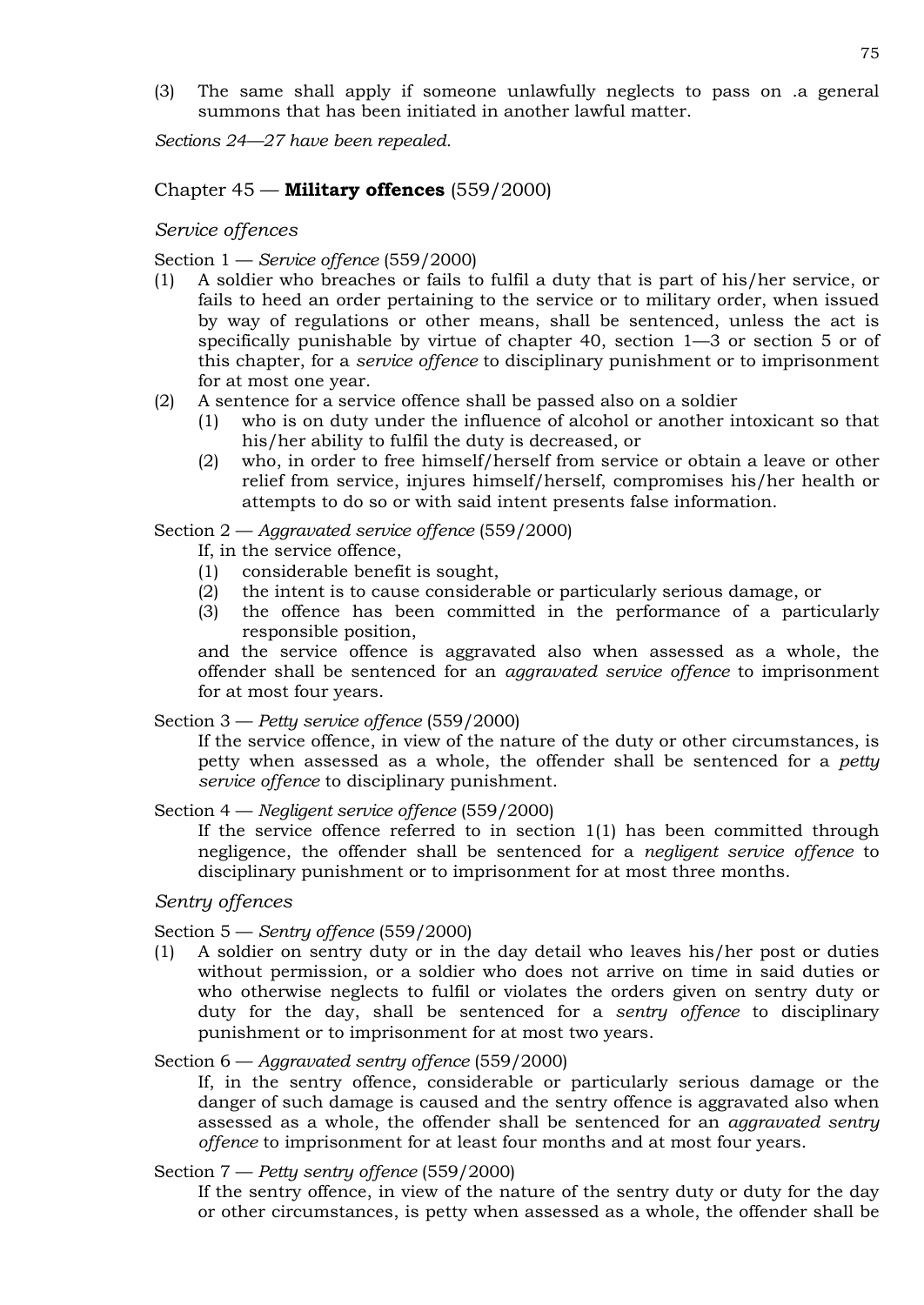sentenced for a *petty sentry offence* to disciplinary punishment or to imprisonment for at most six months.

Section 8 — *Negligent sentry offence* (559/2000)

If the sentry offence has been committed through negligence, the offender shall be sentenced for a *negligent sentry offence* to disciplinary punishment or to imprisonment for at most three months.

## *Absence offences*

Section 9 — *Absence without leave* (559/2000)

A soldier who is absent without leave from the unit or place where he/she is to serve, or who fails to arrive at the assigned time, shall be sentenced for *absence without leave* to disciplinary punishment or to imprisonment for at most six months.

## Section 10 — *Desertion* (559/2000)

A soldier who has been absent without leave, as referred to in section 10, for at least five days, so that the absence has caused or could have caused an essential interruption of the soldier's training or otherwise been of essential detriment to service, shall be sentenced for *desertion* to disciplinary punishment or to imprisonment for at most one year.

## *Obedience offences*

## Section 11 — *Violent resistance to a superior officer* (559/2000)

A soldier who employs violence or the threat of violence in resisting the carrying out of an order given by a superior officer on duty or a soldier on duty as a sentry, in the day detail, on patrol or on police duty, or who in the said manner forces or attempts to force such a person to do something or refrain from doing something, or who otherwise employs violence against such a person while the latter is on duty or because of an act performed on duty, shall be sentenced for *violent resistance to a superior officer* to disciplinary punishment or to imprisonment for at most two years.

### Section 12 — *Aggravated violent resistance to a superior officer* (559/2000)

If, in the violent resistance to a superior officer,

(1) a firearm, edged weapon or other comparable lethal instrument is used, or

(2) the offence is committed in complicity with another soldier,

and the violent resistance to a superior officer is aggravated also when assessed as a whole, the offender shall be sentenced for *aggravated violent resistance to a superior officer* to imprisonment for at least four months and at most four years.

### Section 13 — *Obstructing a superior officer* (559/2000)

A soldier who, without employing violence or the threat of violence, unlawfully prevents or attempts to prevent a superior officer on duty or a soldier on duty as a sentry, in the day detail, on patrol or on police duty to carry out a service task or hinders the same, shall be sentenced for *obstructing a superior officer* to a disciplinary punishment or to imprisonment for at most three months.

Section 14 — *Insubordination* (559/2000)

A soldier on duty who refuses to obey an order given by a superior officer or a soldier on duty as a sentry, in the day detail, on patrol or on police duty, or who deliberately leaves said order unfulfilled or delays in fulfilling it, shall be sentenced for *insubordination* to disciplinary punishment or to imprisonment for at most one year.

### Section 15 — *Joint insubordination* (559/2000)

If soldiers commit an offence referred to in section 14 upon mutual agreement, each offender shall be sentenced for *joint insubordination* to disciplinary punishment or to imprisonment for at most two years.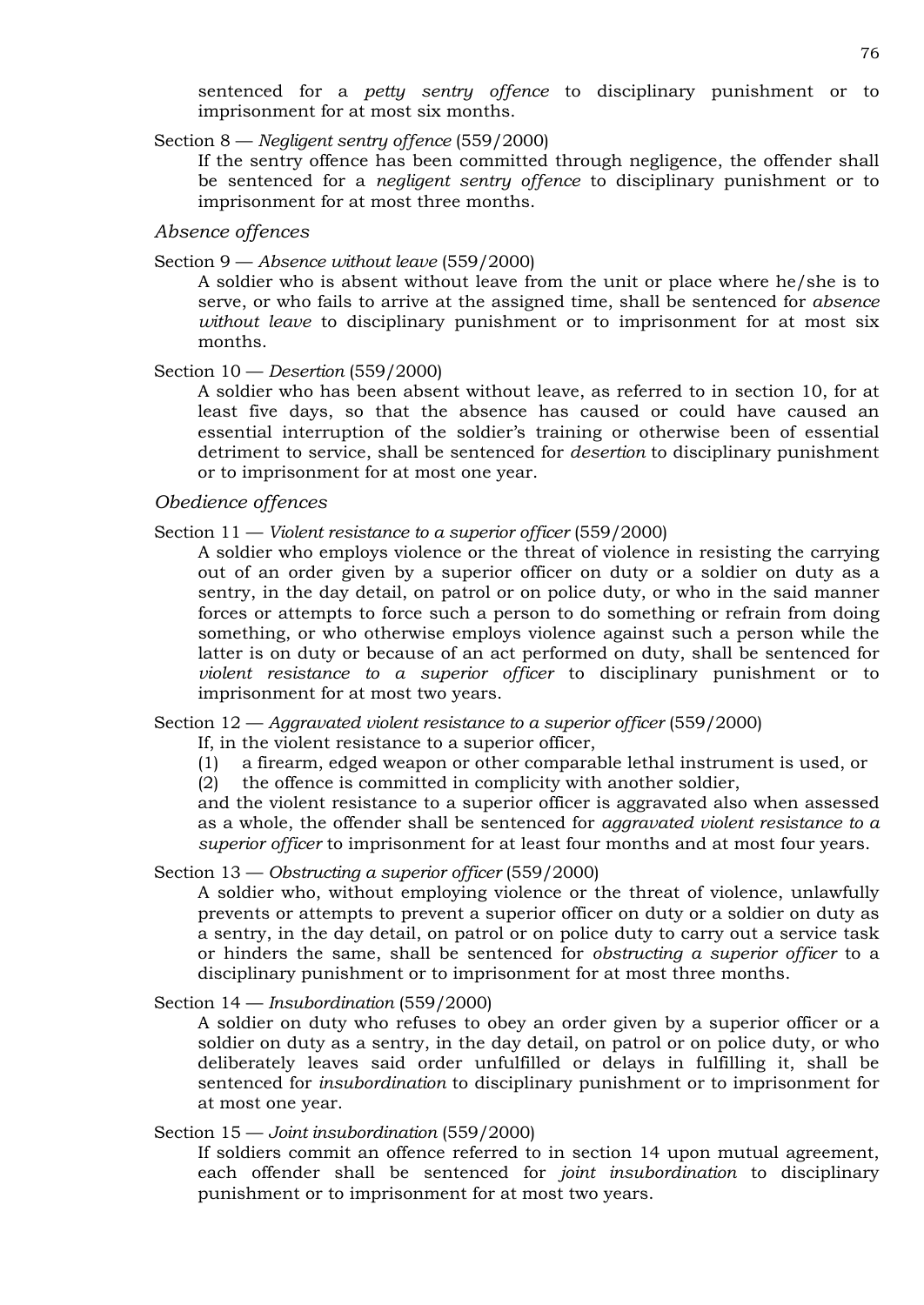# *Offences by a superior officer*

#### Section 16 — *Abuse of superior position* (559/2000)

- (1) A superior officer who
	- (1) through abuse of his/her authority causes a subordinate suffering or a health hazard that is unnecessary as regards duty, or treats a subordinate in a humiliating manner, or
	- (2) as a disciplinary superior imposes a disciplinary punishment or a disciplinary correction on a person whom he/she knows to be innocent

shall be sentenced for *abuse of superior position* to disciplinary punishment or to imprisonment for at most two years.

(2) A sentence for abuse of superior position shall be passed also on a superior officer who orders a subordinate to perform work which does not form part of duty or training.

### Section 17 — *Aggravated abuse of superior position* (559/2000)

If, in the abuse of superior position, especially severe suffering or a serious health hazard is caused to the subordinate and the abuse of superior position is aggravated also when assessed as a whole, the offender shall be sentenced for *aggravated abuse of superior position* to imprisonment for at least four months and at most four years.

# *Miscellaneous offences*

### Section 18 — *Conduct unbecoming a soldier* (559/2000)

A soldier off duty who appears in a barracks area or another area used by the armed forces or the frontier guards, in a public place or at a public occasion while obviously intoxicated, or who by making noise or through other behaviour causes a disturbance or gives offence, shall be sentenced for *conduct unbecoming a soldier* to disciplinary punishment.

## Section 19 — *Unlawful political activity* (559/2000)

A soldier or a person in military service in the frontier guards, as referred to in sections  $27(1)(1)$  and  $27(1)(3)$  of this chapter, who joins a political party or an association engaged in, or clearly supportive of, party politics, or fails to resign the membership of a party or an association referred to above, shall be sentenced for *unlawful political activity* to disciplinary punishment.

# *Offences in wartime*

Section 20 — *Military offence in wartime* (559/2000)

- (1) If an offence referred to in section 1(1), 1(2)(1) or 9 is committed in wartime, the offender shall be sentenced to disciplinary punishment or to imprisonment for at most two years.
- (2) If an offence referred to in section 5, 10, 11, 14 or 15 is committed in wartime, the offender shall be sentenced to imprisonment for at most four years.
- (3) If an offence referred to in section 6 or 12 is committed in wartime, the offender shall be sentenced to imprisonment for at most six years.

Section 21 — *Violation of combat duty* (559/2000)

- (1) A soldier who
	- (1) by violating his/her particular combat duty,
	- (2) by failing to fulfil such duty, or
	- (3) in another comparable manner

endangers the fulfilment of a combat task shall be sentenced, unless a more severe penalty for the act is provided elsewhere, for *violation of combat duty* to imprisonment for at most four years.

(2) A sentence for violation of combat duty shall be passed also on a soldier who in wartime commits an offence referred to in section 1(2)(2) for purposes of avoiding duty or not participating in a particular combat task.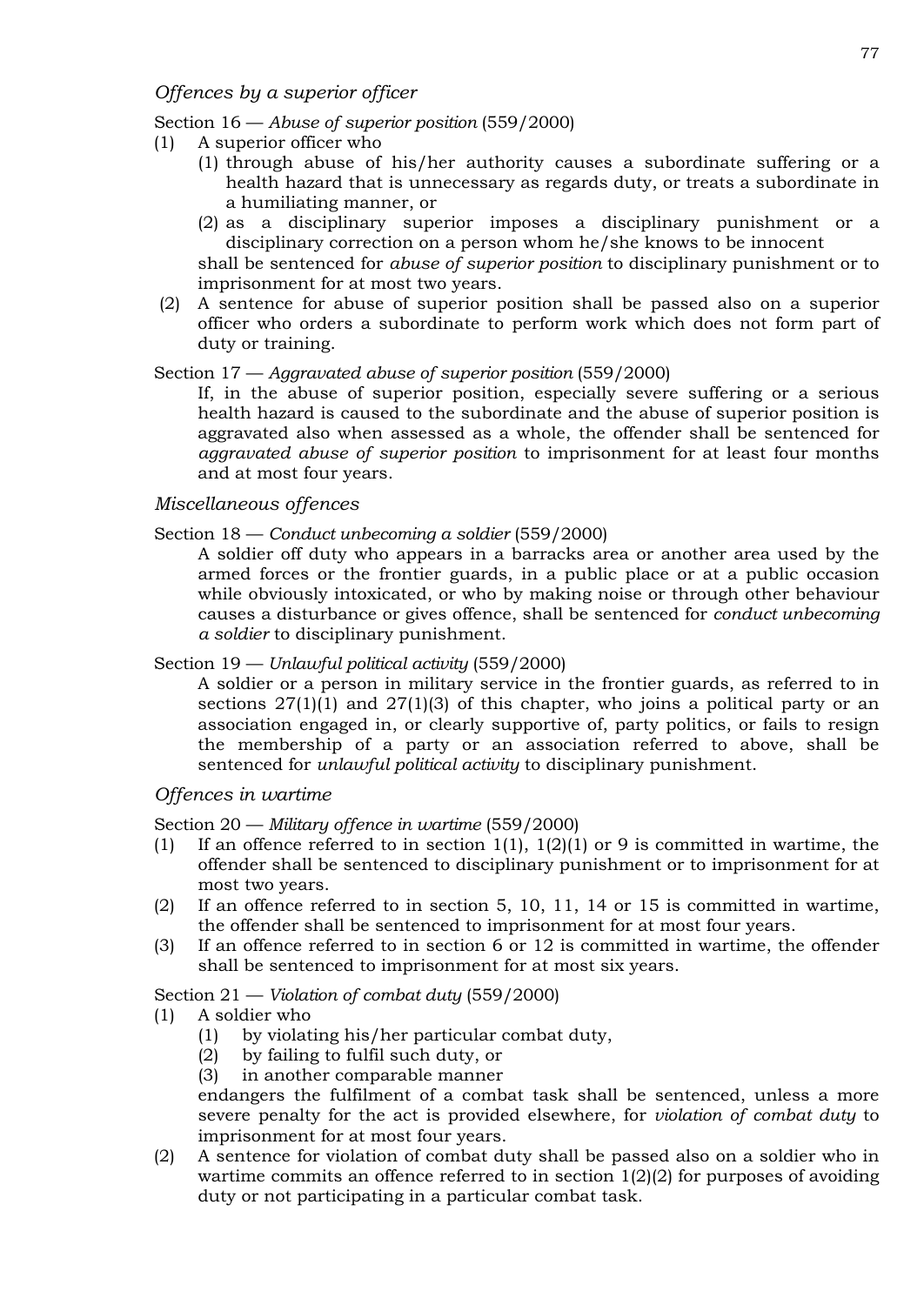Section 22 — *Desertion* (559/2000)

- (1) A soldier who in wartime deserts to the enemy or without an unavoidable reason surrenders to the enemy shall be sentenced, unless he/she by the same act commits aggravated treason or an attempt thereof, for *desertion* to imprisonment for at least two years and at most ten years.
- (2) An attempt is punishable.

Section 23 — *Dangerous military offence* (559/2000)

- (1) If an offence referred to in section 20(2), 20(3) or 21 is conducive to causing especially grave danger to the unit or its operations or to endangering an especially important installation, the offender shall be sentenced for a *dangerous military offence* to imprisonment for at least one year and at most ten years.
- (2) An attempt is punishable.

Section 24 — *Conspiracy to commit a dangerous military offence* (559/2000)

If soldiers agree among themselves to commit a dangerous military offence referred to in section 23, each offender shall be sentenced for *conspiracy to commit a dangerous military offence*, the instigator and leader to imprisonment for at most four years and the co-conspirators to disciplinary punishment or to imprisonment for at most one year.

Section 25 — *Escape by a prisoner of war* (559/2000)

A prisoner of war who escapes or attempts to escape shall be sentenced for *escaping by a prisoner of war* to disciplinary punishment.

Section 26 — *Furthering an escape by a prisoner of war* (559/2000)

A prisoner of war who furthers the escape of another prisoner of war shall be sentenced for *furthering an escape by a prisoner of war* to disciplinary punishment.

# *Scope of application*

Section 27 — *Soldiers* (559/2000)

- (1) For the purposes of this chapter, *soldier* is defined as follows:
	- (1) the regular personnel of the armed forces and the temporary personnel of the armed forces, the latter when appointed to military duties;
	- (2) conscripts performing armed or unarmed national service and those performing the service referred to in the Act on the Voluntary National Service for Women (194/1995); and
	- (3) students being trained for regular service in the armed forces.
- (2) In addition, the provisions on soldiers apply, as specifically provided by law, also to the military personnel of the frontier guard service and the personnel performing service referred to in the Peacekeeping Act (514/1984). (1118/2000)

Section 28 — *Wartime* (559/2000)

- (1) For the purposes of this chapter, *wartime* is defined as the time when a state of defence, as referred to in the State of Defence Act (1083/1991), is in effect. The provisions of this chapter pertaining to wartime are applicable only in the territory where the state of defence is in effect, as provided in section 3 of the State of Defence Act.
- (2) In addition to soldiers, in wartime also the following are subject to the provisions in this chapter:
	- (1) those serving in the armed forces in offices and functions other than those referred in section 27;
	- (2) those serving in the armed forces on the basis of commitment or other than a occasional or short-term employment relationship, in forces or institutions organised on a military basis;
	- (3) those serving in public institutions or traffic or communications installations subjected to military command and
	- (4) those who have been ordered into service in the armed forces or installations organised on a military basis and subjected to military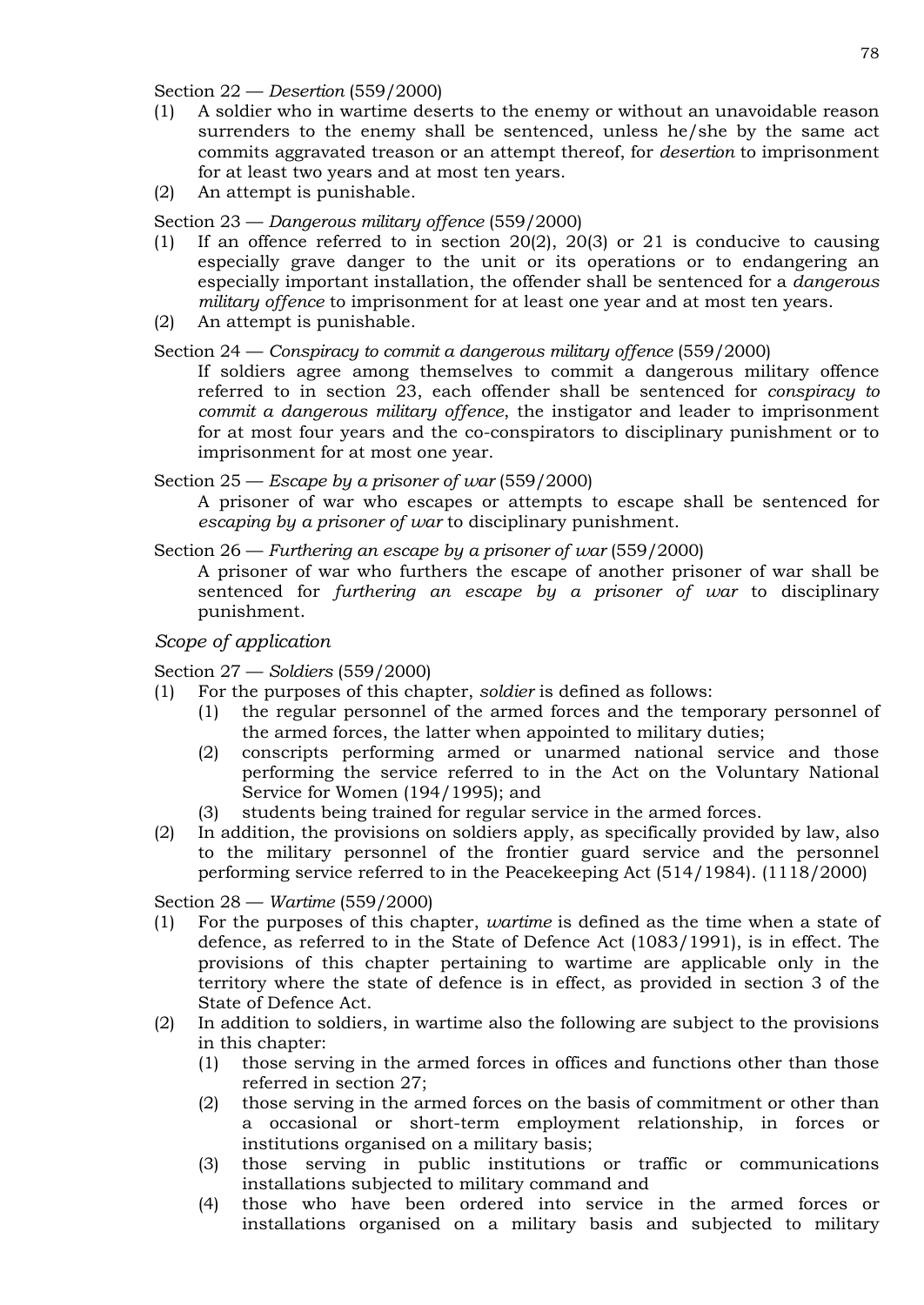command, when this ordering into service took place as decreed for a general labour duty.

(3) Those serving in duties corresponding to those referred in paragraph (2) elsewhere than in the armed forces are also subject to the provisions of this chapter in wartime, as specifically provided by law.

Section 29 — *Restrictions on application* (559/2000)

- (1) Persons referred to above in section 27 or 28 are subject to military penal provisions during the period that the service or circumstances referred to in these provisions continues, as provided in greater detail by Decree.
- (2) When it is considered expedient in view of the office or nature of the tasks of a person subject to this chapter, it may be provided by Decree that the military penal provisions or a part thereof, as stipulated in the Decree, are not applicable to him/her.
- (3) A prisoner of war is subject to the provisions of this chapter governing soldiers, taking into consideration the provisions in sections 25 and 26 and the stipulations in international agreements binding on Finland.
- (4) A prisoner of war who has succeeded in escaping to his/her own forces or to a neutral country, but who is then captured again, shall no longer be sentenced for an earlier offence referred to in section 25.
- (5) An offence which a prisoner of war has committed during his/her escape or attempted escape only in order to facilitate the escape and which does not involve personal violence shall be punishable only by disciplinary punishment.

# Chapter 46 — **Regulation offences and smuggling** (769/1990)

Section 1 — *Regulation offence* (1522/1994)

- (1) A person who violates or attempts to violate a regulatory provision in
	- (1) the Act on the Fulfilment of Certain Obligations of Finland as a Member of the United Nations and the European Union; (706/1997)
	- (2) the Act on the Security of the Foreign Trade and Economic Growth of the Nation (157/1974);
	- (3) the Foreign Exchange Act (954/1985);
	- (4) s*ubparagraph has been implicitly repealed.*
	- (5) the Price Freeze Act (717/1988)
	- (6) the Emergency Powers Act (1080/1991);
	- (7) the Act on the Adoption and Application of the Agreement on the International Energy Programme (1682/1991);
	- (8) the Act on Foreign Trade Administration and the Supervision and Protection Measures Applicable in Certain Situations (1521/1994); (706/1997)
	- (9) an import or export Regulation of the European Union; (706/1997)
	- (10) the Act on the Export Control of Dual-use Goods (562/1996); or (706/1997)
	- (11) a Regulation, adopted on the basis of Article 73g or 228a of the Treaty establishing the European Community, on the interruption or limitation of capital transfers, payments or other economic relations as regards the Common Foreign and Security Policy of the European Union, (706/1997)

or a regulatory order issued on the basis of one of the above, shall be sentenced for a *regulation offence* to a fine or to imprisonment for at most two years.

# Section 2 — *Aggravated regulation offence* (769/1990)

If in the regulation offence

- (1) considerable financial benefit is sought;
- (2) the offence is in some area or in the entire country conducive to causing considerable danger to the livelihood of the population, the functioning of the national economy or the economic defensive preparedness of the nation; or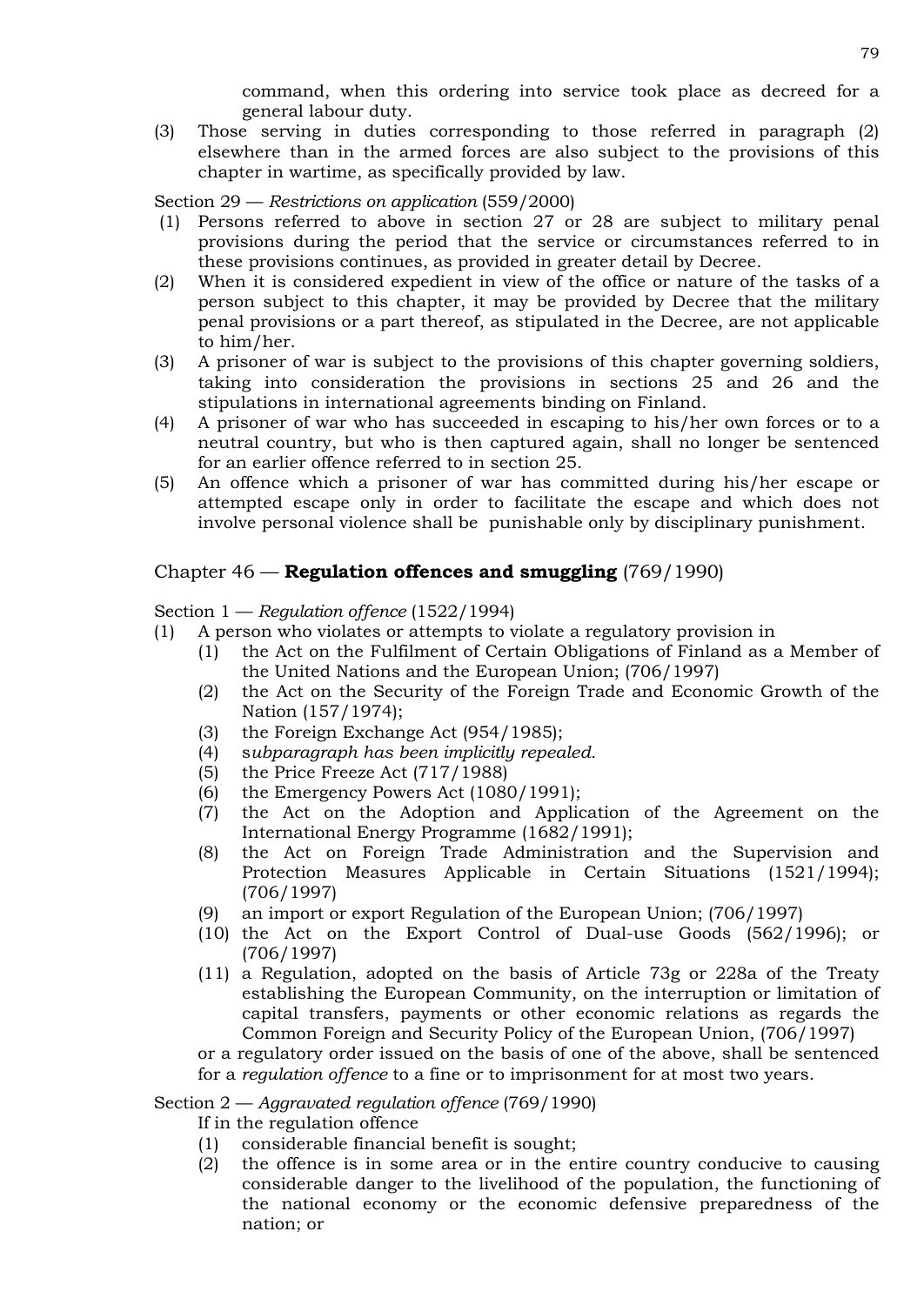(3) the offence is committed in a particularly methodical manner

and the regulation offence is aggravated also when assessed as a whole, the offender shall be sentenced for an *aggravated regulation offence* to imprisonment for at least four months and at most four years.

Section 3 — *Petty regulation offence* (769/1990)

If the regulation offence, when assessed as a whole, with due consideration to the amount of benefit sought or to the other circumstances connected with the offence, is to be deemed petty, the offender shall be sentenced for a *petty regulation offence* to a fine.

Section 4 — *Smuggling* (769/1990)

- (1) A person who without the appropriate permission or otherwise in violation of import or export provisions or regulations imports, exports or attempts to import or export goods, the import or export of which is prohibited or requires the permission or inspection of an authority, shall be sentenced for *smuggling* to a fine or to imprisonment for at most two years.
- (2) However, the violation of a provision or regulation on import or export referred to in section 1—3 shall not be deemed smuggling.

Section 5 — *Petty smuggling* (769/1990)

If the smuggling, when assessed as a whole, with due consideration to the value or quantity of goods or to the other circumstances connected with the offence, is to be deemed petty, the offender shall be sentenced for *petty smuggling* to a fine.

Section 6 — *Unlawful dealing in imported goods* (951/1999)

A person who hides, procures, takes into his/her possession or conveys property, the import of which has involved an offence referred to in section 1—5, or chapter 29, section 1—3, or in another manner handles such property, although he/she knows that the property was imported in the said manner shall be sentenced for *unlawful dealing in imported goods* to a fine or to imprisonment for at most one year and six months.

Section 6a — *Petty unlawful dealing in imported goods* (951/1999)

If the unlawful dealing in imported goods, in view of the value of the goods in question or the other circumstances of the offence, when assessed as a whole, is to be deemed petty, the offender shall be sentenced for *petty unlawful dealing in imported goods* to a fine.

Section 7 — *Restrictive provision* (769/1990)

- (1) The minor neglect of an obligation to report something or to provide information and another minor violation of a procedural provision shall not be deemed an offence referred to in section 1—5 of this chapter.
- (2) A person who is accessory to an offence committed in the import of goods shall not be convicted for an offence referred to in sections 6 and 6a of this chapter. (951/1999)
- (3) Sections 6 and 6a of this chapter do not apply to a person living together with the offender in a joint household if this person merely uses or consumes property obtained by the offender for the customary needs of the household.

Section 8 — *Forfeiture* (769/1990)

- (1) Property that has been the object of an offence referred to in section 1—5 (*object of an offence*) shall be declared forfeited to the State in so far as forfeiture is necessary
	- (1) in order to ensure the purposes of regulation;
	- (2) in order to prevent new and comparable offences directed at the property; or
	- (3) because of the features of the property that are dangerous to health or the environment.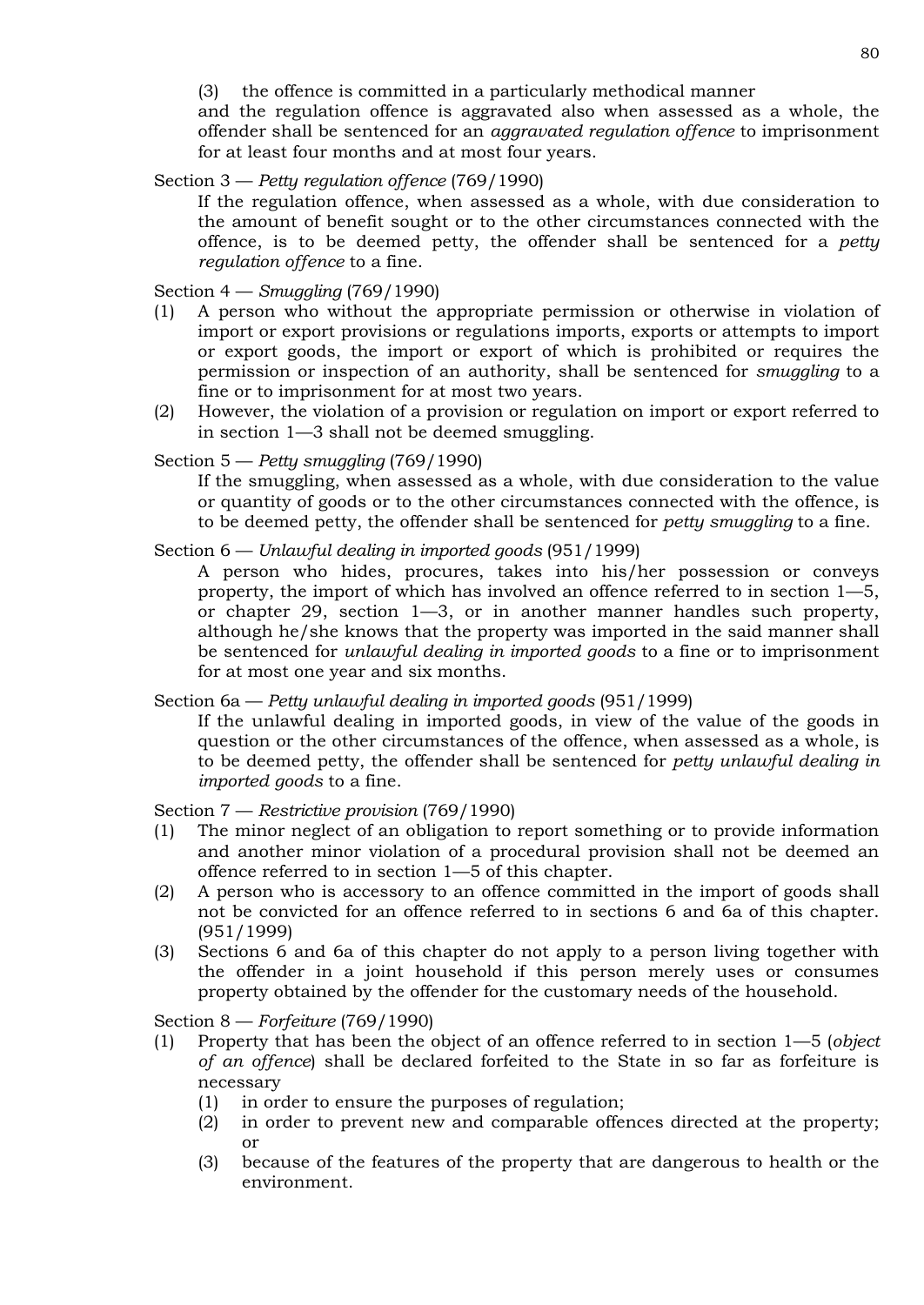- (2) A container, packaging or other object that has been used for the storage of the object of an offence declared forfeited may also be declared forfeited if the forfeiture cannot otherwise be enforced without difficulty.
- (3) A means of transport that has been used for an offence referred to in sections 1—6a or for the tax fraud referred to in section 6 or 6a and to which structural changes have been made in order to simplify the concealment of the object of the offence or otherwise to promote the commission of the offence may be declared forfeited to the State. Also other means of transport may be declared forfeited if they have been principally used for the commission of such an offence. (951/1999)

## Section 9 — *Restrictions on forfeiture* (769/1990)

An object of an offence, storage device or means of transport shall not be declared forfeited if it belongs in full or in part to a person other than the offender, an accessory to the offence or the person on whose behalf or with whose consent the offence was committed. However, property may be declared forfeited from a person to whom the property was transferred after the offence was committed if he/she had at the time of reception of the property known of the offence.

## Section 10 — *Forfeiture of value* (769/1990)

- (1) If the property to be forfeited under section 8 cannot be declared forfeited due to the restriction provided in section 9 or because the property has been concealed or destroyed in order to avoid the forfeiture, the offender and an accessory to the offence may be ordered to have forfeited, instead of the property, its value either in full or in part. Similarly, a person on whose behalf or with whose consent the offence was committed as well as a person who has transferred the property after having received it with knowledge of the commission of the offence or who has concealed or destroyed the property in order to avoid forfeiture may also be declared to have forfeited the value of the property.
- (2) In ordering forfeiture of value, due consideration shall be given, separately for each defendant, to the culpability indicated by the offence, the financial standing of the defendant and the other circumstances.
- (3) If two or more persons are ordered to have forfeited the value of the same property because of an offence referred to in this chapter, they shall be jointly and severally liable for the same. However, a person who has not been declared to have forfeited the full value shall be liable only for the amount declared forfeited.

## Section 11 — *Adjustment of forfeiture* (769/1990)

If, with due consideration to the nature of the offence and other circumstances, the forfeiture would be unreasonable, forfeiture shall not be declared or the value of the property or only a part of the property or its value shall be declared forfeited.

### Section 12 — *Procedural provision* (951/1999)

The forfeiture referred to in this chapter may be applied to a person on whose behalf or with whose consent the offence referred to in sections 1—6a has been committed, as well as to a person who has known of such an offence and to whom the property has been transferred after the commission of the offence, even though no charges have been brought against him or against the offender, or the offender has not been sentenced to a punishment.

## Section 13 — *Reference provision* (769/1990)

Unless otherwise provided in section 8—12, the provisions in chapter 2, section 16 apply. In addition, chapter 2, section 16(4) applies to the object of an offence that has been declared forfeited.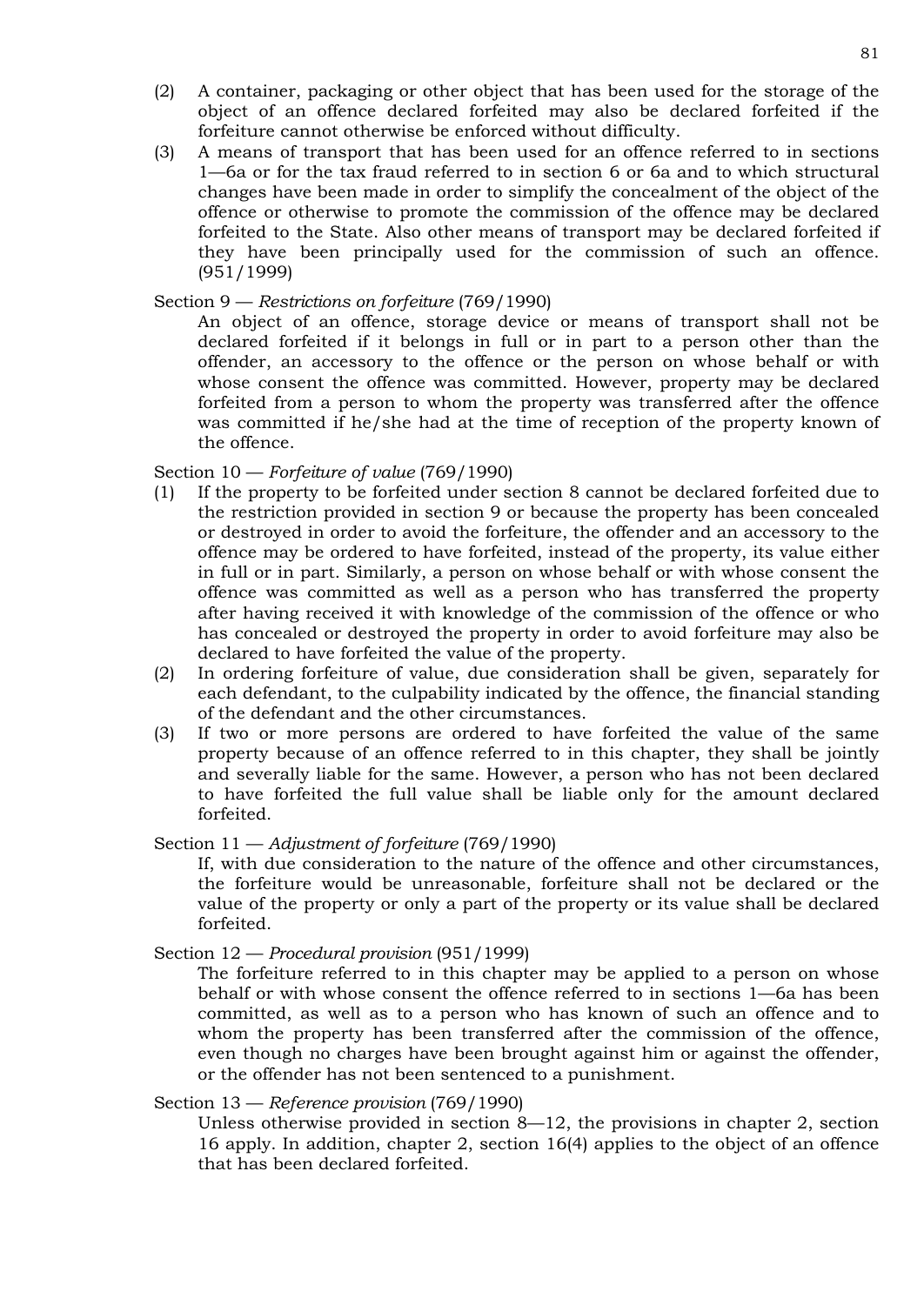Section 14 — *Corporate criminal liability* (743/1995)

The provisions on corporate criminal liability apply to regulation offences, aggravated regulation offences and smuggling.

# Chapter 47 — **Employment offences** (578/1995)

Section 1 — *Work safety offence* (578/1995)

- (1) An employer, or a representative thereof, who intentionally or negligently
	- (1) violates work safety regulations; or
	- (2) causes a defect or fault that is contrary to work safety regulations or makes possible the continuation of a situation contrary to work safety regulations by failing to monitor compliance with them in work that he/she supervises, or by failing to provide for the financial, organisational or other prerequisites for work safety

shall be sentenced for a *work safety offence* to a fine or to imprisonment for at most one year.

- (2) The provisions in chapter 21, section 8—11 and section 13 apply to the punishment of negligent homicide, negligent bodily injury and imperilment. (1010/1995)
- (3) However, a one-off violation of work safety regulations which is insignificant in view of work safety and which is penalised in accordance with section 49 of the Work Safety Act (299/1958) or section 9 of the Act on Occupational Health Care (743/1978) shall not be deemed a work safety offence. (205/1999)

## Section 2 — *Working hours offence* (578/1995)

An employer, or a representative thereof, who intentionally or grossly negligently,

- (1) to the detriment of the employee fails to keep working hours or annual leave accounts, keeps them erroneously, alters, conceals or destroys them or renders them impossible to read; or
- (2) proceeds in a manner punishable under the working hours or annual leave legislation despite an exhortation, order or prohibition issued by the work safety authorities

shall be sentenced for a *working hours offence* to a fine or to imprisonment for at most six months.

# Section 3 — *Work discrimination* (578/1995)

An employer, or a representative thereof, who when advertising for a vacancy or selecting an employee, or during employment without an important and justifiable reason puts a job seeker or an employee in an inferior position

- (1) because of race, national or ethnic origin, colour, language, sex, age, relations, sexual preference or state of health; or
- (2) because of religion, political opinion, political or industrial activity or a comparable circumstance

shall be sentenced for *work discrimination* to a fine or to imprisonment for at most six months.

Section 4 — *Violation of the rights of an employee representative* (72/2001)

An employer, or a representative thereof, who without a reason based on law or a collective employment or civil service agreement dismisses, otherwise severs or puts on compulsory unpaid leave an employee representative, a trustee referred to in chapter 13, section 3 of the Employment Contracts Act (55/2001), a work safety trustee or a personnel representative referred to in the Act on Personnel Representation in Company Administration (725/1990) or the Act on Cooperation in Companies (725/1978), or puts him/her on part time, shall be sentenced, unless the act is punishable as work discrimination, for *violation of the rights of an employee representative* to a fine.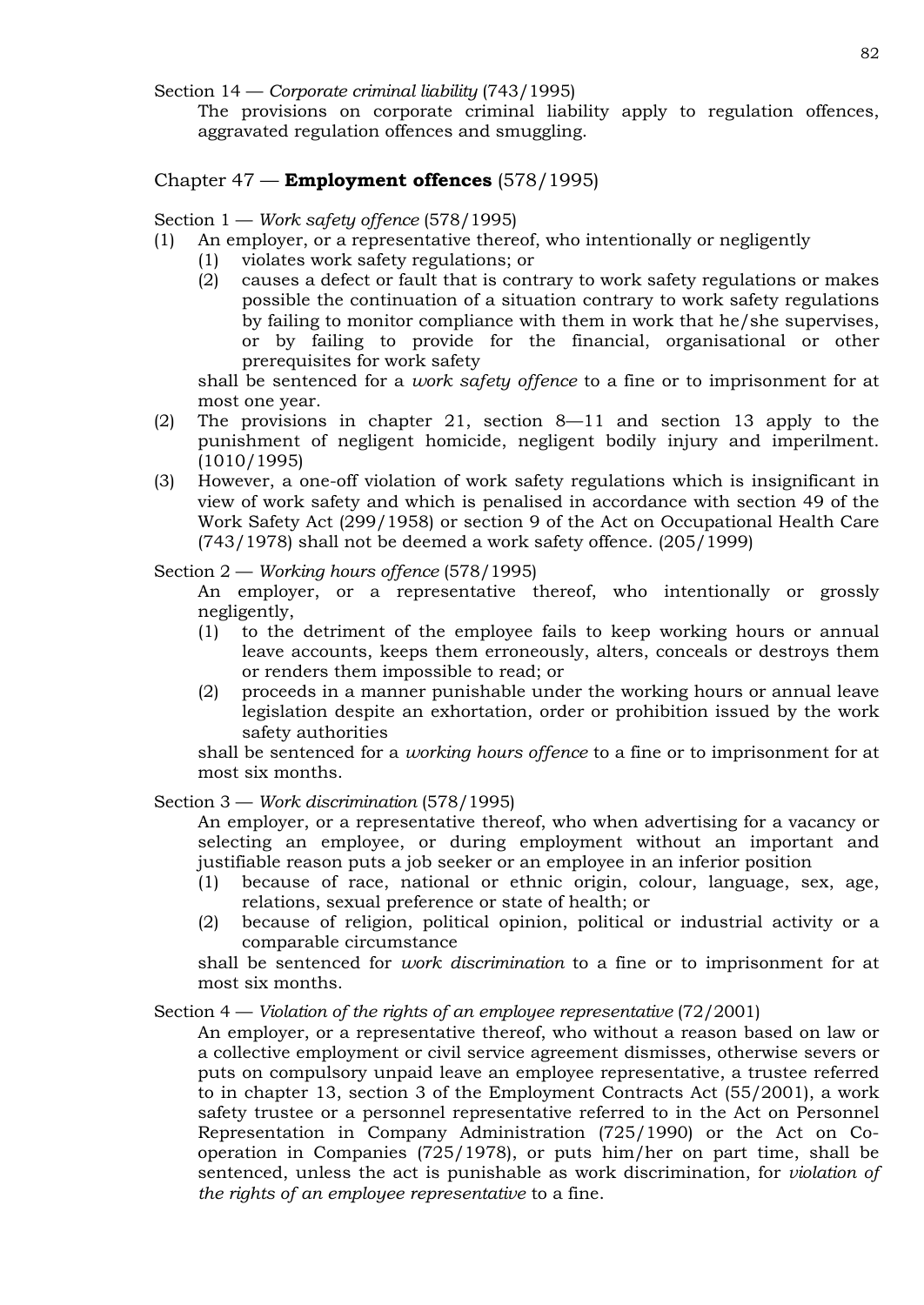Section 5 — *Violation of the right to organise* (578/1995)

- (1) An employer, a representative thereof or an employee who prevents
	- (1) an employee from establishing a lawful industrial or political association or using his/her right to join or belong to it or to participate in its activities; or
	- (2) the employees or their industrial organisations from appointing or electing an employee representative, trustee, work safety trustee or personnel representative in group co-operation

shall be sentenced for *violation of the right to organise* to a fine. (72/2001)

- (2) A person who forces an employee to join or belong to an industrial or political association shall also be sentenced for violation of the right to organise.
- (3) An attempt is punishable.

# Section 6 — *Employment agency offence* (578/1995)

- (1) A person who charges a fee from individual customers for employment agency services aiming directly at employment, or charges a fee for seamen's employment agency services, shall be sentenced for an *employment agency offence* to a fine or to imprisonment for at most one year.
- (2) A person who in violation of a prohibition of the work safety authorities continues the hiring out of workers abroad or the pertinent advertising.

## Section 6a — *Work permit offence* (563/1998)

- (1) An employer of a representative thereof who hires or employs a foreigner not in possession with the requisite work permit shall be sentenced for a *work permit offence* to a fine or to imprisonment for at most one year.
- (2) A sentence for a work permit offence shall also be passed on a principal or a representative thereof who fails to make sure that the foreigners working for the foreign contractor, subcontractor or workforce rental agency hired by it have the requisite work permit.

## Section 7 — *Allocation of liability* (578/1995)

A person whose responsibility the commission or omission is shall be sentenced for the conduct of an employee or a representative thereof, where punishable under this chapter. In the allocation of liability due consideration shall be given to the position of that person, the nature and extent of his/her duties and competence and also otherwise his/her participation in the arising and continuation of the situation that is contrary to law.

Section 8 — *Definitions* (578/1995)

- (1) For the purposes of this chapter
	- (1) *employer* is defined as one that in an employment relationship, a public service relationship or a comparable service relationship in a public corporation has work done, and one who in reality uses the power of decision of an employer;
	- (2) *representative of an employer* is defined as a member of a statutory or other decision-making body of a legal person and one who on the behalf of the employer directs or supervises the work;
	- (3) *employee* is defined as one who is in an employment relationship, a public service relationship or a comparable service relationship in a public corporation with the employer; and
	- (4) *work safety regulations* are defined as the provisions contained in, or issued on the basis of, the Work Safety Act (299/1958), the Occupational Health Act (743/1978) or another act governing work safety, and pertaining to work safety or occupational health or the general rules to protect the health of others.
- (2) The provisions in sections 1 and 7 on the liability of an employer and a representative thereof apply correspondingly to the other work providers and their representatives referred to in sections 1 and 2 of the Work Safety Act, to persons referred to in section 4 of the same Act and to the persons and their representatives referred to in sections 5 and 6 of the Act.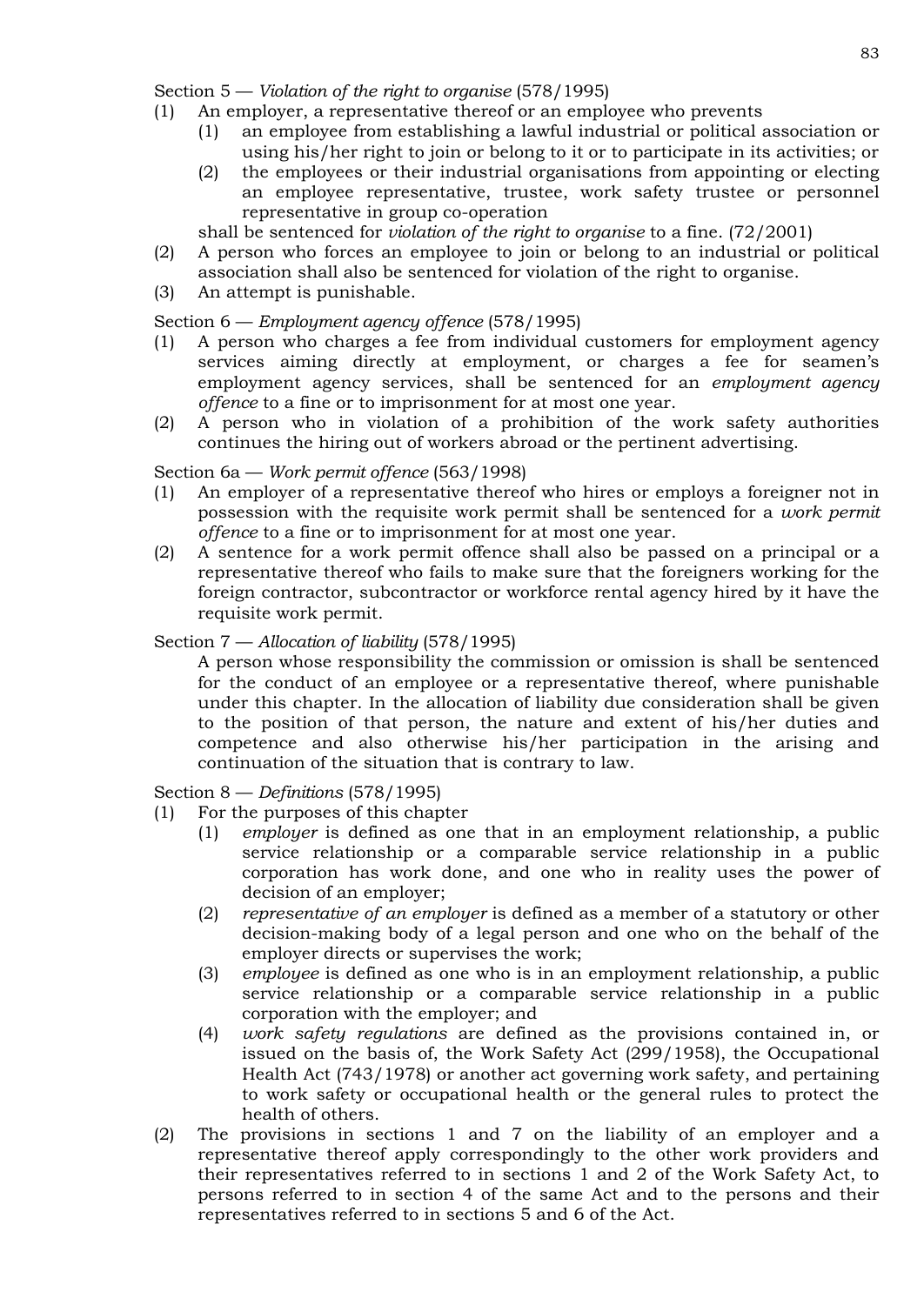# Chapter 48 — **Environmental offences** (578/1995)

Section 1 — *Impairment of the environment* (578/1995)

- (1) A person who, deliberately or through gross negligence,
	- (1) introduces, emits or disposes into the environment an object, a substance, radiation or suchlike in defiance of law, a provision based on law, a general or a specific order, or without a permit required by law or in defiance of permit conditions,
	- (2) produces, conveys, transports, uses, handles or stores a substance, products or goods, or operates a device, in defiance of a provision based on the Environmental Protection Act (86/2000), in defiance of Regulation (EC) No 2037/2000 of the European Parliament and of the Council on substances that deplete the ozone layer, or in defiance of a provision referred to in section 60(1) of the Waste Act (1072/1993) or a provision or a specific order or prohibition based on the Waste Act, or neglects his/her duty to organise waste management, as provided for in the Waste Act, or
	- (3) imports or exports waste or transports waste through the territory of Finland in defiance of the Waste Act or a provision or specific order based on the Waste Act or in the manner referred to in Article 26(1) of the Waste Shipments Regulation, as referred to in section 45(1) of the Waste Act, or imports or exports a substance, products or goods in defiance of a Decree based on the Environmental Protection Act or in defiance of the Regulation on substances depleting the ozone layer referred to in subparagraph (2),

so that the act is conducive to causing a danger of the spoiling or littering of the environment or a health hazard, shall be sentenced for *impairment of the environment* to a fine or to imprisonment for at most two years. (587/2001)

- (2) The attempt of a deliberate offence referred to in paragraph (1)(3) above is punishable.
- (3) A sentence for impairment of the environment shall likewise be passed on a person who, deliberately or through gross negligence, in a manner other than those referred to in paragraph (1), undertakes to alter the environment in defiance of the provisions of the Land Use and Building Act (132/1999), the Water Act (264/1961) or the Land Extraction Act (555/1981), or of the Drainage Rules of the Saimaa/Vuoksi Water System, or of provisions or general or specific orders based on the same, or of a plan or a permit, so that the act is conducive to causing an alteration comparably serious as the spoiling of the environment. (154/1999)

Section 2 — *Aggravated impairment of the environment* (578/1995)

- (1) If, in the impairment of the environment,
	- (1) the damage or danger of damage caused to the environment or health is especially serious, with regard to the long duration, wide effect and other circumstances of the realised or imminent damage, or
	- (2) the offence is committed in defiance of an order or a prohibition of an authority, as issued because of conduct referred to in section 1 and the offence is aggravated also when assessed as a whole, the offender shall be sentenced for *aggravated impairment of the environment* to imprisonment for

at least four months and at most six years.

(2) The provision on attempt in section 1 shall be correspondingly applied.

Section 3 — *Environmental infraction* (578/1995)

(1) If the impairment of the environment, with regard to the insignificance of the danger or damage caused to the environment or health, or the other circumstances of the offence, is minor when assessed as a whole, the offender shall be sentenced for an *environmental infraction* to a fine or to imprisonment for at most six months.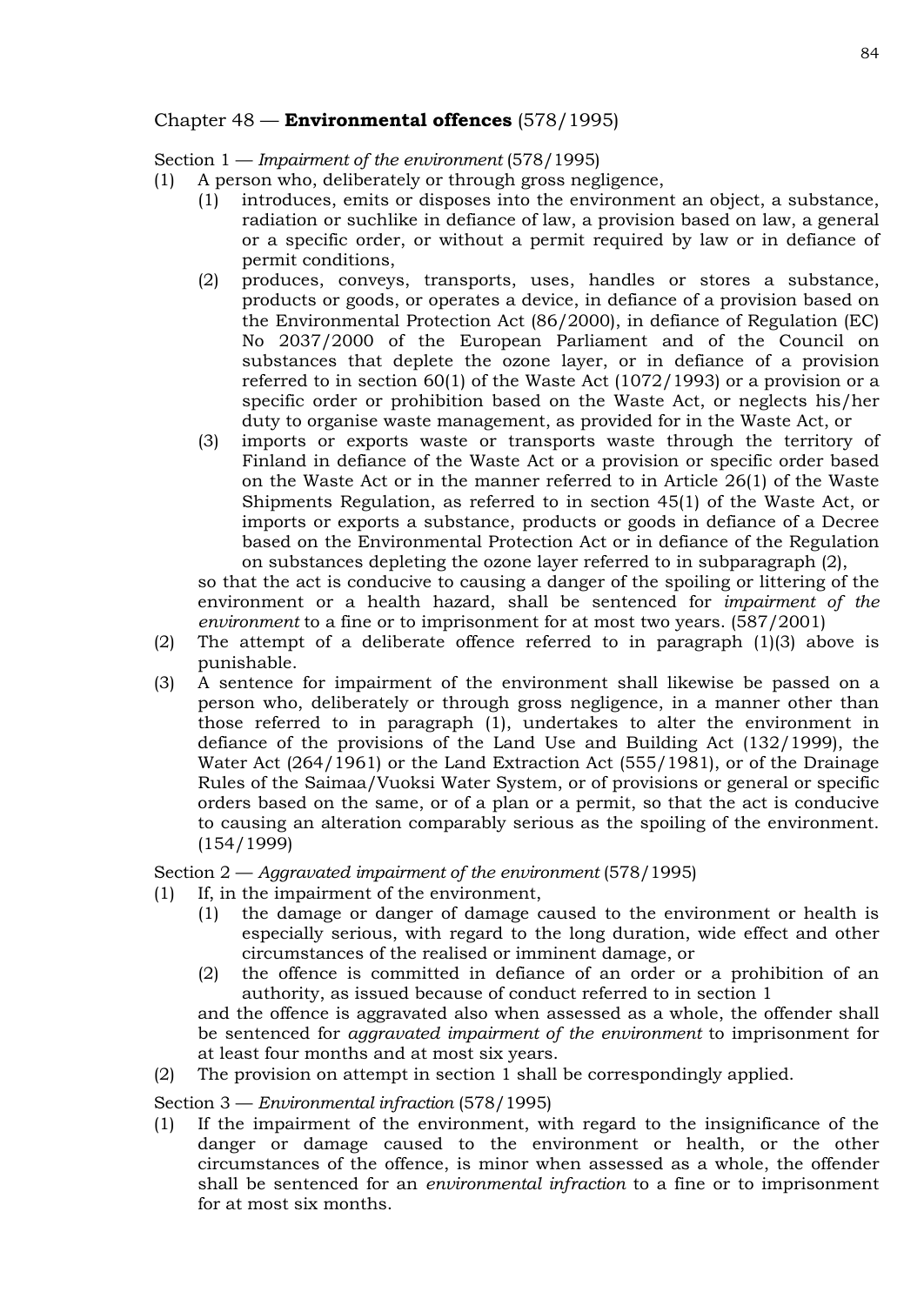- (2) A sentence for an environmental infraction shall likewise be passed on a person who, deliberately or through gross negligence, defies orders based on section 64 of the Environmental Protection Act. (112/2000)
- (3) A sentence for an environmental infraction shall likewise be passed on a person who neglects the duty to apply for an environmental permit, as referred to in sections 28 and 29 of the Environmental Protection Act, unless the act is punishable as impairment of the environment. (112/2000)
- (4) A sentence for an environmental infraction shall likewise be passed on a person who deliberately or through gross negligence violates section 5 of the Waterway Traffic Act or the prohibitions and restrictions issued on the basis of section 15 or 16 of the Waterway Traffic Act, so that the act is conducive to causing danger to the environment. (545/1999)

# Section 4 — *Negligent impairment of the environment* (112/2000)

A person who, through negligence not to be deemed gross,

- (1) affects the environment in a manner referred to in section  $1(1)(1)$  or  $1(3)$ , or
- (2) defies the Waste Act or the Environmental Protection Act or the provisions or orders based thereon in a manner referred to in section  $1(1)(2)$  or  $1(1)(3)$ so that the damage or danger of damage caused to the environment or health is especially serious, with regard to the long duration, wide effect and other circumstances of the realised or imminent damage, shall be sentenced for *negligent impairment of the environment* to a fine or to imprisonment for at most one year.

Section 5 — *Nature conservation offence* (578/1995)

- (1) A person who, deliberately or through gross negligence,
	- (1) unlawfully destroys or impairs an area, an animal, a plant or another natural object protected by the Nature Conservation Act (1096/1996) or protected, restricted or set under an injunction based thereon, or (1108/1996)
	- (2) in defiance of the Nature Conservation Act or a provision or order based thereon, removes from its environment, imports or exports an object or transports an object through the territory of Finland, or sells, conveys, purchases or receives an object so removed, imported or exported,

shall be sentenced for a *nature conservation offence* to a fine or to imprisonment for at most two years.

- (2) A sentence for a nature conservation offence shall likewise be passed on a person who, deliberately or through gross negligence, uses a Finnish vessel in whaling or defies the import ban provided in section 2 or 2a of the Whale and Arctic Seal Protection Act or the protection provision or acquisition ban in section 3 of the same Act. (1108/1996)
- (3) A sentence for a nature conservation offence shall likewise be passed on a person who, deliberately or through gross negligence, causes damage to organisms native to Antarctica, by violating a prohibition referred to in section 4(2) of the Act on the Conservation of Antarctic Nature (28/1998) or by acting without a permit or contrary to the conditions in a permit required in the Act, in a manner referred to in section 21(1), 23(1) or 25(1) of the Act. (29/1998)
- (4) However, an act of minor significance with regard to nature conservation shall not be deemed a nature conservation offence.
- (5) The attempt of a deliberate offence is punishable.

Section 6 — *Building protection offence* (578/1995)

- (1) A person who, deliberately or through gross negligence, demolishes, destroys, impairs or covers an object of a built environment, which
	- (1) has been protected by the Land Use and Building Act or an order based thereon, or (154/1999)
	- (2) has been protected or set under an injunction on the basis of the Act on the Protection of Buildings (60/1985),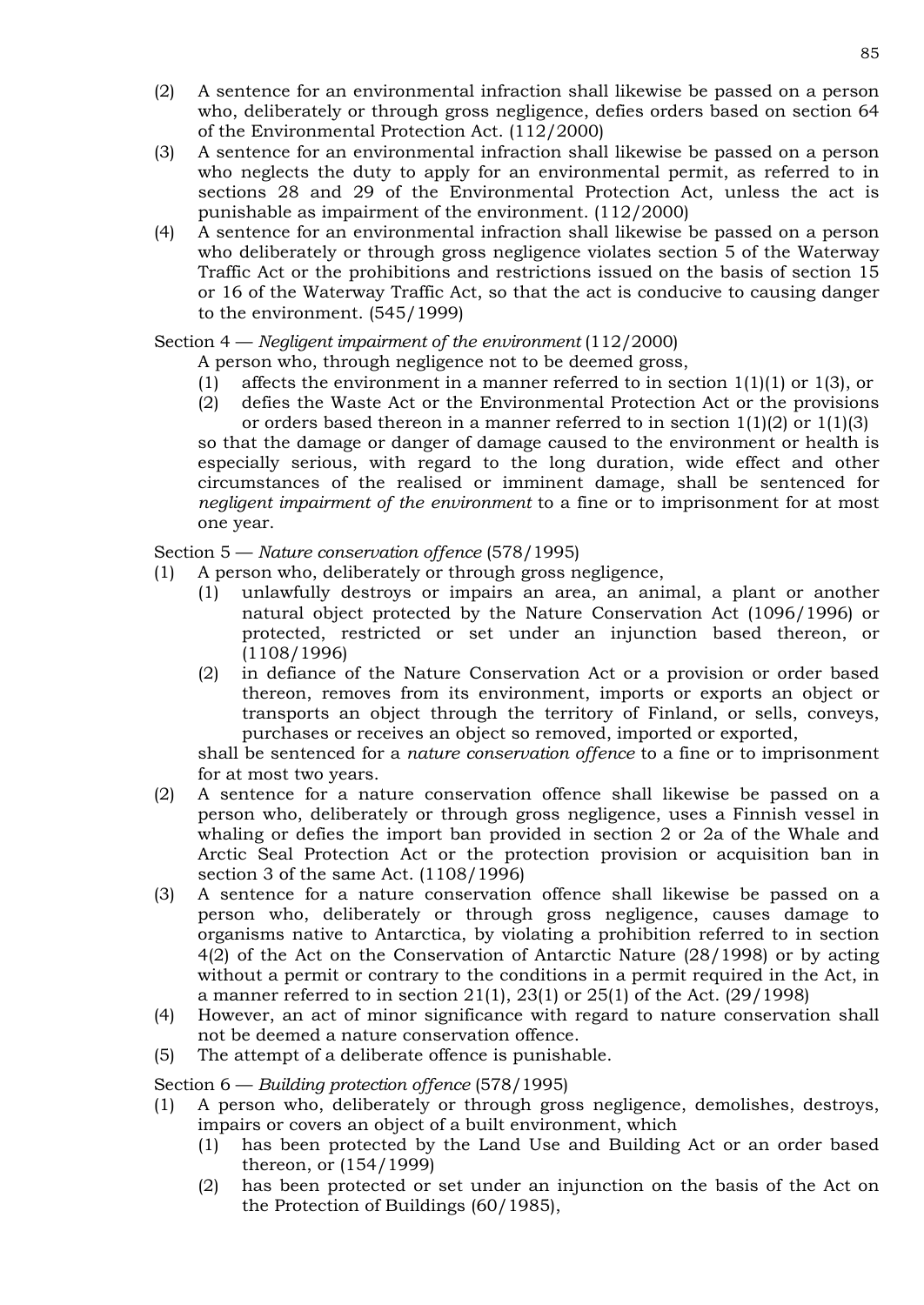shall be sentenced for a *building protection offence* to a fine or to imprisonment for at most two years.

- (2) A sentence for a building protection offence shall likewise be passed on a person who, deliberately or through gross negligence, demolishes, destroys or impairs an immovable relic or wreck or a part thereof, as referred to in the Act on Archaeological Remains (295/1963), without a permit or in defiance of permit conditions.
- (3) A sentence for a building protection offence shall likewise be passed on a person who, deliberately or through gross negligence, damages, moves or destroys a historical object or relic referred to in section 4(1)(4) of the Act on the Protection of Antarctic Nature (28/1998). (29/1998)
- (4) The attempt of a deliberate offence is punishable.

Section 7 — *Liability* (578/1995)

A sentence for conduct penalised in this chapter shall be passed on the person of whose duties the act or omission is to be deemed a breach. In assessing the same, due regard shall be given to the status of the person concerned, to the nature and extent of his/her assignment and competence, and also to his/her participation in the creation or sustenance of an unlawful state of affairs.

Section 8 — *Statute of limitations* (578/1995)

The minimum statute of limitations for an environmental offence other than environmental infraction shall be ten years.

Section 9 — *Corporate criminal liability* (578/1995) The provisions on corporate criminal liability apply to the offences referred to in this chapter.

# Chapter 49 — **Violation of certain incorporeal rights** (578/1995)

Section 1 — *Copyright offence* (1010/1995)

- (1) A person who for profit and in violation of the Copyright Act (404/1961) and in a manner conducive to causing considerable inconvenience or damage to the rightholder, breaches the right of another to
	- (1) a literary or artistic work;
	- (2) the performance of a literary or artistic work;
	- (3) a record or other device where sound has been recorded;
	- (4) a film or other device where moving images have been recorded;
	- (5) a television or radio broadcast;
	- (6) a register, table, program or another similar work referred to in the Copyright Act and containing the compilation of a lot of information, or a database whose compilation, verification or presentation has required a lot of effort; or (251/1998)
	- (7) a photograph

shall be sentenced for a *copyright offence* to a fine or to imprisonment for at most two years.

(2) A person shall also be sentenced for a copyright offence if he/she for profit and in a manner conducive to causing considerable inconvenience or damage to the rightholder, imports for the purpose of dissemination a sample or a copy of a work or photograph, a record, film or other device or a register, table, program or another similar work containing the compilation of a lot of information, or a database whose compilation, verification or presentation has required a lot of effort, as referred to in paragraph (1), while knowing that it has been produced or copied in circumstances under which said production or copying would in Finland be punishable under paragraph (1) or section 56a of the Copyright Act. (251/1998)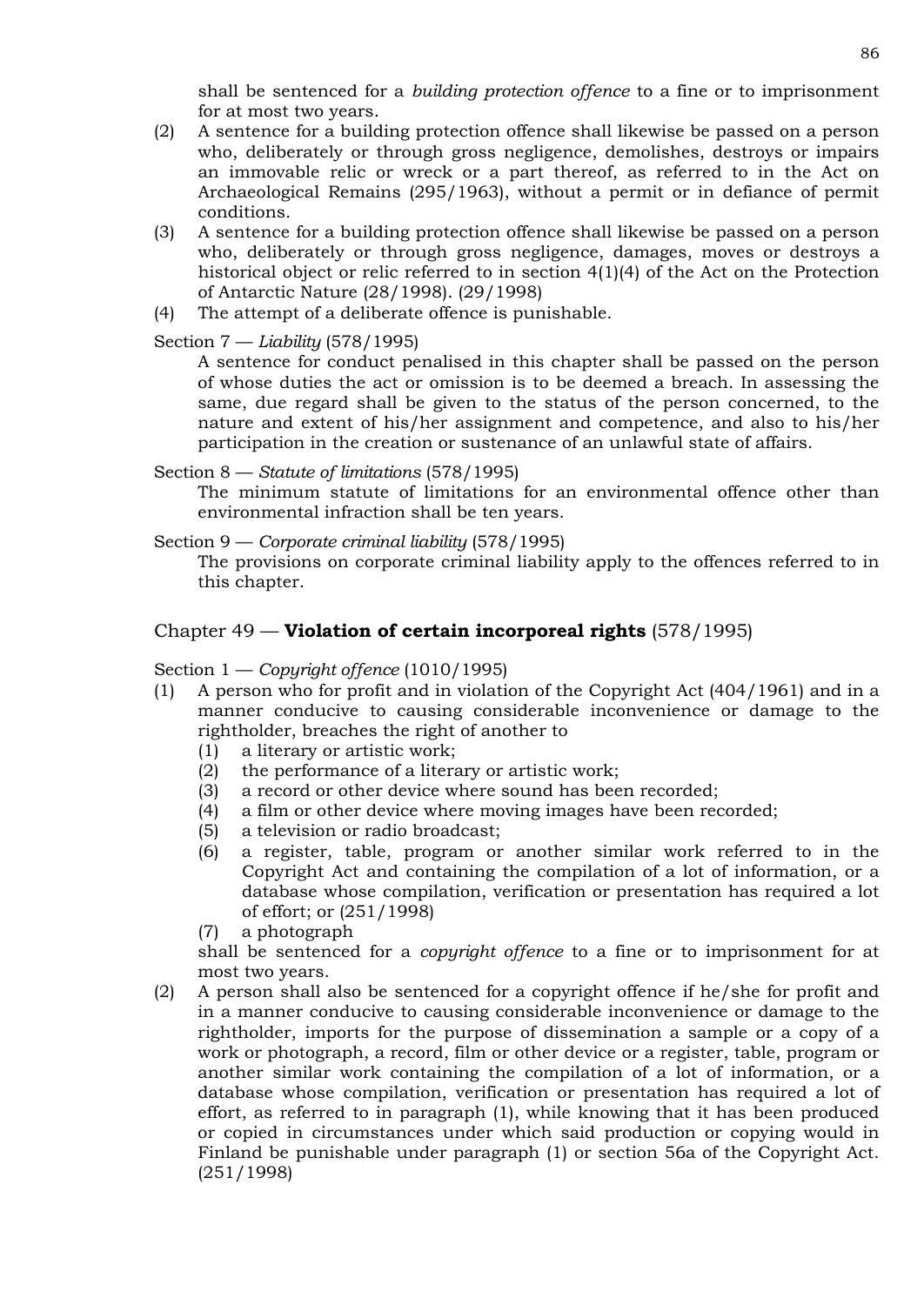Section 2 — *Intellectual property offence* (578/1995)

A person who in violation of the Trademark Act (7/1964), the Patents Act (550/1967), the Registered Designs Act (221/1971), the Act on the Protection of Semiconductor Topographies (32/1991), the Utility Models Act (800/1991) or the Plant Variety Rights Act (789/1992) and in a manner conducive to causing considerable financial loss to the rightholder, breaches

- (1) the right to a trademark;
- (2) the exclusive right conferred by a patent;
- (3) the right to a registered design;
- (4) the right to a semiconductor topography;
- (5) the right to a utility model; or
- (6) a plant variety right

shall be sentenced for an *intellectual property offence* to a fine or to imprisonment for at most two years.

## Section 3 — *Right to bring charges* (578/1995)

The public prosecutor shall not bring charges for offences referred to in this chapter, unless the injured party reports it for the bringing of charges or unless a very important public interest requires that charges be brought.

### Chapter 50 — **Narcotics offences** (1304/1993)

### Section 1 — *Narcotics offence* (1304/1993)

A person who unlawfully

- (1) produces or attempts to produce a narcotic substance or cultivates opium poppy, coca or cannabis for use as a narcotic substance or the raw material for a narcotic substance,
- (2) imports or attempts to import or exports or attempts to export a narcotic substance, or transports it or has it transported,
- (3) sells, supplies, conveys or otherwise distributes or attempts to distribute a narcotic substance or
- (4) possesses or attempts to obtain a narcotic substance, (654/2001)

shall be sentenced for a *narcotics offence* to a fine or to imprisonment for at most two years.

Section 2 — *Aggravated narcotics offence* (1304/1993)

If in the narcotics offence

- (1) the object of the offence is a very dangerous narcotic substance or a large quantity of narcotic substance,
- (2) a substantial financial profit is sought,
- (3) the offender acts as a member of a group organised for the extensive commission of such an offence,
- (4) a serious danger is caused to the life or health of several people or
- (5) the narcotic substance is distributed to minors or in an otherwise unscrupulous manner

and the narcotics offence is aggravated also when assessed as a whole, the offender shall be sentenced for an *aggravated narcotics offence* to imprisonment for at least one and at most ten years.

### Section 2a — *Unlawful use of narcotics* (654/2001)

A person who unlawfully uses or for personal use possesses or attempts to obtain a small amount of a narcotic substance shall be sentenced for *unlawful use of narcotics* to a fine or to imprisonment for at most six months.

### Section 3 — *Preparation of a narcotics offence* (1304/1993)

A person who, in order to commit an offence referred to in section 1(1)—3), produces, imports, obtains or receives an implement, equipment or material suitable for the commission of such an offence, shall be sentenced for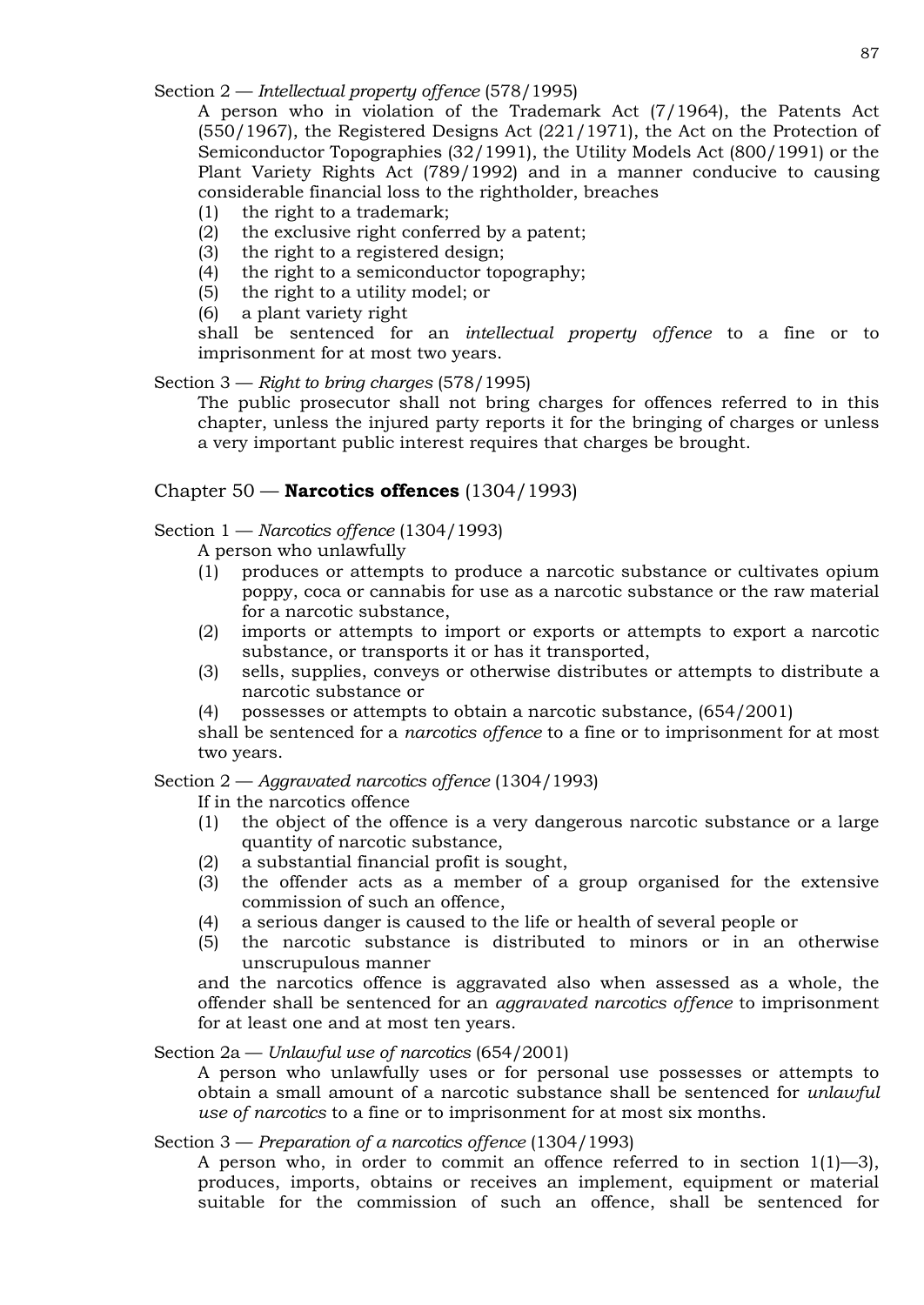*preparation of a narcotics offence* to a fine or to imprisonment for at most two years.

Section 4 — *Abetment of a narcotics offence* (1304/1993)

A person who

- (1) for the unlawful production, cultivation, import or export of a narcotic substance produces, transports, conveys or supplies implements, equipment or materials with the knowledge that they will be so used, or
- (2) by lending assets or by another means of financing abets a narcotics offence or the preparation thereof or the activity referred to in subparagraph (1) with the knowledge that the financing will be so used, shall be sentenced, unless the act is punishable as complicity to a narcotics

offence or an aggravated narcotics offence, for *abetment of a narcotics offence* to a fine or to imprisonment for at most two years.

Section 5 — *Definitions* (1304/1993)

- (1) For the purposes of this chapter, *narcotic substance* is defined as a narcotic substance as referred to in the Narcotic Substances Act (1289/1993).
- (2) For the purposes of this chapter, *very dangerous narcotic substance* is defined as a narcotic substance, when its use may cause death by overdose, serious damage to health even when short-term, or heavy withdrawal symptoms.

Section 6 — *Forfeiture* (1304/1993)

- (1) A narcotic substance which has been the object of an offence referred to in this chapter shall be declared forfeited to the State. If the narcotic substance cannot be declared forfeited because it has been concealed or destroyed so as to evade this sanction, the offender and an accomplice may be ordered to forfeit, instead of the narcotic substance, its value in full or in part.
- (2) Forfeiture shall be declared also on
	- (1) the implements, equipment and materials that have been used for the commission of an offence referred to in this chapter or obtained for this purpose, and
	- (2) the assets referred to in section 4(2), even if the act is punishable as a narcotics offence or an aggravated narcotics offence; the forfeiture may be imposed on the supplier or the recipient of the financing or jointly and severally on them both.
- (3) The provisions in chapter 46, section 9—11 apply correspondingly to the forfeiture provided in paragraph (2).
- (4) The forfeiture of the proceeds from criminal activity is subject to the provisions in chapter 2, section 16.

Section 7 — *Waiver of measures* (654/2001)

In addition to the provisions in the Criminal Procedure Act (689/2001) and the provisions elsewhere in this Code, the prosecution of, or judgement for, the use of narcotic substances or another offence pertaining to the use of narcotic substances may be waived, if the offence, when assessed as a whole, is to be deemed of minor significance in view of the amount and type of the substance, the situation where it is used and the other circumstances. Prosecution and judgement may be waived also if the offender has sought treatment approved by the Ministry of Health and Welfare.

# Chapter 51 — **Security markets offences** (475/1999)

Section 1 — *Abuse of insider information* (475/1999)

- (1) A person who in order to obtain financial benefit for himself/herself or someone else, deliberately or through gross negligence, takes advantage of insider information relating to a listed security
	- (1) by conveying or obtaining such a security on his/her own behalf or on the behalf of someone else, or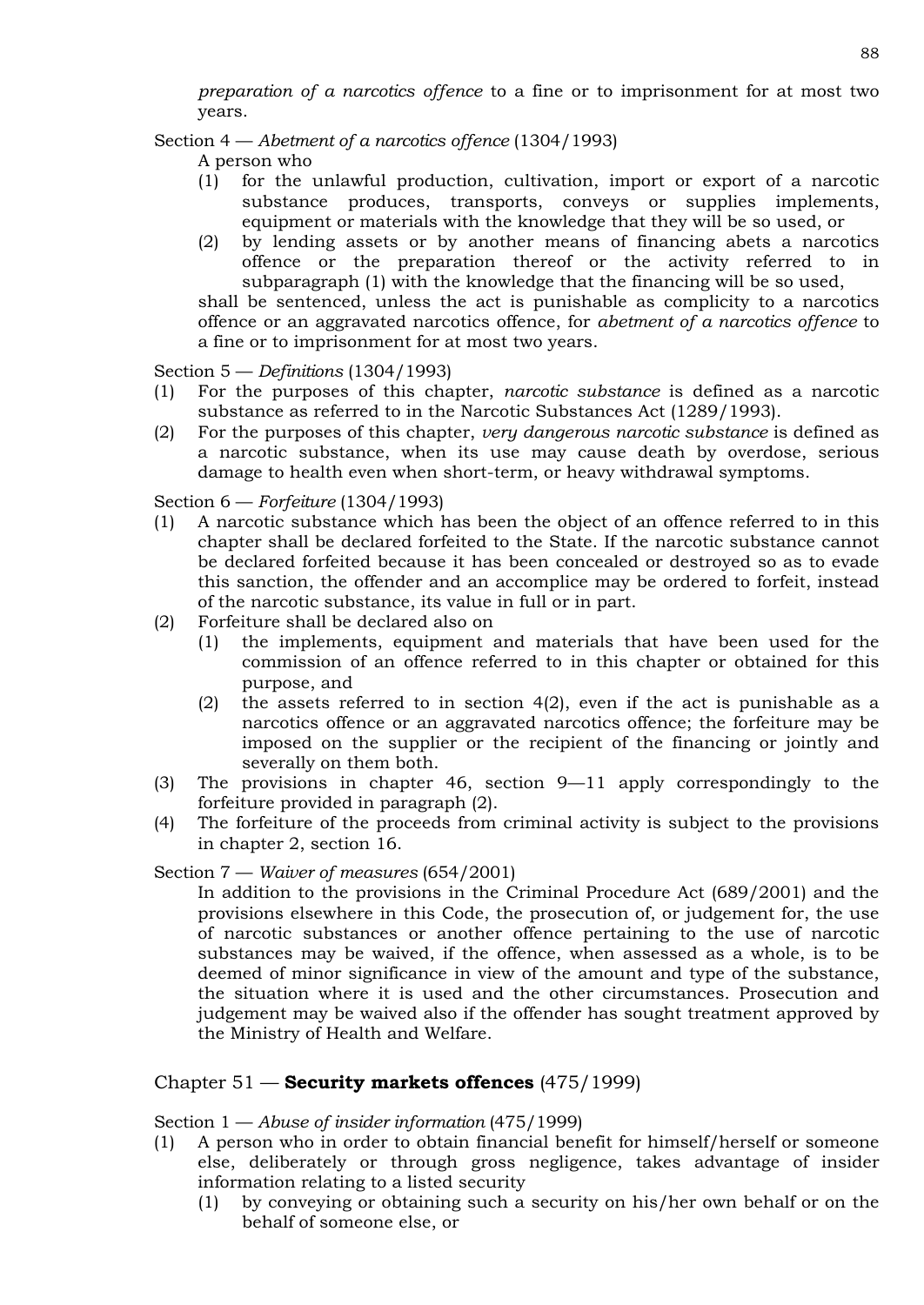(2) by providing direct or indirect advice to someone else trading in such a security,

shall be sentenced for *abuse of insider information* to a fine or to imprisonment for at most two years.

(2) The attempt of a deliberate offence is punishable.

## Section 2 — *Aggravated abuse of insider information* (475/1999)

- (1) If, in the abuse of insider information,
	- (1) particularly great profit or considerable personal benefit is sought,
	- (2) the offender commits the offence by abusing his/her particularly responsible position as an employee or representative of a securities registry, settlement organisation, broker, exchange, option corporation, the issuer of the security or a corporation belonging to the same group, or on commission by one of the above, or
	- (3) the offence is committed in a particularly methodical manner,

and the abuse of insider information is aggravated also when assessed as a whole, the offender shall be sentenced for *aggravated abuse of insider information* to imprisonment for at least four months and at most four years.

(2) An attempt is punishable.

Section 3 — *Market price distortion* (475/1999)

A person who

- (1) makes a misleading sell or buy offer on, or a fictitious trade in, a listed security, or gives a commission for such an offer or trade, or undertakes another comparable misleading measure, or
- (2) provides false or misleading information pertaining to such a security,

with the objective of distorting the price of the listed security, thereby obtaining financial benefit for himself/herself or someone else, shall be sentenced for *market price distortion* to a fine or to imprisonment for at most two years.

## Section 4 — *Aggravated market price distortion* (475/1999)

If in the market price distortion

- (1) extensive economic loss is caused, or
- (2) the offence is conducive to essentially weakening the credibility of the functioning of the security markets,

and the market price distortion is aggravated also when assessed as a whole, the offender shall be sentenced for *aggravated market price distortion* to imprisonment for at least four months and at most four years.

Section 5 — *Security markets information offence* (475/1999)

A person who deliberately or through gross negligence

- (1) in the professional marketing or buying of securities provides false or misleading information pertaining to a security, or
- (2) fails to provide appropriate information pertaining to a security, as required by the Securities Markets Act (495/1989), which is conducive to essentially affecting the value of the said security, or when fulfilling the duty of information provided in the Securities Markets Act provides false or misleading information pertaining to the security,

shall be sentenced for a *security market information offence* to a fine or to imprisonment for at most two years.

Section 6 — *Definitions* (475/1999)

- (1) For the purposes of this chapter, *security* means the securities falling within the scope of application of the Securities Markets Act, in accordance with chapter 1, section 2(1) of that Act.
- (2) For the purposes of this chapter, *insider information* means information pertaining to a listed security, said information not having been made public or otherwise available to the market and conducive to essentially affecting the value or price of the said security. Information that has been compiled for private